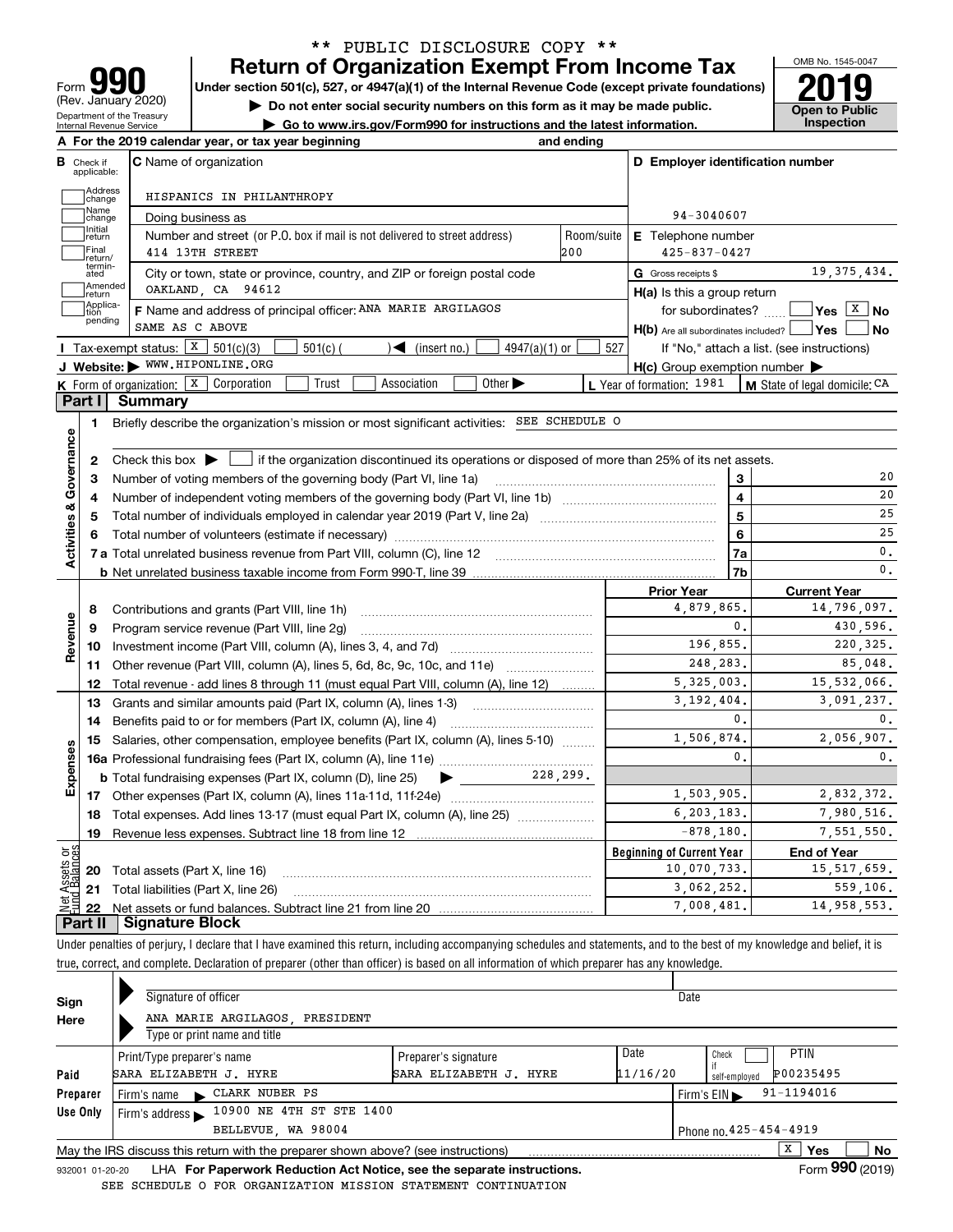|              | HISPANICS IN PHILANTHROPY<br>Form 990 (2019)                                                                                                                                                       | 94-3040607<br>Page 2                         |
|--------------|----------------------------------------------------------------------------------------------------------------------------------------------------------------------------------------------------|----------------------------------------------|
|              | <b>Statement of Program Service Accomplishments</b><br>Part III                                                                                                                                    |                                              |
|              |                                                                                                                                                                                                    | $\overline{X}$                               |
| 1            | Briefly describe the organization's mission:<br>SEE SCHEDULE O                                                                                                                                     |                                              |
|              |                                                                                                                                                                                                    |                                              |
|              |                                                                                                                                                                                                    |                                              |
| $\mathbf{2}$ | Did the organization undertake any significant program services during the year which were not listed on the                                                                                       | <b>X</b> Yes<br><b>No</b>                    |
| 3            | If "Yes," describe these new services on Schedule O.                                                                                                                                               | $\sqrt{\mathsf{Yes}}$ $\sqrt{\mathsf{X}}$ No |
| 4            | If "Yes," describe these changes on Schedule O.<br>Describe the organization's program service accomplishments for each of its three largest program services, as measured by expenses.            |                                              |
|              | Section 501(c)(3) and 501(c)(4) organizations are required to report the amount of grants and allocations to others, the total expenses, and<br>revenue, if any, for each program service reported |                                              |
| 4a           | (Code: ) (Expenses \$ 7, 387, 569. including grants of \$ 3, 091, 237. ) (Revenue \$<br>HISPANIC IN PHILANTHROPY'S MISSION IS TO INCREASE LATINO LEADERSHIP                                        | 440,596.                                     |
|              | INFLUENCE, AND EQUITY BY LEVERAGING PHILANTHROPIC RESOURCES THROUGHOUT                                                                                                                             |                                              |
|              | THE US AND LATIN AMERICA. OUR VISION IS FOR LATINOS TO ACHIEVE POWER,                                                                                                                              |                                              |
|              | SOCIAL JUSTICE AND SHARED PROSPERITY ACROSS THE AMERICAS. HIP'S CORE                                                                                                                               |                                              |
|              | VALUES OF EQUITY, LEADERSHIP AND VOICE SHAPE ITS CULTURE AND ACT AS A                                                                                                                              |                                              |
|              | FILTER AND COMPASS FOR INTERNAL AND EXTERNAL DECISION MAKING AND                                                                                                                                   |                                              |
|              | PRIORITY SETTING WITHIN A TRANSNATIONAL MINDSET.                                                                                                                                                   |                                              |
|              |                                                                                                                                                                                                    |                                              |
|              |                                                                                                                                                                                                    |                                              |
|              |                                                                                                                                                                                                    |                                              |
|              |                                                                                                                                                                                                    |                                              |
| 4b           |                                                                                                                                                                                                    |                                              |
|              |                                                                                                                                                                                                    |                                              |
|              |                                                                                                                                                                                                    |                                              |
|              |                                                                                                                                                                                                    |                                              |
|              |                                                                                                                                                                                                    |                                              |
|              |                                                                                                                                                                                                    |                                              |
|              |                                                                                                                                                                                                    |                                              |
|              |                                                                                                                                                                                                    |                                              |
|              |                                                                                                                                                                                                    |                                              |
|              |                                                                                                                                                                                                    |                                              |
|              |                                                                                                                                                                                                    |                                              |
|              |                                                                                                                                                                                                    |                                              |
|              |                                                                                                                                                                                                    |                                              |
| 4с           | (Code: ) (Expenses \$<br>including grants of \$                     ) (Revenue \$                                                                                                                  |                                              |
|              |                                                                                                                                                                                                    |                                              |
|              |                                                                                                                                                                                                    |                                              |
|              |                                                                                                                                                                                                    |                                              |
|              |                                                                                                                                                                                                    |                                              |
|              |                                                                                                                                                                                                    |                                              |
|              |                                                                                                                                                                                                    |                                              |
|              |                                                                                                                                                                                                    |                                              |
|              |                                                                                                                                                                                                    |                                              |
|              |                                                                                                                                                                                                    |                                              |
|              |                                                                                                                                                                                                    |                                              |
|              |                                                                                                                                                                                                    |                                              |
|              |                                                                                                                                                                                                    |                                              |
| 4d           | Other program services (Describe on Schedule O.)                                                                                                                                                   |                                              |
|              | (Expenses \$<br>(Revenue \$<br>including grants of \$                                                                                                                                              |                                              |
|              | 7,387,569.<br>4e Total program service expenses >                                                                                                                                                  | $\sim$                                       |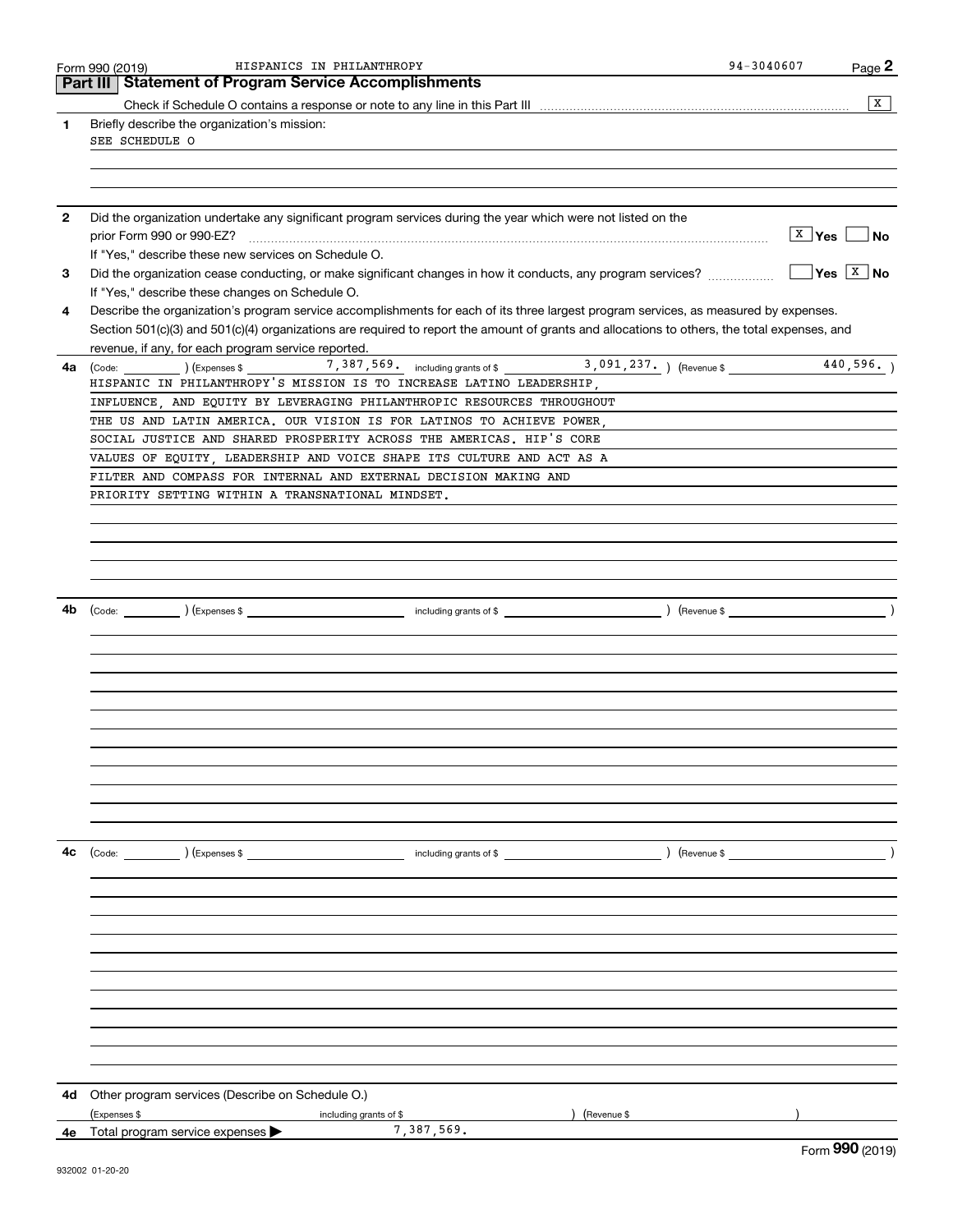| Form 990 (2019) |  |  |
|-----------------|--|--|

Form 990 (2019) HISPANICS IN PHILANTHROPY 94-3040607 Page Form 990 (2019) HISPANICS\_IN\_PHILANTHROPY 94-3040607 <sub>Page</sub> 3<br>Part IV | Checklist of Required Schedules

|     |                                                                                                                                                                                                                                |                 | Yes | No |
|-----|--------------------------------------------------------------------------------------------------------------------------------------------------------------------------------------------------------------------------------|-----------------|-----|----|
| 1.  | Is the organization described in section $501(c)(3)$ or $4947(a)(1)$ (other than a private foundation)?                                                                                                                        |                 |     |    |
|     | If "Yes," complete Schedule A measure and a control of the state of the state of the state of the state of the state of the state of the state of the state of the state of the state of the state of the state of the state o | 1               | х   |    |
| 2   |                                                                                                                                                                                                                                | $\overline{2}$  | X   |    |
| 3   | Did the organization engage in direct or indirect political campaign activities on behalf of or in opposition to candidates for                                                                                                |                 |     |    |
|     |                                                                                                                                                                                                                                | 3               |     | х  |
| 4   | Section 501(c)(3) organizations. Did the organization engage in lobbying activities, or have a section 501(h) election in effect                                                                                               |                 |     |    |
|     |                                                                                                                                                                                                                                | 4               |     | х  |
| 5   | Is the organization a section 501(c)(4), 501(c)(5), or 501(c)(6) organization that receives membership dues, assessments, or                                                                                                   |                 |     |    |
|     |                                                                                                                                                                                                                                | 5               |     | х  |
| 6   | Did the organization maintain any donor advised funds or any similar funds or accounts for which donors have the right to                                                                                                      |                 |     |    |
|     | provide advice on the distribution or investment of amounts in such funds or accounts? If "Yes," complete Schedule D, Part I                                                                                                   | 6               |     | х  |
| 7   | Did the organization receive or hold a conservation easement, including easements to preserve open space,                                                                                                                      |                 |     |    |
|     |                                                                                                                                                                                                                                | $\overline{7}$  |     | х  |
| 8   | Did the organization maintain collections of works of art, historical treasures, or other similar assets? If "Yes," complete                                                                                                   |                 |     |    |
|     |                                                                                                                                                                                                                                | 8               |     | х  |
| 9   | Did the organization report an amount in Part X, line 21, for escrow or custodial account liability, serve as a custodian for                                                                                                  |                 |     |    |
|     | amounts not listed in Part X; or provide credit counseling, debt management, credit repair, or debt negotiation services?                                                                                                      |                 |     |    |
|     |                                                                                                                                                                                                                                | 9               | Х   |    |
| 10  | Did the organization, directly or through a related organization, hold assets in donor-restricted endowments                                                                                                                   |                 |     |    |
|     |                                                                                                                                                                                                                                | 10              |     | х  |
| 11  | If the organization's answer to any of the following questions is "Yes," then complete Schedule D, Parts VI, VII, VIII, IX, or X                                                                                               |                 |     |    |
|     | as applicable.                                                                                                                                                                                                                 |                 |     |    |
| a   | Did the organization report an amount for land, buildings, and equipment in Part X, line 10? If "Yes," complete Schedule D,                                                                                                    |                 |     |    |
|     |                                                                                                                                                                                                                                | 11a             | X   |    |
| b   | Did the organization report an amount for investments - other securities in Part X, line 12, that is 5% or more of its total                                                                                                   |                 |     |    |
|     |                                                                                                                                                                                                                                | 11b             |     | х  |
| c   | Did the organization report an amount for investments - program related in Part X, line 13, that is 5% or more of its total                                                                                                    |                 |     |    |
|     |                                                                                                                                                                                                                                | 11c             |     | х  |
|     | d Did the organization report an amount for other assets in Part X, line 15, that is 5% or more of its total assets reported in                                                                                                |                 |     |    |
|     |                                                                                                                                                                                                                                | 11d             |     | х  |
|     | Did the organization report an amount for other liabilities in Part X, line 25? If "Yes," complete Schedule D, Part X                                                                                                          | 11e             | X   |    |
| f   | Did the organization's separate or consolidated financial statements for the tax year include a footnote that addresses                                                                                                        |                 |     |    |
|     | the organization's liability for uncertain tax positions under FIN 48 (ASC 740)? If "Yes," complete Schedule D, Part X                                                                                                         | 11f             |     | х  |
|     | 12a Did the organization obtain separate, independent audited financial statements for the tax year? If "Yes," complete                                                                                                        |                 |     |    |
|     |                                                                                                                                                                                                                                | 12a             |     | х  |
|     | <b>b</b> Was the organization included in consolidated, independent audited financial statements for the tax year?                                                                                                             |                 |     |    |
|     | If "Yes," and if the organization answered "No" to line 12a, then completing Schedule D, Parts XI and XII is optional                                                                                                          | 12 <sub>b</sub> | х   |    |
| 13  |                                                                                                                                                                                                                                | 13              |     | х  |
| 14a | Did the organization maintain an office, employees, or agents outside of the United States?                                                                                                                                    | 14a             |     | х  |
| b   | Did the organization have aggregate revenues or expenses of more than \$10,000 from grantmaking, fundraising, business,                                                                                                        |                 |     |    |
|     | investment, and program service activities outside the United States, or aggregate foreign investments valued at \$100,000                                                                                                     |                 |     |    |
|     |                                                                                                                                                                                                                                | 14b             | x   |    |
| 15  | Did the organization report on Part IX, column (A), line 3, more than \$5,000 of grants or other assistance to or for any                                                                                                      |                 |     |    |
|     |                                                                                                                                                                                                                                | 15              | x   |    |
| 16  | Did the organization report on Part IX, column (A), line 3, more than \$5,000 of aggregate grants or other assistance to                                                                                                       |                 |     |    |
|     |                                                                                                                                                                                                                                | 16              |     | х  |
| 17  | Did the organization report a total of more than \$15,000 of expenses for professional fundraising services on Part IX,                                                                                                        |                 |     |    |
|     |                                                                                                                                                                                                                                | 17              |     | х  |
| 18  | Did the organization report more than \$15,000 total of fundraising event gross income and contributions on Part VIII, lines                                                                                                   |                 |     |    |
|     |                                                                                                                                                                                                                                | 18              | x   |    |
| 19  | Did the organization report more than \$15,000 of gross income from gaming activities on Part VIII, line 9a? If "Yes."                                                                                                         |                 |     |    |
|     |                                                                                                                                                                                                                                | 19              |     | x  |
| 20a |                                                                                                                                                                                                                                | 20a             |     | х  |
| b   | If "Yes" to line 20a, did the organization attach a copy of its audited financial statements to this return?                                                                                                                   | 20b             |     |    |
| 21  | Did the organization report more than \$5,000 of grants or other assistance to any domestic organization or                                                                                                                    |                 |     |    |
|     |                                                                                                                                                                                                                                | 21              | x   |    |

Form (2019) **990**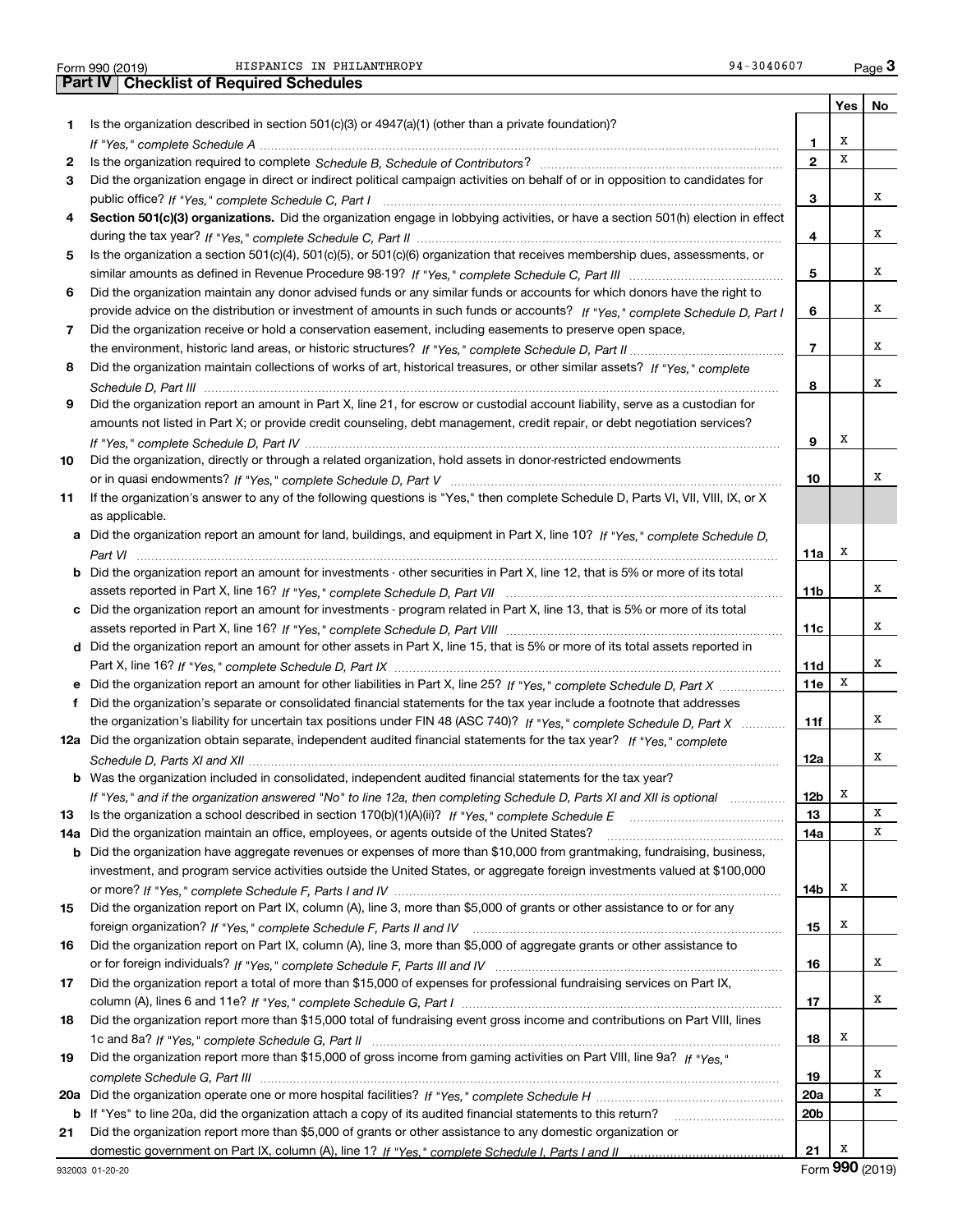|               | 94-3040607<br>HISPANICS IN PHILANTHROPY<br>Form 990 (2019)                                                                   |     |     | Page 4 |
|---------------|------------------------------------------------------------------------------------------------------------------------------|-----|-----|--------|
|               | <b>Part IV   Checklist of Required Schedules</b> (continued)                                                                 |     |     |        |
|               |                                                                                                                              |     | Yes | No     |
| 22            | Did the organization report more than \$5,000 of grants or other assistance to or for domestic individuals on                |     |     |        |
|               |                                                                                                                              | 22  |     | х      |
| 23            | Did the organization answer "Yes" to Part VII, Section A, line 3, 4, or 5 about compensation of the organization's current   |     |     |        |
|               | and former officers, directors, trustees, key employees, and highest compensated employees? If "Yes," complete               |     |     |        |
|               |                                                                                                                              | 23  | х   |        |
|               | 24a Did the organization have a tax-exempt bond issue with an outstanding principal amount of more than \$100,000 as of the  |     |     |        |
|               | last day of the year, that was issued after December 31, 2002? If "Yes," answer lines 24b through 24d and complete           |     |     |        |
|               |                                                                                                                              | 24a |     | х      |
|               |                                                                                                                              | 24b |     |        |
|               |                                                                                                                              |     |     |        |
|               | c Did the organization maintain an escrow account other than a refunding escrow at any time during the year to defease       |     |     |        |
|               |                                                                                                                              | 24c |     |        |
|               |                                                                                                                              | 24d |     |        |
|               | 25a Section 501(c)(3), 501(c)(4), and 501(c)(29) organizations. Did the organization engage in an excess benefit             |     |     |        |
|               |                                                                                                                              | 25a |     | х      |
|               | b Is the organization aware that it engaged in an excess benefit transaction with a disqualified person in a prior year, and |     |     |        |
|               | that the transaction has not been reported on any of the organization's prior Forms 990 or 990-EZ? If "Yes," complete        |     |     |        |
|               | Schedule L. Part I                                                                                                           | 25b |     | х      |
| 26            | Did the organization report any amount on Part X, line 5 or 22, for receivables from or payables to any current              |     |     |        |
|               | or former officer, director, trustee, key employee, creator or founder, substantial contributor, or 35%                      |     |     |        |
|               |                                                                                                                              | 26  |     | х      |
| 27            | Did the organization provide a grant or other assistance to any current or former officer, director, trustee, key employee,  |     |     |        |
|               | creator or founder, substantial contributor or employee thereof, a grant selection committee member, or to a 35% controlled  |     |     |        |
|               | entity (including an employee thereof) or family member of any of these persons? If "Yes," complete Schedule L, Part III     | 27  |     | х      |
| 28            | Was the organization a party to a business transaction with one of the following parties (see Schedule L, Part IV            |     |     |        |
|               |                                                                                                                              |     |     |        |
|               | instructions, for applicable filing thresholds, conditions, and exceptions):                                                 |     |     |        |
|               | a A current or former officer, director, trustee, key employee, creator or founder, or substantial contributor? If           |     |     | х      |
|               |                                                                                                                              | 28a |     | X      |
|               |                                                                                                                              | 28b |     |        |
|               | c A 35% controlled entity of one or more individuals and/or organizations described in lines 28a or 28b? If                  |     |     |        |
|               |                                                                                                                              | 28c |     | х      |
| 29            |                                                                                                                              | 29  |     | X      |
| 30            | Did the organization receive contributions of art, historical treasures, or other similar assets, or qualified conservation  |     |     |        |
|               |                                                                                                                              | 30  |     | х      |
| 31            | Did the organization liquidate, terminate, or dissolve and cease operations? If "Yes," complete Schedule N, Part I           | 31  |     | X      |
| 32            | Did the organization sell, exchange, dispose of, or transfer more than 25% of its net assets? If "Yes," complete             |     |     |        |
|               |                                                                                                                              | 32  |     | Χ      |
| 33            | Did the organization own 100% of an entity disregarded as separate from the organization under Regulations                   |     |     |        |
|               |                                                                                                                              | 33  |     | x      |
| 34            | Was the organization related to any tax-exempt or taxable entity? If "Yes," complete Schedule R, Part II, III, or IV, and    |     |     |        |
|               |                                                                                                                              | 34  | Х   |        |
|               | 35a Did the organization have a controlled entity within the meaning of section 512(b)(13)?                                  | 35a |     | х      |
|               | b If "Yes" to line 35a, did the organization receive any payment from or engage in any transaction with a controlled entity  |     |     |        |
|               |                                                                                                                              | 35b |     |        |
| 36            | Section 501(c)(3) organizations. Did the organization make any transfers to an exempt non-charitable related organization?   |     |     |        |
|               |                                                                                                                              | 36  |     | х      |
|               | Did the organization conduct more than 5% of its activities through an entity that is not a related organization             |     |     |        |
| 37            |                                                                                                                              |     |     | x      |
|               |                                                                                                                              | 37  |     |        |
| 38            | Did the organization complete Schedule O and provide explanations in Schedule O for Part VI, lines 11b and 19?               |     |     |        |
|               | Note: All Form 990 filers are required to complete Schedule O                                                                | 38  | х   |        |
| <b>Part V</b> | <b>Statements Regarding Other IRS Filings and Tax Compliance</b>                                                             |     |     |        |
|               | Check if Schedule O contains a response or note to any line in this Part V                                                   |     |     |        |
|               |                                                                                                                              |     | Yes | No     |
|               | 53<br>1a                                                                                                                     |     |     |        |
| b             | 0<br>Enter the number of Forms W-2G included in line 1a. Enter -0- if not applicable<br>1b                                   |     |     |        |
| C             | Did the organization comply with backup withholding rules for reportable payments to vendors and reportable gaming           |     |     |        |
|               | (gambling) winnings to prize winners?                                                                                        | 1c  |     |        |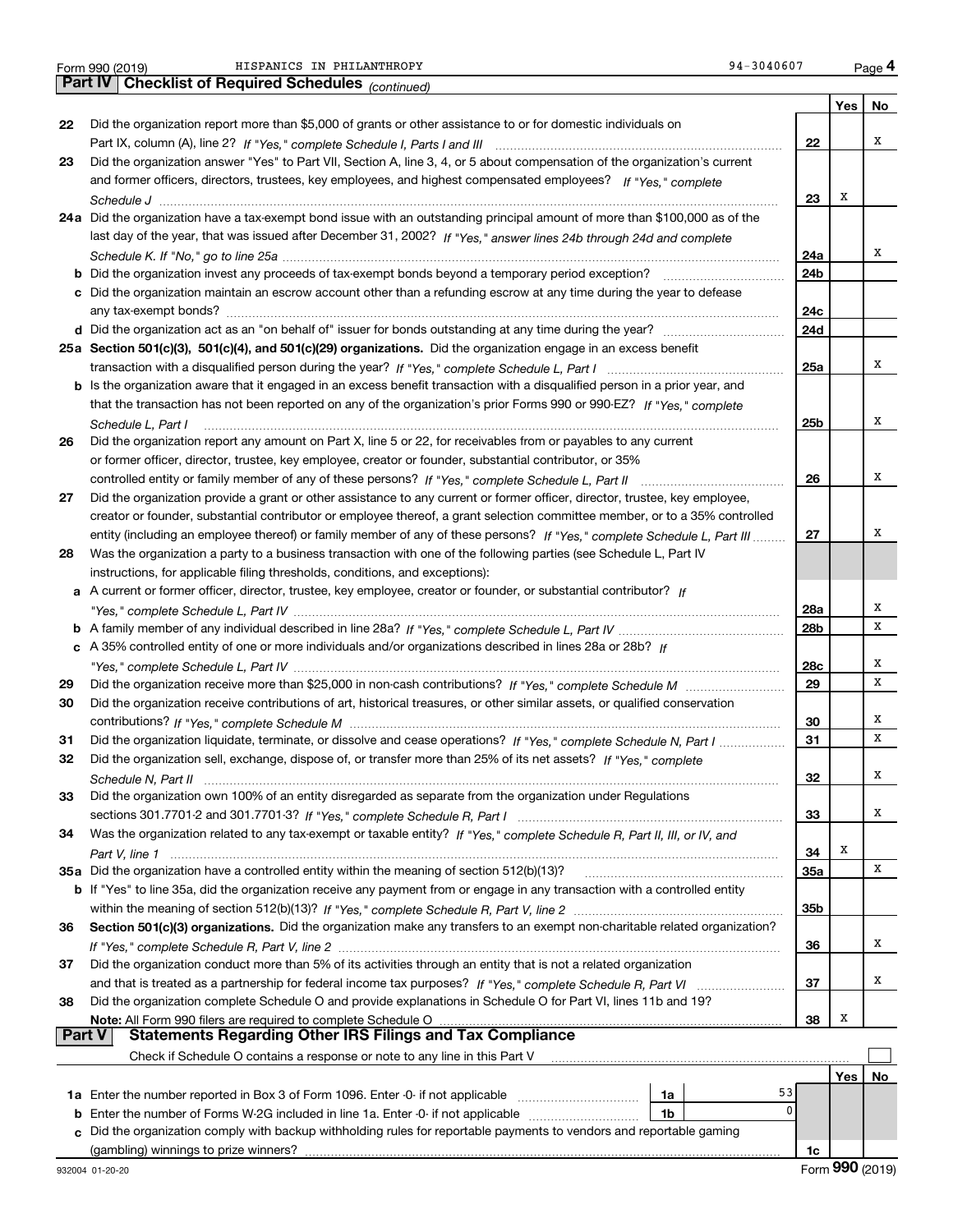|               | 94-3040607<br>HISPANICS IN PHILANTHROPY<br>Form 990 (2019)                                                                                      |                |     | Page 5 |
|---------------|-------------------------------------------------------------------------------------------------------------------------------------------------|----------------|-----|--------|
| <b>Part V</b> | Statements Regarding Other IRS Filings and Tax Compliance (continued)                                                                           |                |     |        |
|               |                                                                                                                                                 |                | Yes | No     |
|               | 2a Enter the number of employees reported on Form W-3, Transmittal of Wage and Tax Statements,                                                  |                |     |        |
|               | 25<br>filed for the calendar year ending with or within the year covered by this return<br>2a                                                   |                |     |        |
|               | <b>b</b> If at least one is reported on line 2a, did the organization file all required federal employment tax returns?                         | 2b             |     | x      |
|               | <b>Note:</b> If the sum of lines 1a and 2a is greater than 250, you may be required to $e$ -file (see instructions) <i>manimummmmmm</i>         |                |     |        |
|               | 3a Did the organization have unrelated business gross income of \$1,000 or more during the year?                                                | 3a             |     | х      |
|               | b If "Yes," has it filed a Form 990-T for this year? If "No" to line 3b, provide an explanation on Schedule O                                   | 3b             |     |        |
|               | 4a At any time during the calendar year, did the organization have an interest in, or a signature or other authority over, a                    |                |     |        |
|               |                                                                                                                                                 | 4a             |     | х      |
|               | <b>b</b> If "Yes," enter the name of the foreign country $\triangleright$                                                                       |                |     |        |
|               | See instructions for filing requirements for FinCEN Form 114, Report of Foreign Bank and Financial Accounts (FBAR).                             |                |     |        |
|               | 5a Was the organization a party to a prohibited tax shelter transaction at any time during the tax year?                                        | 5a             |     | х      |
| b             |                                                                                                                                                 | 5 <sub>b</sub> |     | х      |
| с             |                                                                                                                                                 | 5 <sub>c</sub> |     |        |
|               | 6a Does the organization have annual gross receipts that are normally greater than \$100,000, and did the organization solicit                  |                |     |        |
|               | any contributions that were not tax deductible as charitable contributions?                                                                     | 6a             |     | х      |
|               | <b>b</b> If "Yes," did the organization include with every solicitation an express statement that such contributions or gifts                   |                |     |        |
|               | were not tax deductible?                                                                                                                        | 6b             |     |        |
| 7             | Organizations that may receive deductible contributions under section 170(c).                                                                   |                |     |        |
| a             | Did the organization receive a payment in excess of \$75 made partly as a contribution and partly for goods and services provided to the payor? | 7a             |     | х      |
| b             | If "Yes," did the organization notify the donor of the value of the goods or services provided?                                                 | 7b             |     |        |
| c             | Did the organization sell, exchange, or otherwise dispose of tangible personal property for which it was required                               |                |     |        |
|               | to file Form 8282?                                                                                                                              | 7c             |     | х      |
| d             | 7d                                                                                                                                              |                |     |        |
| е             | Did the organization receive any funds, directly or indirectly, to pay premiums on a personal benefit contract?                                 | 7e             |     |        |
| Ť.            | Did the organization, during the year, pay premiums, directly or indirectly, on a personal benefit contract?                                    | 7f             |     |        |
| g             | If the organization received a contribution of qualified intellectual property, did the organization file Form 8899 as required?                | 7g             |     |        |
| h             | If the organization received a contribution of cars, boats, airplanes, or other vehicles, did the organization file a Form 1098-C?              | 7h             |     |        |
| 8             | Sponsoring organizations maintaining donor advised funds. Did a donor advised fund maintained by the                                            |                |     |        |
|               | sponsoring organization have excess business holdings at any time during the year?                                                              | 8              |     |        |
| 9             | Sponsoring organizations maintaining donor advised funds.                                                                                       |                |     |        |
| а             | Did the sponsoring organization make any taxable distributions under section 4966?                                                              | 9а             |     |        |
| b             | Did the sponsoring organization make a distribution to a donor, donor advisor, or related person?                                               | 9b             |     |        |
| 10            | Section 501(c)(7) organizations. Enter:                                                                                                         |                |     |        |
| а             | 10a                                                                                                                                             |                |     |        |
| b             | Gross receipts, included on Form 990, Part VIII, line 12, for public use of club facilities<br>10b                                              |                |     |        |
| 11            | Section 501(c)(12) organizations. Enter:                                                                                                        |                |     |        |
| а             | 11a                                                                                                                                             |                |     |        |
| b             | Gross income from other sources (Do not net amounts due or paid to other sources against                                                        |                |     |        |
|               | amounts due or received from them.)<br>11b                                                                                                      |                |     |        |
|               | 12a Section 4947(a)(1) non-exempt charitable trusts. Is the organization filing Form 990 in lieu of Form 1041?                                  | 12a            |     |        |
| b             | If "Yes," enter the amount of tax-exempt interest received or accrued during the year<br>12b                                                    |                |     |        |
| 13            | Section 501(c)(29) qualified nonprofit health insurance issuers.                                                                                |                |     |        |
| а             |                                                                                                                                                 | 13а            |     |        |
|               | Note: See the instructions for additional information the organization must report on Schedule O.                                               |                |     |        |
|               | <b>b</b> Enter the amount of reserves the organization is required to maintain by the states in which the                                       |                |     |        |
|               | 13b                                                                                                                                             |                |     |        |
| c             | 13с                                                                                                                                             |                |     |        |
| 14a           | Did the organization receive any payments for indoor tanning services during the tax year?                                                      | 14a            |     | Χ      |
| b             |                                                                                                                                                 | 14b            |     |        |
| 15            | Is the organization subject to the section 4960 tax on payment(s) of more than \$1,000,000 in remuneration or                                   |                |     |        |
|               |                                                                                                                                                 | 15             |     | х      |
|               | If "Yes," see instructions and file Form 4720, Schedule N.                                                                                      |                |     |        |
| 16            | Is the organization an educational institution subject to the section 4968 excise tax on net investment income?<br>.                            | 16             |     | х      |
|               | If "Yes," complete Form 4720, Schedule O.                                                                                                       |                |     |        |

Form (2019) **990**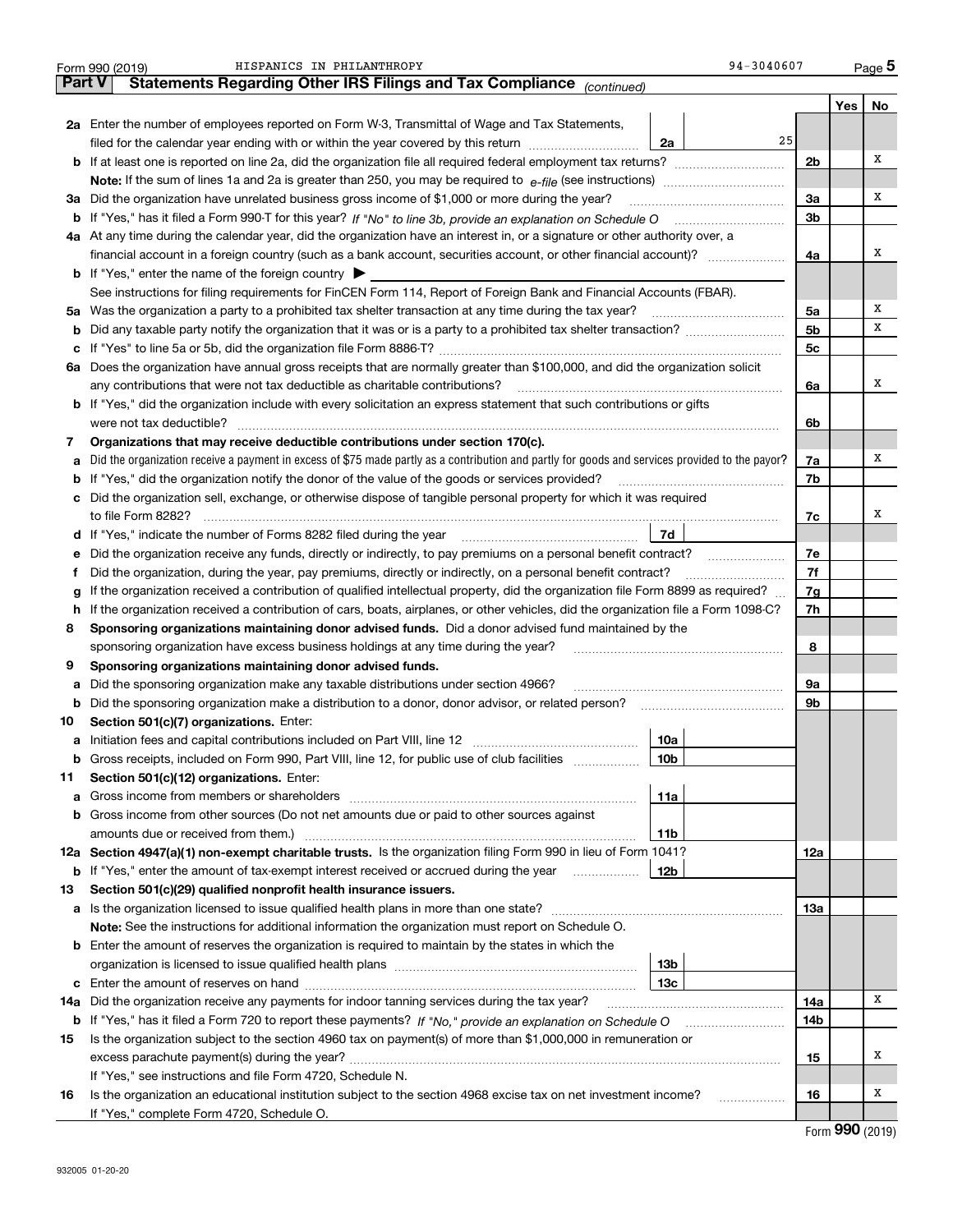|     | HISPANICS IN PHILANTHROPY<br>Form 990 (2019)                                                                                                                          |    | 94-3040607 |                 |     | Page $6$ |
|-----|-----------------------------------------------------------------------------------------------------------------------------------------------------------------------|----|------------|-----------------|-----|----------|
|     | <b>Part VI</b><br>Governance, Management, and Disclosure For each "Yes" response to lines 2 through 7b below, and for a "No" response                                 |    |            |                 |     |          |
|     | to line 8a, 8b, or 10b below, describe the circumstances, processes, or changes on Schedule O. See instructions.                                                      |    |            |                 |     |          |
|     | Check if Schedule O contains a response or note to any line in this Part VI                                                                                           |    |            |                 |     | x        |
|     | <b>Section A. Governing Body and Management</b>                                                                                                                       |    |            |                 |     |          |
|     |                                                                                                                                                                       |    |            |                 | Yes | No       |
|     | <b>1a</b> Enter the number of voting members of the governing body at the end of the tax year                                                                         | 1a | 20         |                 |     |          |
|     | If there are material differences in voting rights among members of the governing body, or if the governing                                                           |    |            |                 |     |          |
|     | body delegated broad authority to an executive committee or similar committee, explain on Schedule O.                                                                 |    |            |                 |     |          |
|     | Enter the number of voting members included on line 1a, above, who are independent                                                                                    | 1b | 20         |                 |     |          |
| 2   | Did any officer, director, trustee, or key employee have a family relationship or a business relationship with any other                                              |    |            |                 |     |          |
|     | officer, director, trustee, or key employee?                                                                                                                          |    |            | $\mathbf{2}$    |     | х        |
| 3   | Did the organization delegate control over management duties customarily performed by or under the direct supervision                                                 |    |            |                 |     |          |
|     | of officers, directors, trustees, or key employees to a management company or other person?                                                                           |    |            | 3               |     | x        |
| 4   | Did the organization make any significant changes to its governing documents since the prior Form 990 was filed?                                                      |    |            | 4               | X   |          |
| 5   | Did the organization become aware during the year of a significant diversion of the organization's assets?                                                            |    |            | 5               |     | х        |
| 6   | Did the organization have members or stockholders?                                                                                                                    |    |            | 6               | X   |          |
| 7a  | Did the organization have members, stockholders, or other persons who had the power to elect or appoint one or                                                        |    |            |                 |     |          |
|     | more members of the governing body?                                                                                                                                   |    |            | 7a              | Х   |          |
| b   | Are any governance decisions of the organization reserved to (or subject to approval by) members, stockholders, or                                                    |    |            |                 |     |          |
|     | persons other than the governing body?                                                                                                                                |    |            | 7b              | Х   |          |
| 8   | Did the organization contemporaneously document the meetings held or written actions undertaken during the year by the following:                                     |    |            |                 |     |          |
| a   |                                                                                                                                                                       |    |            | 8а              | Х   |          |
|     | Each committee with authority to act on behalf of the governing body?                                                                                                 |    |            | 8b              | x   |          |
| 9   | Is there any officer, director, trustee, or key employee listed in Part VII, Section A, who cannot be reached at the                                                  |    |            |                 |     |          |
|     |                                                                                                                                                                       |    |            | 9               |     | х        |
|     | Section B. Policies <sub>(This</sub> Section B requests information about policies not required by the Internal Revenue Code.)                                        |    |            |                 |     |          |
|     |                                                                                                                                                                       |    |            |                 | Yes | No<br>х  |
|     |                                                                                                                                                                       |    |            | <b>10a</b>      |     |          |
|     | <b>b</b> If "Yes," did the organization have written policies and procedures governing the activities of such chapters, affiliates,                                   |    |            |                 |     |          |
|     | and branches to ensure their operations are consistent with the organization's exempt purposes?                                                                       |    |            | 10 <sub>b</sub> | X   |          |
|     | 11a Has the organization provided a complete copy of this Form 990 to all members of its governing body before filing the form?                                       |    |            | 11a             |     |          |
| b   | Describe in Schedule O the process, if any, used by the organization to review this Form 990.                                                                         |    |            | 12a             | х   |          |
| 12a | Were officers, directors, or trustees, and key employees required to disclose annually interests that could give rise to conflicts?                                   |    |            | 12 <sub>b</sub> | x   |          |
| с   | Did the organization regularly and consistently monitor and enforce compliance with the policy? If "Yes," describe                                                    |    |            |                 |     |          |
|     |                                                                                                                                                                       |    |            | 12c             | x   |          |
| 13  | Did the organization have a written whistleblower policy?                                                                                                             |    |            | 13              | Χ   |          |
| 14  | Did the organization have a written document retention and destruction policy?                                                                                        |    |            | 14              | х   |          |
| 15  | Did the process for determining compensation of the following persons include a review and approval by independent                                                    |    |            |                 |     |          |
|     | persons, comparability data, and contemporaneous substantiation of the deliberation and decision?                                                                     |    |            |                 |     |          |
| а   | The organization's CEO, Executive Director, or top management official manufactured content of the organization's CEO, Executive Director, or top management official |    |            | 15a             | х   |          |
| b   | Other officers or key employees of the organization                                                                                                                   |    |            | 15b             | х   |          |
|     | If "Yes" to line 15a or 15b, describe the process in Schedule O (see instructions).                                                                                   |    |            |                 |     |          |
|     | 16a Did the organization invest in, contribute assets to, or participate in a joint venture or similar arrangement with a                                             |    |            |                 |     |          |
|     | taxable entity during the year?                                                                                                                                       |    |            | 16a             |     | х        |
|     | <b>b</b> If "Yes," did the organization follow a written policy or procedure requiring the organization to evaluate its participation                                 |    |            |                 |     |          |
|     | in joint venture arrangements under applicable federal tax law, and take steps to safeguard the organization's                                                        |    |            |                 |     |          |
|     | exempt status with respect to such arrangements?                                                                                                                      |    |            | 16b             |     |          |
|     | <b>Section C. Disclosure</b>                                                                                                                                          |    |            |                 |     |          |
| 17  | List the states with which a copy of this Form 990 is required to be filed SEE SCHEDULE O                                                                             |    |            |                 |     |          |
| 18  | Section 6104 requires an organization to make its Forms 1023 (1024 or 1024-A, if applicable), 990, and 990-T (Section 501(c)(3)s only) available                      |    |            |                 |     |          |
|     | for public inspection. Indicate how you made these available. Check all that apply.                                                                                   |    |            |                 |     |          |
|     | $X$ Own website<br>X Upon request<br>Another's website<br>Other (explain on Schedule O)                                                                               |    |            |                 |     |          |
| 19  | Describe on Schedule O whether (and if so, how) the organization made its governing documents, conflict of interest policy, and financial                             |    |            |                 |     |          |
|     | statements available to the public during the tax year.                                                                                                               |    |            |                 |     |          |
| 20  | State the name, address, and telephone number of the person who possesses the organization's books and records                                                        |    |            |                 |     |          |
|     | CATT OLAZABAL - 415-223-8267                                                                                                                                          |    |            |                 |     |          |
|     | 414 13TH STREET SUITE 200, OAKLAND, CA 94612                                                                                                                          |    |            |                 |     |          |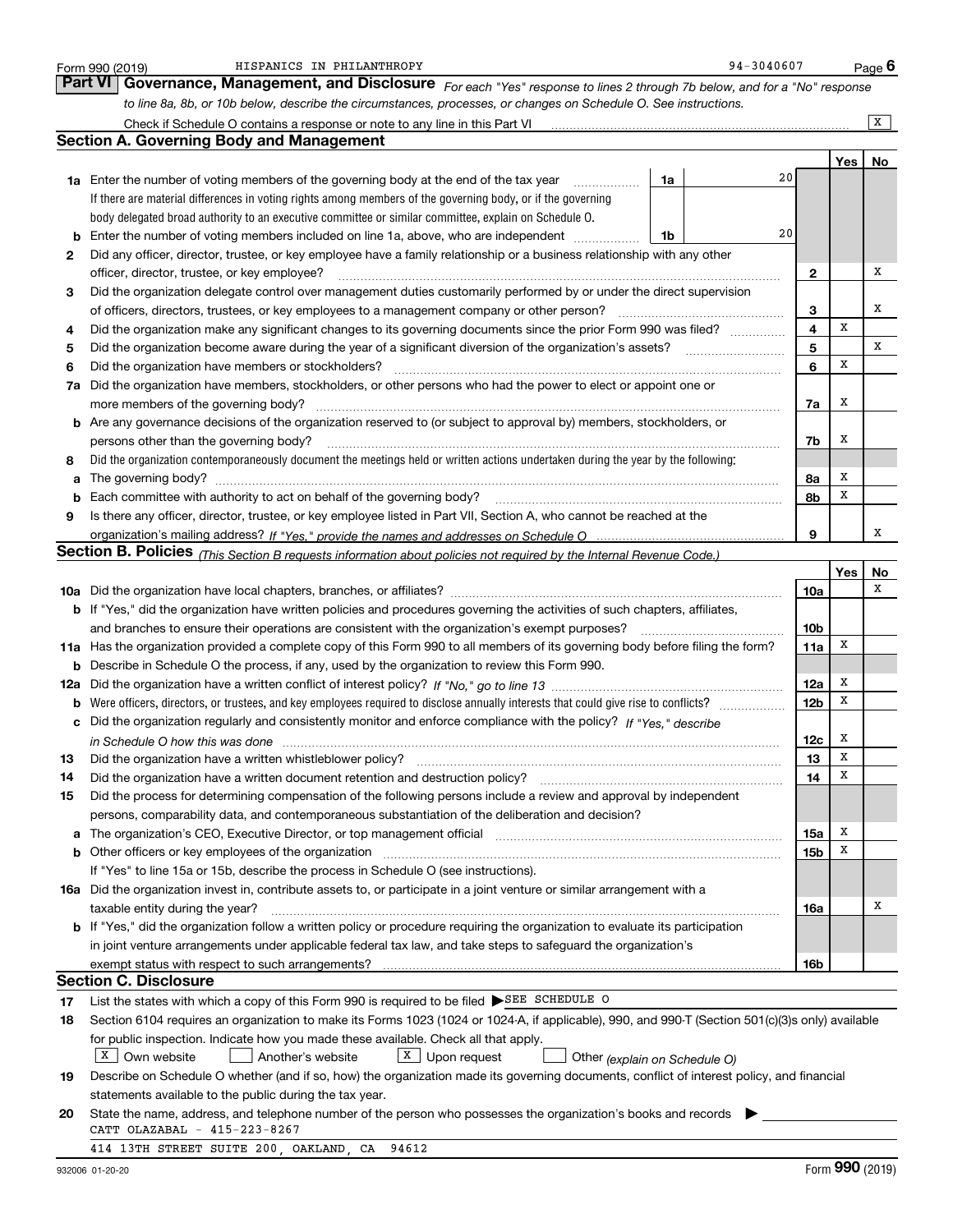| Form 990 (2019) | HISPANICS IN PHILANTHROPY                                                                                                                                  | $94 - 3040607$ | Page - |
|-----------------|------------------------------------------------------------------------------------------------------------------------------------------------------------|----------------|--------|
|                 | Part VII Compensation of Officers, Directors, Trustees, Key Employees, Highest Compensated                                                                 |                |        |
|                 | <b>Employees, and Independent Contractors</b>                                                                                                              |                |        |
|                 | Check if Schedule O contains a response or note to any line in this Part VII                                                                               |                |        |
|                 | Section A. Officers, Directors, Trustees, Key Employees, and Highest Compensated Employees                                                                 |                |        |
|                 | 1a Complete this table for all persons required to be listed. Report compensation for the calendar year ending with or within the organization's tax year. |                |        |

**•** List all of the organization's current officers, directors, trustees (whether individuals or organizations), regardless of amount of compensation. Enter -0- in columns (D), (E), and (F) if no compensation was paid.

 $\bullet$  List all of the organization's  $\,$ current key employees, if any. See instructions for definition of "key employee."

**•** List the organization's five current highest compensated employees (other than an officer, director, trustee, or key employee) who received reportable compensation (Box 5 of Form W-2 and/or Box 7 of Form 1099-MISC) of more than \$100,000 from the organization and any related organizations.

**•** List all of the organization's former officers, key employees, and highest compensated employees who received more than \$100,000 of reportable compensation from the organization and any related organizations.

**former directors or trustees**  ¥ List all of the organization's that received, in the capacity as a former director or trustee of the organization, more than \$10,000 of reportable compensation from the organization and any related organizations.

See instructions for the order in which to list the persons above.

Check this box if neither the organization nor any related organization compensated any current officer, director, or trustee.  $\mathcal{L}^{\text{max}}$ 

| (A)                                  | (C)<br>(B)           |                               |                                                                  | (D)     | (E)          | (F)                             |        |                                 |                 |                          |
|--------------------------------------|----------------------|-------------------------------|------------------------------------------------------------------|---------|--------------|---------------------------------|--------|---------------------------------|-----------------|--------------------------|
| Name and title                       | Average              |                               | (do not check more than one                                      |         | Position     |                                 |        | Reportable                      | Reportable      | Estimated                |
|                                      | hours per            |                               | box, unless person is both an<br>officer and a director/trustee) |         |              |                                 |        | compensation                    | compensation    | amount of                |
|                                      | week                 |                               |                                                                  |         |              |                                 |        | from                            | from related    | other                    |
|                                      | (list any            |                               |                                                                  |         |              |                                 |        | the                             | organizations   | compensation             |
|                                      | hours for<br>related |                               |                                                                  |         |              |                                 |        | organization<br>(W-2/1099-MISC) | (W-2/1099-MISC) | from the<br>organization |
|                                      | organizations        |                               |                                                                  |         |              |                                 |        |                                 |                 | and related              |
|                                      | below                |                               |                                                                  |         |              |                                 |        |                                 |                 | organizations            |
|                                      | line)                | ndividual trustee or director | Institutional trustee                                            | Officer | Key employee | Highest compensated<br>employee | Former |                                 |                 |                          |
| ANA MARIE ARGILAGOS<br>(1)           | 40.00                |                               |                                                                  |         |              |                                 |        |                                 |                 |                          |
| PRESIDENT                            |                      |                               |                                                                  | X       |              |                                 |        | 272,100.                        | 0.              | 10,640.                  |
| NANCY SANTIAGO NEGRON<br>(2)         | 40.00                |                               |                                                                  |         |              |                                 |        |                                 |                 |                          |
| VICE PRESIDENT                       |                      |                               |                                                                  |         |              | X                               |        | 158,967.                        | $\mathbf{0}$    | 20,555.                  |
| (3)<br>CATTERINA OLAZABAL            | 29,00                |                               |                                                                  |         |              |                                 |        |                                 |                 |                          |
| CHIEF FINANCIAL OFFICER              |                      |                               |                                                                  | x       |              |                                 |        | 126,125                         | $\mathbf{0}$    | 6,041.                   |
| AMALIA GREENBERG DELGADO<br>(4)      | 40.00                |                               |                                                                  |         |              |                                 |        |                                 |                 |                          |
| US DIRECTOR OF PROGRAMS              |                      |                               |                                                                  |         |              | X                               |        | 118,740                         | $\mathbf 0$     | 7,093.                   |
| RAQUEL GUTIERREZ<br>(5)              | 40.00                |                               |                                                                  |         |              |                                 |        |                                 |                 |                          |
| DIRECTOR OF LEADERSHIP &<br>LEARNING |                      |                               |                                                                  |         |              | х                               |        | 113,250                         | $\mathbf{0}$    | 5,592.                   |
| (6)<br>MARY SKELTON-ROBERTS          | 1,00                 |                               |                                                                  |         |              |                                 |        |                                 |                 |                          |
| BOARD CHAIR                          |                      | х                             |                                                                  | x       |              |                                 |        | 0                               | $\mathbf 0$     | $\mathbf 0$ .            |
| MIGUEL BUSTOS<br>(7)                 | 1,00                 |                               |                                                                  |         |              |                                 |        |                                 |                 |                          |
| <b>SECRETARY</b>                     |                      | x                             |                                                                  | X       |              |                                 |        | 0                               | $\mathbf{0}$    | $\mathbf 0$ .            |
| (8)<br>EFRAIN ESCOBEDO               | 1,00                 |                               |                                                                  |         |              |                                 |        |                                 |                 |                          |
| TREASURER                            |                      | x                             |                                                                  | X       |              |                                 |        | 0                               | $\mathbf 0$     | $\mathbf 0$ .            |
| BEATRIZ SOLIS<br>(9)                 | 1.00                 |                               |                                                                  |         |              |                                 |        |                                 |                 |                          |
| VICE CHAIR                           |                      | x                             |                                                                  | x       |              |                                 |        | 0                               | $\mathbf{0}$    | $\mathbf 0$ .            |
| (10) JOYCE LEE                       | 1.00                 |                               |                                                                  |         |              |                                 |        |                                 |                 |                          |
| TREASURER THRU 6/19                  |                      | х                             |                                                                  | x       |              |                                 |        | 0                               | $\mathbf 0$     | $\mathbf 0$ .            |
| (11) RAFAEL CORTES DAPENA            | 1,00                 |                               |                                                                  |         |              |                                 |        |                                 |                 |                          |
| <b>BOARD MEMBER</b>                  |                      | x                             |                                                                  |         |              |                                 |        | 0                               | $\mathbf{0}$    | $\mathbf 0$ .            |
| (12) JENNIFER CHAVEZ RUBIO           | 1,00                 |                               |                                                                  |         |              |                                 |        |                                 |                 |                          |
| <b>BOARD MEMBER</b>                  |                      | x                             |                                                                  |         |              |                                 |        | 0                               | $\mathbf{0}$    | $\mathbf 0$ .            |
| (13) TARA SANDERCOCK                 | 1.00                 |                               |                                                                  |         |              |                                 |        |                                 |                 |                          |
| BOARD MEMBER                         |                      | x                             |                                                                  |         |              |                                 |        | 0                               | $\mathbf{0}$    | $\mathbf 0$ .            |
| (14) RONN RICHARD                    | 1.00                 |                               |                                                                  |         |              |                                 |        |                                 |                 |                          |
| BOARD MEMBER                         |                      | х                             |                                                                  |         |              |                                 |        | 0                               | $\mathbf{0}$    | $\mathbf 0$ .            |
| (15) DEBRA JOY PEREZ                 | 1,00                 |                               |                                                                  |         |              |                                 |        |                                 |                 |                          |
| <b>BOARD MEMBER</b>                  |                      | x                             |                                                                  |         |              |                                 |        | 0                               | $\mathbf{0}$    | $\mathbf 0$ .            |
| (16) BETSY CAMPBELL                  | 1.00                 |                               |                                                                  |         |              |                                 |        |                                 |                 |                          |
| BOARD MEMBER                         |                      | x                             |                                                                  |         |              |                                 |        | 0                               | $\mathbf{0}$    | $\mathbf{0}$ .           |
| (17) CINDY RIVERA WEISSBLUM          | 1,00                 |                               |                                                                  |         |              |                                 |        |                                 |                 |                          |
| <b>BOARD MEMBER</b>                  |                      | x                             |                                                                  |         |              |                                 |        | $\mathbf{0}$                    | $\mathbf{0}$ .  | 0.                       |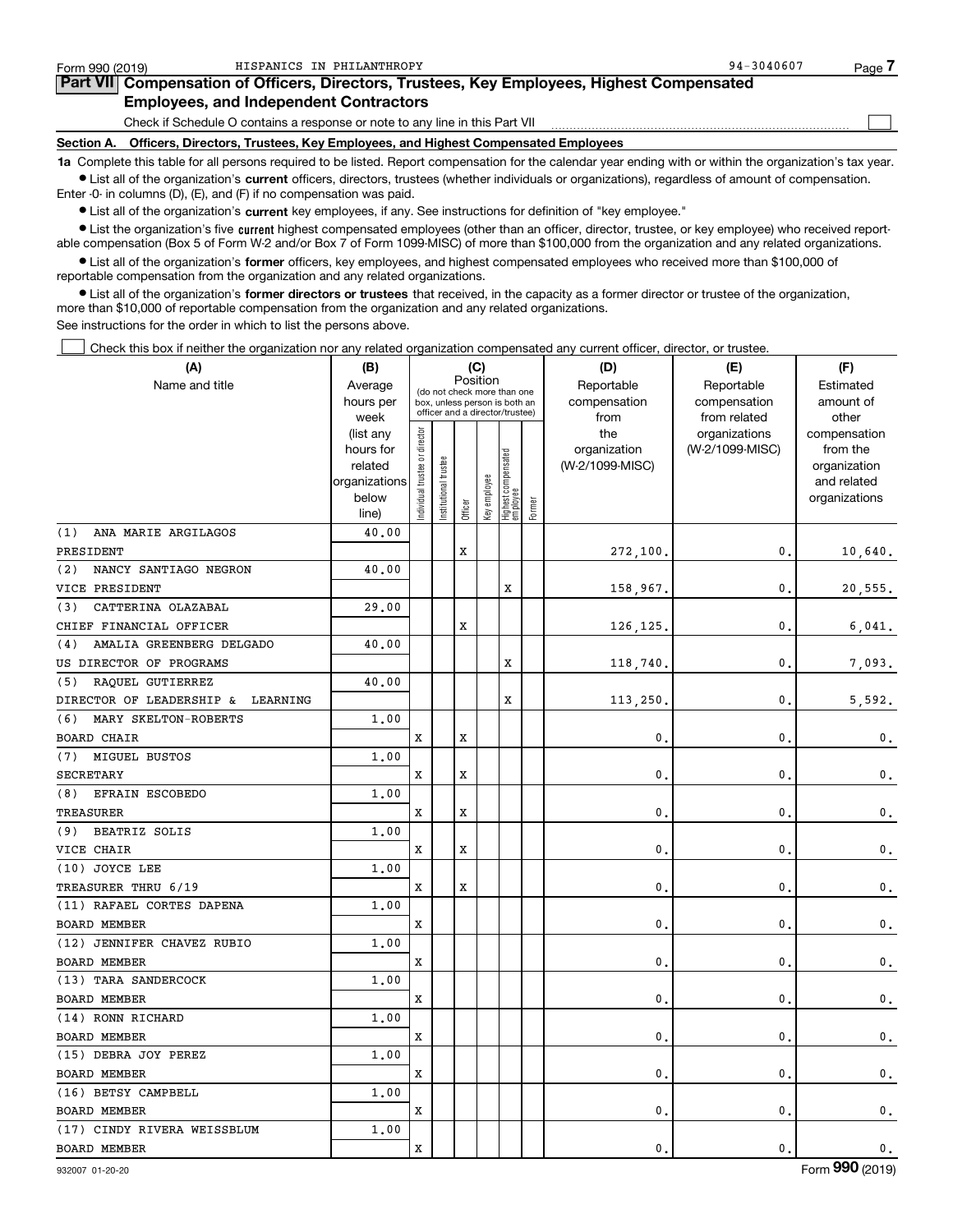| Form 990 (2019 |  |  |
|----------------|--|--|
|                |  |  |

|                 | HISPANICS IN PHILANTHROPY<br>Form 990 (2019)                                                                                                      |                      |                               |                       |          |              |                                   |        |                                | 94-3040607      |                |   |                             | Page 8         |
|-----------------|---------------------------------------------------------------------------------------------------------------------------------------------------|----------------------|-------------------------------|-----------------------|----------|--------------|-----------------------------------|--------|--------------------------------|-----------------|----------------|---|-----------------------------|----------------|
| <b>Part VII</b> | Section A. Officers, Directors, Trustees, Key Employees, and Highest Compensated Employees (continued)                                            |                      |                               |                       |          |              |                                   |        |                                |                 |                |   |                             |                |
|                 | (A)                                                                                                                                               | (B)                  |                               |                       |          | (C)          |                                   |        | (D)                            | (E)             |                |   | (F)                         |                |
|                 | Name and title                                                                                                                                    | Average              |                               |                       | Position |              | (do not check more than one       |        | Reportable                     | Reportable      |                |   | Estimated                   |                |
|                 |                                                                                                                                                   | hours per            |                               |                       |          |              | box, unless person is both an     |        | compensation                   | compensation    |                |   | amount of                   |                |
|                 |                                                                                                                                                   | week                 |                               |                       |          |              | officer and a director/trustee)   |        | from                           | from related    |                |   | other                       |                |
|                 |                                                                                                                                                   | (list any            |                               |                       |          |              |                                   |        | the                            | organizations   |                |   | compensation                |                |
|                 |                                                                                                                                                   | hours for<br>related |                               |                       |          |              |                                   |        | organization                   | (W-2/1099-MISC) |                |   | from the                    |                |
|                 |                                                                                                                                                   | organizations        |                               |                       |          |              |                                   |        | (W-2/1099-MISC)                |                 |                |   | organization<br>and related |                |
|                 |                                                                                                                                                   | below                |                               |                       |          |              |                                   |        |                                |                 |                |   | organizations               |                |
|                 |                                                                                                                                                   | line)                | ndividual trustee or director | Institutional trustee | Officer  | key employee | Highest compensated<br>  employee | Former |                                |                 |                |   |                             |                |
|                 | (18) ROY COSME                                                                                                                                    | 1,00                 |                               |                       |          |              |                                   |        |                                |                 |                |   |                             |                |
|                 | <b>BOARD MEMBER</b>                                                                                                                               |                      | X                             |                       |          |              |                                   |        | $\mathbf 0$                    |                 | $\mathbf{0}$   |   |                             | 0.             |
|                 | (19) MARGARITA PARRA                                                                                                                              | 1,00                 |                               |                       |          |              |                                   |        |                                |                 |                |   |                             |                |
|                 | <b>BOARD MEMBER</b>                                                                                                                               |                      | х                             |                       |          |              |                                   |        | $\mathbf 0$                    |                 | $\mathbf{0}$   |   |                             | $\mathbf 0$ .  |
|                 | (20) GABRIELLA GOMEZ                                                                                                                              | 1,00                 |                               |                       |          |              |                                   |        |                                |                 |                |   |                             |                |
|                 | <b>BOARD MEMBER</b>                                                                                                                               |                      | х                             |                       |          |              |                                   |        | $\mathbf{0}$                   |                 | $\mathbf{0}$   |   |                             | $\mathbf 0$ .  |
|                 | (21) JULIO COPO TERRES                                                                                                                            | 1,00                 |                               |                       |          |              |                                   |        |                                |                 |                |   |                             |                |
|                 | <b>BOARD MEMBER</b>                                                                                                                               |                      | х                             |                       |          |              |                                   |        | $\mathbf{0}$                   |                 | $\mathbf{0}$   |   |                             | $\mathbf 0$ .  |
|                 | (22) SHAWN ESCOFFERY                                                                                                                              | 1,00                 |                               |                       |          |              |                                   |        |                                |                 |                |   |                             |                |
|                 | <b>BOARD MEMBER</b>                                                                                                                               |                      | х                             |                       |          |              |                                   |        | $\mathbf{0}$ .                 |                 | $\mathbf{0}$   |   |                             | $\mathbf 0$ .  |
|                 | (23) HECTOR MUJICA                                                                                                                                | 1,00                 |                               |                       |          |              |                                   |        |                                |                 |                |   |                             |                |
|                 | <b>BOARD MEMBER</b>                                                                                                                               |                      | х                             |                       |          |              |                                   |        | 0.                             |                 | $\mathbf{0}$   |   |                             | $\mathbf 0$ .  |
|                 | (24) HILDA POLANCO                                                                                                                                | 1,00                 |                               |                       |          |              |                                   |        |                                |                 |                |   |                             |                |
|                 | <b>BOARD MEMBER</b>                                                                                                                               |                      | х                             |                       |          |              |                                   |        | 0.                             |                 | $\mathbf{0}$   |   |                             | $\mathbf 0$ .  |
|                 | (25) CHRISTINE SWITZER                                                                                                                            | 1,00                 |                               |                       |          |              |                                   |        |                                |                 |                |   |                             |                |
|                 | <b>BOARD MEMBER</b>                                                                                                                               |                      | х                             |                       |          |              |                                   |        | 0.                             |                 | $\mathbf 0$    |   |                             | $\mathbf 0$ .  |
|                 | (26) SAM ZAMARRIPA                                                                                                                                | 1,00                 |                               |                       |          |              |                                   |        |                                |                 |                |   |                             |                |
|                 | <b>BOARD MEMBER</b>                                                                                                                               |                      | X                             |                       |          |              |                                   |        | 0.                             |                 | 0.             |   |                             | 0.             |
|                 |                                                                                                                                                   |                      |                               |                       |          |              |                                   |        | 789,182.                       |                 | $\mathbf{0}$ . |   |                             | 49,921.        |
|                 | c Total from continuation sheets to Part VII, Section A manufactured by                                                                           |                      |                               |                       |          |              |                                   |        | $\mathbf{0}$ .                 |                 | 0.             |   |                             | $\mathbf{0}$ . |
|                 |                                                                                                                                                   |                      |                               |                       |          |              |                                   |        | 789,182.                       |                 | $\mathbf{0}$ . |   |                             | 49,921.        |
| $\mathbf{2}$    | Total number of individuals (including but not limited to those listed above) who received more than \$100,000 of reportable                      |                      |                               |                       |          |              |                                   |        |                                |                 |                |   |                             |                |
|                 | compensation from the organization $\blacktriangleright$                                                                                          |                      |                               |                       |          |              |                                   |        |                                |                 |                |   |                             | 5              |
|                 |                                                                                                                                                   |                      |                               |                       |          |              |                                   |        |                                |                 |                |   | Yes                         | No             |
| 3               | Did the organization list any former officer, director, trustee, key employee, or highest compensated employee on                                 |                      |                               |                       |          |              |                                   |        |                                |                 |                |   |                             |                |
|                 | line 1a? If "Yes," complete Schedule J for such individual material content content to the content of the complete Schedule J for such individual |                      |                               |                       |          |              |                                   |        |                                |                 |                | З |                             | x              |
|                 | For any individual listed on line 1a, is the sum of reportable compensation and other compensation from the organization                          |                      |                               |                       |          |              |                                   |        |                                |                 |                |   |                             |                |
|                 |                                                                                                                                                   |                      |                               |                       |          |              |                                   |        |                                |                 |                | 4 | X                           |                |
| 5               | Did any person listed on line 1a receive or accrue compensation from any unrelated organization or individual for services                        |                      |                               |                       |          |              |                                   |        |                                |                 |                |   |                             |                |
|                 |                                                                                                                                                   |                      |                               |                       |          |              |                                   |        |                                |                 |                | 5 |                             | x              |
|                 | <b>Section B. Independent Contractors</b>                                                                                                         |                      |                               |                       |          |              |                                   |        |                                |                 |                |   |                             |                |
| 1               | Complete this table for your five highest compensated independent contractors that received more than \$100,000 of compensation from              |                      |                               |                       |          |              |                                   |        |                                |                 |                |   |                             |                |
|                 | the organization. Report compensation for the calendar year ending with or within the organization's tax year.                                    |                      |                               |                       |          |              |                                   |        |                                |                 |                |   |                             |                |
|                 | (A)<br>Name and business address                                                                                                                  |                      |                               |                       |          |              |                                   |        | (B)<br>Description of services |                 |                |   | (C)<br>Compensation         |                |
|                 |                                                                                                                                                   |                      | NONE                          |                       |          |              |                                   |        |                                |                 |                |   |                             |                |
|                 |                                                                                                                                                   |                      |                               |                       |          |              |                                   |        |                                |                 |                |   |                             |                |
|                 |                                                                                                                                                   |                      |                               |                       |          |              |                                   |        |                                |                 |                |   |                             |                |
|                 |                                                                                                                                                   |                      |                               |                       |          |              |                                   |        |                                |                 |                |   |                             |                |
|                 |                                                                                                                                                   |                      |                               |                       |          |              |                                   |        |                                |                 |                |   |                             |                |

**2**Total number of independent contractors (including but not limited to those listed above) who received more than \$100,000 of compensation from the organization 0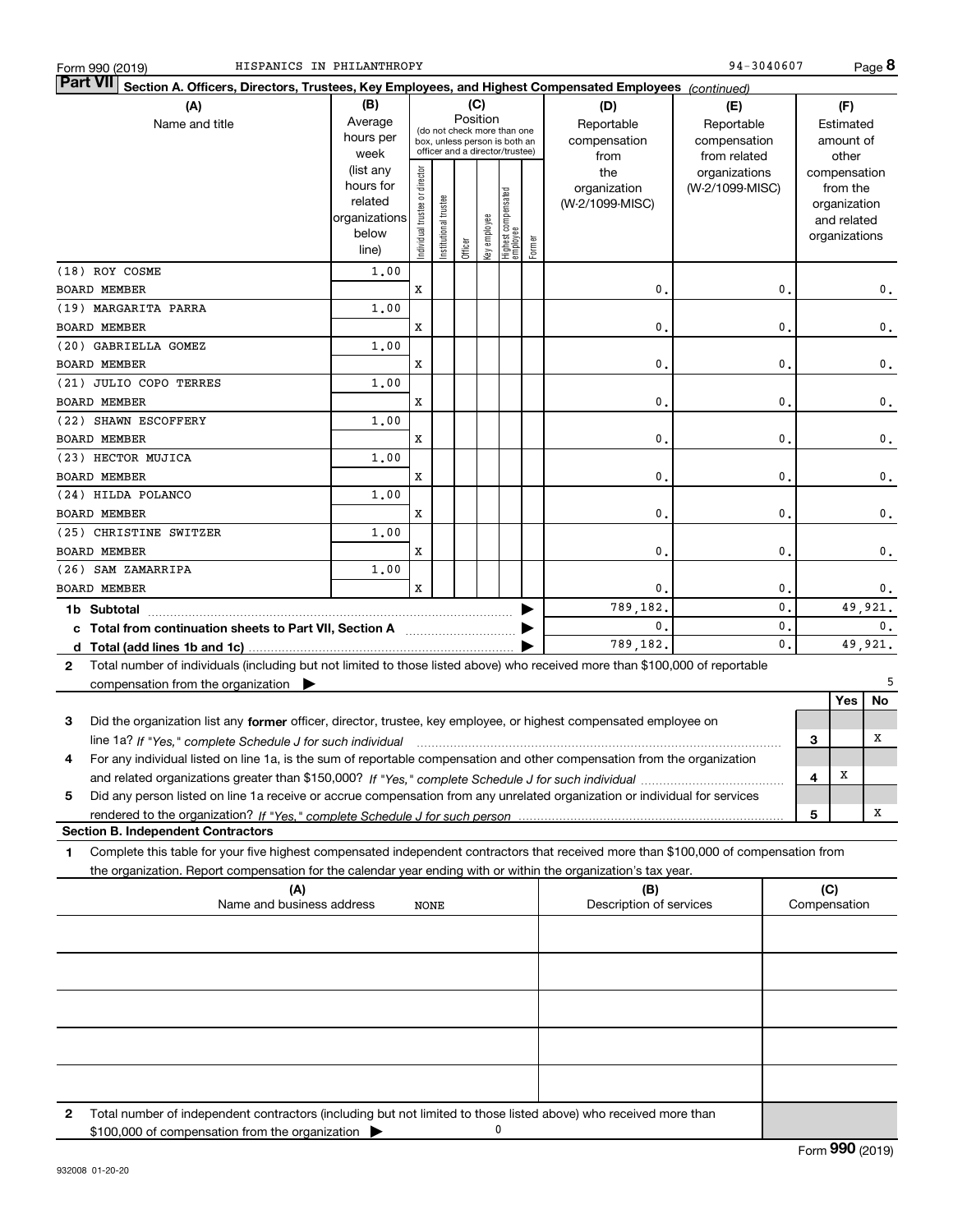|                                                           |    |    | Form 990 (2019)                                                                                                        |                | HISPANICS IN PHILANTHROPY |                 |                                |                      |                                                           | 94-3040607                           | Page 9                                                          |
|-----------------------------------------------------------|----|----|------------------------------------------------------------------------------------------------------------------------|----------------|---------------------------|-----------------|--------------------------------|----------------------|-----------------------------------------------------------|--------------------------------------|-----------------------------------------------------------------|
| <b>Part VIII</b>                                          |    |    | <b>Statement of Revenue</b>                                                                                            |                |                           |                 |                                |                      |                                                           |                                      |                                                                 |
|                                                           |    |    | Check if Schedule O contains a response or note to any line in this Part VIII                                          |                |                           |                 |                                |                      |                                                           |                                      |                                                                 |
|                                                           |    |    |                                                                                                                        |                |                           |                 |                                | (A)<br>Total revenue | $\overline{(B)}$<br>Related or exempt<br>function revenue | (C)<br>Unrelated<br>business revenue | (D)<br>Revenue excluded<br>from tax under<br>sections 512 - 514 |
|                                                           |    |    | 1 a Federated campaigns                                                                                                |                | 1a                        |                 |                                |                      |                                                           |                                      |                                                                 |
|                                                           |    |    | <b>b</b> Membership dues<br>$\overline{\phantom{a}}$                                                                   |                | 1 <sub>b</sub>            |                 | 631,800.                       |                      |                                                           |                                      |                                                                 |
| Contributions, Gifts, Grants<br>and Other Similar Amounts |    |    | c Fundraising events                                                                                                   |                | 1 <sub>c</sub>            |                 | 13,050.                        |                      |                                                           |                                      |                                                                 |
|                                                           |    |    | d Related organizations                                                                                                |                | 1 <sub>d</sub>            |                 |                                |                      |                                                           |                                      |                                                                 |
|                                                           |    |    | e Government grants (contributions)                                                                                    |                | 1e                        |                 |                                |                      |                                                           |                                      |                                                                 |
|                                                           |    |    | f All other contributions, gifts, grants, and                                                                          |                |                           |                 |                                |                      |                                                           |                                      |                                                                 |
|                                                           |    |    | similar amounts not included above                                                                                     |                | 1f                        |                 | 14, 151, 247.                  |                      |                                                           |                                      |                                                                 |
|                                                           |    |    | g Noncash contributions included in lines 1a-1f                                                                        |                | $1g$ $\frac{1}{3}$        |                 | 2,468.                         |                      |                                                           |                                      |                                                                 |
|                                                           |    |    |                                                                                                                        |                |                           |                 |                                | 14,796,097.          |                                                           |                                      |                                                                 |
|                                                           |    |    |                                                                                                                        |                |                           |                 | <b>Business Code</b><br>900099 |                      |                                                           |                                      |                                                                 |
|                                                           |    | 2a | ANNUAL CONFERENCE                                                                                                      |                |                           |                 |                                | 430,596.             | 430,596.                                                  |                                      |                                                                 |
|                                                           |    | b  | <u> 1989 - Johann Stein, mars an dùthchan an t-</u>                                                                    |                |                           |                 |                                |                      |                                                           |                                      |                                                                 |
|                                                           |    | c  | <u> 1989 - Johann Barn, mars ann an t-Amhain ann an t-Amhain an t-Amhain an t-Amhain an t-Amhain an t-Amhain an t-</u> |                |                           |                 |                                |                      |                                                           |                                      |                                                                 |
|                                                           |    | d  | <u> 1980 - Johann John Stein, fransk politik (d. 1980)</u>                                                             |                |                           |                 |                                |                      |                                                           |                                      |                                                                 |
| Program Service<br>Revenue                                |    | е  | f All other program service revenue                                                                                    |                |                           |                 |                                |                      |                                                           |                                      |                                                                 |
|                                                           |    |    |                                                                                                                        |                |                           |                 |                                | 430,596.             |                                                           |                                      |                                                                 |
|                                                           | 3  |    | Investment income (including dividends, interest, and                                                                  |                |                           |                 |                                |                      |                                                           |                                      |                                                                 |
|                                                           |    |    |                                                                                                                        |                |                           |                 | ▶                              | 191,890.             |                                                           |                                      | 191,890.                                                        |
|                                                           | 4  |    | Income from investment of tax-exempt bond proceeds                                                                     |                |                           |                 | ▶                              |                      |                                                           |                                      |                                                                 |
|                                                           | 5  |    |                                                                                                                        |                |                           |                 |                                |                      |                                                           |                                      |                                                                 |
|                                                           |    |    |                                                                                                                        |                | (i) Real                  |                 | (ii) Personal                  |                      |                                                           |                                      |                                                                 |
|                                                           |    |    | 6 a Gross rents<br>.                                                                                                   | 6a             | 61,174.                   |                 |                                |                      |                                                           |                                      |                                                                 |
|                                                           |    |    | <b>b</b> Less: rental expenses                                                                                         | 6 <sub>b</sub> |                           | 0.              |                                |                      |                                                           |                                      |                                                                 |
|                                                           |    |    | c Rental income or (loss)                                                                                              | 6с             | 61,174.                   |                 |                                |                      |                                                           |                                      |                                                                 |
|                                                           |    |    | d Net rental income or (loss)                                                                                          |                |                           |                 |                                | 61,174.              |                                                           |                                      | 61,174.                                                         |
|                                                           |    |    | 7 a Gross amount from sales of                                                                                         |                | (i) Securities            |                 | (ii) Other                     |                      |                                                           |                                      |                                                                 |
|                                                           |    |    | assets other than inventory                                                                                            | 7al            | 3,869,788.                |                 |                                |                      |                                                           |                                      |                                                                 |
|                                                           |    |    | <b>b</b> Less: cost or other basis                                                                                     |                |                           |                 |                                |                      |                                                           |                                      |                                                                 |
| Revenue                                                   |    |    | and sales expenses                                                                                                     | 7b             | 3,841,353.                |                 |                                |                      |                                                           |                                      |                                                                 |
|                                                           |    |    | c Gain or (loss)                                                                                                       | 7c             | 28,435.                   |                 |                                |                      |                                                           |                                      |                                                                 |
|                                                           |    |    |                                                                                                                        |                |                           |                 |                                | 28.435               |                                                           |                                      | 28,435.                                                         |
| Other                                                     |    |    | 8 a Gross income from fundraising events (not                                                                          |                |                           |                 |                                |                      |                                                           |                                      |                                                                 |
|                                                           |    |    | including $$$ 13,050. of                                                                                               |                |                           |                 |                                |                      |                                                           |                                      |                                                                 |
|                                                           |    |    | contributions reported on line 1c). See                                                                                |                |                           |                 | 500.                           |                      |                                                           |                                      |                                                                 |
|                                                           |    |    |                                                                                                                        |                |                           | 8а<br>8b        | 2,015.                         |                      |                                                           |                                      |                                                                 |
|                                                           |    |    | <b>b</b> Less: direct expenses <i>manually contained</i>                                                               |                |                           |                 |                                | $-1, 515.$           |                                                           |                                      | $-1, 515.$                                                      |
|                                                           |    |    | c Net income or (loss) from fundraising events<br>9 a Gross income from gaming activities. See                         |                |                           |                 |                                |                      |                                                           |                                      |                                                                 |
|                                                           |    |    |                                                                                                                        |                |                           | 9а              |                                |                      |                                                           |                                      |                                                                 |
|                                                           |    |    |                                                                                                                        |                |                           | 9 <sub>b</sub>  |                                |                      |                                                           |                                      |                                                                 |
|                                                           |    |    | c Net income or (loss) from gaming activities                                                                          |                |                           |                 |                                |                      |                                                           |                                      |                                                                 |
|                                                           |    |    | 10 a Gross sales of inventory, less returns                                                                            |                |                           |                 |                                |                      |                                                           |                                      |                                                                 |
|                                                           |    |    |                                                                                                                        |                |                           | 10a             |                                |                      |                                                           |                                      |                                                                 |
|                                                           |    |    | <b>b</b> Less: cost of goods sold                                                                                      |                |                           | 10 <sub>b</sub> |                                |                      |                                                           |                                      |                                                                 |
|                                                           |    |    | c Net income or (loss) from sales of inventory                                                                         |                |                           |                 |                                |                      |                                                           |                                      |                                                                 |
|                                                           |    |    |                                                                                                                        |                |                           |                 | <b>Business Code</b>           |                      |                                                           |                                      |                                                                 |
|                                                           |    |    | 11 a EXCHANGE GAIN                                                                                                     |                |                           |                 | 900099                         | 14,044.              |                                                           |                                      | 14,044.                                                         |
|                                                           |    | b  | CENSUS EDUCATION                                                                                                       |                |                           |                 | 900099                         | 10,000.              | 10,000.                                                   |                                      |                                                                 |
| Revenu                                                    |    |    | C MISCELLANEOUS INCOME                                                                                                 |                |                           |                 | 900099                         | 1,345.               |                                                           |                                      | 1,345.                                                          |
| Miscellaneous                                             |    |    |                                                                                                                        |                |                           |                 |                                |                      |                                                           |                                      |                                                                 |
|                                                           |    |    |                                                                                                                        |                |                           |                 |                                | 25,389.              |                                                           |                                      |                                                                 |
|                                                           | 12 |    |                                                                                                                        |                |                           |                 |                                | 15,532,066.          | 440,596.                                                  | 0.                                   | 295, 373.                                                       |

**9**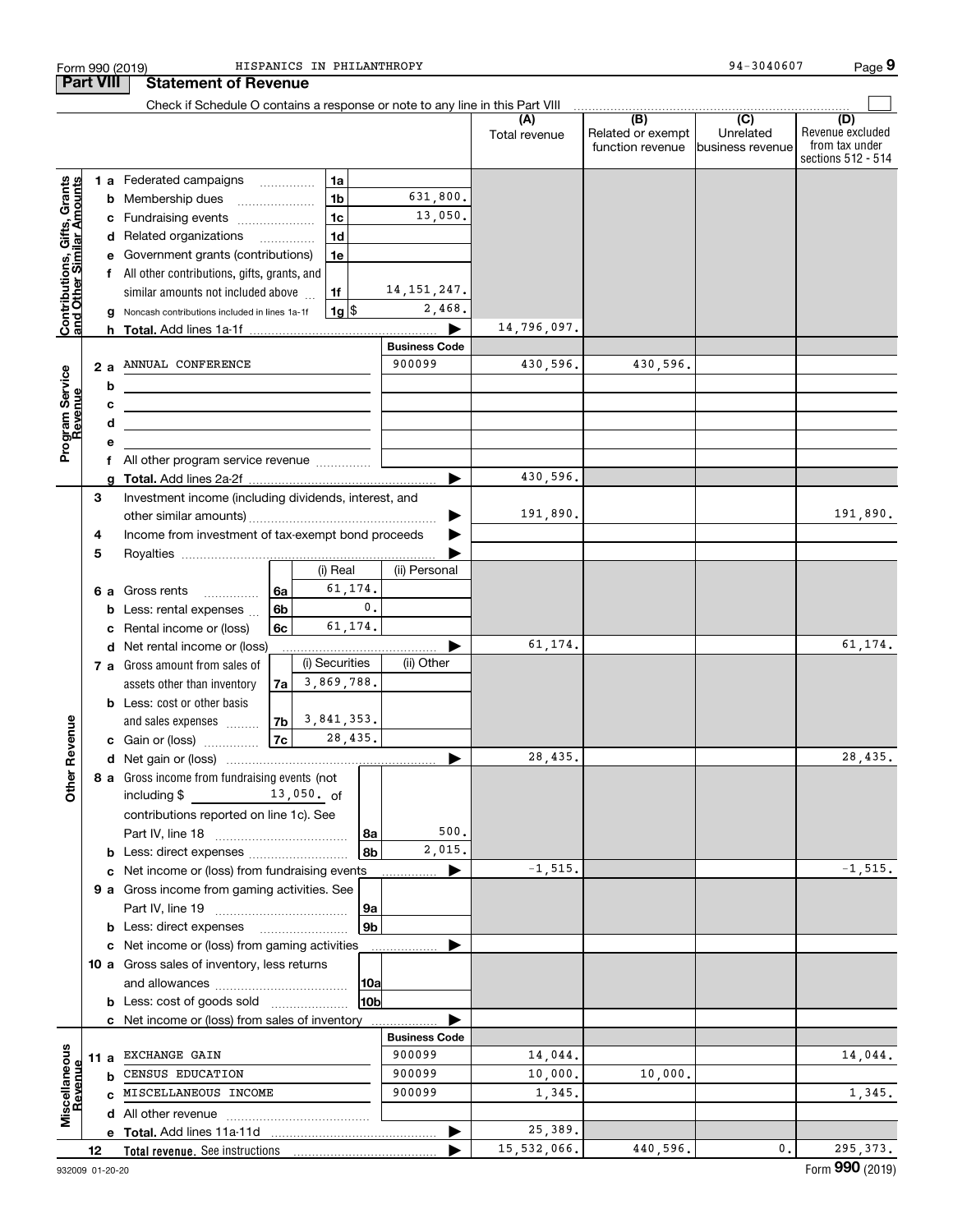Form 990 (2019) Page HISPANICS IN PHILANTHROPY 94-3040607

**10**

#### **Total functional expenses.**  Add lines 1 through 24e **Joint costs.** Complete this line only if the organization **(A)**<br>Total expenses **(C)** (C) (C)<br>
penses Program service Management and Fundrai<br>
expenses general expenses expen **123** Grants and other assistance to foreign **4567891011abcdefg12131415161718192021222324abcde2526***Section 501(c)(3) and 501(c)(4) organizations must complete all columns. All other organizations must complete column (A).* Grants and other assistance to domestic organizations and domestic governments. See Part IV, line 21 Compensation not included above to disqualified persons (as defined under section 4958(f)(1)) and persons described in section 4958(c)(3)(B)  $\quad \ldots \ldots \ldots$ Pension plan accruals and contributions (include section 401(k) and 403(b) employer contributions) Professional fundraising services. See Part IV, line 17 Other. (If line 11g amount exceeds 10% of line 25, column (A) amount, list line 11g expenses on Sch O.) Other expenses. Itemize expenses not covered above (List miscellaneous expenses on line 24e. If line 24e amount exceeds 10% of line 25, column (A) amount, list line 24e expenses on Schedule O.) reported in column (B) joint costs from a combined educational campaign and fundraising solicitation. Check if Schedule O contains a response or note to any line in this Part IX (C) (C) (C) (C) (C) (C) Program service expensesFundraising expensesGrants and other assistance to domestic individuals. See Part IV, line 22 ~~~~~~~ organizations, foreign governments, and foreign individuals. See Part IV, lines 15 and 16  $\ldots$ Benefits paid to or for members .................... Compensation of current officers, directors, trustees, and key employees  $\ldots$   $\ldots$   $\ldots$   $\ldots$   $\ldots$ Other salaries and wages ~~~~~~~~~~ Other employee benefits ~~~~~~~~~~ Payroll taxes ~~~~~~~~~~~~~~~~ Fees for services (nonemployees): Management ~~~~~~~~~~~~~~~~ Legal ~~~~~~~~~~~~~~~~~~~~Accounting ~~~~~~~~~~~~~~~~~ Lobbying ~~~~~~~~~~~~~~~~~~ lnvestment management fees ....................... Advertising and promotion \_\_\_\_\_\_\_\_\_\_\_\_\_\_\_\_\_\_\_ Office expenses ~~~~~~~~~~~~~~~ Information technology ~~~~~~~~~~~ Royalties ~~~~~~~~~~~~~~~~~~ Occupancy ~~~~~~~~~~~~~~~~~ Travel ……………………………………………… Payments of travel or entertainment expenses for any federal, state, or local public officials ... Conferences, conventions, and meetings Interest Payments to affiliates ~~~~~~~~~~~~ Depreciation, depletion, and amortization  $\,\,\ldots\,\,$ InsuranceAll other expenses *Do not include amounts reported on lines 6b, 7b, 8b, 9b, and 10b of Part VIII.*  $\mathcal{L}^{\text{max}}$ 1,104,369. 1,986,868. 414,904. 1,339,717. 26,563. 124,680. 151,043. 9,049. 31,162. 1,673,690. 3,680. 78,581. 111,406. 208,047. 609,170. 16,309. 18,228. 42,448. 7,980,516. 30,602. 1,104,369. 1,986,868. 340,222. 41,490. 33,192. 1,098,569. 133,971. 107,177. 21,781. 2,656. 2,126. 102,128. 12,578. 9,974. 123,856. 15,104. 12,083. 7,105. 1,944. 31,162. 30,602. 1,638,999. 9,075. 25,616. 1,279. 2,401. 62,702. 9,956. 5,923. 99,902. 7,503. 4,001. 170.939. 23.002. 14.106. 567,747. 32,448. 8,975. 13,373. 1,631. 1,305. 12,763. 4,562. 903. 34,967. 6,964. 517. 7,387,569. 364,648. 228,299.

Check here  $\blacktriangleright$ 

Check here  $\bullet$  if following SOP 98-2 (ASC 958-720)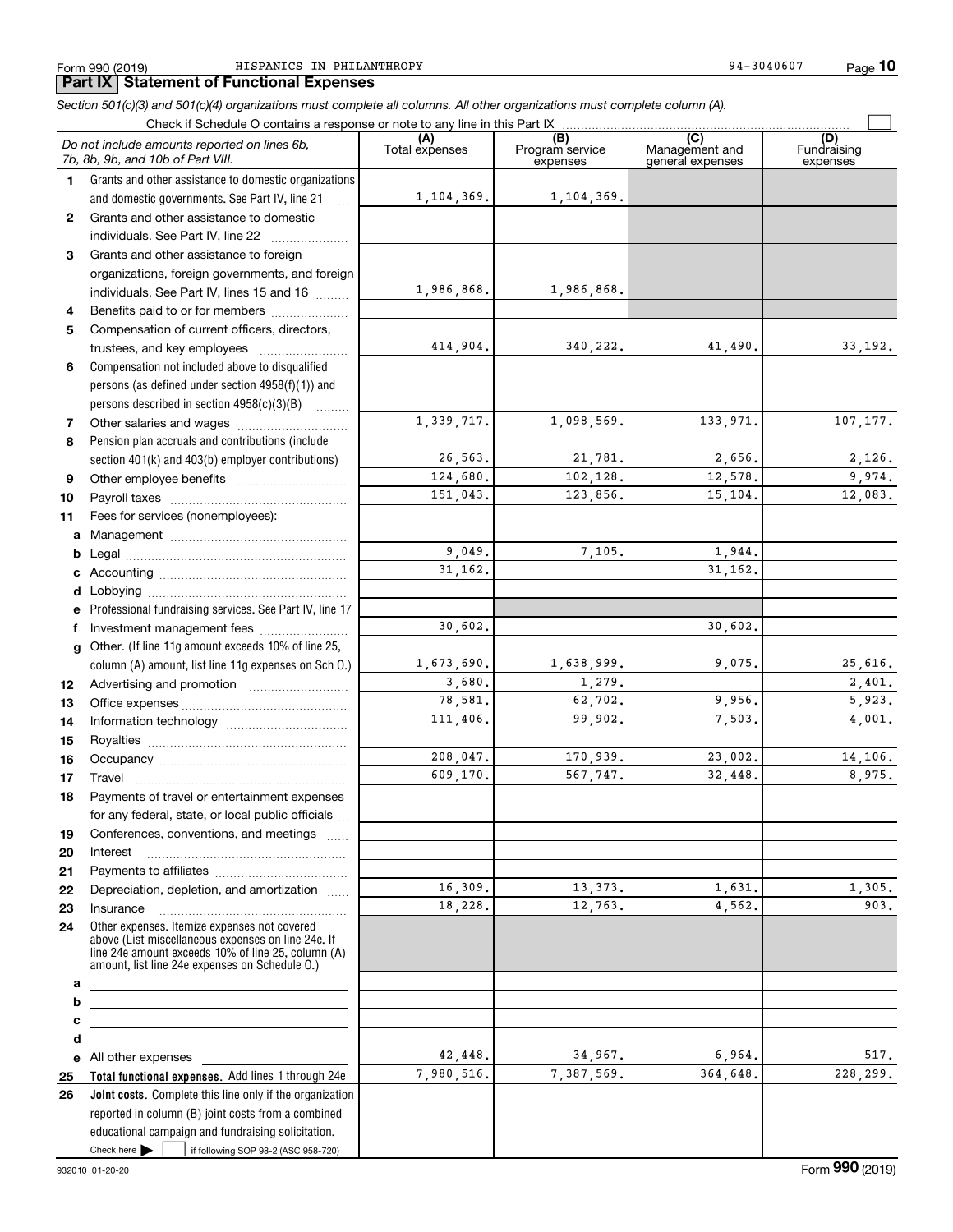|                      | Form 990 (2019)<br>Part X | HISPANICS IN PHILANTHROPY<br><b>Balance Sheet</b>                                            |          |                |                          |                 | 94-3040607<br>Page 11 |
|----------------------|---------------------------|----------------------------------------------------------------------------------------------|----------|----------------|--------------------------|-----------------|-----------------------|
|                      |                           |                                                                                              |          |                |                          |                 |                       |
|                      |                           |                                                                                              |          |                |                          |                 |                       |
|                      |                           |                                                                                              |          |                | (A)<br>Beginning of year |                 | (B)<br>End of year    |
|                      | 1                         |                                                                                              |          |                | 3, 176, 341.             | 1               | 5,762,962.            |
|                      | 2                         |                                                                                              |          |                |                          | $\mathbf{2}$    |                       |
|                      | з                         |                                                                                              |          |                | 94,581.                  | 3               | 1,088,597.            |
|                      | 4                         |                                                                                              |          |                | 4                        | 27,919.         |                       |
|                      |                           |                                                                                              |          |                |                          |                 |                       |
|                      | 5                         | Loans and other receivables from any current or former officer, director,                    |          |                |                          |                 |                       |
|                      |                           | trustee, key employee, creator or founder, substantial contributor, or 35%                   |          |                |                          |                 |                       |
|                      |                           | controlled entity or family member of any of these persons                                   |          |                |                          | 5               |                       |
|                      | 6                         | Loans and other receivables from other disqualified persons (as defined                      |          |                |                          |                 |                       |
|                      |                           | under section 4958(f)(1)), and persons described in section 4958(c)(3)(B)                    |          | 6              |                          |                 |                       |
|                      | 7                         |                                                                                              |          | $\overline{7}$ |                          |                 |                       |
| Assets               | 8                         |                                                                                              |          | 8              |                          |                 |                       |
|                      | 9                         | Prepaid expenses and deferred charges                                                        | 114,480. | 9              | 185,829.                 |                 |                       |
|                      |                           | 10a Land, buildings, and equipment: cost or other                                            |          |                |                          |                 |                       |
|                      |                           | basis. Complete Part VI of Schedule D  10a                                                   |          | 220,521.       |                          |                 |                       |
|                      |                           | 10b<br><b>b</b> Less: accumulated depreciation                                               |          | 220,521.       | 16,309.                  | 10 <sub>c</sub> | 0.                    |
|                      | 11                        |                                                                                              |          |                | 5,017,439.               | 11              | 8,452,352.            |
|                      | 12                        |                                                                                              |          |                |                          | 12              |                       |
|                      | 13                        | Investments - program-related. See Part IV, line 11                                          |          |                |                          | 13              |                       |
|                      | 14                        | Intangible assets                                                                            |          |                |                          | 14              |                       |
|                      |                           |                                                                                              |          |                | 1,651,583.               |                 |                       |
|                      | 15                        |                                                                                              |          |                | 10,070,733.              | 15              | 15, 517, 659.         |
|                      | 16                        | Total assets. Add lines 1 through 15 (must equal line 33)                                    |          |                |                          | 16              |                       |
|                      | 17                        |                                                                                              |          |                | 306,142.                 | 17              | 271,502.              |
|                      | 18                        |                                                                                              |          |                | 0.                       | 18              | 256,094.              |
|                      | 19                        |                                                                                              |          |                | 2,756,110.               | 19              | 28,000.               |
|                      | 20                        |                                                                                              |          |                |                          | 20              |                       |
|                      | 21                        | Escrow or custodial account liability. Complete Part IV of Schedule D                        |          |                |                          | 21              |                       |
|                      | 22                        | Loans and other payables to any current or former officer, director,                         |          |                |                          |                 |                       |
|                      |                           | trustee, key employee, creator or founder, substantial contributor, or 35%                   |          |                |                          |                 |                       |
| Liabilities          |                           | controlled entity or family member of any of these persons                                   |          |                |                          | 22              |                       |
|                      | 23                        | Secured mortgages and notes payable to unrelated third parties                               |          | .              |                          | 23              |                       |
|                      | 24                        |                                                                                              |          |                |                          | 24              |                       |
|                      | 25                        | Other liabilities (including federal income tax, payables to related third                   |          |                |                          |                 |                       |
|                      |                           | parties, and other liabilities not included on lines 17-24). Complete Part X                 |          |                |                          |                 |                       |
|                      |                           | of Schedule D                                                                                |          |                | 0.                       | 25              | 3,510.                |
|                      | 26                        |                                                                                              |          |                | 3,062,252.               | 26              | 559,106.              |
|                      |                           | Organizations that follow FASB ASC 958, check here $\blacktriangleright$ $\lfloor x \rfloor$ |          |                |                          |                 |                       |
|                      |                           | and complete lines 27, 28, 32, and 33.                                                       |          |                |                          |                 |                       |
|                      | 27                        |                                                                                              |          |                | 5, 356, 898.             | 27              | 6,067,641.            |
|                      | 28                        |                                                                                              |          |                | 1,651,583.               | 28              | 8,890,912.            |
|                      |                           | Organizations that do not follow FASB ASC 958, check here ▶ [                                |          |                |                          |                 |                       |
|                      |                           |                                                                                              |          |                |                          |                 |                       |
|                      |                           | and complete lines 29 through 33.                                                            |          |                |                          |                 |                       |
| <b>Fund Balances</b> |                           |                                                                                              |          |                |                          | 29              |                       |
| ৯                    | 29                        |                                                                                              |          |                |                          |                 |                       |
|                      | 30                        | Paid-in or capital surplus, or land, building, or equipment fund                             |          |                |                          | 30              |                       |
| <b>Net Assets</b>    | 31<br>32                  | Retained earnings, endowment, accumulated income, or other funds                             |          | .              | 7,008,481.               | 31<br>32        | 14,958,553.           |

Total liabilities and net assets/fund balances

**2930313233**Capital stock or trust principal, or current funds ~~~~~~~~~~~~~~~ Paid-in or capital surplus, or land, building, or equipment fund www.commun.com Retained earnings, endowment, accumulated income, or other funds we have all the Total net assets or fund balances ~~~~~~~~~~~~~~~~~~~~~~ Form (2019) **990** 7,008,481. 32 14,958,553.  $10,070,733.$  33 15,517,659.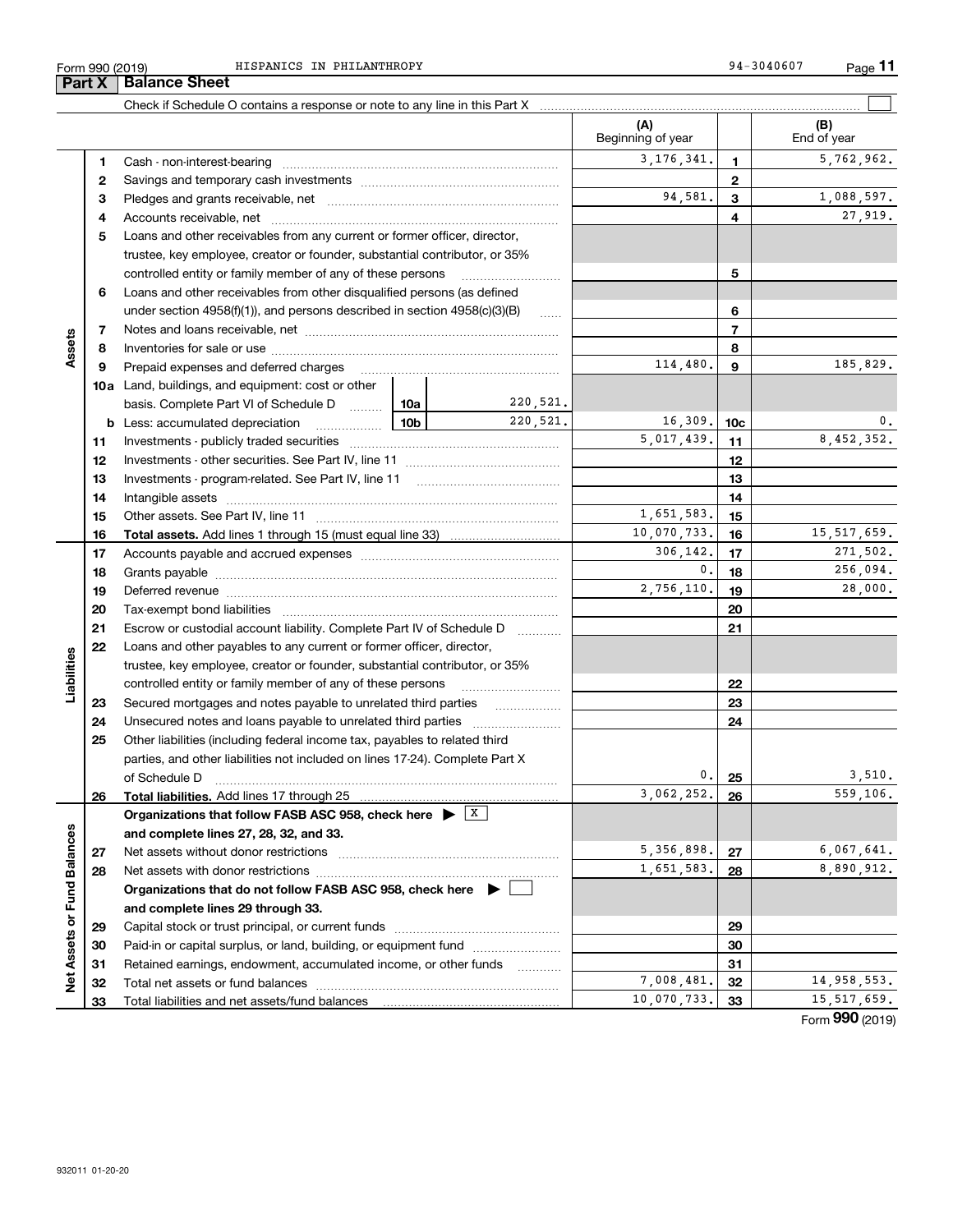|    | HISPANICS IN PHILANTHROPY<br>Form 990 (2019)                                                                                         | $94 - 3040607$ |                |             | $P_{\text{aqe}}$ 12 |
|----|--------------------------------------------------------------------------------------------------------------------------------------|----------------|----------------|-------------|---------------------|
|    | <b>Reconciliation of Net Assets</b><br>Part XI                                                                                       |                |                |             |                     |
|    |                                                                                                                                      |                |                |             |                     |
|    |                                                                                                                                      |                |                |             |                     |
| 1  |                                                                                                                                      | 1              |                | 15,532,066. |                     |
| 2  |                                                                                                                                      | $\mathbf{2}$   |                |             | 7,980,516.          |
| З  | Revenue less expenses. Subtract line 2 from line 1                                                                                   | 3              |                |             | 7,551,550.          |
| 4  |                                                                                                                                      | 4              |                |             | 7,008,481.          |
| 5  |                                                                                                                                      | 5              |                |             | 370,245.            |
| 6  |                                                                                                                                      | 6              |                |             |                     |
| 7  | Investment expenses www.communication.communication.com/www.communication.com/www.communication.com                                  | $\overline{7}$ |                |             |                     |
| 8  | Prior period adjustments                                                                                                             | 8              |                |             | 28, 277.            |
| 9  | Other changes in net assets or fund balances (explain on Schedule O)                                                                 | 9              |                |             | $\mathbf{0}$ .      |
| 10 | Net assets or fund balances at end of year. Combine lines 3 through 9 (must equal Part X, line 32,                                   |                |                |             |                     |
|    |                                                                                                                                      | 10             |                |             | 14,958,553.         |
|    | Part XII Financial Statements and Reporting                                                                                          |                |                |             |                     |
|    |                                                                                                                                      |                |                |             |                     |
|    |                                                                                                                                      |                |                | Yes         | <b>No</b>           |
| 1. | $\lfloor x \rfloor$ Accrual<br>Accounting method used to prepare the Form 990: <u>June</u> Cash<br>Other                             |                |                |             |                     |
|    | If the organization changed its method of accounting from a prior year or checked "Other," explain in Schedule O.                    |                |                |             |                     |
|    | 2a Were the organization's financial statements compiled or reviewed by an independent accountant?                                   |                | 2a             |             | х                   |
|    | If "Yes," check a box below to indicate whether the financial statements for the year were compiled or reviewed on a                 |                |                |             |                     |
|    | separate basis, consolidated basis, or both:                                                                                         |                |                |             |                     |
|    | Separate basis<br><b>Consolidated basis</b><br>Both consolidated and separate basis                                                  |                |                |             |                     |
|    | <b>b</b> Were the organization's financial statements audited by an independent accountant?                                          |                | 2 <sub>b</sub> | х           |                     |
|    | If "Yes," check a box below to indicate whether the financial statements for the year were audited on a separate basis,              |                |                |             |                     |
|    | consolidated basis, or both:                                                                                                         |                |                |             |                     |
|    | $X \mid$ Consolidated basis<br>Separate basis<br>Both consolidated and separate basis                                                |                |                |             |                     |
|    | c If "Yes" to line 2a or 2b, does the organization have a committee that assumes responsibility for oversight of the audit,          |                |                |             |                     |
|    | review, or compilation of its financial statements and selection of an independent accountant?                                       |                | 2c             | x           |                     |
|    | If the organization changed either its oversight process or selection process during the tax year, explain on Schedule O.            |                |                |             |                     |
|    | 3a As a result of a federal award, was the organization required to undergo an audit or audits as set forth in the Single Audit      |                |                |             |                     |
|    |                                                                                                                                      |                | За             |             | х                   |
|    | <b>b</b> If "Yes," did the organization undergo the required audit or audits? If the organization did not undergo the required audit |                |                |             |                     |
|    |                                                                                                                                      |                | 3b             |             |                     |

Form (2019) **990**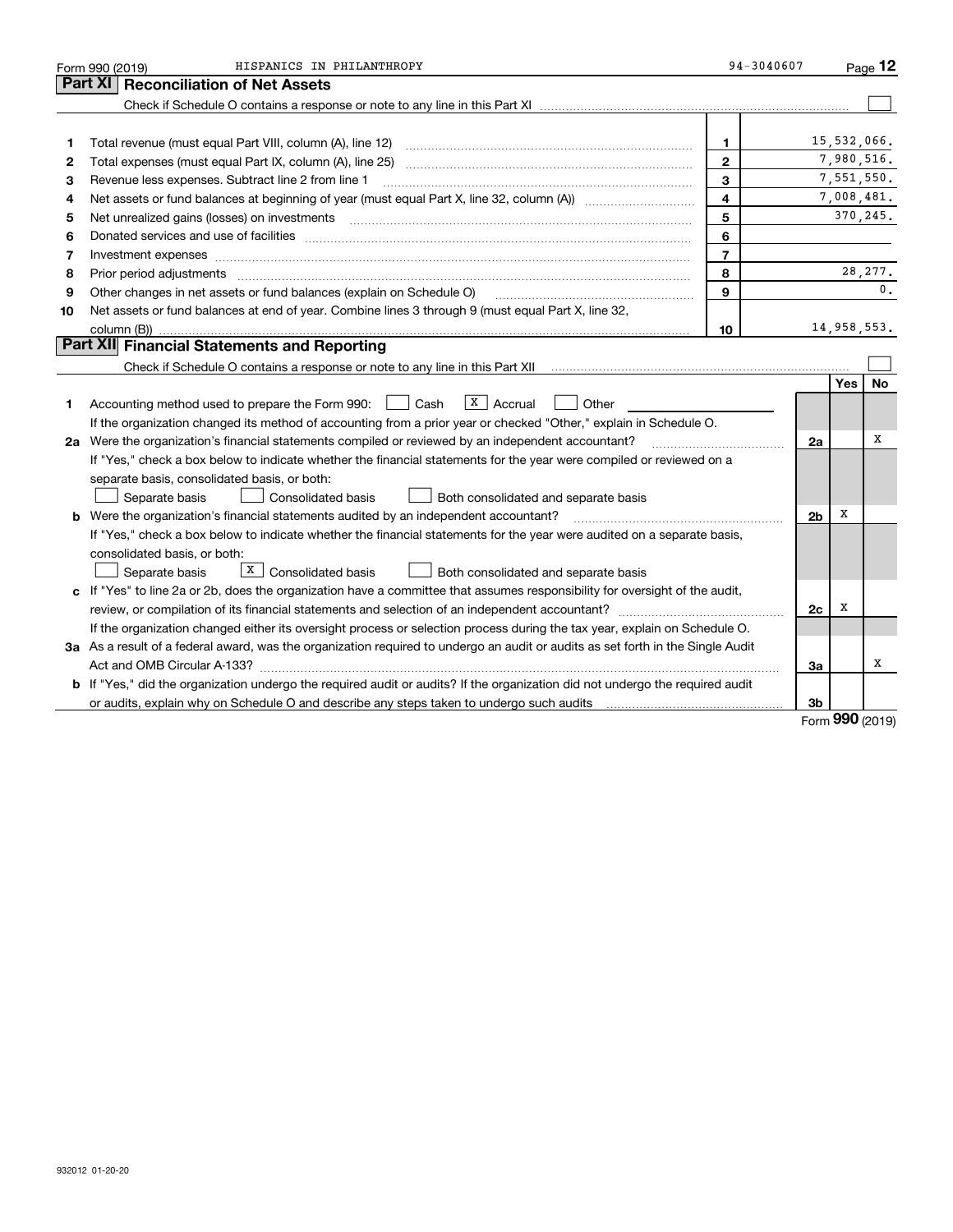## **SCHEDULE A**

Department of the Treasury Internal Revenue Service

**(Form 990 or 990-EZ)**

# **Public Charity Status and Public Support**

**Complete if the organization is a section 501(c)(3) organization or a section 4947(a)(1) nonexempt charitable trust. | Attach to Form 990 or Form 990-EZ.** 

| ▶ Go to www.irs.gov/Form990 for instructions and the latest information. |
|--------------------------------------------------------------------------|

| OMB No. 1545-0047     |
|-----------------------|
| 2019                  |
| <b>Open to Public</b> |

**Inspection**

|       |                 | Name of the organization                                                                                                                      |                           |                                                       |                             |                                 |                            | <b>Employer identification number</b> |
|-------|-----------------|-----------------------------------------------------------------------------------------------------------------------------------------------|---------------------------|-------------------------------------------------------|-----------------------------|---------------------------------|----------------------------|---------------------------------------|
|       |                 |                                                                                                                                               | HISPANICS IN PHILANTHROPY |                                                       |                             |                                 |                            | 94-3040607                            |
|       | Part I          | Reason for Public Charity Status (All organizations must complete this part.) See instructions.                                               |                           |                                                       |                             |                                 |                            |                                       |
|       |                 | The organization is not a private foundation because it is: (For lines 1 through 12, check only one box.)                                     |                           |                                                       |                             |                                 |                            |                                       |
| 1     |                 | A church, convention of churches, or association of churches described in section 170(b)(1)(A)(i).                                            |                           |                                                       |                             |                                 |                            |                                       |
| 2     |                 | A school described in section 170(b)(1)(A)(ii). (Attach Schedule E (Form 990 or 990-EZ).)                                                     |                           |                                                       |                             |                                 |                            |                                       |
| 3     |                 | A hospital or a cooperative hospital service organization described in section 170(b)(1)(A)(iii).                                             |                           |                                                       |                             |                                 |                            |                                       |
| 4     |                 | A medical research organization operated in conjunction with a hospital described in section 170(b)(1)(A)(iii). Enter the hospital's name,    |                           |                                                       |                             |                                 |                            |                                       |
|       |                 | city, and state:                                                                                                                              |                           |                                                       |                             |                                 |                            |                                       |
| 5     |                 | An organization operated for the benefit of a college or university owned or operated by a governmental unit described in                     |                           |                                                       |                             |                                 |                            |                                       |
|       |                 | section 170(b)(1)(A)(iv). (Complete Part II.)                                                                                                 |                           |                                                       |                             |                                 |                            |                                       |
| 6     |                 | A federal, state, or local government or governmental unit described in section 170(b)(1)(A)(v).                                              |                           |                                                       |                             |                                 |                            |                                       |
| 7     | $\vert X \vert$ | An organization that normally receives a substantial part of its support from a governmental unit or from the general public described in     |                           |                                                       |                             |                                 |                            |                                       |
|       |                 | section 170(b)(1)(A)(vi). (Complete Part II.)                                                                                                 |                           |                                                       |                             |                                 |                            |                                       |
| 8     |                 | A community trust described in section 170(b)(1)(A)(vi). (Complete Part II.)                                                                  |                           |                                                       |                             |                                 |                            |                                       |
| 9     |                 | An agricultural research organization described in section 170(b)(1)(A)(ix) operated in conjunction with a land-grant college                 |                           |                                                       |                             |                                 |                            |                                       |
|       |                 | or university or a non-land-grant college of agriculture (see instructions). Enter the name, city, and state of the college or                |                           |                                                       |                             |                                 |                            |                                       |
|       |                 | university:                                                                                                                                   |                           |                                                       |                             |                                 |                            |                                       |
| 10    |                 | An organization that normally receives: (1) more than 33 1/3% of its support from contributions, membership fees, and gross receipts from     |                           |                                                       |                             |                                 |                            |                                       |
|       |                 | activities related to its exempt functions - subject to certain exceptions, and (2) no more than 33 1/3% of its support from gross investment |                           |                                                       |                             |                                 |                            |                                       |
|       |                 | income and unrelated business taxable income (less section 511 tax) from businesses acquired by the organization after June 30, 1975.         |                           |                                                       |                             |                                 |                            |                                       |
|       |                 | See section 509(a)(2). (Complete Part III.)                                                                                                   |                           |                                                       |                             |                                 |                            |                                       |
| 11    |                 | An organization organized and operated exclusively to test for public safety. See section 509(a)(4).                                          |                           |                                                       |                             |                                 |                            |                                       |
| 12    |                 | An organization organized and operated exclusively for the benefit of, to perform the functions of, or to carry out the purposes of one or    |                           |                                                       |                             |                                 |                            |                                       |
|       |                 | more publicly supported organizations described in section 509(a)(1) or section 509(a)(2). See section 509(a)(3). Check the box in            |                           |                                                       |                             |                                 |                            |                                       |
|       |                 | lines 12a through 12d that describes the type of supporting organization and complete lines 12e, 12f, and 12g.                                |                           |                                                       |                             |                                 |                            |                                       |
| а     |                 | Type I. A supporting organization operated, supervised, or controlled by its supported organization(s), typically by giving                   |                           |                                                       |                             |                                 |                            |                                       |
|       |                 | the supported organization(s) the power to regularly appoint or elect a majority of the directors or trustees of the supporting               |                           |                                                       |                             |                                 |                            |                                       |
|       |                 | organization. You must complete Part IV, Sections A and B.                                                                                    |                           |                                                       |                             |                                 |                            |                                       |
| b     |                 | Type II. A supporting organization supervised or controlled in connection with its supported organization(s), by having                       |                           |                                                       |                             |                                 |                            |                                       |
|       |                 | control or management of the supporting organization vested in the same persons that control or manage the supported                          |                           |                                                       |                             |                                 |                            |                                       |
|       |                 | organization(s). You must complete Part IV, Sections A and C.                                                                                 |                           |                                                       |                             |                                 |                            |                                       |
| с     |                 | Type III functionally integrated. A supporting organization operated in connection with, and functionally integrated with,                    |                           |                                                       |                             |                                 |                            |                                       |
|       |                 | its supported organization(s) (see instructions). You must complete Part IV, Sections A, D, and E.                                            |                           |                                                       |                             |                                 |                            |                                       |
| d     |                 | Type III non-functionally integrated. A supporting organization operated in connection with its supported organization(s)                     |                           |                                                       |                             |                                 |                            |                                       |
|       |                 | that is not functionally integrated. The organization generally must satisfy a distribution requirement and an attentiveness                  |                           |                                                       |                             |                                 |                            |                                       |
|       |                 | requirement (see instructions). You must complete Part IV, Sections A and D, and Part V.                                                      |                           |                                                       |                             |                                 |                            |                                       |
|       |                 | Check this box if the organization received a written determination from the IRS that it is a Type I, Type II, Type III                       |                           |                                                       |                             |                                 |                            |                                       |
|       |                 | functionally integrated, or Type III non-functionally integrated supporting organization.                                                     |                           |                                                       |                             |                                 |                            |                                       |
|       |                 | f Enter the number of supported organizations                                                                                                 |                           |                                                       |                             |                                 |                            |                                       |
|       |                 | g Provide the following information about the supported organization(s).                                                                      |                           |                                                       |                             |                                 |                            |                                       |
|       |                 | (i) Name of supported                                                                                                                         | $(ii)$ $EIN$              | (iii) Type of organization                            | in your governing document? | (iv) Is the organization listed | (v) Amount of monetary     | (vi) Amount of other                  |
|       |                 | organization                                                                                                                                  |                           | (described on lines 1-10<br>above (see instructions)) | Yes                         | No                              | support (see instructions) | support (see instructions)            |
|       |                 |                                                                                                                                               |                           |                                                       |                             |                                 |                            |                                       |
|       |                 |                                                                                                                                               |                           |                                                       |                             |                                 |                            |                                       |
|       |                 |                                                                                                                                               |                           |                                                       |                             |                                 |                            |                                       |
|       |                 |                                                                                                                                               |                           |                                                       |                             |                                 |                            |                                       |
|       |                 |                                                                                                                                               |                           |                                                       |                             |                                 |                            |                                       |
|       |                 |                                                                                                                                               |                           |                                                       |                             |                                 |                            |                                       |
|       |                 |                                                                                                                                               |                           |                                                       |                             |                                 |                            |                                       |
|       |                 |                                                                                                                                               |                           |                                                       |                             |                                 |                            |                                       |
|       |                 |                                                                                                                                               |                           |                                                       |                             |                                 |                            |                                       |
|       |                 |                                                                                                                                               |                           |                                                       |                             |                                 |                            |                                       |
| Total |                 |                                                                                                                                               |                           |                                                       |                             |                                 |                            |                                       |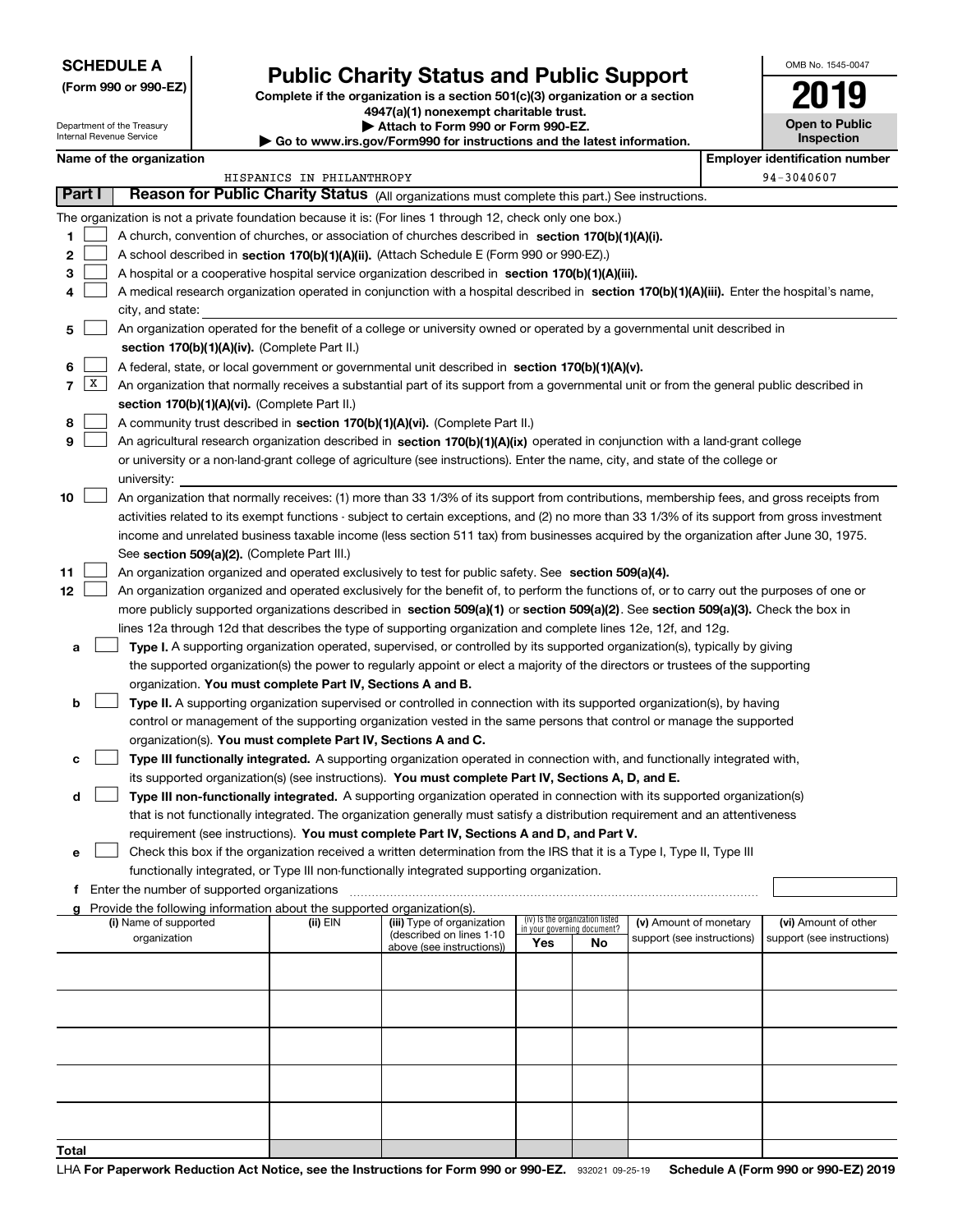## Schedule A (Form 990 or 990-EZ) 2019 Page HISPANICS IN PHILANTHROPY 94-3040607

**Part II** | Support Schedule for Organizations Described in Sections 170(b)(1)(A)(iv) and 170(b)(1)(A)(vi)

(Complete only if you checked the box on line 5, 7, or 8 of Part I or if the organization failed to qualify under Part III. If the organization fails to qualify under the tests listed below, please complete Part III.)

|   | <b>Section A. Public Support</b>                                                                                                                                                                                              |            |            |              |            |                  |                                               |
|---|-------------------------------------------------------------------------------------------------------------------------------------------------------------------------------------------------------------------------------|------------|------------|--------------|------------|------------------|-----------------------------------------------|
|   | Calendar year (or fiscal year beginning in) $\blacktriangleright$                                                                                                                                                             | (a) 2015   | (b) 2016   | $(c)$ 2017   | $(d)$ 2018 | (e) 2019         | (f) Total                                     |
|   | 1 Gifts, grants, contributions, and<br>membership fees received. (Do not                                                                                                                                                      |            |            |              |            |                  |                                               |
|   | include any "unusual grants.")                                                                                                                                                                                                | 4,491,151. | 4,721,345. | 5, 144, 183. | 4,879,865. | 14,796,097.      | 34,032,641.                                   |
|   | 2 Tax revenues levied for the organ-<br>ization's benefit and either paid to<br>or expended on its behalf                                                                                                                     |            |            |              |            |                  |                                               |
|   | 3 The value of services or facilities<br>furnished by a governmental unit to<br>the organization without charge                                                                                                               |            |            |              |            |                  |                                               |
|   | Total. Add lines 1 through 3                                                                                                                                                                                                  | 4,491,151. | 4.721.345. | 5, 144, 183. | 4,879,865. | 14,796,097.      | 34,032,641.                                   |
| 5 | The portion of total contributions                                                                                                                                                                                            |            |            |              |            |                  |                                               |
|   | by each person (other than a                                                                                                                                                                                                  |            |            |              |            |                  |                                               |
|   | governmental unit or publicly                                                                                                                                                                                                 |            |            |              |            |                  |                                               |
|   | supported organization) included                                                                                                                                                                                              |            |            |              |            |                  |                                               |
|   | on line 1 that exceeds 2% of the                                                                                                                                                                                              |            |            |              |            |                  |                                               |
|   | amount shown on line 11,                                                                                                                                                                                                      |            |            |              |            |                  |                                               |
|   | column (f)                                                                                                                                                                                                                    |            |            |              |            |                  | 13,672,740.                                   |
|   | 6 Public support. Subtract line 5 from line 4.                                                                                                                                                                                |            |            |              |            |                  | 20, 359, 901.                                 |
|   | <b>Section B. Total Support</b>                                                                                                                                                                                               |            |            |              |            |                  |                                               |
|   | Calendar year (or fiscal year beginning in)                                                                                                                                                                                   | (a) 2015   | (b) 2016   | $(c)$ 2017   | $(d)$ 2018 | (e) 2019         | (f) Total                                     |
|   | 7 Amounts from line 4                                                                                                                                                                                                         | 4,491,151. | 4,721,345. | 5, 144, 183. | 4,879,865. | 14,796,097.      | 34,032,641.                                   |
|   | 8 Gross income from interest,                                                                                                                                                                                                 |            |            |              |            |                  |                                               |
|   | dividends, payments received on                                                                                                                                                                                               |            |            |              |            |                  |                                               |
|   | securities loans, rents, royalties,                                                                                                                                                                                           |            |            |              |            |                  |                                               |
|   | and income from similar sources                                                                                                                                                                                               | 210, 367.  | 173,735.   | 165,885.     | 196,855.   | 253,064.         | 999,906.                                      |
| 9 | Net income from unrelated business                                                                                                                                                                                            |            |            |              |            |                  |                                               |
|   | activities, whether or not the                                                                                                                                                                                                |            |            |              |            |                  |                                               |
|   | business is regularly carried on                                                                                                                                                                                              |            |            |              |            |                  |                                               |
|   | 10 Other income. Do not include gain                                                                                                                                                                                          |            |            |              |            |                  |                                               |
|   | or loss from the sale of capital                                                                                                                                                                                              |            |            |              |            |                  |                                               |
|   | assets (Explain in Part VI.)                                                                                                                                                                                                  | 59,970.    |            |              |            | 15,389.          | 75,359.<br>35, 107, 906.                      |
|   | 11 Total support. Add lines 7 through 10                                                                                                                                                                                      |            |            |              |            |                  | 440,596.                                      |
|   | 12 Gross receipts from related activities, etc. (see instructions)                                                                                                                                                            |            |            |              |            | 12 <sup>12</sup> |                                               |
|   | 13 First five years. If the Form 990 is for the organization's first, second, third, fourth, or fifth tax year as a section 501(c)(3)<br>organization, check this box and stop here                                           |            |            |              |            |                  |                                               |
|   | Section C. Computation of Public Support Percentage                                                                                                                                                                           |            |            |              |            |                  |                                               |
|   |                                                                                                                                                                                                                               |            |            |              |            | 14               | 57.99<br>%                                    |
|   |                                                                                                                                                                                                                               |            |            |              |            | 15               | 96.20<br>%                                    |
|   | 16a 33 1/3% support test - 2019. If the organization did not check the box on line 13, and line 14 is 33 1/3% or more, check this box and                                                                                     |            |            |              |            |                  |                                               |
|   | stop here. The organization qualifies as a publicly supported organization manufaction manufacture or the organization manufacture or the organization manufacture or the organization of the state of the state of the state |            |            |              |            |                  | $\blacktriangleright$ $\overline{\mathbf{x}}$ |
|   | b 33 1/3% support test - 2018. If the organization did not check a box on line 13 or 16a, and line 15 is 33 1/3% or more, check this box                                                                                      |            |            |              |            |                  |                                               |
|   | and stop here. The organization qualifies as a publicly supported organization                                                                                                                                                |            |            |              |            |                  |                                               |
|   | 17a 10% -facts-and-circumstances test - 2019. If the organization did not check a box on line 13, 16a, or 16b, and line 14 is 10% or more,                                                                                    |            |            |              |            |                  |                                               |
|   | and if the organization meets the "facts-and-circumstances" test, check this box and stop here. Explain in Part VI how the organization                                                                                       |            |            |              |            |                  |                                               |
|   | meets the "facts-and-circumstances" test. The organization qualifies as a publicly supported organization <i>managrammanamention</i>                                                                                          |            |            |              |            |                  |                                               |
|   | <b>b 10% -facts-and-circumstances test - 2018.</b> If the organization did not check a box on line 13, 16a, 16b, or 17a, and line 15 is 10% or                                                                                |            |            |              |            |                  |                                               |
|   | more, and if the organization meets the "facts-and-circumstances" test, check this box and stop here. Explain in Part VI how the                                                                                              |            |            |              |            |                  |                                               |
|   | organization meets the "facts-and-circumstances" test. The organization qualifies as a publicly supported organization                                                                                                        |            |            |              |            |                  |                                               |
|   | 18 Private foundation. If the organization did not check a box on line 13, 16a, 16b, 17a, or 17b, check this box and see instructions                                                                                         |            |            |              |            |                  |                                               |

**Schedule A (Form 990 or 990-EZ) 2019**

**2**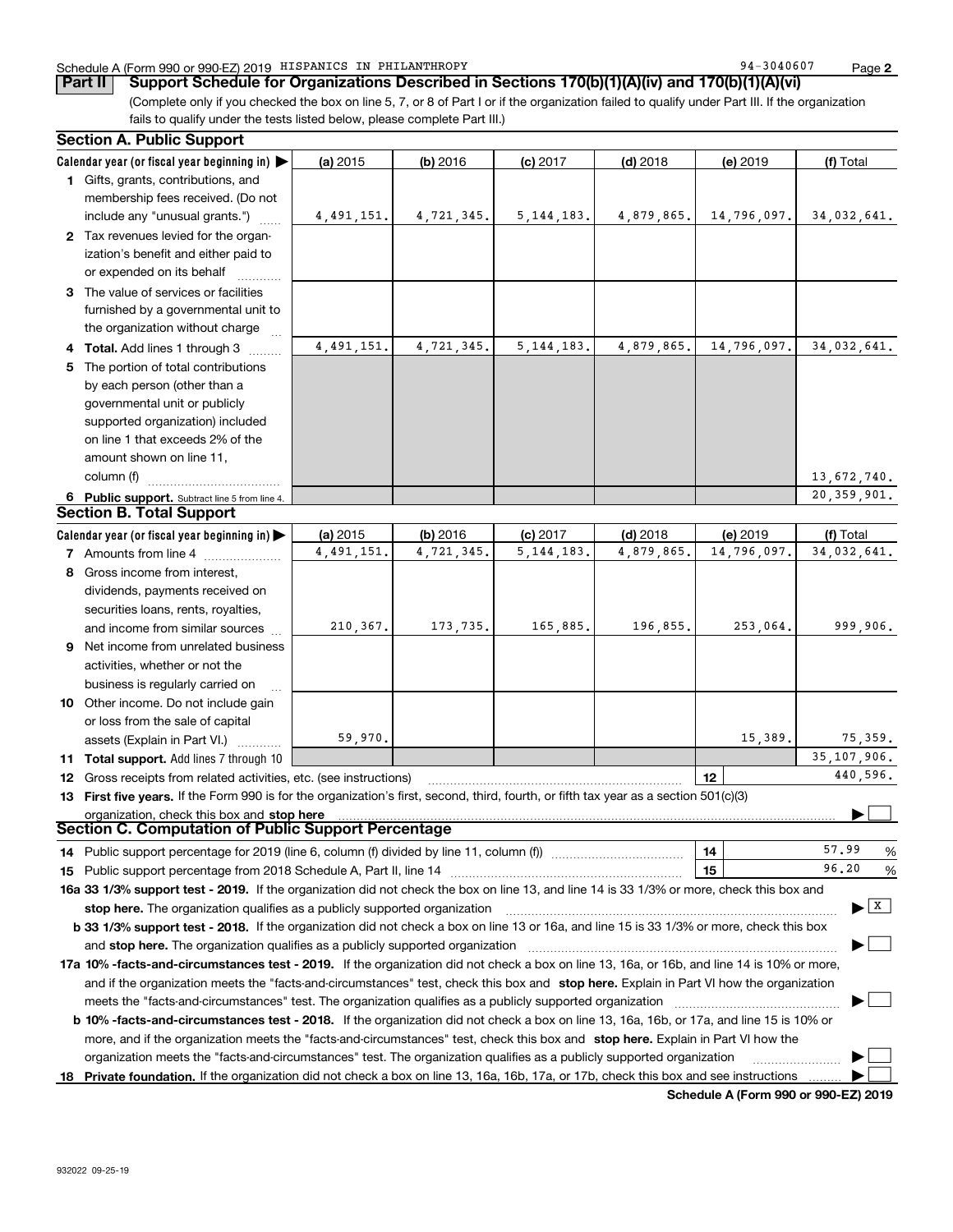## **Part III Support Schedule for Organizations Described in Section 509(a)(2)**

(Complete only if you checked the box on line 10 of Part I or if the organization failed to qualify under Part II. If the organization fails to qualify under the tests listed below, please complete Part II.)

|    | <b>Section A. Public Support</b>                                                                                                                                                                                               |          |          |                 |            |          |           |
|----|--------------------------------------------------------------------------------------------------------------------------------------------------------------------------------------------------------------------------------|----------|----------|-----------------|------------|----------|-----------|
|    | Calendar year (or fiscal year beginning in) $\blacktriangleright$                                                                                                                                                              | (a) 2015 | (b) 2016 | <b>(c)</b> 2017 | $(d)$ 2018 | (e) 2019 | (f) Total |
|    | 1 Gifts, grants, contributions, and                                                                                                                                                                                            |          |          |                 |            |          |           |
|    | membership fees received. (Do not                                                                                                                                                                                              |          |          |                 |            |          |           |
|    | include any "unusual grants.")                                                                                                                                                                                                 |          |          |                 |            |          |           |
|    | <b>2</b> Gross receipts from admissions,                                                                                                                                                                                       |          |          |                 |            |          |           |
|    | merchandise sold or services per-                                                                                                                                                                                              |          |          |                 |            |          |           |
|    | formed, or facilities furnished in                                                                                                                                                                                             |          |          |                 |            |          |           |
|    | any activity that is related to the<br>organization's tax-exempt purpose                                                                                                                                                       |          |          |                 |            |          |           |
|    | 3 Gross receipts from activities that                                                                                                                                                                                          |          |          |                 |            |          |           |
|    | are not an unrelated trade or bus-                                                                                                                                                                                             |          |          |                 |            |          |           |
|    | iness under section 513                                                                                                                                                                                                        |          |          |                 |            |          |           |
|    |                                                                                                                                                                                                                                |          |          |                 |            |          |           |
|    | 4 Tax revenues levied for the organ-                                                                                                                                                                                           |          |          |                 |            |          |           |
|    | ization's benefit and either paid to                                                                                                                                                                                           |          |          |                 |            |          |           |
|    | or expended on its behalf<br>.                                                                                                                                                                                                 |          |          |                 |            |          |           |
|    | 5 The value of services or facilities                                                                                                                                                                                          |          |          |                 |            |          |           |
|    | furnished by a governmental unit to                                                                                                                                                                                            |          |          |                 |            |          |           |
|    | the organization without charge                                                                                                                                                                                                |          |          |                 |            |          |           |
|    | <b>6 Total.</b> Add lines 1 through 5                                                                                                                                                                                          |          |          |                 |            |          |           |
|    | 7a Amounts included on lines 1, 2, and                                                                                                                                                                                         |          |          |                 |            |          |           |
|    | 3 received from disqualified persons                                                                                                                                                                                           |          |          |                 |            |          |           |
|    | <b>b</b> Amounts included on lines 2 and 3 received                                                                                                                                                                            |          |          |                 |            |          |           |
|    | from other than disqualified persons that<br>exceed the greater of \$5,000 or 1% of the                                                                                                                                        |          |          |                 |            |          |           |
|    | amount on line 13 for the year                                                                                                                                                                                                 |          |          |                 |            |          |           |
|    | c Add lines 7a and 7b                                                                                                                                                                                                          |          |          |                 |            |          |           |
|    | 8 Public support. (Subtract line 7c from line 6.)                                                                                                                                                                              |          |          |                 |            |          |           |
|    | <b>Section B. Total Support</b>                                                                                                                                                                                                |          |          |                 |            |          |           |
|    | Calendar year (or fiscal year beginning in)                                                                                                                                                                                    | (a) 2015 | (b) 2016 | $(c)$ 2017      | $(d)$ 2018 | (e) 2019 | (f) Total |
|    | 9 Amounts from line 6                                                                                                                                                                                                          |          |          |                 |            |          |           |
|    | 10a Gross income from interest,                                                                                                                                                                                                |          |          |                 |            |          |           |
|    | dividends, payments received on                                                                                                                                                                                                |          |          |                 |            |          |           |
|    | securities loans, rents, royalties,<br>and income from similar sources                                                                                                                                                         |          |          |                 |            |          |           |
|    | <b>b</b> Unrelated business taxable income                                                                                                                                                                                     |          |          |                 |            |          |           |
|    | (less section 511 taxes) from businesses                                                                                                                                                                                       |          |          |                 |            |          |           |
|    | acquired after June 30, 1975                                                                                                                                                                                                   |          |          |                 |            |          |           |
|    | c Add lines 10a and 10b                                                                                                                                                                                                        |          |          |                 |            |          |           |
|    | 11 Net income from unrelated business                                                                                                                                                                                          |          |          |                 |            |          |           |
|    | activities not included in line 10b,                                                                                                                                                                                           |          |          |                 |            |          |           |
|    | whether or not the business is                                                                                                                                                                                                 |          |          |                 |            |          |           |
|    | regularly carried on<br><b>12</b> Other income. Do not include gain                                                                                                                                                            |          |          |                 |            |          |           |
|    | or loss from the sale of capital                                                                                                                                                                                               |          |          |                 |            |          |           |
|    | assets (Explain in Part VI.)                                                                                                                                                                                                   |          |          |                 |            |          |           |
|    | <b>13</b> Total support. (Add lines 9, 10c, 11, and 12.)                                                                                                                                                                       |          |          |                 |            |          |           |
|    | 14 First five years. If the Form 990 is for the organization's first, second, third, fourth, or fifth tax year as a section 501(c)(3) organization,                                                                            |          |          |                 |            |          |           |
|    | check this box and stop here measurements are all the state of the state of the state of the state of the state of the state of the state of the state of the state of the state of the state of the state of the state of the |          |          |                 |            |          |           |
|    | <b>Section C. Computation of Public Support Percentage</b>                                                                                                                                                                     |          |          |                 |            |          |           |
|    | 15 Public support percentage for 2019 (line 8, column (f), divided by line 13, column (f))                                                                                                                                     |          |          |                 |            | 15       | %         |
|    | 16 Public support percentage from 2018 Schedule A, Part III, line 15                                                                                                                                                           |          |          |                 |            | 16       | %         |
|    | <b>Section D. Computation of Investment Income Percentage</b>                                                                                                                                                                  |          |          |                 |            |          |           |
|    | 17 Investment income percentage for 2019 (line 10c, column (f), divided by line 13, column (f))                                                                                                                                |          |          |                 |            | 17       | %         |
|    | 18 Investment income percentage from 2018 Schedule A, Part III, line 17                                                                                                                                                        |          |          |                 |            | 18       | %         |
|    | 19a 33 1/3% support tests - 2019. If the organization did not check the box on line 14, and line 15 is more than 33 1/3%, and line 17 is not                                                                                   |          |          |                 |            |          |           |
|    | more than 33 1/3%, check this box and stop here. The organization qualifies as a publicly supported organization                                                                                                               |          |          |                 |            |          | $\sim$    |
|    | <b>b 33 1/3% support tests - 2018.</b> If the organization did not check a box on line 14 or line 19a, and line 16 is more than 33 1/3%, and                                                                                   |          |          |                 |            |          |           |
|    | line 18 is not more than 33 1/3%, check this box and stop here. The organization qualifies as a publicly supported organization                                                                                                |          |          |                 |            |          |           |
| 20 |                                                                                                                                                                                                                                |          |          |                 |            |          |           |

**Schedule A (Form 990 or 990-EZ) 2019**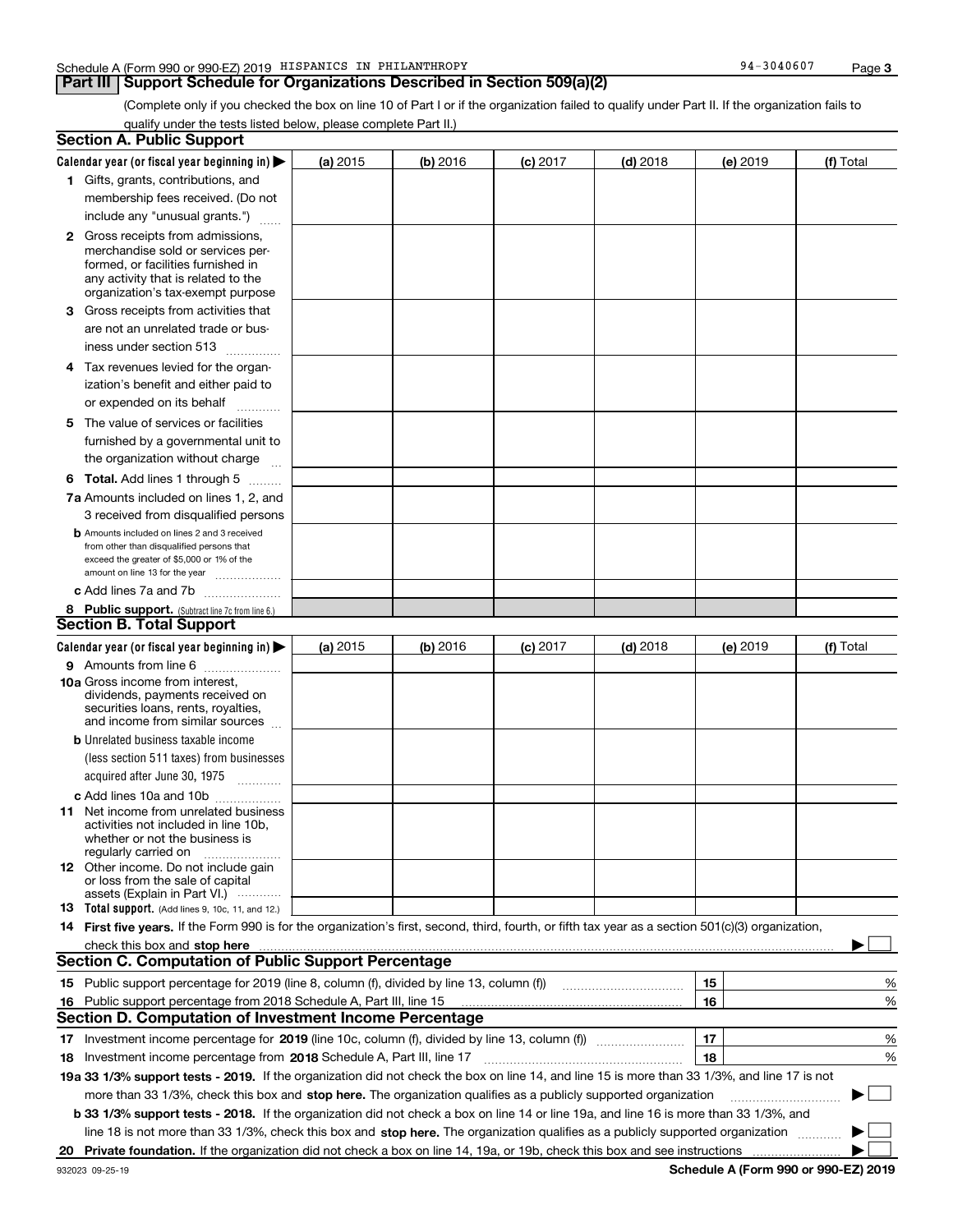**1**

**2**

**3a**

**3b**

**3c**

**4a**

**4b**

**4c**

**5a**

**5b5c**

**6**

**7**

**8**

**9a**

**9b**

**9c**

**10a**

**10b**

**YesNo**

## **Part IV Supporting Organizations**

(Complete only if you checked a box in line 12 on Part I. If you checked 12a of Part I, complete Sections A and B. If you checked 12b of Part I, complete Sections A and C. If you checked 12c of Part I, complete Sections A, D, and E. If you checked 12d of Part I, complete Sections A and D, and complete Part V.)

## **Section A. All Supporting Organizations**

- **1** Are all of the organization's supported organizations listed by name in the organization's governing documents? If "No," describe in **Part VI** how the supported organizations are designated. If designated by *class or purpose, describe the designation. If historic and continuing relationship, explain.*
- **2** Did the organization have any supported organization that does not have an IRS determination of status under section 509(a)(1) or (2)? If "Yes," explain in Part VI how the organization determined that the supported *organization was described in section 509(a)(1) or (2).*
- **3a** Did the organization have a supported organization described in section 501(c)(4), (5), or (6)? If "Yes," answer *(b) and (c) below.*
- **b** Did the organization confirm that each supported organization qualified under section 501(c)(4), (5), or (6) and satisfied the public support tests under section 509(a)(2)? If "Yes," describe in **Part VI** when and how the *organization made the determination.*
- **c**Did the organization ensure that all support to such organizations was used exclusively for section 170(c)(2)(B) purposes? If "Yes," explain in **Part VI** what controls the organization put in place to ensure such use.
- **4a***If* Was any supported organization not organized in the United States ("foreign supported organization")? *"Yes," and if you checked 12a or 12b in Part I, answer (b) and (c) below.*
- **b** Did the organization have ultimate control and discretion in deciding whether to make grants to the foreign supported organization? If "Yes," describe in **Part VI** how the organization had such control and discretion *despite being controlled or supervised by or in connection with its supported organizations.*
- **c** Did the organization support any foreign supported organization that does not have an IRS determination under sections 501(c)(3) and 509(a)(1) or (2)? If "Yes," explain in **Part VI** what controls the organization used *to ensure that all support to the foreign supported organization was used exclusively for section 170(c)(2)(B) purposes.*
- **5a***If "Yes,"* Did the organization add, substitute, or remove any supported organizations during the tax year? answer (b) and (c) below (if applicable). Also, provide detail in **Part VI,** including (i) the names and EIN *numbers of the supported organizations added, substituted, or removed; (ii) the reasons for each such action; (iii) the authority under the organization's organizing document authorizing such action; and (iv) how the action was accomplished (such as by amendment to the organizing document).*
- **b** Type I or Type II only. Was any added or substituted supported organization part of a class already designated in the organization's organizing document?
- **cSubstitutions only.**  Was the substitution the result of an event beyond the organization's control?
- **6** Did the organization provide support (whether in the form of grants or the provision of services or facilities) to **Part VI.** *If "Yes," provide detail in* support or benefit one or more of the filing organization's supported organizations? anyone other than (i) its supported organizations, (ii) individuals that are part of the charitable class benefited by one or more of its supported organizations, or (iii) other supporting organizations that also
- **7**Did the organization provide a grant, loan, compensation, or other similar payment to a substantial contributor *If "Yes," complete Part I of Schedule L (Form 990 or 990-EZ).* regard to a substantial contributor? (as defined in section 4958(c)(3)(C)), a family member of a substantial contributor, or a 35% controlled entity with
- **8** Did the organization make a loan to a disqualified person (as defined in section 4958) not described in line 7? *If "Yes," complete Part I of Schedule L (Form 990 or 990-EZ).*
- **9a** Was the organization controlled directly or indirectly at any time during the tax year by one or more in section 509(a)(1) or (2))? If "Yes," *provide detail in* <code>Part VI.</code> disqualified persons as defined in section 4946 (other than foundation managers and organizations described
- **b** Did one or more disqualified persons (as defined in line 9a) hold a controlling interest in any entity in which the supporting organization had an interest? If "Yes," provide detail in P**art VI**.
- **c**Did a disqualified person (as defined in line 9a) have an ownership interest in, or derive any personal benefit from, assets in which the supporting organization also had an interest? If "Yes," provide detail in P**art VI.**
- **10a** Was the organization subject to the excess business holdings rules of section 4943 because of section supporting organizations)? If "Yes," answer 10b below. 4943(f) (regarding certain Type II supporting organizations, and all Type III non-functionally integrated
- **b** Did the organization have any excess business holdings in the tax year? (Use Schedule C, Form 4720, to *determine whether the organization had excess business holdings.)*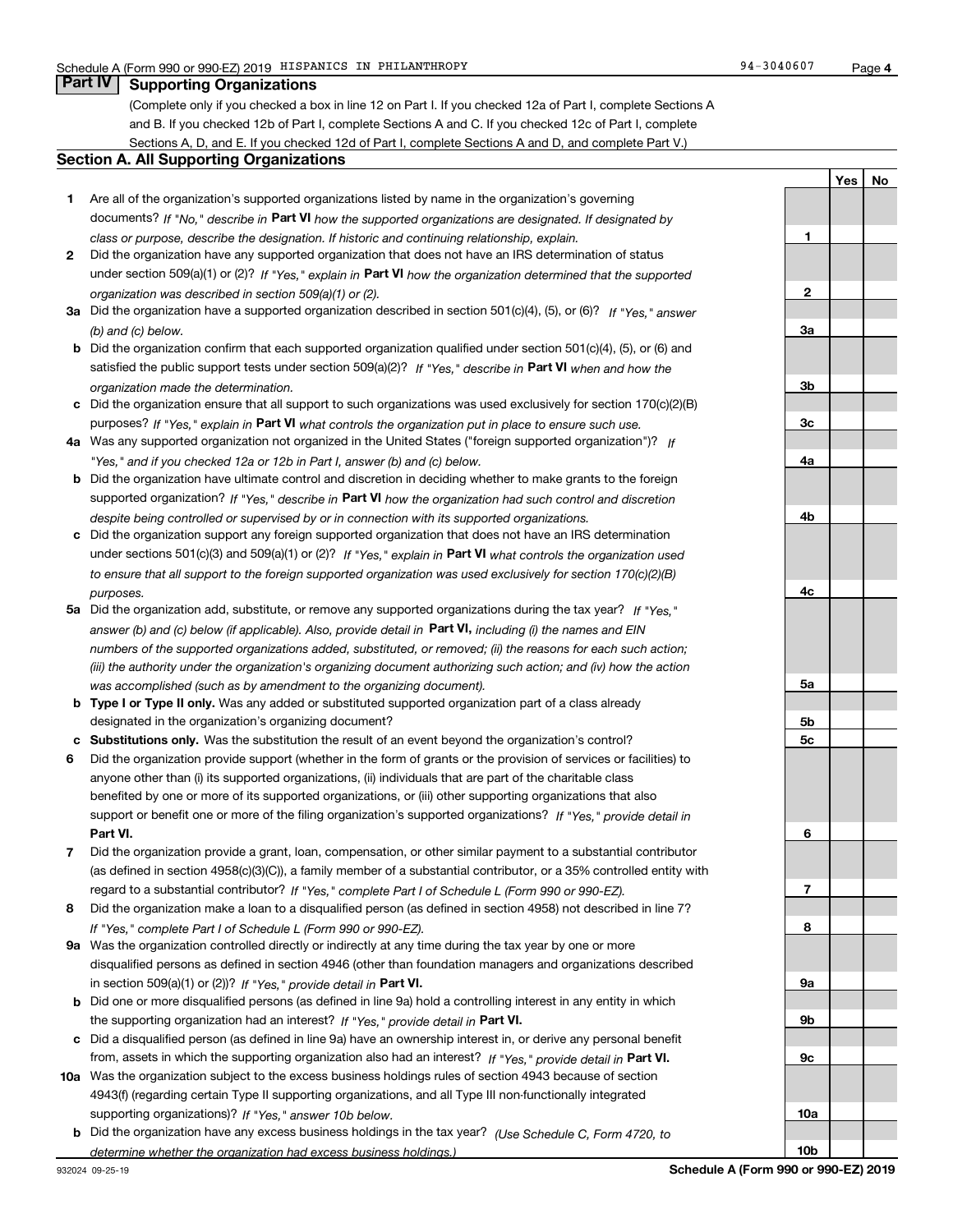**Part IV Supporting Organizations** *(continued)*

**5**

|    |                                                                                                                                                                                                                      |                   | Yes | No |
|----|----------------------------------------------------------------------------------------------------------------------------------------------------------------------------------------------------------------------|-------------------|-----|----|
| 11 | Has the organization accepted a gift or contribution from any of the following persons?                                                                                                                              |                   |     |    |
|    | a A person who directly or indirectly controls, either alone or together with persons described in (b) and (c)                                                                                                       |                   |     |    |
|    | below, the governing body of a supported organization?                                                                                                                                                               | 11a               |     |    |
|    | <b>b</b> A family member of a person described in (a) above?                                                                                                                                                         | 11 <sub>b</sub>   |     |    |
|    | c A 35% controlled entity of a person described in (a) or (b) above? If "Yes" to a, b, or c, provide detail in Part VI.                                                                                              | 11c               |     |    |
|    | <b>Section B. Type I Supporting Organizations</b>                                                                                                                                                                    |                   |     |    |
|    |                                                                                                                                                                                                                      |                   | Yes | No |
| 1  | Did the directors, trustees, or membership of one or more supported organizations have the power to                                                                                                                  |                   |     |    |
|    | regularly appoint or elect at least a majority of the organization's directors or trustees at all times during the                                                                                                   |                   |     |    |
|    | tax year? If "No," describe in Part VI how the supported organization(s) effectively operated, supervised, or                                                                                                        |                   |     |    |
|    | controlled the organization's activities. If the organization had more than one supported organization,                                                                                                              |                   |     |    |
|    | describe how the powers to appoint and/or remove directors or trustees were allocated among the supported                                                                                                            |                   |     |    |
|    | organizations and what conditions or restrictions, if any, applied to such powers during the tax year.                                                                                                               | 1                 |     |    |
| 2  | Did the organization operate for the benefit of any supported organization other than the supported                                                                                                                  |                   |     |    |
|    | organization(s) that operated, supervised, or controlled the supporting organization? If "Yes," explain in                                                                                                           |                   |     |    |
|    | Part VI how providing such benefit carried out the purposes of the supported organization(s) that operated,                                                                                                          |                   |     |    |
|    | supervised, or controlled the supporting organization.                                                                                                                                                               | 2                 |     |    |
|    | <b>Section C. Type II Supporting Organizations</b>                                                                                                                                                                   |                   |     |    |
|    |                                                                                                                                                                                                                      |                   | Yes | No |
| 1. | Were a majority of the organization's directors or trustees during the tax year also a majority of the directors                                                                                                     |                   |     |    |
|    | or trustees of each of the organization's supported organization(s)? If "No," describe in Part VI how control                                                                                                        |                   |     |    |
|    | or management of the supporting organization was vested in the same persons that controlled or managed                                                                                                               | 1                 |     |    |
|    | the supported organization(s).<br>Section D. All Type III Supporting Organizations                                                                                                                                   |                   |     |    |
|    |                                                                                                                                                                                                                      |                   | Yes | No |
| 1  | Did the organization provide to each of its supported organizations, by the last day of the fifth month of the                                                                                                       |                   |     |    |
|    | organization's tax year, (i) a written notice describing the type and amount of support provided during the prior tax                                                                                                |                   |     |    |
|    | year, (ii) a copy of the Form 990 that was most recently filed as of the date of notification, and (iii) copies of the                                                                                               |                   |     |    |
|    | organization's governing documents in effect on the date of notification, to the extent not previously provided?                                                                                                     | 1                 |     |    |
| 2  | Were any of the organization's officers, directors, or trustees either (i) appointed or elected by the supported                                                                                                     |                   |     |    |
|    | organization(s) or (ii) serving on the governing body of a supported organization? If "No," explain in Part VI how                                                                                                   |                   |     |    |
|    |                                                                                                                                                                                                                      | 2                 |     |    |
| 3  | the organization maintained a close and continuous working relationship with the supported organization(s).<br>By reason of the relationship described in (2), did the organization's supported organizations have a |                   |     |    |
|    | significant voice in the organization's investment policies and in directing the use of the organization's                                                                                                           |                   |     |    |
|    | income or assets at all times during the tax year? If "Yes," describe in Part VI the role the organization's                                                                                                         |                   |     |    |
|    | supported organizations played in this regard.                                                                                                                                                                       | 3                 |     |    |
|    | Section E. Type III Functionally Integrated Supporting Organizations                                                                                                                                                 |                   |     |    |
| 1  | Check the box next to the method that the organization used to satisfy the Integral Part Test during the year (see instructions).                                                                                    |                   |     |    |
| а  | The organization satisfied the Activities Test. Complete line 2 below.                                                                                                                                               |                   |     |    |
| b  | The organization is the parent of each of its supported organizations. Complete line 3 below.                                                                                                                        |                   |     |    |
| c  | The organization supported a governmental entity. Describe in Part VI how you supported a government entity (see instructions)                                                                                       |                   |     |    |
| 2  | Activities Test. Answer (a) and (b) below.                                                                                                                                                                           |                   | Yes | No |
| а  | Did substantially all of the organization's activities during the tax year directly further the exempt purposes of                                                                                                   |                   |     |    |
|    | the supported organization(s) to which the organization was responsive? If "Yes," then in Part VI identify                                                                                                           |                   |     |    |
|    | those supported organizations and explain how these activities directly furthered their exempt purposes,                                                                                                             |                   |     |    |
|    | how the organization was responsive to those supported organizations, and how the organization determined                                                                                                            |                   |     |    |
|    | that these activities constituted substantially all of its activities.                                                                                                                                               | 2a                |     |    |
|    | <b>b</b> Did the activities described in (a) constitute activities that, but for the organization's involvement, one or more                                                                                         |                   |     |    |
|    | of the organization's supported organization(s) would have been engaged in? If "Yes," explain in Part VI the                                                                                                         |                   |     |    |
|    | reasons for the organization's position that its supported organization(s) would have engaged in these                                                                                                               |                   |     |    |
|    | activities but for the organization's involvement.                                                                                                                                                                   | 2b                |     |    |
| 3  | Parent of Supported Organizations. Answer (a) and (b) below.                                                                                                                                                         |                   |     |    |
| а  | Did the organization have the power to regularly appoint or elect a majority of the officers, directors, or                                                                                                          |                   |     |    |
|    | trustees of each of the supported organizations? Provide details in Part VI.                                                                                                                                         | За                |     |    |
|    | <b>b</b> Did the organization exercise a substantial degree of direction over the policies, programs, and activities of each                                                                                         |                   |     |    |
|    | of its supported organizations? If "Yes," describe in Part VI the role played by the organization in this regard.                                                                                                    | 3b                |     |    |
|    |                                                                                                                                                                                                                      | $000 \approx 000$ |     |    |

**Schedule A (Form 990 or 990-EZ) 2019**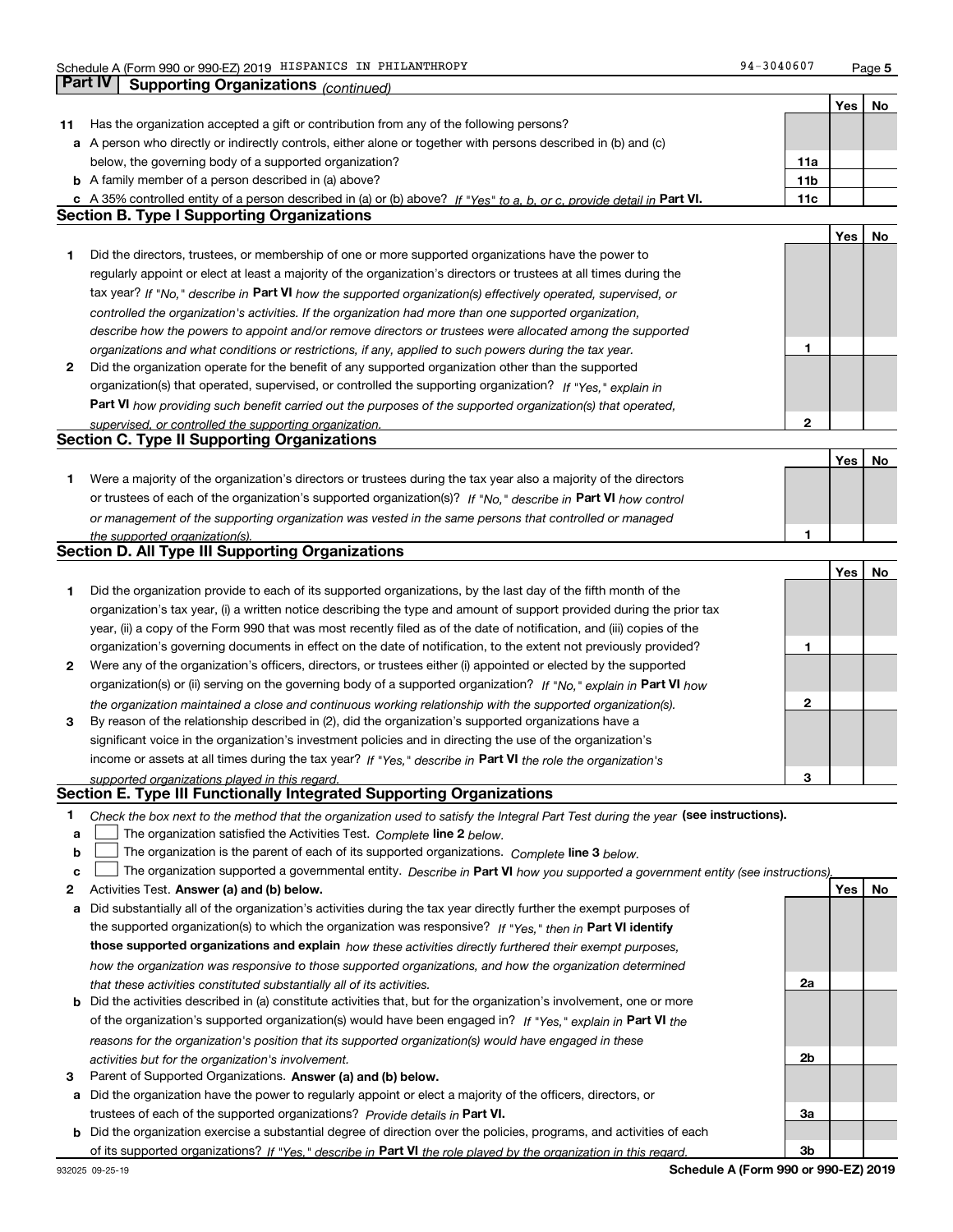|   | Schedule A (Form 990 or 990-EZ) 2019 HISPANICS IN PHILANTHROPY                                                                                    |                |                | 94-3040607                     | Page 6 |
|---|---------------------------------------------------------------------------------------------------------------------------------------------------|----------------|----------------|--------------------------------|--------|
|   | <b>Part V</b><br>Type III Non-Functionally Integrated 509(a)(3) Supporting Organizations                                                          |                |                |                                |        |
| 1 | Check here if the organization satisfied the Integral Part Test as a qualifying trust on Nov. 20, 1970 (explain in Part VI). See instructions. Al |                |                |                                |        |
|   | other Type III non-functionally integrated supporting organizations must complete Sections A through E.                                           |                |                |                                |        |
|   | <b>Section A - Adjusted Net Income</b>                                                                                                            |                | (A) Prior Year | (B) Current Year<br>(optional) |        |
| 1 | Net short-term capital gain                                                                                                                       | 1              |                |                                |        |
| 2 | Recoveries of prior-year distributions                                                                                                            | $\overline{2}$ |                |                                |        |
| 3 | Other gross income (see instructions)                                                                                                             | 3              |                |                                |        |
| 4 | Add lines 1 through 3.                                                                                                                            | 4              |                |                                |        |
| 5 | Depreciation and depletion                                                                                                                        | 5              |                |                                |        |
| 6 | Portion of operating expenses paid or incurred for production or                                                                                  |                |                |                                |        |
|   | collection of gross income or for management, conservation, or                                                                                    |                |                |                                |        |
|   | maintenance of property held for production of income (see instructions)                                                                          | 6              |                |                                |        |
| 7 | Other expenses (see instructions)                                                                                                                 | 7              |                |                                |        |
| 8 | Adjusted Net Income (subtract lines 5, 6, and 7 from line 4)                                                                                      | 8              |                |                                |        |
|   | <b>Section B - Minimum Asset Amount</b>                                                                                                           |                | (A) Prior Year | (B) Current Year<br>(optional) |        |
| 1 | Aggregate fair market value of all non-exempt-use assets (see                                                                                     |                |                |                                |        |
|   | instructions for short tax year or assets held for part of year):                                                                                 |                |                |                                |        |
|   | a Average monthly value of securities                                                                                                             | 1a             |                |                                |        |
|   | <b>b</b> Average monthly cash balances                                                                                                            | 1 <sub>b</sub> |                |                                |        |
| c | Fair market value of other non-exempt-use assets                                                                                                  | 1c             |                |                                |        |
|   | d Total (add lines 1a, 1b, and 1c)                                                                                                                | 1d             |                |                                |        |
|   | e Discount claimed for blockage or other                                                                                                          |                |                |                                |        |
|   | factors (explain in detail in Part VI):                                                                                                           |                |                |                                |        |

|                | collection of gross income or for management, conservation, or                                                                    |                |                |                                |
|----------------|-----------------------------------------------------------------------------------------------------------------------------------|----------------|----------------|--------------------------------|
|                | maintenance of property held for production of income (see instructions)                                                          | 6              |                |                                |
| 7              | Other expenses (see instructions)                                                                                                 | 7              |                |                                |
| 8              | Adjusted Net Income (subtract lines 5, 6, and 7 from line 4)                                                                      | 8              |                |                                |
|                | Section B - Minimum Asset Amount                                                                                                  |                | (A) Prior Year | (B) Current Year<br>(optional) |
|                | Aggregate fair market value of all non-exempt-use assets (see                                                                     |                |                |                                |
|                | instructions for short tax year or assets held for part of year):                                                                 |                |                |                                |
|                | a Average monthly value of securities                                                                                             | 1a             |                |                                |
|                | <b>b</b> Average monthly cash balances                                                                                            | 1 <sub>b</sub> |                |                                |
|                | c Fair market value of other non-exempt-use assets                                                                                | 1c             |                |                                |
|                | d Total (add lines 1a, 1b, and 1c)                                                                                                | 1d             |                |                                |
|                | e Discount claimed for blockage or other                                                                                          |                |                |                                |
|                | factors (explain in detail in Part VI):                                                                                           |                |                |                                |
| $\mathbf{2}$   | Acquisition indebtedness applicable to non-exempt-use assets                                                                      | $\mathbf{2}$   |                |                                |
| 3.             | Subtract line 2 from line 1d.                                                                                                     | 3              |                |                                |
| 4              | Cash deemed held for exempt use. Enter 1-1/2% of line 3 (for greater amount,                                                      |                |                |                                |
|                | see instructions).                                                                                                                | 4              |                |                                |
| 5              | Net value of non-exempt-use assets (subtract line 4 from line 3)                                                                  | 5              |                |                                |
| 6              | Multiply line 5 by .035.                                                                                                          | 6              |                |                                |
| 7              | Recoveries of prior-year distributions                                                                                            | 7              |                |                                |
| 8              | Minimum Asset Amount (add line 7 to line 6)                                                                                       | 8              |                |                                |
|                | Section C - Distributable Amount                                                                                                  |                |                | <b>Current Year</b>            |
| 1.             | Adjusted net income for prior year (from Section A, line 8, Column A)                                                             | 1.             |                |                                |
| $\mathbf{2}$   | Enter 85% of line 1.                                                                                                              | $\mathbf{2}$   |                |                                |
| 3              | Minimum asset amount for prior year (from Section B, line 8, Column A)                                                            | 3              |                |                                |
| 4              | Enter greater of line 2 or line 3.                                                                                                | 4              |                |                                |
| 5              | Income tax imposed in prior year                                                                                                  | 5              |                |                                |
| 6              | <b>Distributable Amount.</b> Subtract line 5 from line 4, unless subject to                                                       |                |                |                                |
|                | emergency temporary reduction (see instructions)                                                                                  | 6              |                |                                |
| $\overline{7}$ | Check here if the current year is the organization's first as a non-functionally integrated Type III supporting organization (see |                |                |                                |

instructions).

**Schedule A (Form 990 or 990-EZ) 2019**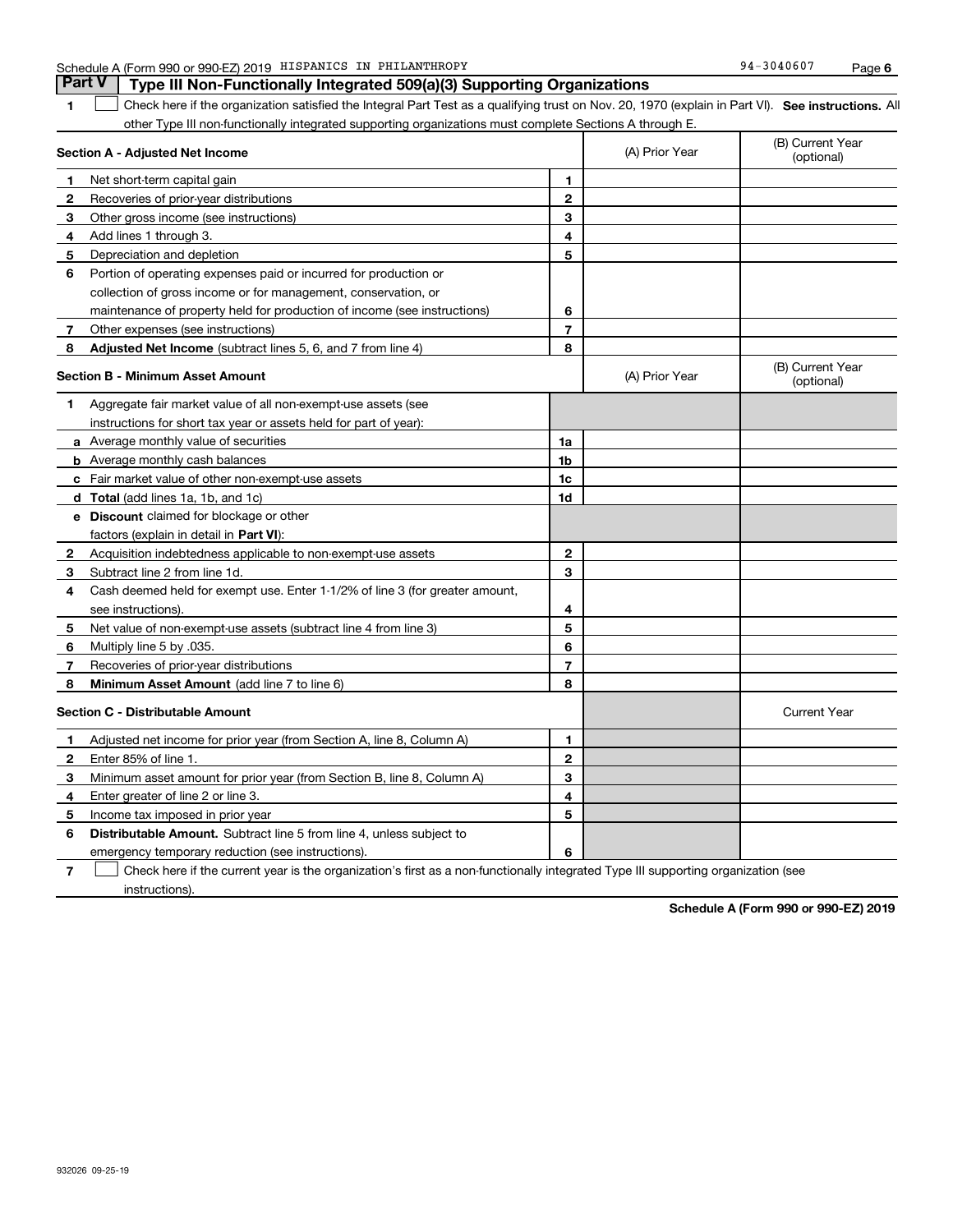| Part V | Type III Non-Functionally Integrated 509(a)(3) Supporting Organizations                    |                             | (continued)                           |                                                |  |  |  |  |  |
|--------|--------------------------------------------------------------------------------------------|-----------------------------|---------------------------------------|------------------------------------------------|--|--|--|--|--|
|        | <b>Section D - Distributions</b>                                                           |                             |                                       | <b>Current Year</b>                            |  |  |  |  |  |
| 1      | Amounts paid to supported organizations to accomplish exempt purposes                      |                             |                                       |                                                |  |  |  |  |  |
| 2      | Amounts paid to perform activity that directly furthers exempt purposes of supported       |                             |                                       |                                                |  |  |  |  |  |
|        | organizations, in excess of income from activity                                           |                             |                                       |                                                |  |  |  |  |  |
| 3      | Administrative expenses paid to accomplish exempt purposes of supported organizations      |                             |                                       |                                                |  |  |  |  |  |
| 4      | Amounts paid to acquire exempt-use assets                                                  |                             |                                       |                                                |  |  |  |  |  |
| 5      | Qualified set-aside amounts (prior IRS approval required)                                  |                             |                                       |                                                |  |  |  |  |  |
| 6      | Other distributions (describe in Part VI). See instructions.                               |                             |                                       |                                                |  |  |  |  |  |
| 7      | Total annual distributions. Add lines 1 through 6.                                         |                             |                                       |                                                |  |  |  |  |  |
| 8      | Distributions to attentive supported organizations to which the organization is responsive |                             |                                       |                                                |  |  |  |  |  |
|        | (provide details in Part VI). See instructions.                                            |                             |                                       |                                                |  |  |  |  |  |
| 9      | Distributable amount for 2019 from Section C, line 6                                       |                             |                                       |                                                |  |  |  |  |  |
| 10     | Line 8 amount divided by line 9 amount                                                     |                             |                                       |                                                |  |  |  |  |  |
|        |                                                                                            | (i)                         | (iii)                                 | (iii)                                          |  |  |  |  |  |
|        | <b>Section E - Distribution Allocations</b> (see instructions)                             | <b>Excess Distributions</b> | <b>Underdistributions</b><br>Pre-2019 | <b>Distributable</b><br><b>Amount for 2019</b> |  |  |  |  |  |
| 1      | Distributable amount for 2019 from Section C, line 6                                       |                             |                                       |                                                |  |  |  |  |  |
| 2      | Underdistributions, if any, for years prior to 2019 (reason-                               |                             |                                       |                                                |  |  |  |  |  |
|        | able cause required- explain in Part VI). See instructions.                                |                             |                                       |                                                |  |  |  |  |  |
| з      | Excess distributions carryover, if any, to 2019                                            |                             |                                       |                                                |  |  |  |  |  |
|        | <b>a</b> From 2014                                                                         |                             |                                       |                                                |  |  |  |  |  |
|        | <b>b</b> From 2015                                                                         |                             |                                       |                                                |  |  |  |  |  |
|        | $c$ From 2016                                                                              |                             |                                       |                                                |  |  |  |  |  |
|        | <b>d</b> From 2017                                                                         |                             |                                       |                                                |  |  |  |  |  |
|        | e From 2018                                                                                |                             |                                       |                                                |  |  |  |  |  |
|        | <b>Total</b> of lines 3a through e                                                         |                             |                                       |                                                |  |  |  |  |  |
|        | <b>g</b> Applied to underdistributions of prior years                                      |                             |                                       |                                                |  |  |  |  |  |
|        | <b>h</b> Applied to 2019 distributable amount                                              |                             |                                       |                                                |  |  |  |  |  |
|        | Carryover from 2014 not applied (see instructions)                                         |                             |                                       |                                                |  |  |  |  |  |
|        | Remainder. Subtract lines 3g, 3h, and 3i from 3f.                                          |                             |                                       |                                                |  |  |  |  |  |
| 4      | Distributions for 2019 from Section D,                                                     |                             |                                       |                                                |  |  |  |  |  |
|        | line $7:$                                                                                  |                             |                                       |                                                |  |  |  |  |  |
|        | <b>a</b> Applied to underdistributions of prior years                                      |                             |                                       |                                                |  |  |  |  |  |
|        | <b>b</b> Applied to 2019 distributable amount                                              |                             |                                       |                                                |  |  |  |  |  |
|        | Remainder. Subtract lines 4a and 4b from 4.                                                |                             |                                       |                                                |  |  |  |  |  |
| 5      | Remaining underdistributions for years prior to 2019, if                                   |                             |                                       |                                                |  |  |  |  |  |
|        | any. Subtract lines 3g and 4a from line 2. For result greater                              |                             |                                       |                                                |  |  |  |  |  |
|        | than zero, explain in Part VI. See instructions.                                           |                             |                                       |                                                |  |  |  |  |  |
| 6      | Remaining underdistributions for 2019. Subtract lines 3h                                   |                             |                                       |                                                |  |  |  |  |  |
|        | and 4b from line 1. For result greater than zero, explain in                               |                             |                                       |                                                |  |  |  |  |  |
|        | Part VI. See instructions.                                                                 |                             |                                       |                                                |  |  |  |  |  |
| 7      | Excess distributions carryover to 2020. Add lines 3j                                       |                             |                                       |                                                |  |  |  |  |  |
|        | and 4c.                                                                                    |                             |                                       |                                                |  |  |  |  |  |
| 8      | Breakdown of line 7:                                                                       |                             |                                       |                                                |  |  |  |  |  |
|        | a Excess from 2015                                                                         |                             |                                       |                                                |  |  |  |  |  |
|        | <b>b</b> Excess from 2016                                                                  |                             |                                       |                                                |  |  |  |  |  |
|        | c Excess from 2017                                                                         |                             |                                       |                                                |  |  |  |  |  |
|        | d Excess from 2018                                                                         |                             |                                       |                                                |  |  |  |  |  |
|        | e Excess from 2019                                                                         |                             |                                       |                                                |  |  |  |  |  |

**Schedule A (Form 990 or 990-EZ) 2019**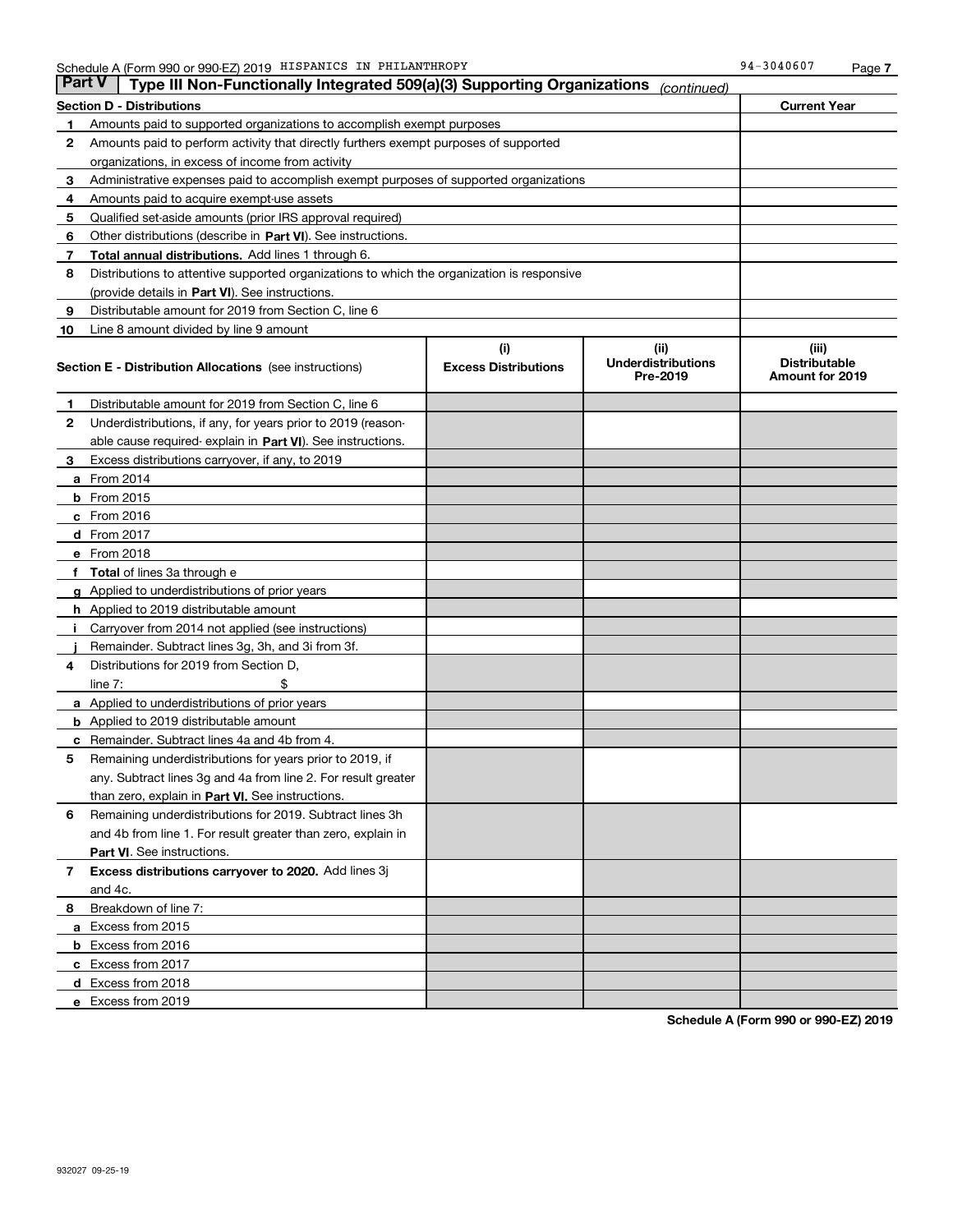| Schedule A (Form 990 or 990-EZ) 2019 HISPANICS IN PHILANTHROPY                                                                                                                                                                                                                                                                                                                                                                                                                                                                                                                                                | 94-3040607 | Page 8 |
|---------------------------------------------------------------------------------------------------------------------------------------------------------------------------------------------------------------------------------------------------------------------------------------------------------------------------------------------------------------------------------------------------------------------------------------------------------------------------------------------------------------------------------------------------------------------------------------------------------------|------------|--------|
| <b>Part VI</b><br>Supplemental Information. Provide the explanations required by Part II, line 10; Part II, line 17a or 17b; Part III, line 12;<br>Part IV, Section A, lines 1, 2, 3b, 3c, 4b, 4c, 5a, 6, 9a, 9b, 9c, 11a, 11b, and 11c; Part IV, Section B, lines 1 and 2; Part IV, Section C,<br>line 1; Part IV, Section D, lines 2 and 3; Part IV, Section E, lines 1c, 2a, 2b, 3a, and 3b; Part V, line 1; Part V, Section B, line 1e; Part V,<br>Section D, lines 5, 6, and 8; and Part V, Section E, lines 2, 5, and 6. Also complete this part for any additional information.<br>(See instructions.) |            |        |
| SCHEDULE A, PART II, LINE 10, EXPLANATION FOR OTHER INCOME:                                                                                                                                                                                                                                                                                                                                                                                                                                                                                                                                                   |            |        |
| EXCHANGE GAIN                                                                                                                                                                                                                                                                                                                                                                                                                                                                                                                                                                                                 |            |        |
| 2019 AMOUNT: \$<br>14,044.                                                                                                                                                                                                                                                                                                                                                                                                                                                                                                                                                                                    |            |        |
| MISCELLANEOUS INCOME                                                                                                                                                                                                                                                                                                                                                                                                                                                                                                                                                                                          |            |        |
| 2019 AMOUNT: \$<br>1,345.                                                                                                                                                                                                                                                                                                                                                                                                                                                                                                                                                                                     |            |        |
| REIMBURSEMENTS                                                                                                                                                                                                                                                                                                                                                                                                                                                                                                                                                                                                |            |        |
| 2015 AMOUNT: \$<br>59,970.                                                                                                                                                                                                                                                                                                                                                                                                                                                                                                                                                                                    |            |        |
|                                                                                                                                                                                                                                                                                                                                                                                                                                                                                                                                                                                                               |            |        |
|                                                                                                                                                                                                                                                                                                                                                                                                                                                                                                                                                                                                               |            |        |
|                                                                                                                                                                                                                                                                                                                                                                                                                                                                                                                                                                                                               |            |        |
|                                                                                                                                                                                                                                                                                                                                                                                                                                                                                                                                                                                                               |            |        |
|                                                                                                                                                                                                                                                                                                                                                                                                                                                                                                                                                                                                               |            |        |
|                                                                                                                                                                                                                                                                                                                                                                                                                                                                                                                                                                                                               |            |        |
|                                                                                                                                                                                                                                                                                                                                                                                                                                                                                                                                                                                                               |            |        |
|                                                                                                                                                                                                                                                                                                                                                                                                                                                                                                                                                                                                               |            |        |
|                                                                                                                                                                                                                                                                                                                                                                                                                                                                                                                                                                                                               |            |        |
|                                                                                                                                                                                                                                                                                                                                                                                                                                                                                                                                                                                                               |            |        |
|                                                                                                                                                                                                                                                                                                                                                                                                                                                                                                                                                                                                               |            |        |
|                                                                                                                                                                                                                                                                                                                                                                                                                                                                                                                                                                                                               |            |        |
|                                                                                                                                                                                                                                                                                                                                                                                                                                                                                                                                                                                                               |            |        |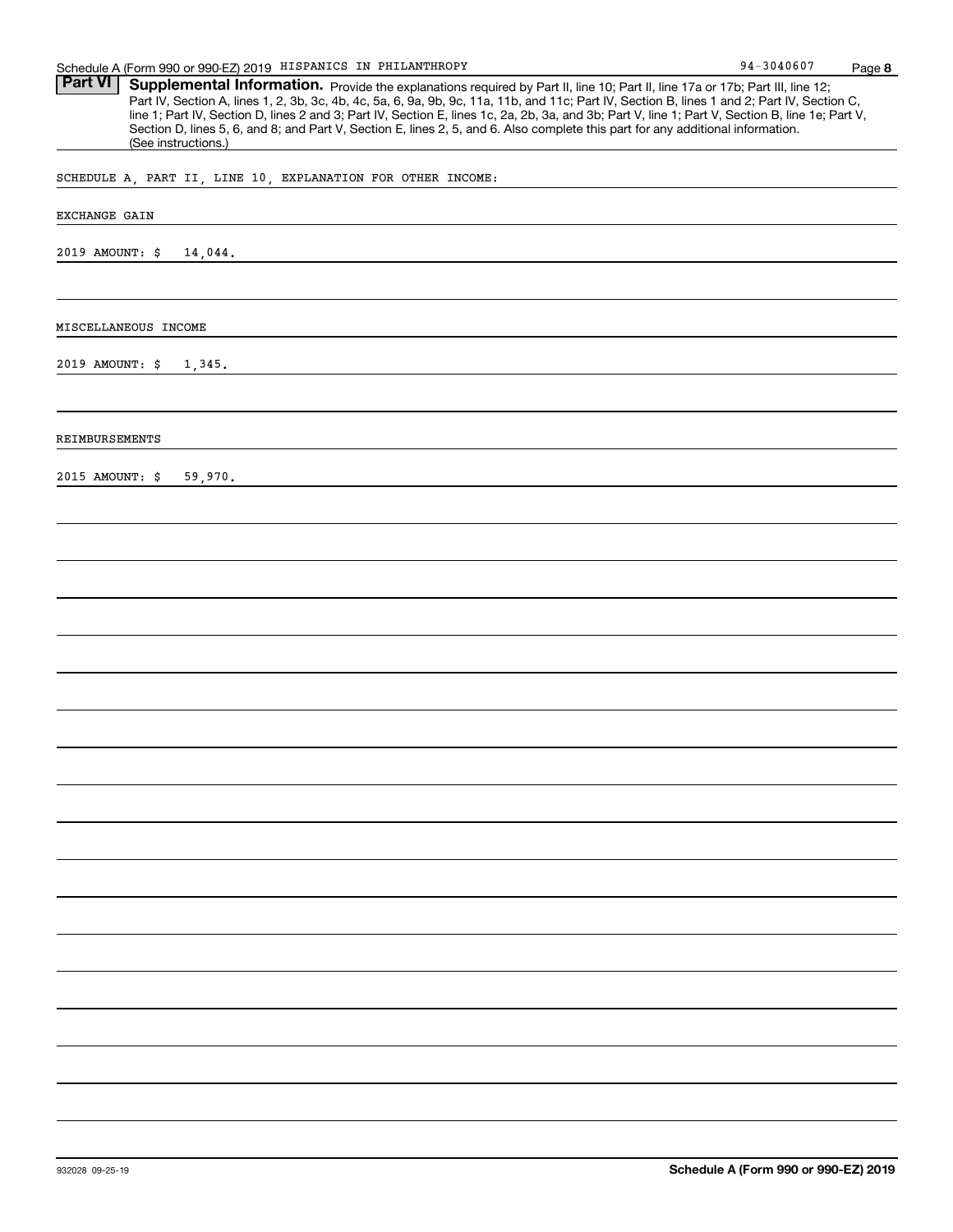Department of the Treasury Internal Revenue Service **(Form 990, 990-EZ, or 990-PF)**

Name of the organization

\*\* PUBLIC DISCLOSURE COPY \*\*

# **Schedule B Schedule of Contributors**

**| Attach to Form 990, Form 990-EZ, or Form 990-PF. | Go to www.irs.gov/Form990 for the latest information.** OMB No. 1545-0047

**2019**

**Employer identification number**

 $94 - 3040607$ 

|  | HISPANICS IN PHILANTHROPY |
|--|---------------------------|
|  |                           |

| <b>Organization type (check one):</b> |                                                                             |  |  |  |  |  |  |
|---------------------------------------|-----------------------------------------------------------------------------|--|--|--|--|--|--|
| Filers of:<br>Section:                |                                                                             |  |  |  |  |  |  |
| Form 990 or 990-EZ                    | X  <br>$501(c)$ ( $3$ ) (enter number) organization                         |  |  |  |  |  |  |
|                                       | $4947(a)(1)$ nonexempt charitable trust not treated as a private foundation |  |  |  |  |  |  |
|                                       | 527 political organization                                                  |  |  |  |  |  |  |
| Form 990-PF                           | 501(c)(3) exempt private foundation                                         |  |  |  |  |  |  |
|                                       | 4947(a)(1) nonexempt charitable trust treated as a private foundation       |  |  |  |  |  |  |
|                                       | 501(c)(3) taxable private foundation                                        |  |  |  |  |  |  |
|                                       |                                                                             |  |  |  |  |  |  |

Check if your organization is covered by the **General Rule** or a **Special Rule. Note:**  Only a section 501(c)(7), (8), or (10) organization can check boxes for both the General Rule and a Special Rule. See instructions.

## **General Rule**

 $\mathcal{L}^{\text{max}}$ 

For an organization filing Form 990, 990-EZ, or 990-PF that received, during the year, contributions totaling \$5,000 or more (in money or property) from any one contributor. Complete Parts I and II. See instructions for determining a contributor's total contributions.

## **Special Rules**

any one contributor, during the year, total contributions of the greater of  $\,$  (1) \$5,000; or **(2)** 2% of the amount on (i) Form 990, Part VIII, line 1h;  $\overline{X}$  For an organization described in section 501(c)(3) filing Form 990 or 990-EZ that met the 33 1/3% support test of the regulations under sections 509(a)(1) and 170(b)(1)(A)(vi), that checked Schedule A (Form 990 or 990-EZ), Part II, line 13, 16a, or 16b, and that received from or (ii) Form 990-EZ, line 1. Complete Parts I and II.

year, total contributions of more than \$1,000 *exclusively* for religious, charitable, scientific, literary, or educational purposes, or for the For an organization described in section 501(c)(7), (8), or (10) filing Form 990 or 990-EZ that received from any one contributor, during the prevention of cruelty to children or animals. Complete Parts I, II, and III.  $\mathcal{L}^{\text{max}}$ 

purpose. Don't complete any of the parts unless the **General Rule** applies to this organization because it received *nonexclusively* year, contributions <sub>exclusively</sub> for religious, charitable, etc., purposes, but no such contributions totaled more than \$1,000. If this box is checked, enter here the total contributions that were received during the year for an  $\;$ exclusively religious, charitable, etc., For an organization described in section 501(c)(7), (8), or (10) filing Form 990 or 990-EZ that received from any one contributor, during the religious, charitable, etc., contributions totaling \$5,000 or more during the year  $\Box$ — $\Box$   $\Box$  $\mathcal{L}^{\text{max}}$ 

**Caution:**  An organization that isn't covered by the General Rule and/or the Special Rules doesn't file Schedule B (Form 990, 990-EZ, or 990-PF),  **must** but it answer "No" on Part IV, line 2, of its Form 990; or check the box on line H of its Form 990-EZ or on its Form 990-PF, Part I, line 2, to certify that it doesn't meet the filing requirements of Schedule B (Form 990, 990-EZ, or 990-PF).

**For Paperwork Reduction Act Notice, see the instructions for Form 990, 990-EZ, or 990-PF. Schedule B (Form 990, 990-EZ, or 990-PF) (2019)** LHA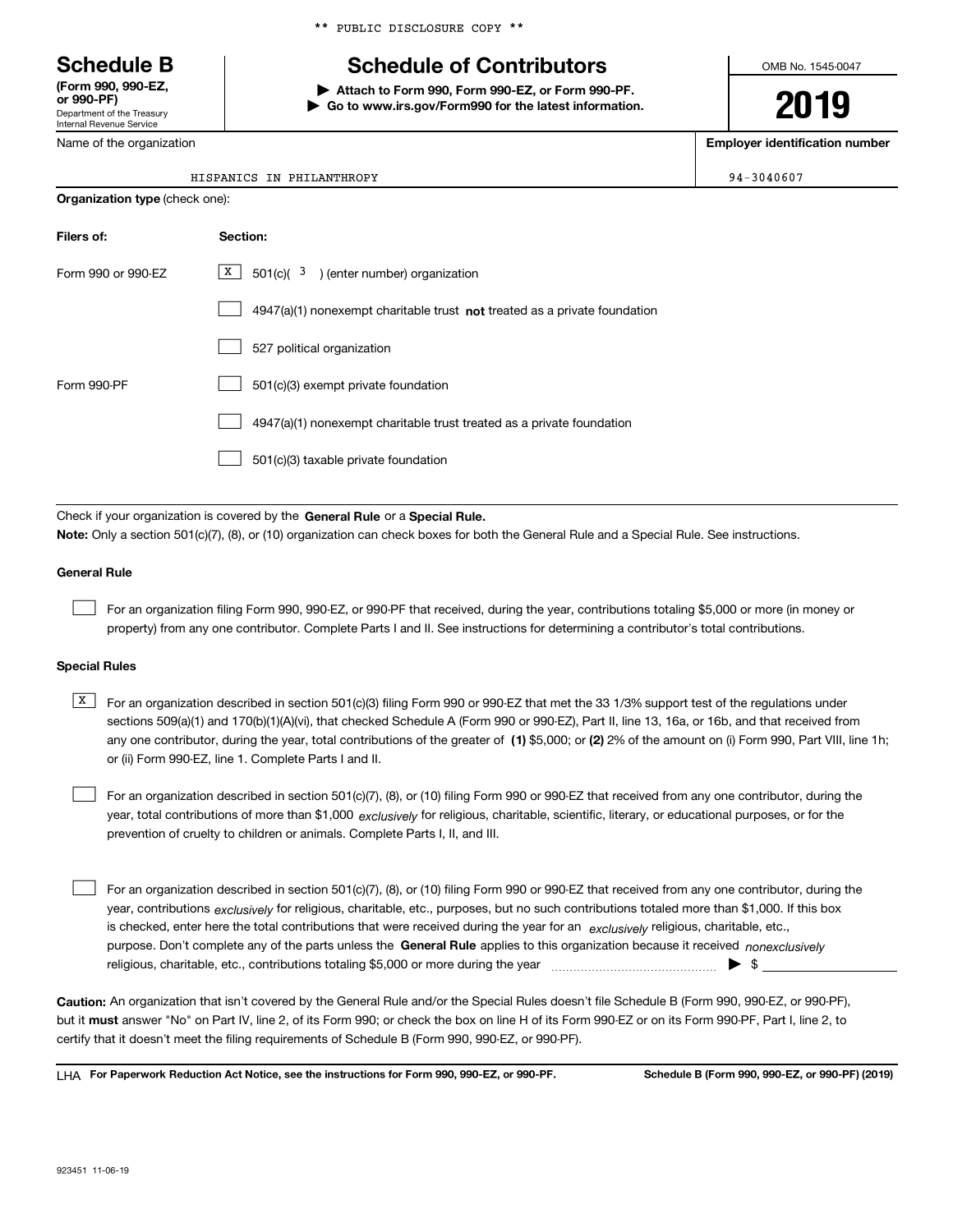# Schedule B (Form 990, 990-EZ, or 990-PF) (2019) Page 2

|              | Schedule B (Form 990, 990-EZ, or 990-PF) (2019)                                                |                                   |              | Page 2                                                                                                        |  |  |
|--------------|------------------------------------------------------------------------------------------------|-----------------------------------|--------------|---------------------------------------------------------------------------------------------------------------|--|--|
|              | Name of organization                                                                           |                                   |              | <b>Employer identification number</b>                                                                         |  |  |
|              | HISPANICS IN PHILANTHROPY                                                                      |                                   |              | 94-3040607                                                                                                    |  |  |
| Part I       | Contributors (see instructions). Use duplicate copies of Part I if additional space is needed. |                                   |              |                                                                                                               |  |  |
| (a)<br>No.   | (b)<br>Name, address, and ZIP + 4                                                              | (c)<br><b>Total contributions</b> |              | (d)<br>Type of contribution                                                                                   |  |  |
| $\mathbf{1}$ |                                                                                                | \$                                | 540,890.     | х<br>Person<br>Payroll<br>Noncash<br>(Complete Part II for<br>noncash contributions.)                         |  |  |
| (a)          | (b)                                                                                            | (c)                               |              | (d)                                                                                                           |  |  |
| No.<br>2     | Name, address, and ZIP + 4                                                                     | <b>Total contributions</b><br>\$  | 310,500.     | Type of contribution<br>X<br>Person<br>Payroll<br>Noncash<br>(Complete Part II for<br>noncash contributions.) |  |  |
| (a)<br>No.   | (b)<br>Name, address, and ZIP + 4                                                              | (c)<br><b>Total contributions</b> |              | (d)<br>Type of contribution                                                                                   |  |  |
| 3            |                                                                                                | \$                                | 5, 275, 320. | х<br>Person<br>Payroll<br>Noncash<br>(Complete Part II for<br>noncash contributions.)                         |  |  |
| (a)<br>No.   | (b)<br>Name, address, and ZIP + 4                                                              | (c)<br><b>Total contributions</b> |              | (d)<br>Type of contribution                                                                                   |  |  |
| 4            |                                                                                                | \$                                | 431,120.     | х<br>Person<br>Payroll<br>Noncash<br>(Complete Part II for<br>noncash contributions.)                         |  |  |
| (a)<br>No.   | (b)<br>Name, address, and ZIP + 4                                                              | (c)<br><b>Total contributions</b> |              | (d)<br>Type of contribution                                                                                   |  |  |
| 5            |                                                                                                | \$                                | 410,000.     | Х<br>Person<br>Payroll<br>Noncash<br>(Complete Part II for<br>noncash contributions.)                         |  |  |
| (a)<br>No.   | (b)<br>Name, address, and ZIP + 4                                                              | (c)<br><b>Total contributions</b> |              | (d)<br>Type of contribution                                                                                   |  |  |
| 6            |                                                                                                | \$                                | 475,000.     | Х<br>Person<br>Payroll<br>Noncash<br>(Complete Part II for<br>noncash contributions.)                         |  |  |

923452 11-06-19 **Schedule B (Form 990, 990-EZ, or 990-PF) (2019)**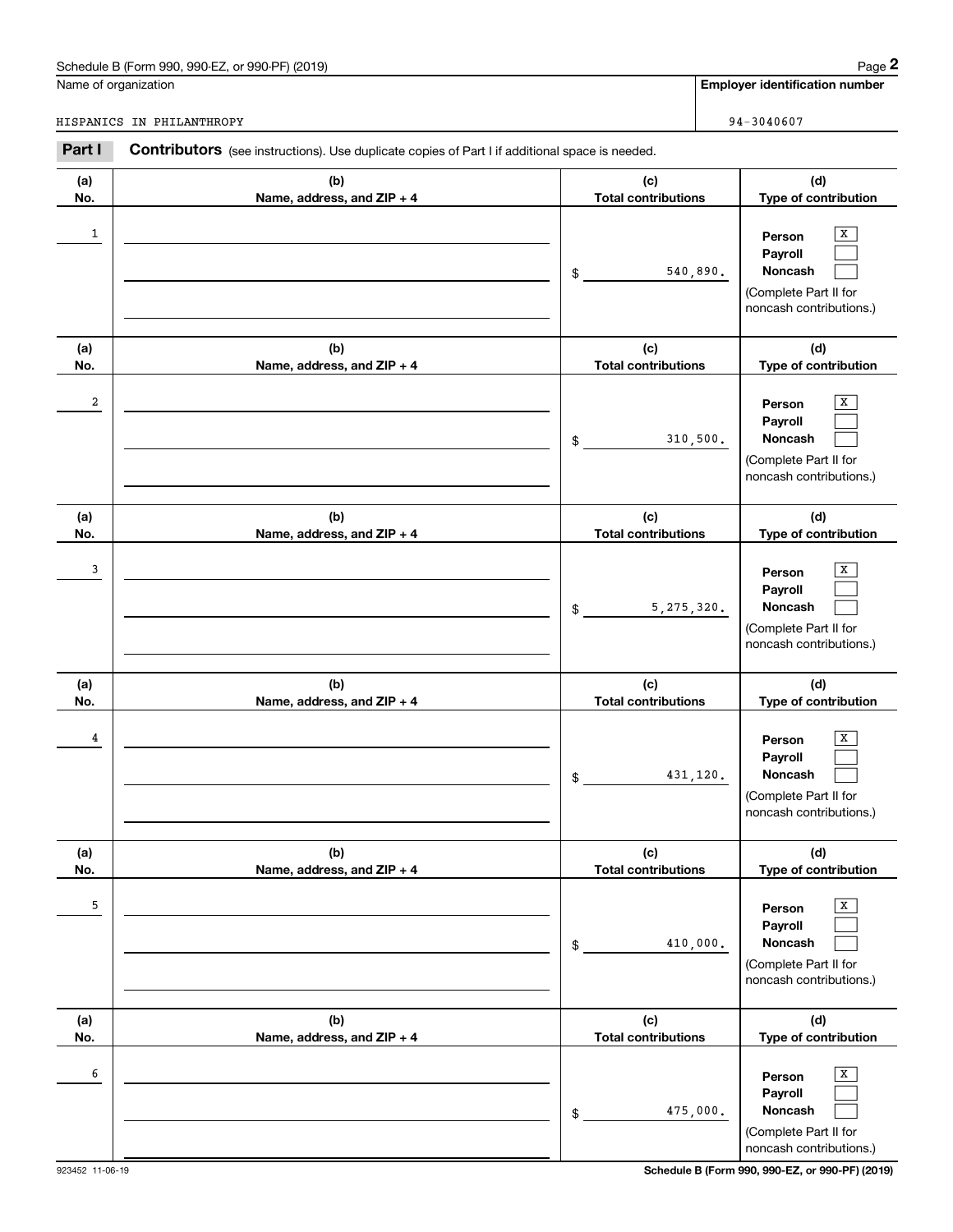# Schedule B (Form 990, 990-EZ, or 990-PF) (2019) Page 2

|            | Schedule B (Form 990, 990-EZ, or 990-PF) (2019)                                                       |                                   | Page 2                                                                                |  |  |
|------------|-------------------------------------------------------------------------------------------------------|-----------------------------------|---------------------------------------------------------------------------------------|--|--|
|            | Name of organization                                                                                  |                                   | <b>Employer identification number</b>                                                 |  |  |
|            | HISPANICS IN PHILANTHROPY                                                                             |                                   | 94-3040607                                                                            |  |  |
| Part I     | <b>Contributors</b> (see instructions). Use duplicate copies of Part I if additional space is needed. |                                   |                                                                                       |  |  |
| (a)<br>No. | (b)<br>Name, address, and ZIP + 4                                                                     | (c)<br><b>Total contributions</b> | (d)<br>Type of contribution                                                           |  |  |
| 7          |                                                                                                       | 2,463,292.<br>\$                  | X<br>Person<br>Payroll<br>Noncash<br>(Complete Part II for<br>noncash contributions.) |  |  |
| (a)<br>No. | (b)<br>Name, address, and ZIP + 4                                                                     | (c)<br><b>Total contributions</b> | (d)<br>Type of contribution                                                           |  |  |
| 8          |                                                                                                       | 500, 470.<br>\$                   | Х<br>Person<br>Payroll<br>Noncash<br>(Complete Part II for<br>noncash contributions.) |  |  |
| (a)<br>No. | (b)<br>Name, address, and ZIP + 4                                                                     | (c)<br><b>Total contributions</b> | (d)<br>Type of contribution                                                           |  |  |
|            |                                                                                                       | \$                                | Person<br>Payroll<br>Noncash<br>(Complete Part II for<br>noncash contributions.)      |  |  |
| (a)<br>No. | (b)<br>Name, address, and ZIP + 4                                                                     | (c)<br><b>Total contributions</b> | (d)<br>Type of contribution                                                           |  |  |
|            |                                                                                                       | \$                                | Person<br>Payroll<br>Noncash<br>(Complete Part II for<br>noncash contributions.)      |  |  |
| (a)<br>No. | (b)<br>Name, address, and ZIP + 4                                                                     | (c)<br><b>Total contributions</b> | (d)<br>Type of contribution                                                           |  |  |
|            |                                                                                                       | \$                                | Person<br>Payroll<br>Noncash<br>(Complete Part II for<br>noncash contributions.)      |  |  |
| (a)<br>No. | (b)<br>Name, address, and ZIP + 4                                                                     | (c)<br><b>Total contributions</b> | (d)<br>Type of contribution                                                           |  |  |
|            |                                                                                                       | \$                                | Person<br>Payroll<br>Noncash<br>(Complete Part II for<br>noncash contributions.)      |  |  |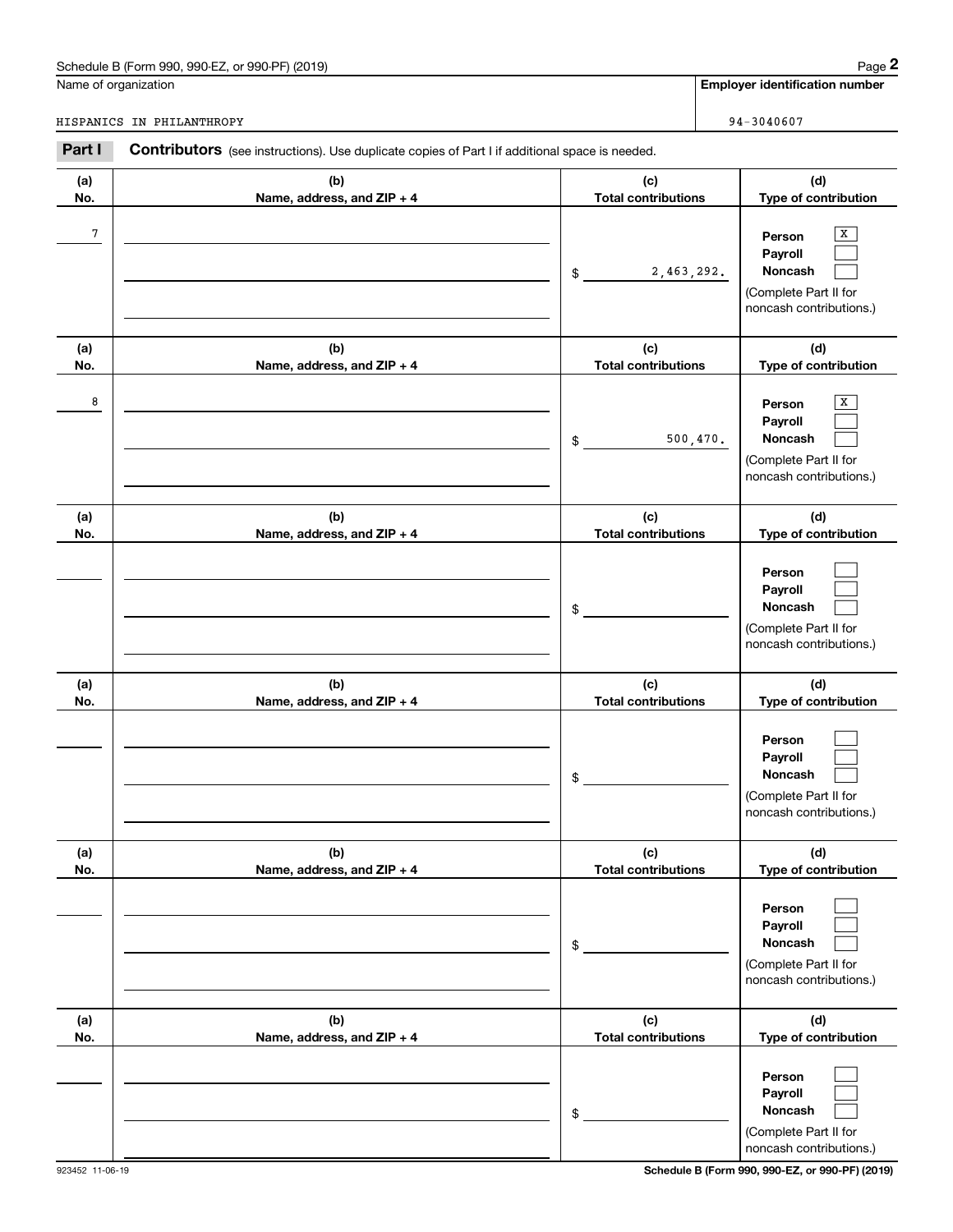| or 990-PF) (2019)<br>990-EZ<br>Schedule B (Form 990, | Paɑe |
|------------------------------------------------------|------|
|                                                      |      |

|                              | Schedule B (Form 990, 990-EZ, or 990-PF) (2019)                                                     |                                                 | Page 3                                |
|------------------------------|-----------------------------------------------------------------------------------------------------|-------------------------------------------------|---------------------------------------|
|                              | Name of organization                                                                                |                                                 | <b>Employer identification number</b> |
|                              | HISPANICS IN PHILANTHROPY                                                                           |                                                 | $94 - 3040607$                        |
| Part II                      | Noncash Property (see instructions). Use duplicate copies of Part II if additional space is needed. |                                                 |                                       |
| (a)<br>No.<br>from<br>Part I | (b)<br>Description of noncash property given                                                        | (c)<br>FMV (or estimate)<br>(See instructions.) | (d)<br>Date received                  |
|                              |                                                                                                     | \$                                              |                                       |
| (a)<br>No.<br>from<br>Part I | (b)<br>Description of noncash property given                                                        | (c)<br>FMV (or estimate)<br>(See instructions.) | (d)<br>Date received                  |
|                              |                                                                                                     | \$                                              |                                       |
| (a)<br>No.<br>from<br>Part I | (b)<br>Description of noncash property given                                                        | (c)<br>FMV (or estimate)<br>(See instructions.) | (d)<br>Date received                  |
|                              |                                                                                                     | \$                                              |                                       |
| (a)<br>No.<br>from<br>Part I | (b)<br>Description of noncash property given                                                        | (c)<br>FMV (or estimate)<br>(See instructions.) | (d)<br>Date received                  |
|                              |                                                                                                     | \$                                              |                                       |
| (a)<br>No.<br>from<br>Part I | (b)<br>Description of noncash property given                                                        | (c)<br>FMV (or estimate)<br>(See instructions.) | (d)<br>Date received                  |
|                              |                                                                                                     | \$                                              |                                       |
| (a)<br>No.<br>from<br>Part I | (b)<br>Description of noncash property given                                                        | (c)<br>FMV (or estimate)<br>(See instructions.) | (d)<br>Date received                  |
|                              |                                                                                                     | \$                                              |                                       |

923453 11-06-19 **Schedule B (Form 990, 990-EZ, or 990-PF) (2019)**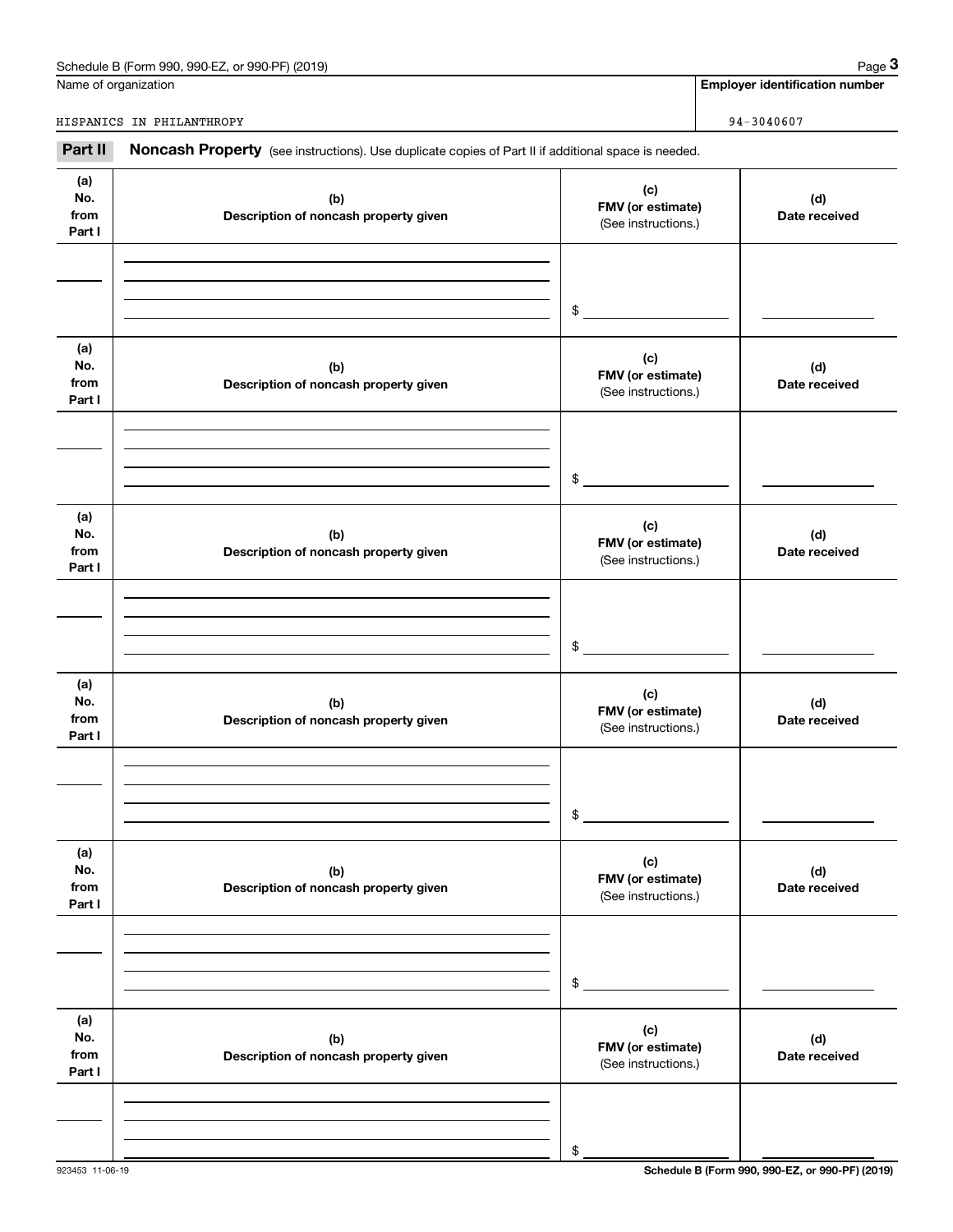|                             | Schedule B (Form 990, 990-EZ, or 990-PF) (2019)                                                                                                                                                                                 |                      | Page 4                                                                                                                                                         |  |  |  |  |  |
|-----------------------------|---------------------------------------------------------------------------------------------------------------------------------------------------------------------------------------------------------------------------------|----------------------|----------------------------------------------------------------------------------------------------------------------------------------------------------------|--|--|--|--|--|
| Name of organization        |                                                                                                                                                                                                                                 |                      | <b>Employer identification number</b>                                                                                                                          |  |  |  |  |  |
|                             | HISPANICS IN PHILANTHROPY                                                                                                                                                                                                       |                      | 94-3040607                                                                                                                                                     |  |  |  |  |  |
| Part III                    | from any one contributor. Complete columns (a) through (e) and the following line entry. For organizations                                                                                                                      |                      | Exclusively religious, charitable, etc., contributions to organizations described in section 501(c)(7), (8), or (10) that total more than \$1,000 for the year |  |  |  |  |  |
|                             | completing Part III, enter the total of exclusively religious, charitable, etc., contributions of \$1,000 or less for the year. (Enter this info. once.) \\$<br>Use duplicate copies of Part III if additional space is needed. |                      |                                                                                                                                                                |  |  |  |  |  |
| $(a)$ No.<br>from<br>Part I | (b) Purpose of gift                                                                                                                                                                                                             | (c) Use of gift      | (d) Description of how gift is held                                                                                                                            |  |  |  |  |  |
|                             |                                                                                                                                                                                                                                 |                      |                                                                                                                                                                |  |  |  |  |  |
|                             |                                                                                                                                                                                                                                 |                      |                                                                                                                                                                |  |  |  |  |  |
|                             |                                                                                                                                                                                                                                 | (e) Transfer of gift |                                                                                                                                                                |  |  |  |  |  |
|                             | Transferee's name, address, and ZIP + 4                                                                                                                                                                                         |                      | Relationship of transferor to transferee                                                                                                                       |  |  |  |  |  |
|                             |                                                                                                                                                                                                                                 |                      |                                                                                                                                                                |  |  |  |  |  |
| (a) No.<br>from<br>Part I   | (b) Purpose of gift                                                                                                                                                                                                             | (c) Use of gift      | (d) Description of how gift is held                                                                                                                            |  |  |  |  |  |
|                             |                                                                                                                                                                                                                                 |                      |                                                                                                                                                                |  |  |  |  |  |
|                             |                                                                                                                                                                                                                                 |                      |                                                                                                                                                                |  |  |  |  |  |
|                             | (e) Transfer of gift                                                                                                                                                                                                            |                      |                                                                                                                                                                |  |  |  |  |  |
|                             | Transferee's name, address, and ZIP + 4                                                                                                                                                                                         |                      | Relationship of transferor to transferee                                                                                                                       |  |  |  |  |  |
|                             |                                                                                                                                                                                                                                 |                      |                                                                                                                                                                |  |  |  |  |  |
| (a) No.<br>from<br>Part I   | (b) Purpose of gift                                                                                                                                                                                                             | (c) Use of gift      | (d) Description of how gift is held                                                                                                                            |  |  |  |  |  |
|                             |                                                                                                                                                                                                                                 |                      |                                                                                                                                                                |  |  |  |  |  |
|                             |                                                                                                                                                                                                                                 | (e) Transfer of gift |                                                                                                                                                                |  |  |  |  |  |
|                             | Transferee's name, address, and ZIP + 4                                                                                                                                                                                         |                      | Relationship of transferor to transferee                                                                                                                       |  |  |  |  |  |
|                             |                                                                                                                                                                                                                                 |                      |                                                                                                                                                                |  |  |  |  |  |
| (a) No.<br>from<br>Part I   | (b) Purpose of gift                                                                                                                                                                                                             | (c) Use of gift      | (d) Description of how gift is held                                                                                                                            |  |  |  |  |  |
|                             |                                                                                                                                                                                                                                 |                      |                                                                                                                                                                |  |  |  |  |  |
|                             |                                                                                                                                                                                                                                 | (e) Transfer of gift |                                                                                                                                                                |  |  |  |  |  |
|                             | Transferee's name, address, and ZIP + 4                                                                                                                                                                                         |                      | Relationship of transferor to transferee                                                                                                                       |  |  |  |  |  |
|                             |                                                                                                                                                                                                                                 |                      |                                                                                                                                                                |  |  |  |  |  |
|                             |                                                                                                                                                                                                                                 |                      |                                                                                                                                                                |  |  |  |  |  |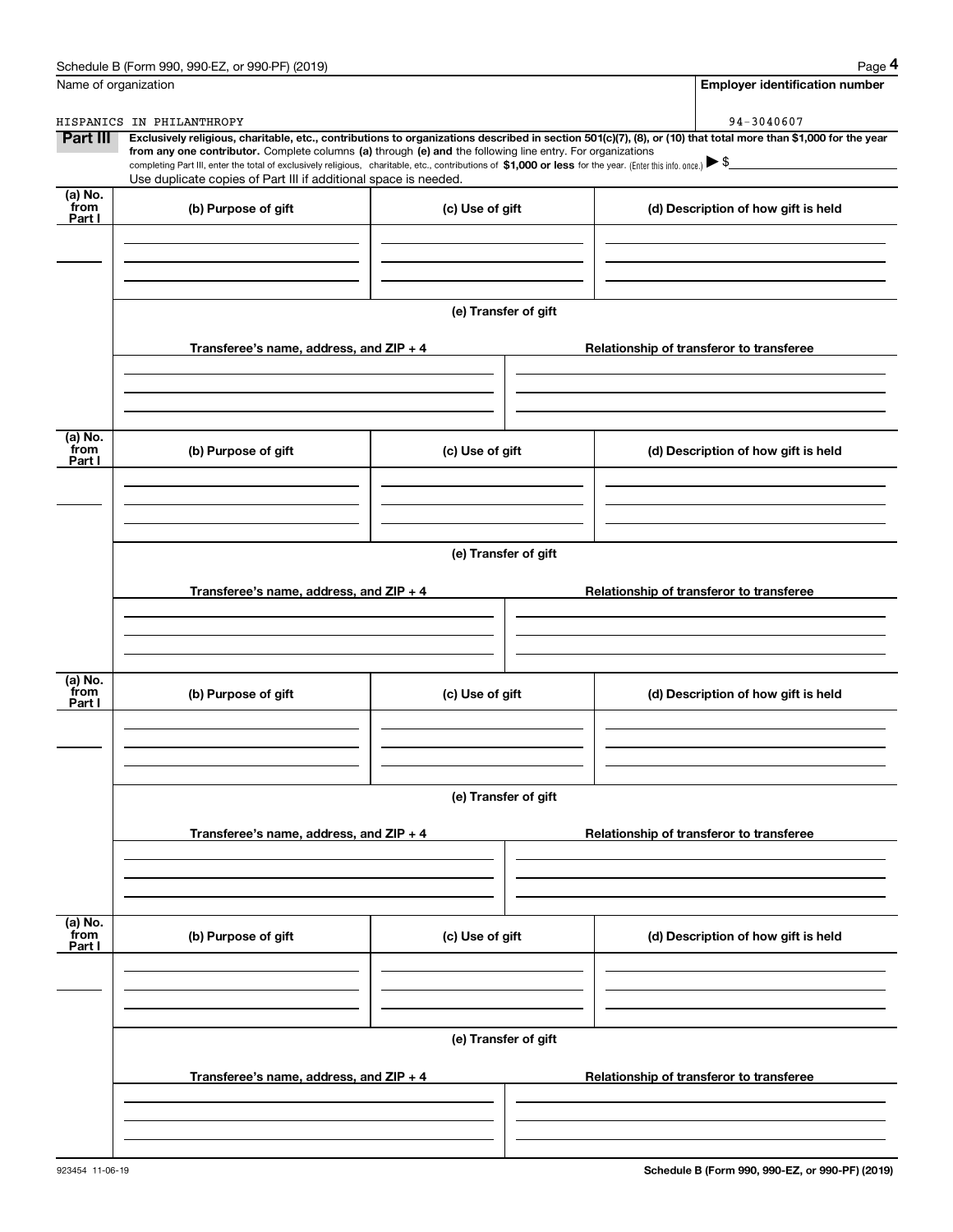| <b>HEDULE D</b> | Supplen                             |
|-----------------|-------------------------------------|
| m 990)          | Complete if<br><b>B.A.M.</b> B.A.M. |

Department of the Treasury Internal Revenue Service

# **SCHEDULE D Supplemental Financial Statements**

(Form 990)<br>
Pepartment of the Treasury<br>
Department of the Treasury<br>
Department of the Treasury<br>
Department of the Treasury<br> **Co to www.irs.gov/Form990 for instructions and the latest information.**<br> **Co to www.irs.gov/Form9** 



|          | Name of the organization<br>HISPANICS IN PHILANTHROPY                                                                                                                                                                                                                |                         |  | <b>Employer identification number</b><br>94-3040607 |
|----------|----------------------------------------------------------------------------------------------------------------------------------------------------------------------------------------------------------------------------------------------------------------------|-------------------------|--|-----------------------------------------------------|
| Part I   | Organizations Maintaining Donor Advised Funds or Other Similar Funds or Accounts. Complete if the                                                                                                                                                                    |                         |  |                                                     |
|          |                                                                                                                                                                                                                                                                      |                         |  |                                                     |
|          | organization answered "Yes" on Form 990, Part IV, line 6.                                                                                                                                                                                                            | (a) Donor advised funds |  | (b) Funds and other accounts                        |
|          |                                                                                                                                                                                                                                                                      |                         |  |                                                     |
| 1        |                                                                                                                                                                                                                                                                      |                         |  |                                                     |
| 2        | Aggregate value of contributions to (during year)                                                                                                                                                                                                                    |                         |  |                                                     |
| з        |                                                                                                                                                                                                                                                                      |                         |  |                                                     |
| 4        |                                                                                                                                                                                                                                                                      |                         |  |                                                     |
| 5        | Did the organization inform all donors and donor advisors in writing that the assets held in donor advised funds                                                                                                                                                     |                         |  |                                                     |
|          |                                                                                                                                                                                                                                                                      |                         |  | Yes<br>No                                           |
| 6        | Did the organization inform all grantees, donors, and donor advisors in writing that grant funds can be used only<br>for charitable purposes and not for the benefit of the donor or donor advisor, or for any other purpose conferring                              |                         |  |                                                     |
|          | impermissible private benefit?                                                                                                                                                                                                                                       |                         |  | Yes<br>No                                           |
| Part II  | Conservation Easements. Complete if the organization answered "Yes" on Form 990, Part IV, line 7.                                                                                                                                                                    |                         |  |                                                     |
| 1.       | Purpose(s) of conservation easements held by the organization (check all that apply).                                                                                                                                                                                |                         |  |                                                     |
|          | Preservation of land for public use (for example, recreation or education)                                                                                                                                                                                           |                         |  | Preservation of a historically important land area  |
|          | Protection of natural habitat                                                                                                                                                                                                                                        |                         |  | Preservation of a certified historic structure      |
|          | Preservation of open space                                                                                                                                                                                                                                           |                         |  |                                                     |
| 2        | Complete lines 2a through 2d if the organization held a qualified conservation contribution in the form of a conservation easement on the last                                                                                                                       |                         |  |                                                     |
|          | day of the tax year.                                                                                                                                                                                                                                                 |                         |  | Held at the End of the Tax Year                     |
| а        |                                                                                                                                                                                                                                                                      |                         |  | 2a                                                  |
| b        | Total acreage restricted by conservation easements                                                                                                                                                                                                                   |                         |  | 2 <sub>b</sub>                                      |
| с        |                                                                                                                                                                                                                                                                      |                         |  | 2c                                                  |
|          | d Number of conservation easements included in (c) acquired after 7/25/06, and not on a historic structure                                                                                                                                                           |                         |  |                                                     |
|          |                                                                                                                                                                                                                                                                      |                         |  | 2d                                                  |
| 3        | Number of conservation easements modified, transferred, released, extinguished, or terminated by the organization during the tax                                                                                                                                     |                         |  |                                                     |
|          | year                                                                                                                                                                                                                                                                 |                         |  |                                                     |
| 4        | Number of states where property subject to conservation easement is located >                                                                                                                                                                                        |                         |  |                                                     |
| 5        | Does the organization have a written policy regarding the periodic monitoring, inspection, handling of                                                                                                                                                               |                         |  |                                                     |
|          | violations, and enforcement of the conservation easements it holds?                                                                                                                                                                                                  |                         |  | Yes<br>No                                           |
| 6        | Staff and volunteer hours devoted to monitoring, inspecting, handling of violations, and enforcing conservation easements during the year                                                                                                                            |                         |  |                                                     |
|          |                                                                                                                                                                                                                                                                      |                         |  |                                                     |
| 7        | Amount of expenses incurred in monitoring, inspecting, handling of violations, and enforcing conservation easements during the year                                                                                                                                  |                         |  |                                                     |
|          | $\blacktriangleright$ s                                                                                                                                                                                                                                              |                         |  |                                                     |
| 8        | Does each conservation easement reported on line 2(d) above satisfy the requirements of section 170(h)(4)(B)(i)                                                                                                                                                      |                         |  |                                                     |
|          |                                                                                                                                                                                                                                                                      |                         |  | Yes<br>No                                           |
|          | In Part XIII, describe how the organization reports conservation easements in its revenue and expense statement and                                                                                                                                                  |                         |  |                                                     |
|          | balance sheet, and include, if applicable, the text of the footnote to the organization's financial statements that describes the                                                                                                                                    |                         |  |                                                     |
| Part III | organization's accounting for conservation easements.<br>Organizations Maintaining Collections of Art, Historical Treasures, or Other Similar Assets.                                                                                                                |                         |  |                                                     |
|          | Complete if the organization answered "Yes" on Form 990, Part IV, line 8.                                                                                                                                                                                            |                         |  |                                                     |
|          |                                                                                                                                                                                                                                                                      |                         |  |                                                     |
|          | 1a If the organization elected, as permitted under FASB ASC 958, not to report in its revenue statement and balance sheet works<br>of art, historical treasures, or other similar assets held for public exhibition, education, or research in furtherance of public |                         |  |                                                     |
|          | service, provide in Part XIII the text of the footnote to its financial statements that describes these items.                                                                                                                                                       |                         |  |                                                     |
|          | <b>b</b> If the organization elected, as permitted under FASB ASC 958, to report in its revenue statement and balance sheet works of                                                                                                                                 |                         |  |                                                     |
|          | art, historical treasures, or other similar assets held for public exhibition, education, or research in furtherance of public service,                                                                                                                              |                         |  |                                                     |
|          | provide the following amounts relating to these items:                                                                                                                                                                                                               |                         |  |                                                     |
|          |                                                                                                                                                                                                                                                                      |                         |  | \$                                                  |
|          | (i)<br>(ii) Assets included in Form 990, Part X                                                                                                                                                                                                                      |                         |  | ▶<br>$\blacktriangleright$ \$                       |
| 2        | If the organization received or held works of art, historical treasures, or other similar assets for financial gain, provide                                                                                                                                         |                         |  |                                                     |
|          | the following amounts required to be reported under FASB ASC 958 relating to these items:                                                                                                                                                                            |                         |  |                                                     |
| а        |                                                                                                                                                                                                                                                                      |                         |  | - \$<br>▶                                           |
|          |                                                                                                                                                                                                                                                                      |                         |  | $\blacktriangleright$ \$                            |
|          | LHA For Paperwork Reduction Act Notice, see the Instructions for Form 990.                                                                                                                                                                                           |                         |  | Schedule D (Form 990) 2019                          |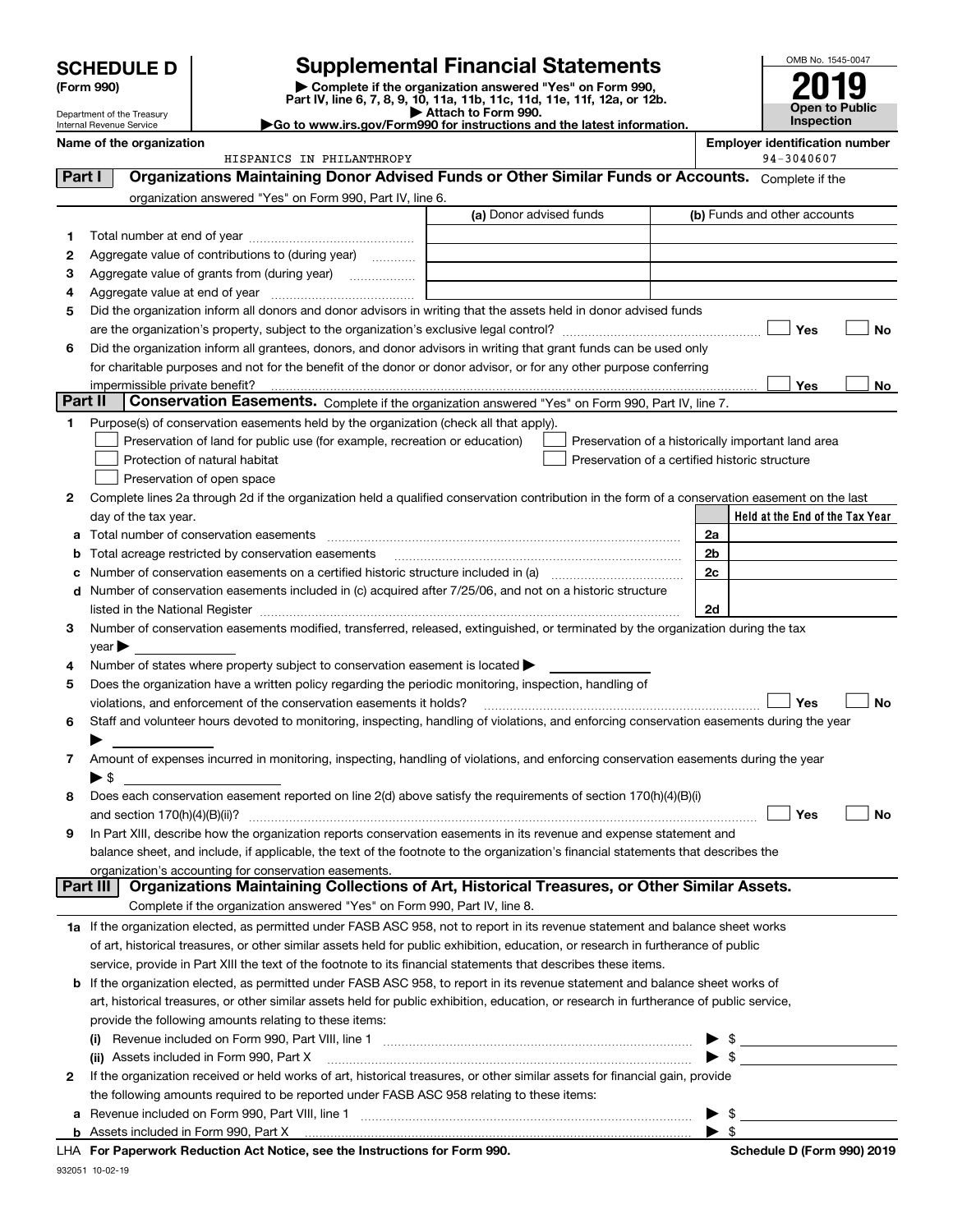|        | Schedule D (Form 990) 2019                                                                                                                                                                                                                                                                                                                           | HISPANICS IN PHILANTHROPY               |   |                |                                                                             |                                 | 94-3040607 |                         |                          | Page <sup>2</sup>     |
|--------|------------------------------------------------------------------------------------------------------------------------------------------------------------------------------------------------------------------------------------------------------------------------------------------------------------------------------------------------------|-----------------------------------------|---|----------------|-----------------------------------------------------------------------------|---------------------------------|------------|-------------------------|--------------------------|-----------------------|
|        | Part III<br>Organizations Maintaining Collections of Art, Historical Treasures, or Other Similar Assets (continued)                                                                                                                                                                                                                                  |                                         |   |                |                                                                             |                                 |            |                         |                          |                       |
| 3      | Using the organization's acquisition, accession, and other records, check any of the following that make significant use of its                                                                                                                                                                                                                      |                                         |   |                |                                                                             |                                 |            |                         |                          |                       |
|        | collection items (check all that apply):                                                                                                                                                                                                                                                                                                             |                                         |   |                |                                                                             |                                 |            |                         |                          |                       |
| a      | Public exhibition                                                                                                                                                                                                                                                                                                                                    |                                         |   |                | Loan or exchange program                                                    |                                 |            |                         |                          |                       |
| b      | Scholarly research                                                                                                                                                                                                                                                                                                                                   |                                         |   |                |                                                                             |                                 |            |                         |                          |                       |
| c      | Preservation for future generations                                                                                                                                                                                                                                                                                                                  |                                         |   |                |                                                                             |                                 |            |                         |                          |                       |
| 4      | Provide a description of the organization's collections and explain how they further the organization's exempt purpose in Part XIII.                                                                                                                                                                                                                 |                                         |   |                |                                                                             |                                 |            |                         |                          |                       |
| 5      | During the year, did the organization solicit or receive donations of art, historical treasures, or other similar assets                                                                                                                                                                                                                             |                                         |   |                |                                                                             |                                 |            |                         |                          |                       |
|        |                                                                                                                                                                                                                                                                                                                                                      |                                         |   |                |                                                                             |                                 |            | Yes                     |                          | No                    |
|        | <b>Part IV</b><br>Escrow and Custodial Arrangements. Complete if the organization answered "Yes" on Form 990, Part IV, line 9, or                                                                                                                                                                                                                    |                                         |   |                |                                                                             |                                 |            |                         |                          |                       |
|        | reported an amount on Form 990, Part X, line 21.                                                                                                                                                                                                                                                                                                     |                                         |   |                |                                                                             |                                 |            |                         |                          |                       |
|        | 1a Is the organization an agent, trustee, custodian or other intermediary for contributions or other assets not included                                                                                                                                                                                                                             |                                         |   |                |                                                                             |                                 |            |                         |                          |                       |
|        |                                                                                                                                                                                                                                                                                                                                                      |                                         |   |                |                                                                             |                                 |            | $\sqrt{\mathbf{x}}$ Yes |                          | No                    |
|        | b If "Yes," explain the arrangement in Part XIII and complete the following table:                                                                                                                                                                                                                                                                   |                                         |   |                |                                                                             |                                 |            |                         |                          |                       |
|        |                                                                                                                                                                                                                                                                                                                                                      |                                         |   |                |                                                                             |                                 |            | Amount                  |                          |                       |
|        | Beginning balance <b>contract to the contract of the contract of the contract of the contract of the contract of the contract of the contract of the contract of the contract of the contract of the contract of the contract of</b>                                                                                                                 |                                         |   |                |                                                                             | 1c                              |            |                         |                          | 0.                    |
|        | Additions during the year manufactured and contain an account of the year manufactured and account of the year                                                                                                                                                                                                                                       |                                         |   |                |                                                                             | 1d                              |            |                         | 954,200.<br>$-282, 371.$ |                       |
|        | Distributions during the year manufactured and continuum and the year manufactured and the year manufactured and the year manufactured and the year manufactured and the year manufactured and the year manufactured and the y                                                                                                                       |                                         |   |                |                                                                             | 1e                              |            |                         | 1,236,571.               |                       |
|        | Ending balance manufactured and contact the contract of the contract of the contract of the contract of the contract of the contract of the contract of the contract of the contract of the contract of the contract of the co<br>2a Did the organization include an amount on Form 990, Part X, line 21, for escrow or custodial account liability? |                                         |   |                |                                                                             | 1f                              |            | Yes                     |                          | $\boxed{\text{X}}$ No |
|        | b If "Yes," explain the arrangement in Part XIII. Check here if the explanation has been provided on Part XIII                                                                                                                                                                                                                                       |                                         |   |                |                                                                             |                                 |            |                         |                          |                       |
| Part V | <b>Endowment Funds.</b> Complete if the organization answered "Yes" on Form 990, Part IV, line 10.                                                                                                                                                                                                                                                   |                                         |   |                |                                                                             |                                 |            |                         |                          |                       |
|        |                                                                                                                                                                                                                                                                                                                                                      | (a) Current year                        |   | (b) Prior year | (c) Two years back $\vert$ (d) Three years back $\vert$ (e) Four years back |                                 |            |                         |                          |                       |
| 1a     | Beginning of year balance                                                                                                                                                                                                                                                                                                                            |                                         |   |                |                                                                             |                                 |            |                         |                          |                       |
|        |                                                                                                                                                                                                                                                                                                                                                      |                                         |   |                |                                                                             |                                 |            |                         |                          |                       |
|        | Net investment earnings, gains, and losses                                                                                                                                                                                                                                                                                                           |                                         |   |                |                                                                             |                                 |            |                         |                          |                       |
|        |                                                                                                                                                                                                                                                                                                                                                      |                                         |   |                |                                                                             |                                 |            |                         |                          |                       |
|        | e Other expenditures for facilities                                                                                                                                                                                                                                                                                                                  |                                         |   |                |                                                                             |                                 |            |                         |                          |                       |
|        |                                                                                                                                                                                                                                                                                                                                                      |                                         |   |                |                                                                             |                                 |            |                         |                          |                       |
|        | Administrative expenses                                                                                                                                                                                                                                                                                                                              |                                         |   |                |                                                                             |                                 |            |                         |                          |                       |
| g      | End of year balance                                                                                                                                                                                                                                                                                                                                  |                                         |   |                |                                                                             |                                 |            |                         |                          |                       |
| 2      | Provide the estimated percentage of the current year end balance (line 1g, column (a)) held as:                                                                                                                                                                                                                                                      |                                         |   |                |                                                                             |                                 |            |                         |                          |                       |
|        | Board designated or quasi-endowment                                                                                                                                                                                                                                                                                                                  |                                         | % |                |                                                                             |                                 |            |                         |                          |                       |
|        | Permanent endowment >                                                                                                                                                                                                                                                                                                                                | %                                       |   |                |                                                                             |                                 |            |                         |                          |                       |
| с      | Term endowment >                                                                                                                                                                                                                                                                                                                                     | %                                       |   |                |                                                                             |                                 |            |                         |                          |                       |
|        | The percentages on lines 2a, 2b, and 2c should equal 100%.                                                                                                                                                                                                                                                                                           |                                         |   |                |                                                                             |                                 |            |                         |                          |                       |
|        | 3a Are there endowment funds not in the possession of the organization that are held and administered for the organization                                                                                                                                                                                                                           |                                         |   |                |                                                                             |                                 |            |                         |                          |                       |
|        | by:                                                                                                                                                                                                                                                                                                                                                  |                                         |   |                |                                                                             |                                 |            |                         | Yes                      | No                    |
|        | (i)                                                                                                                                                                                                                                                                                                                                                  |                                         |   |                |                                                                             |                                 |            | 3a(i)                   |                          |                       |
|        |                                                                                                                                                                                                                                                                                                                                                      |                                         |   |                |                                                                             |                                 |            | 3a(ii)                  |                          |                       |
|        |                                                                                                                                                                                                                                                                                                                                                      |                                         |   |                |                                                                             |                                 |            | 3b                      |                          |                       |
|        | Describe in Part XIII the intended uses of the organization's endowment funds.                                                                                                                                                                                                                                                                       |                                         |   |                |                                                                             |                                 |            |                         |                          |                       |
|        | Land, Buildings, and Equipment.<br>Part VI                                                                                                                                                                                                                                                                                                           |                                         |   |                |                                                                             |                                 |            |                         |                          |                       |
|        | Complete if the organization answered "Yes" on Form 990, Part IV, line 11a. See Form 990, Part X, line 10.                                                                                                                                                                                                                                           |                                         |   |                |                                                                             |                                 |            |                         |                          |                       |
|        | Description of property                                                                                                                                                                                                                                                                                                                              | (a) Cost or other<br>basis (investment) |   |                | (b) Cost or other<br>basis (other)                                          | (c) Accumulated<br>depreciation |            | (d) Book value          |                          |                       |
|        |                                                                                                                                                                                                                                                                                                                                                      |                                         |   |                |                                                                             |                                 |            |                         |                          |                       |
| b      |                                                                                                                                                                                                                                                                                                                                                      |                                         |   |                |                                                                             |                                 |            |                         |                          |                       |
|        |                                                                                                                                                                                                                                                                                                                                                      |                                         |   |                | 5,649.                                                                      |                                 | 5,649.     |                         |                          | 0.                    |
| d      |                                                                                                                                                                                                                                                                                                                                                      |                                         |   |                | 214,872.                                                                    | 214,872.                        |            |                         |                          | $\mathbf{0}$ .        |
|        |                                                                                                                                                                                                                                                                                                                                                      |                                         |   |                |                                                                             |                                 |            |                         |                          |                       |
|        |                                                                                                                                                                                                                                                                                                                                                      |                                         |   |                |                                                                             |                                 |            |                         |                          | 0.                    |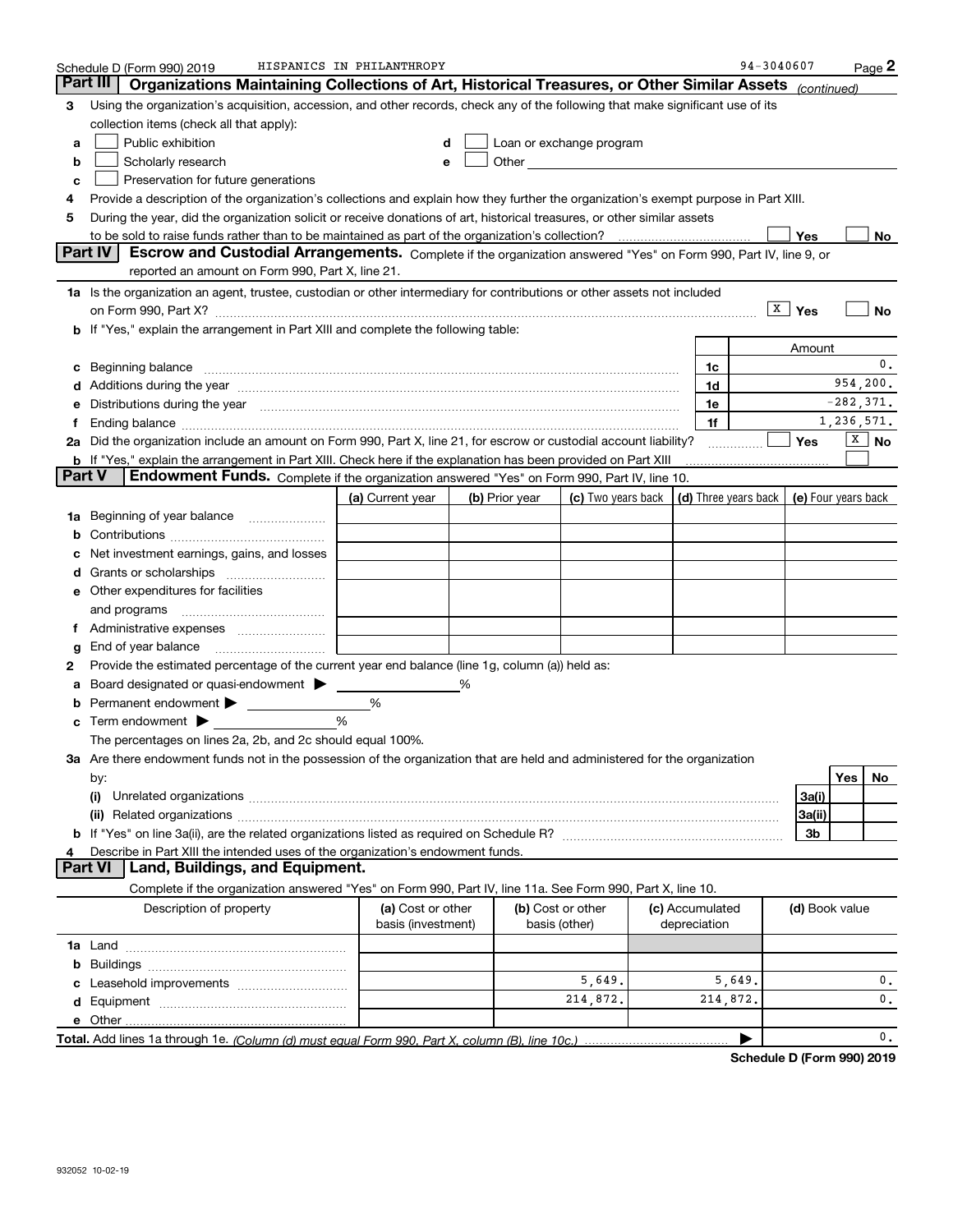| Complete if the organization answered "Yes" on Form 990, Part IV, line 11b. See Form 990, Part X, line 12.        |                 |                                                           |                |
|-------------------------------------------------------------------------------------------------------------------|-----------------|-----------------------------------------------------------|----------------|
| (a) Description of security or category (including name of security)                                              | (b) Book value  | (c) Method of valuation: Cost or end-of-year market value |                |
|                                                                                                                   |                 |                                                           |                |
|                                                                                                                   |                 |                                                           |                |
|                                                                                                                   |                 |                                                           |                |
| (A)                                                                                                               |                 |                                                           |                |
| (B)                                                                                                               |                 |                                                           |                |
| (C)                                                                                                               |                 |                                                           |                |
| (D)                                                                                                               |                 |                                                           |                |
| (E)                                                                                                               |                 |                                                           |                |
| (F)                                                                                                               |                 |                                                           |                |
| (G)                                                                                                               |                 |                                                           |                |
| (H)                                                                                                               |                 |                                                           |                |
| Total. (Col. (b) must equal Form 990, Part X, col. (B) line 12.)                                                  |                 |                                                           |                |
| Part VIII Investments - Program Related.                                                                          |                 |                                                           |                |
| Complete if the organization answered "Yes" on Form 990, Part IV, line 11c. See Form 990, Part X, line 13.        |                 |                                                           |                |
| (a) Description of investment                                                                                     | (b) Book value  | (c) Method of valuation: Cost or end-of-year market value |                |
|                                                                                                                   |                 |                                                           |                |
| (1)                                                                                                               |                 |                                                           |                |
| (2)                                                                                                               |                 |                                                           |                |
| (3)                                                                                                               |                 |                                                           |                |
| (4)                                                                                                               |                 |                                                           |                |
| (5)                                                                                                               |                 |                                                           |                |
| (6)                                                                                                               |                 |                                                           |                |
| (7)                                                                                                               |                 |                                                           |                |
| (8)                                                                                                               |                 |                                                           |                |
| (9)                                                                                                               |                 |                                                           |                |
| Total. (Col. (b) must equal Form 990, Part X, col. (B) line 13.)                                                  |                 |                                                           |                |
| Part IX   Other Assets.                                                                                           |                 |                                                           |                |
| Complete if the organization answered "Yes" on Form 990, Part IV, line 11d. See Form 990, Part X, line 15.        |                 |                                                           |                |
|                                                                                                                   | (a) Description |                                                           | (b) Book value |
| (1)                                                                                                               |                 |                                                           |                |
| (2)                                                                                                               |                 |                                                           |                |
| (3)                                                                                                               |                 |                                                           |                |
| (4)                                                                                                               |                 |                                                           |                |
| (5)                                                                                                               |                 |                                                           |                |
| (6)                                                                                                               |                 |                                                           |                |
| (7)                                                                                                               |                 |                                                           |                |
| (8)                                                                                                               |                 |                                                           |                |
| (9)                                                                                                               |                 |                                                           |                |
|                                                                                                                   |                 |                                                           |                |
| <b>Other Liabilities.</b><br>Part X                                                                               |                 |                                                           |                |
| Complete if the organization answered "Yes" on Form 990, Part IV, line 11e or 11f. See Form 990, Part X, line 25. |                 |                                                           |                |
| (a) Description of liability<br>1.                                                                                |                 |                                                           | (b) Book value |
| (1)<br>Federal income taxes                                                                                       |                 |                                                           |                |
| SECURITY DEPOSIT<br>(2)                                                                                           |                 |                                                           | 3,510.         |
|                                                                                                                   |                 |                                                           |                |
| (3)                                                                                                               |                 |                                                           |                |
| (4)                                                                                                               |                 |                                                           |                |
| (5)                                                                                                               |                 |                                                           |                |
| (6)                                                                                                               |                 |                                                           |                |
| (7)                                                                                                               |                 |                                                           |                |
| (8)                                                                                                               |                 |                                                           |                |
| (9)                                                                                                               |                 |                                                           |                |

**Total.**  *(Column (b) must equal Form 990, Part X, col. (B) line 25.)*

**2.** Liability for uncertain tax positions. In Part XIII, provide the text of the footnote to the organization's financial statements that reports the

organization's liability for uncertain tax positions under FASB ASC 740. Check here if the text of the footnote has been provided in Part XIII

 $\mathcal{L}^{\text{max}}$ 

 $3,510.$ 

 $\blacktriangleright$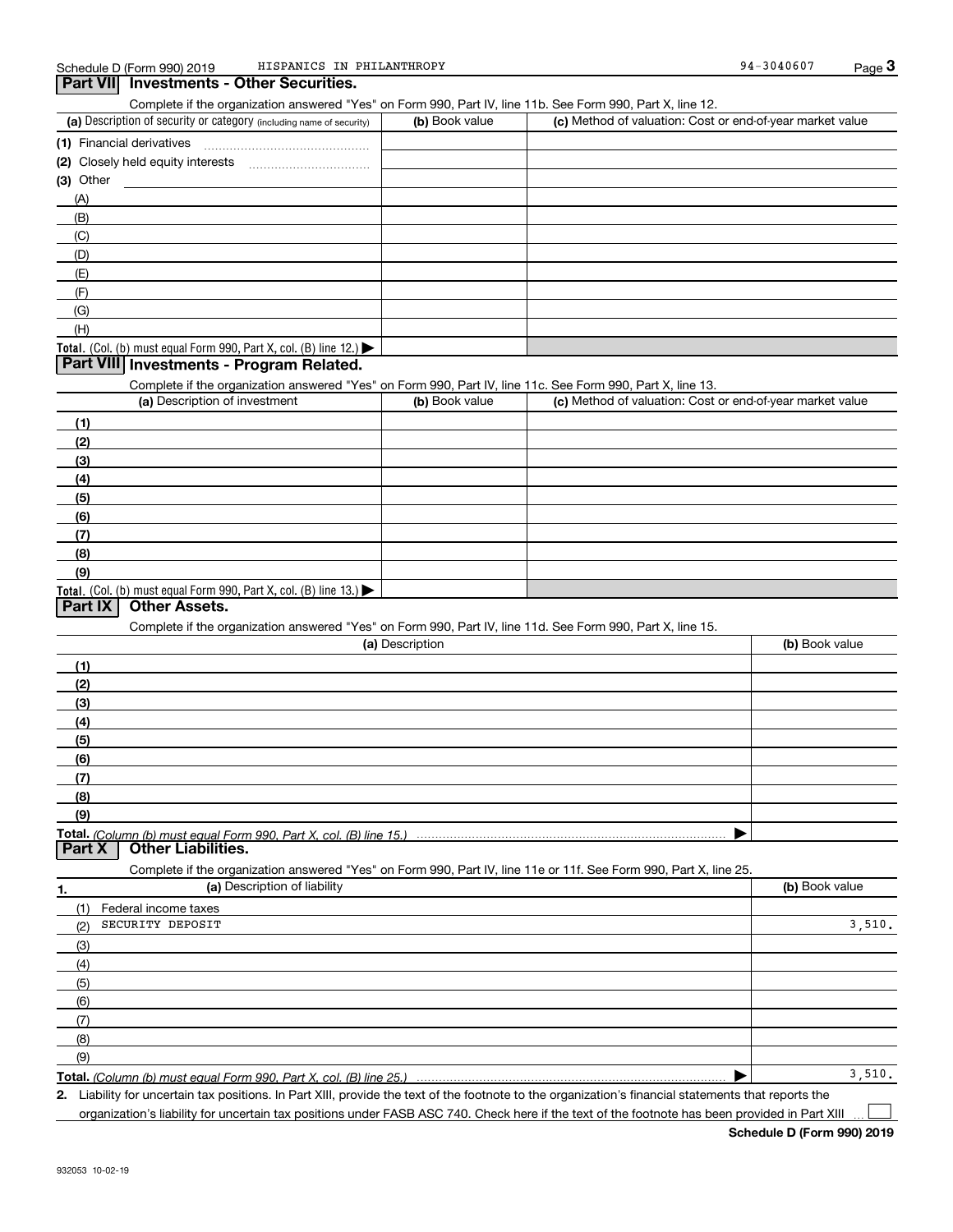|   | HISPANICS IN PHILANTHROPY<br>Schedule D (Form 990) 2019                                                                                                                                                                                             | 94-3040607     | Page 4      |
|---|-----------------------------------------------------------------------------------------------------------------------------------------------------------------------------------------------------------------------------------------------------|----------------|-------------|
|   | Reconciliation of Revenue per Audited Financial Statements With Revenue per Return.<br><b>Part XI</b>                                                                                                                                               |                |             |
|   | Complete if the organization answered "Yes" on Form 990, Part IV, line 12a.                                                                                                                                                                         |                |             |
| 1 | Total revenue, gains, and other support per audited financial statements                                                                                                                                                                            | $\blacksquare$ | 15,873,724. |
| 2 | Amounts included on line 1 but not on Form 990, Part VIII, line 12:                                                                                                                                                                                 |                |             |
| a | 370,245.<br>Net unrealized gains (losses) on investments [11] matter contracts and the unrealized gains (losses) on investments<br>2a                                                                                                               |                |             |
| b | 2 <sub>b</sub>                                                                                                                                                                                                                                      |                |             |
| c | 2c<br>Recoveries of prior year grants [111] Recoveries of prior year grants [11] Masseum Marchantel Marchantel March                                                                                                                                |                |             |
| d | 2d<br>Other (Describe in Part XIII.) <b>COLOGIST: (2014)</b> (2014) <b>COLOGIST: (2014)</b> (2014) <b>COLOGIST: (2014)</b> (2014) (2014) (2014) (2014) (2014) (2014) (2014) (2014) (2014) (2014) (2014) (2014) (2014) (2014) (2014) (2014) (2014) ( |                |             |
| е | Add lines 2a through 2d <b>continuum contract and all contract and all contract and all contract and all contract and all contract and all contract and all contract and all contract and all contract and all contract and all </b>                | <b>2e</b>      | 370,245.    |
| 3 |                                                                                                                                                                                                                                                     | 3              | 15,503,479. |
| 4 | Amounts included on Form 990, Part VIII, line 12, but not on line 1:                                                                                                                                                                                |                |             |
| a | 30,602.<br>4a                                                                                                                                                                                                                                       |                |             |
| b | $-2,015$ .<br>4 <sub>b</sub><br>Other (Describe in Part XIII.) (2000) (2000) (2000) (2010) (2010) (2010) (2010) (2010) (2010) (2010) (2010) (20                                                                                                     |                |             |
|   | Add lines 4a and 4b                                                                                                                                                                                                                                 | 4с             | 28,587.     |
| 5 |                                                                                                                                                                                                                                                     | 5              | 15,532,066. |
|   | Part XII   Reconciliation of Expenses per Audited Financial Statements With Expenses per Return.                                                                                                                                                    |                |             |
|   | Complete if the organization answered "Yes" on Form 990, Part IV, line 12a.                                                                                                                                                                         |                |             |
| 1 |                                                                                                                                                                                                                                                     | $\blacksquare$ | 7,951,929.  |
| 2 | Amounts included on line 1 but not on Form 990, Part IX, line 25:                                                                                                                                                                                   |                |             |
| a | 2a                                                                                                                                                                                                                                                  |                |             |
| b | 2 <sub>b</sub>                                                                                                                                                                                                                                      |                |             |
|   | 2c                                                                                                                                                                                                                                                  |                |             |
|   | 2d                                                                                                                                                                                                                                                  |                |             |
|   |                                                                                                                                                                                                                                                     | 2e             | 0.          |
| 3 |                                                                                                                                                                                                                                                     | 3              | 7,951,929.  |
| 4 | Amounts included on Form 990, Part IX, line 25, but not on line 1:                                                                                                                                                                                  |                |             |
| a | 30,602.<br>Investment expenses not included on Form 990, Part VIII, line 7b [1000000000000000000000000000000000<br>4a                                                                                                                               |                |             |
|   | $-2.015.$<br>4 <sub>b</sub><br>Other (Describe in Part XIII.)                                                                                                                                                                                       |                |             |
|   | c Add lines 4a and 4b                                                                                                                                                                                                                               | 4c             | 28,587.     |
| 5 |                                                                                                                                                                                                                                                     | 5              | 7,980,516.  |
|   | Part XIII Supplemental Information.                                                                                                                                                                                                                 |                |             |

Provide the descriptions required for Part II, lines 3, 5, and 9; Part III, lines 1a and 4; Part IV, lines 1b and 2b; Part V, line 4; Part X, line 2; Part XI, lines 2d and 4b; and Part XII, lines 2d and 4b. Also complete this part to provide any additional information.

PART IV, LINE 1B:

IN 2019, HISPANICS IN PHILANTHROPY NEWLY BEGAN SERVICES TO ACT AS A FISCAL

SPONSOR FOR SOLAR RESPONDERS AND JUSTICE FOR MIGRANT WOMEN. AS FISCAL

SPONSORS HISPANICS IN PHILANTHROPY INTEGRATES EACH ENTITY INTO HISPANICS

IN PHILANTHROPY'S REGULAR PROCESSES, PROCEDURES, AND INTERNAL CONTROLS;

INCLUDING HIRING OF STAFF, OFFERING BENEFITS, INCLUSION IN HISPANIC IN

PHILANTHROPY'S EMPLOYEE HANDBOOK POLICIES, EXPENDITURE TRACKING AND

APPROVAL PROCEDURES, AND OVERSIGHT OF PROGRAMMATIC AND FINANCIAL

REPORTING. FUNDS FOR EACH ENTITY ARE SEPARATED AND TRACKED VIA SPECIFIC

CODING. THE CODING AND SEGREGATION OF FUND TRACKING ALLOWS HISPANICS IN

PHILANTHROPY TO PROVIDE ACCURATE AND TRANSPARENT FINANCIAL REPORTING AND

INFORMATION.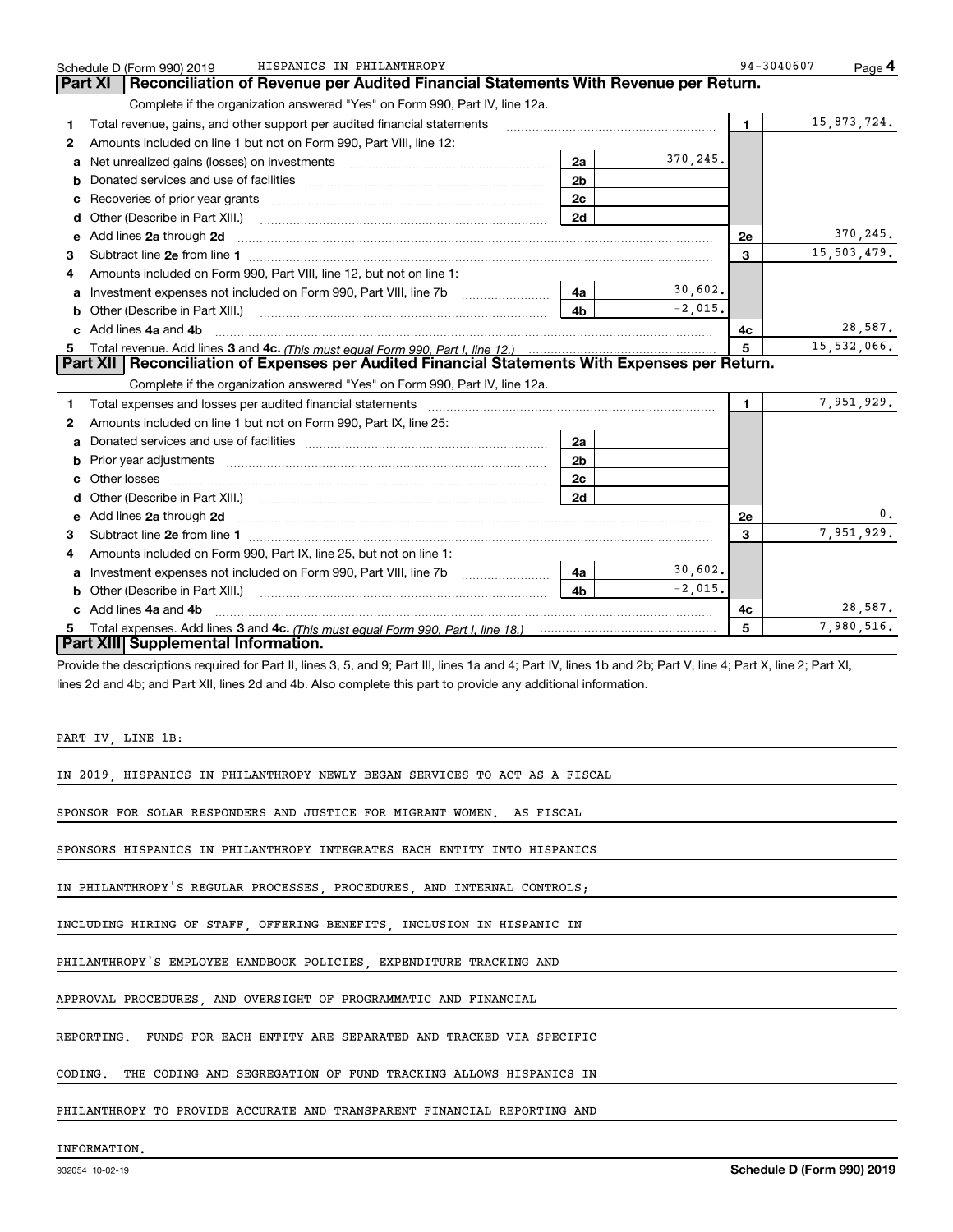| HISPANICS IN PHILANTHROPY                                                                    | $94 - 3040607$ | Page 5 |
|----------------------------------------------------------------------------------------------|----------------|--------|
| Schedule D (Form 990) 2019 HISPANICS IN PH<br>Part XIII Supplemental Information (continued) |                |        |
|                                                                                              |                |        |
|                                                                                              |                |        |
| PART XI, LINE 4B - OTHER ADJUSTMENTS:                                                        |                |        |
|                                                                                              |                |        |
| SPECIAL EVENT EXPENSES REPORTED ON PART VIII<br>$-2$ ,015.                                   |                |        |
|                                                                                              |                |        |
|                                                                                              |                |        |
| PART XII, LINE 4B - OTHER ADJUSTMENTS:                                                       |                |        |
| $-2$ ,015.<br>SPECIAL EVENT EXPENSES REPORTED ON PART VIII                                   |                |        |
|                                                                                              |                |        |
|                                                                                              |                |        |
|                                                                                              |                |        |
|                                                                                              |                |        |
|                                                                                              |                |        |
|                                                                                              |                |        |
|                                                                                              |                |        |
|                                                                                              |                |        |
|                                                                                              |                |        |
|                                                                                              |                |        |
|                                                                                              |                |        |
|                                                                                              |                |        |
|                                                                                              |                |        |
|                                                                                              |                |        |
|                                                                                              |                |        |
|                                                                                              |                |        |
|                                                                                              |                |        |
|                                                                                              |                |        |
|                                                                                              |                |        |
|                                                                                              |                |        |
|                                                                                              |                |        |
|                                                                                              |                |        |
|                                                                                              |                |        |
|                                                                                              |                |        |
|                                                                                              |                |        |
|                                                                                              |                |        |
|                                                                                              |                |        |
|                                                                                              |                |        |
|                                                                                              |                |        |
|                                                                                              |                |        |
|                                                                                              |                |        |
|                                                                                              |                |        |
|                                                                                              |                |        |
|                                                                                              |                |        |
|                                                                                              |                |        |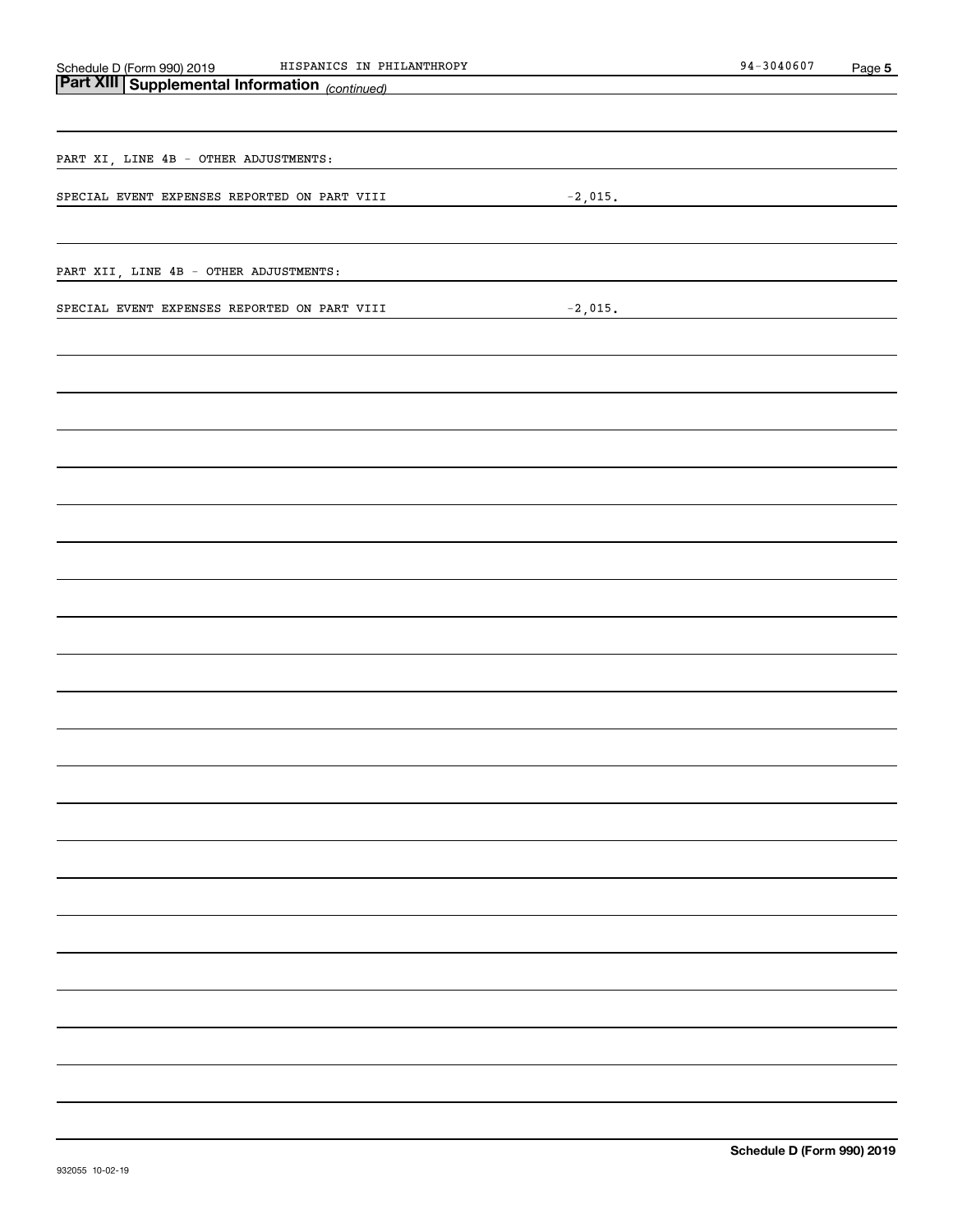| HISPANICS IN PHILANTHROPY        |               |                            |                                                                                                                                         |                       | 94-3040607                    |                         |
|----------------------------------|---------------|----------------------------|-----------------------------------------------------------------------------------------------------------------------------------------|-----------------------|-------------------------------|-------------------------|
| Part I                           |               |                            | General Information on Activities Outside the United States. Complete if the organization answered "Yes" on                             |                       |                               |                         |
| Form 990, Part IV, line 14b.     |               |                            |                                                                                                                                         |                       |                               |                         |
| 1                                |               |                            | For grantmakers. Does the organization maintain records to substantiate the amount of its grants and other assistance,                  |                       |                               |                         |
|                                  |               |                            | the grantees' eligibility for the grants or assistance, and the selection criteria used to award the grants or assistance?              |                       |                               | $\sqrt{X}$ Yes<br>No    |
|                                  |               |                            |                                                                                                                                         |                       |                               |                         |
| 2                                |               |                            | For grantmakers. Describe in Part V the organization's procedures for monitoring the use of its grants and other assistance outside the |                       |                               |                         |
| United States.                   |               |                            |                                                                                                                                         |                       |                               |                         |
| З                                |               |                            | Activities per Region. (The following Part I, line 3 table can be duplicated if additional space is needed.)                            |                       |                               |                         |
| (a) Region                       | (b) Number of | (c) Number of              | (d) Activities conducted in the region                                                                                                  |                       | (e) If activity listed in (d) | (f) Total               |
|                                  | offices       | employees,<br>agents, and  | (by type) (such as, fundraising, pro-                                                                                                   |                       | is a program service,         | expenditures<br>for and |
|                                  | in the region | independent<br>contractors | gram services, investments, grants to                                                                                                   |                       | describe specific type        | investments             |
|                                  |               | in the region              | recipients located in the region)                                                                                                       |                       | of service(s) in the region   | in the region           |
|                                  |               |                            |                                                                                                                                         |                       |                               |                         |
|                                  |               |                            |                                                                                                                                         |                       |                               |                         |
|                                  |               |                            |                                                                                                                                         |                       |                               |                         |
| NORTH AMERICA                    | 0             | 0                          | GRANTS TO RECIPIENTS                                                                                                                    |                       |                               | 1,802,751.              |
|                                  |               |                            |                                                                                                                                         |                       |                               |                         |
|                                  |               |                            |                                                                                                                                         |                       |                               |                         |
| CENTRAL AMERICA AND              |               |                            |                                                                                                                                         |                       |                               |                         |
| THE CARIBBEAN                    | 0             | 0                          | GRANTS TO RECIPIENTS                                                                                                                    |                       |                               | 174,291.                |
|                                  |               |                            |                                                                                                                                         |                       |                               |                         |
|                                  |               |                            |                                                                                                                                         |                       |                               |                         |
|                                  |               |                            |                                                                                                                                         |                       |                               |                         |
| SOUTH AMERICA                    | 0             | 0                          | GRANTS TO RECIPIENTS                                                                                                                    |                       |                               | 9,826,                  |
|                                  |               |                            |                                                                                                                                         |                       |                               |                         |
|                                  |               |                            | GRANT PROPOSAL AND                                                                                                                      |                       |                               |                         |
| EUROPE (INCLUDING                |               |                            | REPORTING ACTIVITY FOR                                                                                                                  | STAFF TIME TO SUPPORT |                               |                         |
| ICELAND & GREENLAND)             | 0             | 0                          | PROGRAM SERVICES                                                                                                                        | REPORTING             |                               | 2,100.                  |
|                                  |               |                            |                                                                                                                                         |                       |                               |                         |
|                                  |               |                            |                                                                                                                                         |                       |                               |                         |
|                                  |               |                            |                                                                                                                                         |                       |                               |                         |
| NORTH AMERICA                    | 1             | 10                         | PROGRAM ACTIVITY                                                                                                                        |                       | SEE SCHEDULE F, PART V        | 1,035,816.              |
|                                  |               |                            |                                                                                                                                         |                       |                               |                         |
|                                  |               |                            |                                                                                                                                         |                       |                               |                         |
|                                  |               |                            |                                                                                                                                         |                       |                               |                         |
|                                  |               |                            |                                                                                                                                         |                       |                               |                         |
|                                  |               |                            |                                                                                                                                         |                       |                               |                         |
|                                  |               |                            |                                                                                                                                         |                       |                               |                         |
|                                  |               |                            |                                                                                                                                         |                       |                               |                         |
|                                  |               |                            |                                                                                                                                         |                       |                               |                         |
|                                  |               |                            |                                                                                                                                         |                       |                               |                         |
|                                  |               |                            |                                                                                                                                         |                       |                               |                         |
|                                  |               |                            |                                                                                                                                         |                       |                               |                         |
|                                  |               |                            |                                                                                                                                         |                       |                               |                         |
| <b>3 a</b> Subtotal              | $\mathbf{1}$  | 10                         |                                                                                                                                         |                       |                               | 3,024,784.              |
| <b>b</b> Total from continuation |               |                            |                                                                                                                                         |                       |                               |                         |
| sheets to Part I                 | 0             | 0                          |                                                                                                                                         |                       |                               | 0,                      |
| c Totals (add lines 3a           |               |                            |                                                                                                                                         |                       |                               |                         |
| and 3b)                          | 1             | 10                         |                                                                                                                                         |                       |                               | 3,024,784.              |
|                                  |               |                            |                                                                                                                                         |                       |                               |                         |

**| Complete if the organization answered "Yes" on Form 990, Part IV, line 14b, 15, or 16. | Attach to Form 990. | Go to www.irs.gov/Form990 for instructions and the latest information.**

**Statement of Activities Outside the United States** 

**For Paperwork Reduction Act Notice, see the Instructions for Form 990. Schedule F (Form 990) 2019** LHA

OMB No. 1545-0047

**2019**

**Open to Public InspectionEmployer identification number**

Department of the Treasury Internal Revenue Service

**(Form 990)**

Name of the organization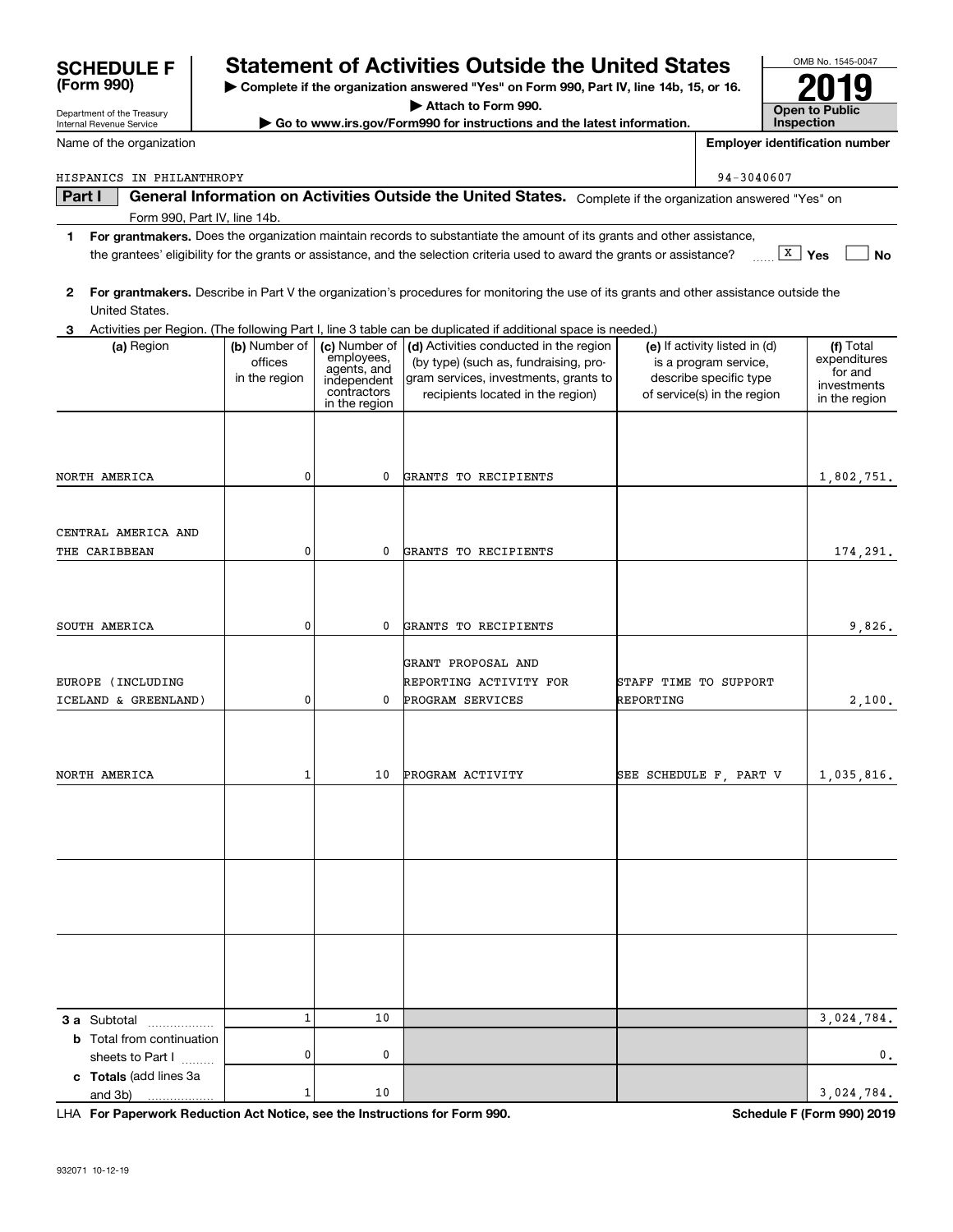Part II | Grants and Other Assistance to Organizations or Entities Outside the United States. Complete if the organization answered "Yes" on Form 990, Part IV, line 15, for any recipient who received more than \$5,000. Part II can be duplicated if additional space is needed.

| $\mathbf{1}$<br>(a) Name of organization                | (b) IRS code section<br>and EIN (if applicable) | (c) Region                                            | (d) Purpose of<br>grant                                                                                                                        | (e) Amount<br>of cash grant | (f) Manner of<br>cash disbursement | (g) Amount of<br>noncash<br>assistance | (h) Description<br>of noncash<br>assistance | (i) Method of<br>valuation (book, FMV,<br>appraisal, other) |
|---------------------------------------------------------|-------------------------------------------------|-------------------------------------------------------|------------------------------------------------------------------------------------------------------------------------------------------------|-----------------------------|------------------------------------|----------------------------------------|---------------------------------------------|-------------------------------------------------------------|
|                                                         |                                                 |                                                       |                                                                                                                                                |                             |                                    |                                        |                                             |                                                             |
|                                                         |                                                 | NORTH AMERICA                                         | GENDER EQUITY                                                                                                                                  | 80,000. WIRE                |                                    | 0.                                     |                                             |                                                             |
|                                                         |                                                 |                                                       |                                                                                                                                                |                             |                                    |                                        |                                             |                                                             |
|                                                         |                                                 |                                                       |                                                                                                                                                |                             |                                    |                                        |                                             |                                                             |
|                                                         |                                                 | NORTH AMERICA                                         | GENDER EQUITY                                                                                                                                  | 25,000. WIRE                |                                    | 0.                                     |                                             |                                                             |
|                                                         |                                                 |                                                       |                                                                                                                                                |                             |                                    |                                        |                                             |                                                             |
|                                                         |                                                 | CENTRAL AMERICA<br>AND THE CARIBBEAN HIPGIVE CAMPAIGN |                                                                                                                                                | 5,071. WIRE                 |                                    | $\mathbf{0}$ .                         |                                             |                                                             |
|                                                         |                                                 |                                                       |                                                                                                                                                |                             |                                    |                                        |                                             |                                                             |
|                                                         |                                                 | CENTRAL AMERICA                                       |                                                                                                                                                |                             |                                    |                                        |                                             |                                                             |
|                                                         |                                                 | AND THE CARIBBEAN HIPGIVE CAMPAIGN                    |                                                                                                                                                | 6,777. WIRE                 |                                    | $\mathbf{0}$ .                         |                                             |                                                             |
|                                                         |                                                 |                                                       |                                                                                                                                                |                             |                                    |                                        |                                             |                                                             |
|                                                         |                                                 | CENTRAL AMERICA                                       |                                                                                                                                                |                             |                                    |                                        |                                             |                                                             |
|                                                         |                                                 | AND THE CARIBBEAN HIPGIVE CAMPAIGN                    |                                                                                                                                                | 25,852. WIRE                |                                    | $\mathbf 0$ .                          |                                             |                                                             |
|                                                         |                                                 |                                                       |                                                                                                                                                |                             |                                    |                                        |                                             |                                                             |
|                                                         |                                                 | NORTH AMERICA                                         | HIPGIVE CAMPAIGN                                                                                                                               | 7,409. WIRE                 |                                    | $\mathfrak{o}$ .                       |                                             |                                                             |
|                                                         |                                                 |                                                       |                                                                                                                                                |                             |                                    |                                        |                                             |                                                             |
|                                                         |                                                 |                                                       |                                                                                                                                                |                             |                                    |                                        |                                             |                                                             |
|                                                         |                                                 | NORTH AMERICA                                         | HIPGIVE CAMPAIGN                                                                                                                               | 13, 132. WIRE               |                                    | $\mathbf{0}$ .                         |                                             |                                                             |
|                                                         |                                                 |                                                       |                                                                                                                                                |                             |                                    |                                        |                                             |                                                             |
|                                                         |                                                 | NORTH AMERICA                                         | GENDER EQUITY                                                                                                                                  | 50,000. WIRE                |                                    | 0.                                     |                                             |                                                             |
|                                                         |                                                 |                                                       | 2 Enter total number of recipient organizations listed above that are recognized as charities by the foreign country, recognized as tax-exempt |                             |                                    |                                        |                                             |                                                             |
|                                                         |                                                 |                                                       | by the IRS, or for which the grantee or counsel has provided a section 501(c)(3) equivalency letter                                            |                             |                                    |                                        |                                             | 46                                                          |
| 3 Enter total number of other organizations or entities |                                                 |                                                       |                                                                                                                                                |                             |                                    |                                        |                                             | $\mathbf 0$                                                 |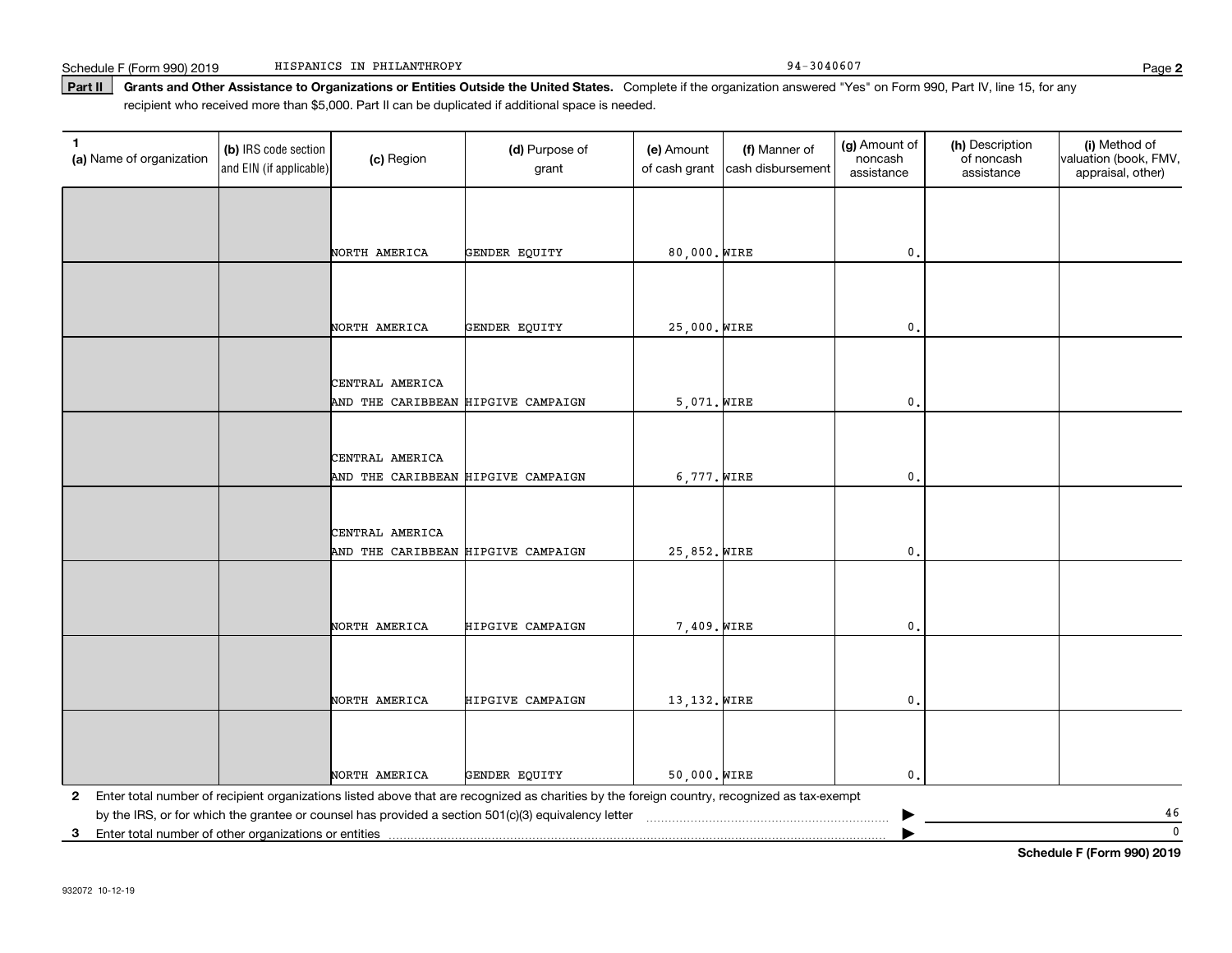|              | Schedule F (Form 990)    |                                                 | HISPANICS IN PHILANTHROPY                             |                                                                                                                                              | $94 - 3040607$<br>Page 2    |                                    |                                         |                                              |                                                             |
|--------------|--------------------------|-------------------------------------------------|-------------------------------------------------------|----------------------------------------------------------------------------------------------------------------------------------------------|-----------------------------|------------------------------------|-----------------------------------------|----------------------------------------------|-------------------------------------------------------------|
| Part II      |                          |                                                 |                                                       | Continuation of Grants and Other Assistance to Organizations or Entities Outside the United States. (Schedule F (Form 990), Part II, line 1) |                             |                                    |                                         |                                              |                                                             |
| $\mathbf{1}$ | (a) Name of organization | (b) IRS code section<br>and EIN (if applicable) | (c) Region                                            | (d) Purpose of<br>grant                                                                                                                      | (e) Amount<br>of cash grant | (f) Manner of<br>cash disbursement | (g) Amount of<br>non-cash<br>assistance | (h) Description<br>of non-cash<br>assistance | (i) Method of<br>valuation (book, FMV,<br>appraisal, other) |
|              |                          |                                                 | CENTRAL AMERICA<br>AND THE CARIBBEAN DISPLACEMENT     | MIGRATION AND FORCED                                                                                                                         | 12,700. WIRE                |                                    | $\mathfrak o$ .                         |                                              |                                                             |
|              |                          |                                                 | NORTH AMERICA                                         | GENDER EQUITY                                                                                                                                | 52,300. WIRE                |                                    | $\mathbf{0}$                            |                                              |                                                             |
|              |                          |                                                 | NORTH AMERICA                                         | MIGRATION AND FORCED<br>DISPLACEMENT                                                                                                         | 30,000. WIRE                |                                    | $\mathbf{0}$                            |                                              |                                                             |
|              |                          |                                                 | NORTH AMERICA                                         | GENDER EQUITY                                                                                                                                | 52,000. WIRE                |                                    | $\mathbf{0}$                            |                                              |                                                             |
|              |                          |                                                 | NORTH AMERICA                                         | GENDER EQUITY                                                                                                                                | 60,000. WIRE                |                                    | $\mathbf 0$ .                           |                                              |                                                             |
|              |                          |                                                 | NORTH AMERICA                                         | HIPGIVE AND GENDER<br>EQUITY                                                                                                                 | 101,921. WIRE               |                                    | $\mathbf 0$ .                           |                                              |                                                             |
|              |                          |                                                 | NORTH AMERICA                                         | GENDER EQUITY                                                                                                                                | 25,000. WIRE                |                                    | $\mathbf{0}$                            |                                              |                                                             |
|              |                          |                                                 | CENTRAL AMERICA<br>AND THE CARIBBEAN HIPGIVE CAMPAIGN |                                                                                                                                              | 5,531. WIRE                 |                                    | 0.                                      |                                              |                                                             |
|              |                          |                                                 | CENTRAL AMERICA<br>AND THE CARIBBEAN DISPLACEMENT     | MIGRATION AND FORCED                                                                                                                         | 15,000. WIRE                |                                    | $\mathbf{0}$ .                          |                                              |                                                             |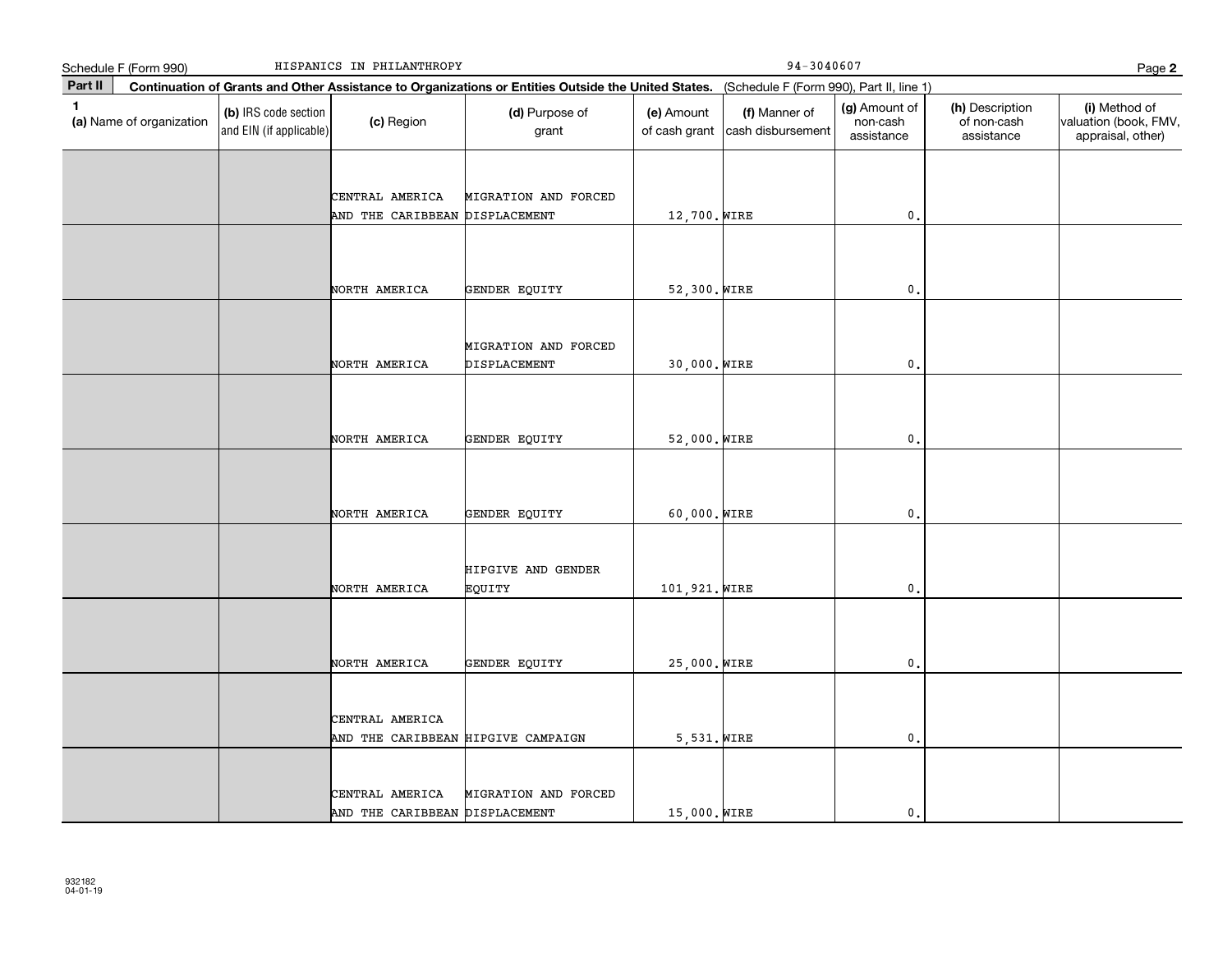|              | Schedule F (Form 990)    |                                                 | HISPANICS IN PHILANTHROPY                    |                                                                                                                                              | $94 - 3040607$<br>Page 2    |                                    |                                         |                                              |                                                             |
|--------------|--------------------------|-------------------------------------------------|----------------------------------------------|----------------------------------------------------------------------------------------------------------------------------------------------|-----------------------------|------------------------------------|-----------------------------------------|----------------------------------------------|-------------------------------------------------------------|
| Part II      |                          |                                                 |                                              | Continuation of Grants and Other Assistance to Organizations or Entities Outside the United States. (Schedule F (Form 990), Part II, line 1) |                             |                                    |                                         |                                              |                                                             |
| $\mathbf{1}$ | (a) Name of organization | (b) IRS code section<br>and EIN (if applicable) | (c) Region                                   | (d) Purpose of<br>grant                                                                                                                      | (e) Amount<br>of cash grant | (f) Manner of<br>cash disbursement | (g) Amount of<br>non-cash<br>assistance | (h) Description<br>of non-cash<br>assistance | (i) Method of<br>valuation (book, FMV,<br>appraisal, other) |
|              |                          |                                                 | NORTH AMERICA                                | HIPGIVE CAMPAIGN                                                                                                                             | 67,452. WIRE                |                                    | $\mathfrak o$ .                         |                                              |                                                             |
|              |                          |                                                 | NORTH AMERICA                                | <b>HIPGIVE</b>                                                                                                                               | 9,688. WIRE                 |                                    | $\mathbf 0$ .                           |                                              |                                                             |
|              |                          |                                                 | NORTH AMERICA                                | MIGRATION AND FORCED<br>DISPLACEMENT                                                                                                         | 50,000. WIRE                |                                    | $\mathbf{0}$                            |                                              |                                                             |
|              |                          |                                                 | NORTH AMERICA                                | GENDER EQUITY                                                                                                                                | 50,000. WIRE                |                                    | $\mathbf 0$ .                           |                                              |                                                             |
|              |                          |                                                 | NORTH AMERICA                                | GENDER EQUITY                                                                                                                                | 25,000. WIRE                |                                    | 0.                                      |                                              |                                                             |
|              |                          |                                                 | NORTH AMERICA                                | MIGRATION AND FORCED<br>DISPLACEMENT                                                                                                         | 39,500. WIRE                |                                    | $\mathbf 0$ .                           |                                              |                                                             |
|              |                          |                                                 | NORTH AMERICA                                | HIPGIVE AND GENDER<br>EQUITY                                                                                                                 | 123, 220. WIRE              |                                    | $\mathbf{0}$ .                          |                                              |                                                             |
|              |                          |                                                 | CENTRAL AMERICA<br>AND THE CARIBBEAN HIPGIVE |                                                                                                                                              | $5,013.$ WIRE               |                                    | $\mathfrak o$ .                         |                                              |                                                             |
|              |                          |                                                 | NORTH AMERICA                                | HIPGIVE                                                                                                                                      | $6,411.$ WIRE               |                                    | $\mathbf{0}$ .                          |                                              |                                                             |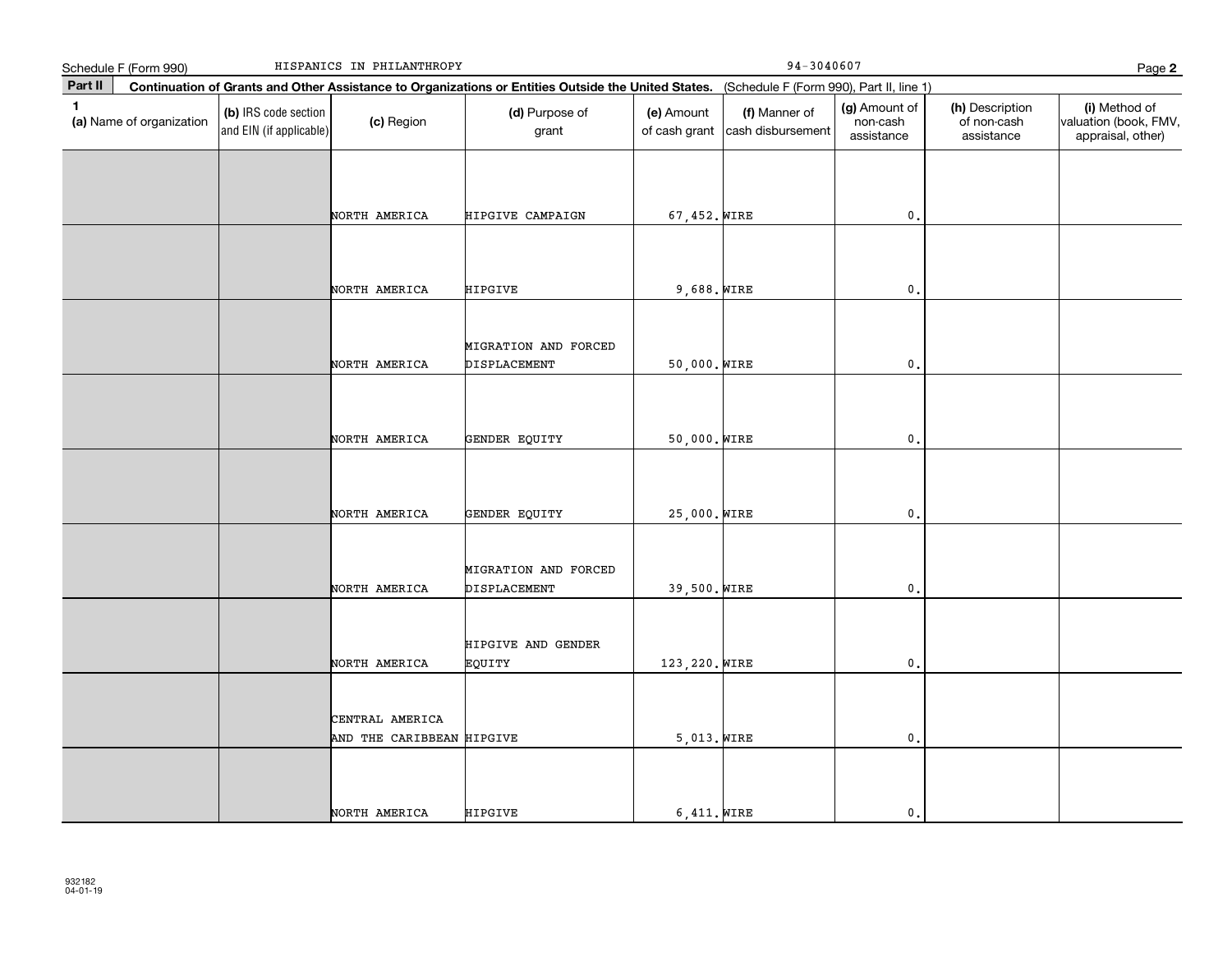|         | Schedule F (Form 990)    |                                                 | HISPANICS IN PHILANTHROPY                    |                                                                                                                                              | $94 - 3040607$<br>Page 2    |                                    |                                         |                                              |                                                             |
|---------|--------------------------|-------------------------------------------------|----------------------------------------------|----------------------------------------------------------------------------------------------------------------------------------------------|-----------------------------|------------------------------------|-----------------------------------------|----------------------------------------------|-------------------------------------------------------------|
| Part II |                          |                                                 |                                              | Continuation of Grants and Other Assistance to Organizations or Entities Outside the United States. (Schedule F (Form 990), Part II, line 1) |                             |                                    |                                         |                                              |                                                             |
| 1       | (a) Name of organization | (b) IRS code section<br>and EIN (if applicable) | (c) Region                                   | (d) Purpose of<br>grant                                                                                                                      | (e) Amount<br>of cash grant | (f) Manner of<br>cash disbursement | (g) Amount of<br>non-cash<br>assistance | (h) Description<br>of non-cash<br>assistance | (i) Method of<br>valuation (book, FMV,<br>appraisal, other) |
|         |                          |                                                 | CENTRAL AMERICA<br>AND THE CARIBBEAN HIPGIVE |                                                                                                                                              | $6,282.$ WIRE               |                                    | $\mathsf{0}$ .                          |                                              |                                                             |
|         |                          |                                                 | CENTRAL AMERICA<br>AND THE CARIBBEAN HIPGIVE |                                                                                                                                              | 10,297. WIRE                |                                    | $\mathbf 0$ .                           |                                              |                                                             |
|         |                          |                                                 | CENTRAL AMERICA<br>AND THE CARIBBEAN HIPGIVE |                                                                                                                                              | 11,367. WIRE                |                                    | $\mathbf{0}$ .                          |                                              |                                                             |
|         |                          |                                                 | NORTH AMERICA                                | MIGRATION AND FORCED<br>DISPLACEMENT                                                                                                         | 30,000. WIRE                |                                    | $\mathbf{0}$                            |                                              |                                                             |
|         |                          |                                                 | NORTH AMERICA                                | HIPGIVE AND GENDER<br>EQUITY                                                                                                                 | 102,505. WIRE               |                                    | $\mathbf{0}$                            |                                              |                                                             |
|         |                          |                                                 | NORTH AMERICA                                | GENDER EQUITY                                                                                                                                | 100,000. WIRE               |                                    | $\mathbf 0$ .                           |                                              |                                                             |
|         |                          |                                                 | NORTH AMERICA                                | HIPGIVE                                                                                                                                      | 10,172. WIRE                |                                    | $\mathbf{0}$ .                          |                                              |                                                             |
|         |                          |                                                 | CENTRAL AMERICA<br>AND THE CARIBBEAN HIPGIVE |                                                                                                                                              | $5,608.$ WIRE               |                                    | $\mathbf{0}$ .                          |                                              |                                                             |
|         |                          |                                                 | NORTH AMERICA                                | GENDER EQUITY                                                                                                                                | 100,000.                    |                                    | $\mathbf{0}$ .                          |                                              |                                                             |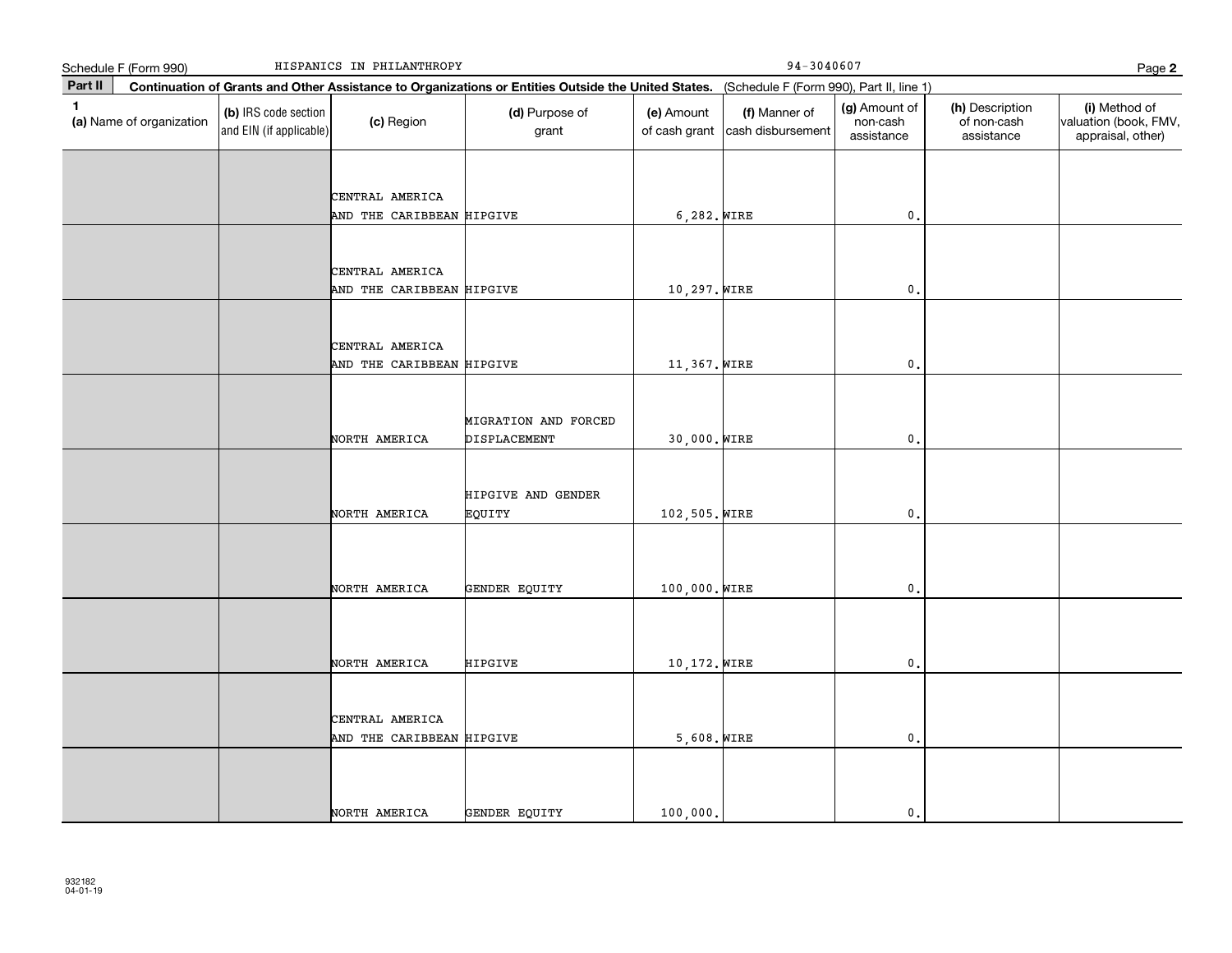|              | Schedule F (Form 990)    |                                                 | HISPANICS IN PHILANTHROPY                    |                                                                                                                                              |                             | $94 - 3040607$                     |                                         |                                              | Page 2                                                      |
|--------------|--------------------------|-------------------------------------------------|----------------------------------------------|----------------------------------------------------------------------------------------------------------------------------------------------|-----------------------------|------------------------------------|-----------------------------------------|----------------------------------------------|-------------------------------------------------------------|
| Part II      |                          |                                                 |                                              | Continuation of Grants and Other Assistance to Organizations or Entities Outside the United States. (Schedule F (Form 990), Part II, line 1) |                             |                                    |                                         |                                              |                                                             |
| $\mathbf{1}$ | (a) Name of organization | (b) IRS code section<br>and EIN (if applicable) | (c) Region                                   | (d) Purpose of<br>grant                                                                                                                      | (e) Amount<br>of cash grant | (f) Manner of<br>cash disbursement | (g) Amount of<br>non-cash<br>assistance | (h) Description<br>of non-cash<br>assistance | (i) Method of<br>valuation (book, FMV,<br>appraisal, other) |
|              |                          |                                                 | NORTH AMERICA                                | MIGRATION AND FORCED<br>DISPLACEMENT                                                                                                         | 30,000. WIRE                |                                    | $\mathbf{0}$ .                          |                                              |                                                             |
|              |                          |                                                 | NORTH AMERICA                                | HIPGIVE / GENDER<br>EQUITY/ MIGRATION                                                                                                        | 64,416. WIRE                |                                    | $\mathbf{0}$                            |                                              |                                                             |
|              |                          |                                                 | NORTH AMERICA                                | HIPGIVE AND GENDER<br>EQUITY                                                                                                                 | 72,077. WIRE                |                                    | $\mathbf{0}$ .                          |                                              |                                                             |
|              |                          |                                                 | CENTRAL AMERICA<br>AND THE CARIBBEAN HIPGIVE |                                                                                                                                              | 8,599. WIRE                 |                                    | $\mathsf{0}$ .                          |                                              |                                                             |
|              |                          |                                                 | NORTH AMERICA                                | HIPGIVE                                                                                                                                      | 10,647. WIRE                |                                    | $\mathbf 0$ .                           |                                              |                                                             |
|              |                          |                                                 | NORTH AMERICA                                | GENDER EQUITY                                                                                                                                | 101,140. WIRE               |                                    | $\mathfrak o$ .                         |                                              |                                                             |
|              |                          |                                                 | NORTH AMERICA                                | GENDER EQUITY                                                                                                                                | 140,000. WIRE               |                                    | $\mathfrak o$ .                         |                                              |                                                             |
|              |                          |                                                 | NORTH AMERICA                                | GENDER EQUITY                                                                                                                                | 30,000. WIRE                |                                    | $\mathsf{0}$ .                          |                                              |                                                             |
|              |                          |                                                 | NORTH AMERICA                                | GENDER EQUITY                                                                                                                                | 20,000. WIRE                |                                    | $\mathbf{0}$ .                          |                                              |                                                             |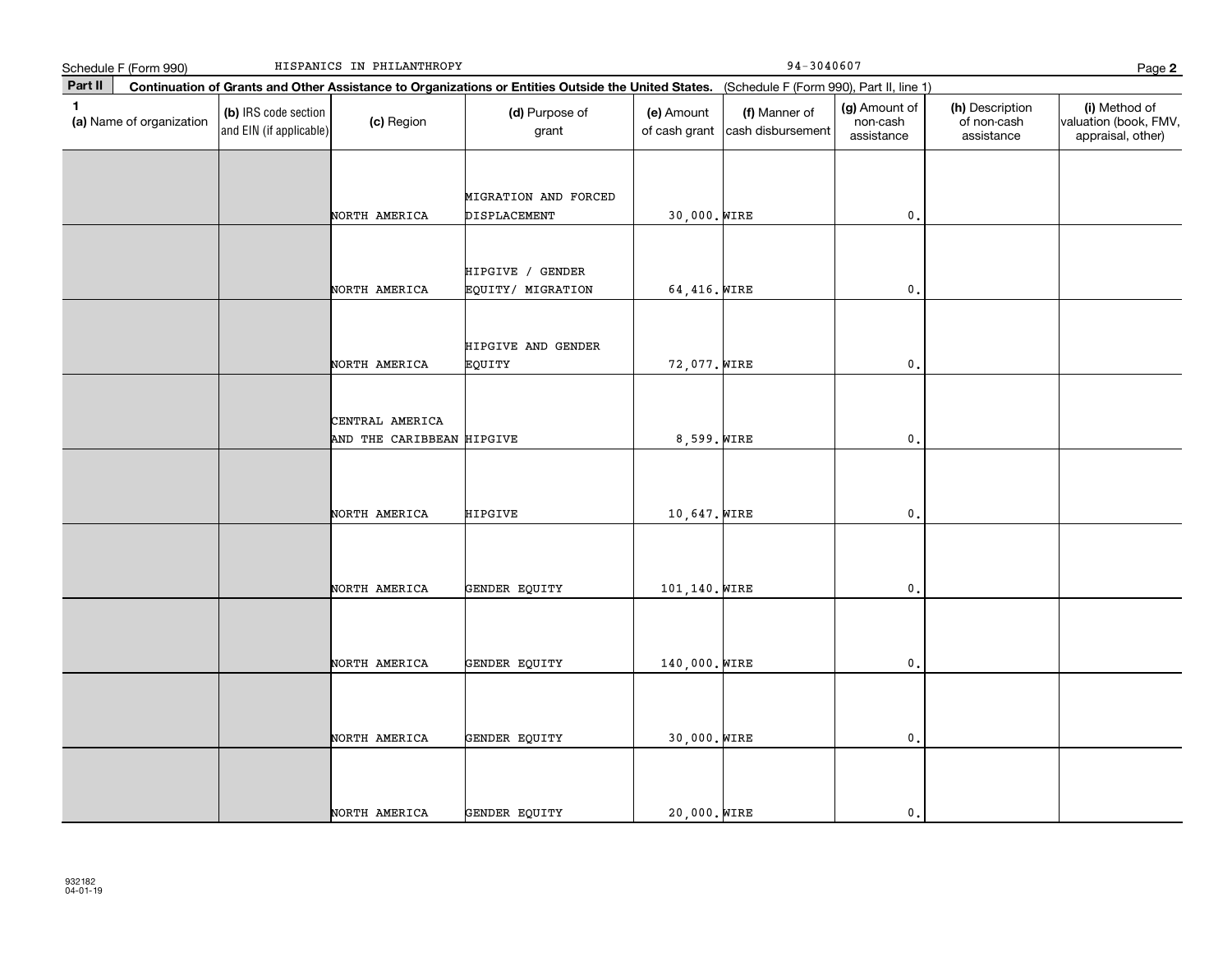|              | Schedule F (Form 990)    |                                                 | HISPANICS IN PHILANTHROPY |                                                                                                                                              | $94 - 3040607$<br>Page 2    |                                    |                                         |                                              |                                                             |
|--------------|--------------------------|-------------------------------------------------|---------------------------|----------------------------------------------------------------------------------------------------------------------------------------------|-----------------------------|------------------------------------|-----------------------------------------|----------------------------------------------|-------------------------------------------------------------|
| Part II      |                          |                                                 |                           | Continuation of Grants and Other Assistance to Organizations or Entities Outside the United States. (Schedule F (Form 990), Part II, line 1) |                             |                                    |                                         |                                              |                                                             |
| $\mathbf{1}$ | (a) Name of organization | (b) IRS code section<br>and EIN (if applicable) | (c) Region                | (d) Purpose of<br>grant                                                                                                                      | (e) Amount<br>of cash grant | (f) Manner of<br>cash disbursement | (g) Amount of<br>non-cash<br>assistance | (h) Description<br>of non-cash<br>assistance | (i) Method of<br>valuation (book, FMV,<br>appraisal, other) |
|              |                          |                                                 | NORTH AMERICA             | GENDER EQUITY                                                                                                                                | 25,000. WIRE                |                                    | $\mathfrak o$ .                         |                                              |                                                             |
|              |                          |                                                 |                           |                                                                                                                                              |                             |                                    |                                         |                                              |                                                             |
|              |                          |                                                 | NORTH AMERICA             | GENDER EQUITY                                                                                                                                | 75,000. WIRE                |                                    | $\mathfrak o$ .                         |                                              |                                                             |
|              |                          |                                                 |                           |                                                                                                                                              |                             |                                    |                                         |                                              |                                                             |
|              |                          |                                                 |                           |                                                                                                                                              |                             |                                    |                                         |                                              |                                                             |
|              |                          |                                                 |                           |                                                                                                                                              |                             |                                    |                                         |                                              |                                                             |
|              |                          |                                                 |                           |                                                                                                                                              |                             |                                    |                                         |                                              |                                                             |
|              |                          |                                                 |                           |                                                                                                                                              |                             |                                    |                                         |                                              |                                                             |
|              |                          |                                                 |                           |                                                                                                                                              |                             |                                    |                                         |                                              |                                                             |
|              |                          |                                                 |                           |                                                                                                                                              |                             |                                    |                                         |                                              |                                                             |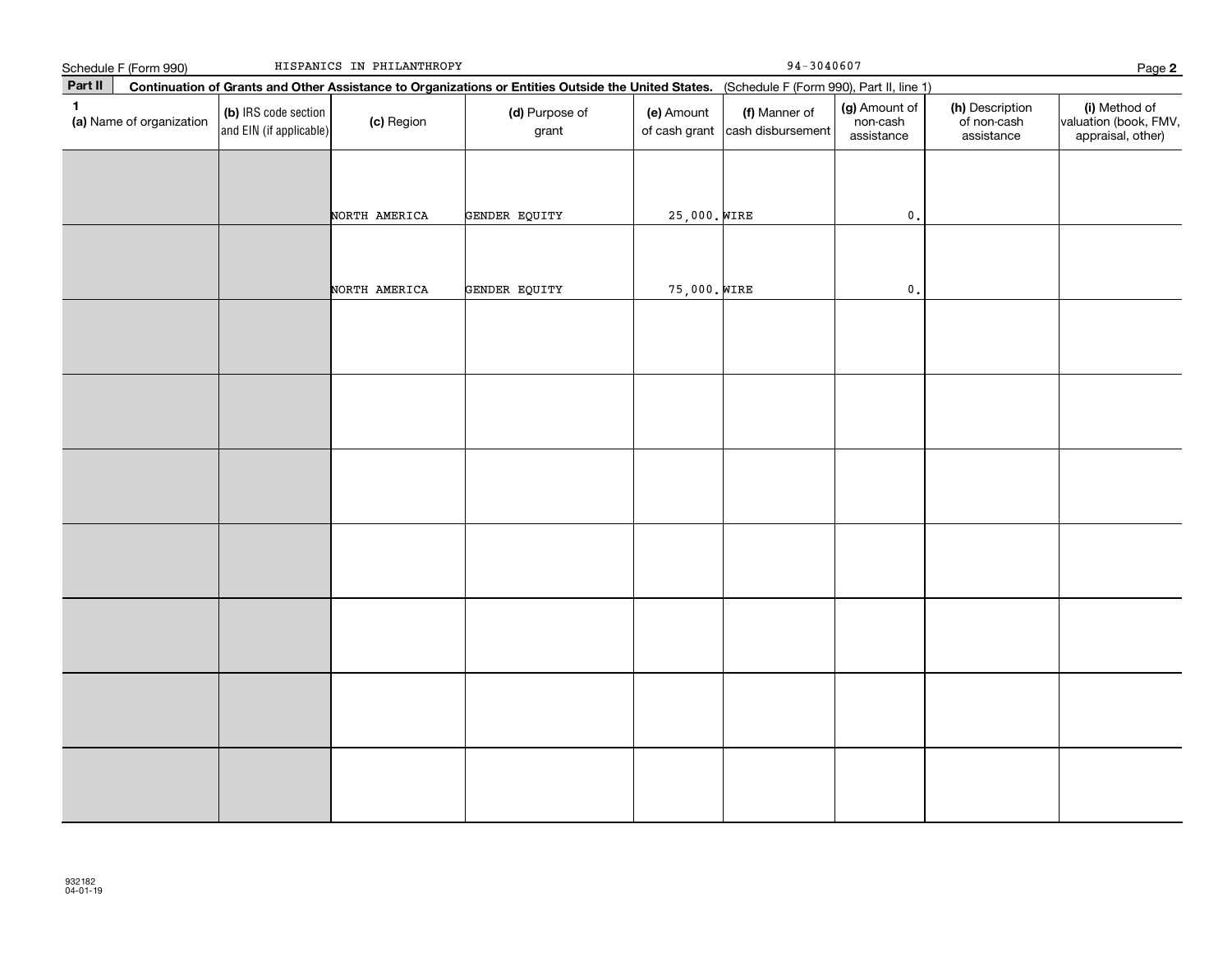Schedule F (Form 990) 2019 TISPANICS IN PHILANTHROPY PAGE 2014 0607 HISPANICS IN PHILANTHROPY

Part III Grants and Other Assistance to Individuals Outside the United States. Complete if the organization answered "Yes" on Form 990, Part IV, line 16.

| Part III can be duplicated if additional space is needed. |            |                             |                             |                                    |                                        |                                          |                                                                |
|-----------------------------------------------------------|------------|-----------------------------|-----------------------------|------------------------------------|----------------------------------------|------------------------------------------|----------------------------------------------------------------|
| (a) Type of grant or assistance                           | (b) Region | (c) Number of<br>recipients | (d) Amount of<br>cash grant | (e) Manner of<br>cash disbursement | (f) Amount of<br>noncash<br>assistance | (g) Description of<br>noncash assistance | (h) Method of<br>valuation<br>(book, FMV,<br>appraisal, other) |
|                                                           |            |                             |                             |                                    |                                        |                                          |                                                                |
|                                                           |            |                             |                             |                                    |                                        |                                          |                                                                |
|                                                           |            |                             |                             |                                    |                                        |                                          |                                                                |
|                                                           |            |                             |                             |                                    |                                        |                                          |                                                                |
|                                                           |            |                             |                             |                                    |                                        |                                          |                                                                |
|                                                           |            |                             |                             |                                    |                                        |                                          |                                                                |
|                                                           |            |                             |                             |                                    |                                        |                                          |                                                                |
|                                                           |            |                             |                             |                                    |                                        |                                          |                                                                |
|                                                           |            |                             |                             |                                    |                                        |                                          |                                                                |
|                                                           |            |                             |                             |                                    |                                        |                                          |                                                                |
|                                                           |            |                             |                             |                                    |                                        |                                          |                                                                |
|                                                           |            |                             |                             |                                    |                                        |                                          |                                                                |
|                                                           |            |                             |                             |                                    |                                        |                                          |                                                                |
|                                                           |            |                             |                             |                                    |                                        |                                          |                                                                |
|                                                           |            |                             |                             |                                    |                                        |                                          |                                                                |
|                                                           |            |                             |                             |                                    |                                        |                                          |                                                                |
|                                                           |            |                             |                             |                                    |                                        |                                          |                                                                |
|                                                           |            |                             |                             |                                    |                                        |                                          |                                                                |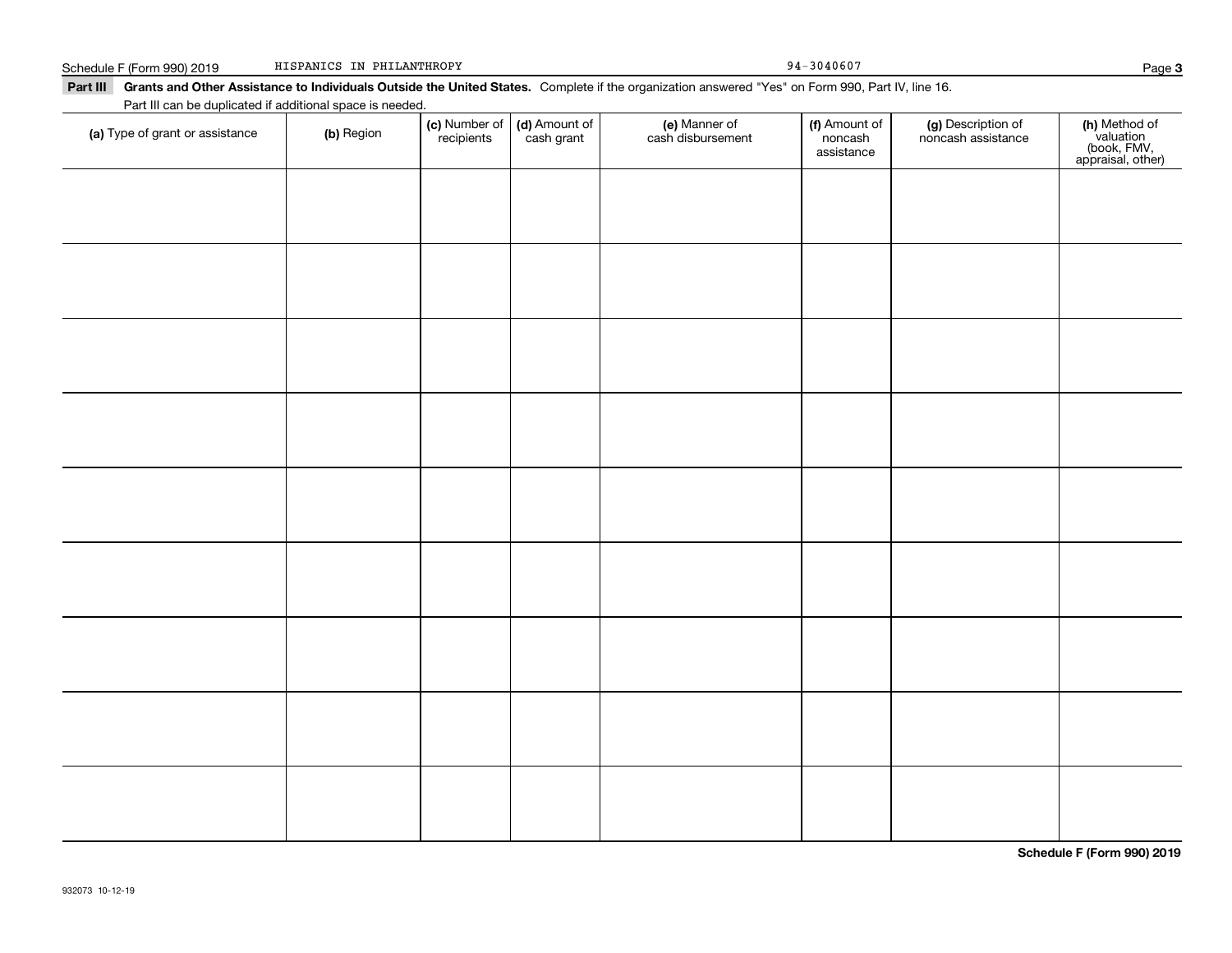**4**

| 1              | Was the organization a U.S. transferor of property to a foreign corporation during the tax year? If "Yes." the<br>organization may be required to file Form 926, Return by a U.S. Transferor of Property to a Foreign                                                                                                                                                                                                                          | X<br>Yes | Nο      |
|----------------|------------------------------------------------------------------------------------------------------------------------------------------------------------------------------------------------------------------------------------------------------------------------------------------------------------------------------------------------------------------------------------------------------------------------------------------------|----------|---------|
| $\overline{2}$ | Did the organization have an interest in a foreign trust during the tax year? If "Yes." the organization<br>may be required to separately file Form 3520, Annual Return To Report Transactions With Foreign<br>Trusts and Receipt of Certain Foreign Gifts, and/or Form 3520-A, Annual Information Return of Foreign                                                                                                                           | Yes      | х<br>Nο |
| 3              | Did the organization have an ownership interest in a foreign corporation during the tax year? If "Yes."<br>the organization may be required to file Form 5471, Information Return of U.S. Persons With Respect to                                                                                                                                                                                                                              | Yes      | х<br>Nο |
| 4              | Was the organization a direct or indirect shareholder of a passive foreign investment company or a<br>qualified electing fund during the tax year? If "Yes," the organization may be required to file Form 8621.<br>Information Return by a Shareholder of a Passive Foreign Investment Company or Qualified Electing Fund<br>(see Instructions for Form 8621)                                                                                 | Yes      | х<br>N٥ |
| 5              | Did the organization have an ownership interest in a foreign partnership during the tax year? If "Yes."<br>the organization may be required to file Form 8865, Return of U.S. Persons With Respect to Certain<br>Foreign Partnerships (see Instructions for Form 8865) manufactured contain the content of the content of the content of the content of the content of the content of the content of the content of the content of the content | Yes      | x<br>Nο |
| 6              | Did the organization have any operations in or related to any boycotting countries during the tax year? If<br>"Yes," the organization may be required to separately file Form 5713, International Boycott Report (see                                                                                                                                                                                                                          | Yes      |         |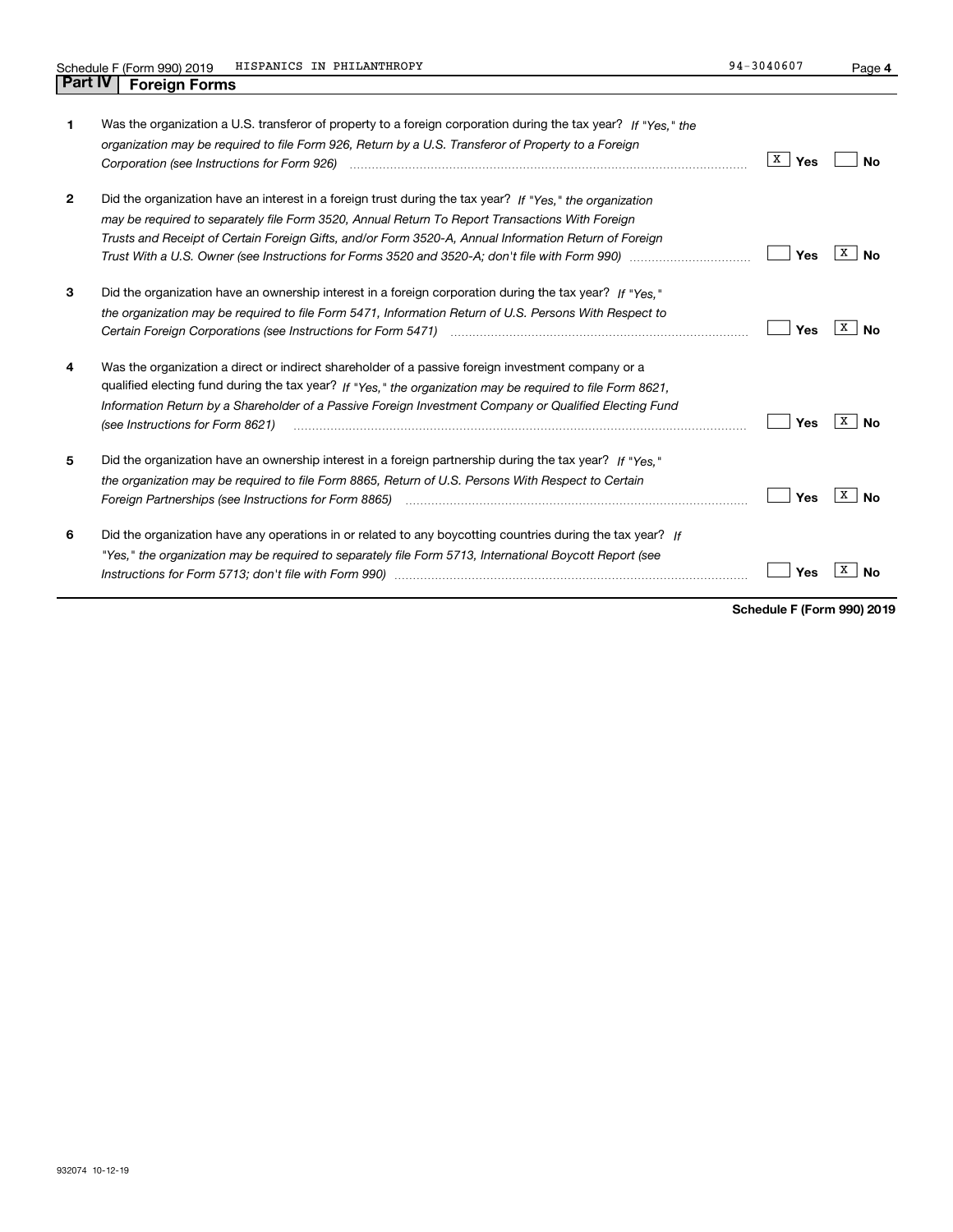|                   | HISPANICS IN PHILANTHROPY<br>Schedule F (Form 990) 2019                                                                               | 94-3040607 | Page 5 |
|-------------------|---------------------------------------------------------------------------------------------------------------------------------------|------------|--------|
| <b>Part V</b>     | <b>Supplemental Information</b>                                                                                                       |            |        |
|                   | Provide the information required by Part I, line 2 (monitoring of funds); Part I, line 3, column (f) (accounting method; amounts of   |            |        |
|                   | investments vs. expenditures per region); Part II, line 1 (accounting method); Part III (accounting method); and Part III, column (c) |            |        |
|                   | (estimated number of recipients), as applicable. Also complete this part to provide any additional information. See instructions.     |            |        |
|                   | PART I, LINE 2:                                                                                                                       |            |        |
|                   |                                                                                                                                       |            |        |
|                   | HISPANICS IN PHILANTHROPY REQUIRES ALL NON-US GRANTEES TO PROVIDE A                                                                   |            |        |
|                   | NARRATIVE AND FINANCIAL REPORTING, AND/OR ANY PRODUCTION MATERIALS OR                                                                 |            |        |
|                   | REPORTS WHICH DETAIL THE GRANTEES SUCCESS IN MEETING PROPOSED OUTCOMES                                                                |            |        |
|                   | AND OBLIGATIONS.                                                                                                                      |            |        |
|                   |                                                                                                                                       |            |        |
|                   | PART I, LINE 3:                                                                                                                       |            |        |
|                   | THE EXPENDITURES IN SCHEDULE F PART I ARE REPORTED ON AN ACCRUAL BASIS.                                                               |            |        |
|                   |                                                                                                                                       |            |        |
|                   | SCHEDULE F, PART IV, LINE 1:                                                                                                          |            |        |
|                   | FORM 926 IS NOT REQUIRED TO BE FILED BECAUSE THE TRANSFER TO A FOREIGN                                                                |            |        |
|                   | CORPORATION DOES NOT MEET THE REPORTING REQUIREMENTS IN THE IRC SEC                                                                   |            |        |
| $6038(A)(1)(A)$ . |                                                                                                                                       |            |        |
|                   |                                                                                                                                       |            |        |
|                   | SCHEDULE F, PART I, LINE 3, COLUMN E, NORTH AMERICAN PROGRAM ACTIVITY                                                                 |            |        |

HIP LATINO AMERICA SUPPORTS PHILANTHROPY IN MEXICO AND LATIN AMERICA BY

FACILITATING THE WORK OF GRASSROOTS ORGANIZATIONS THAT PROMOTE THE

DEVELOPMENT OF LATIN AMERICA.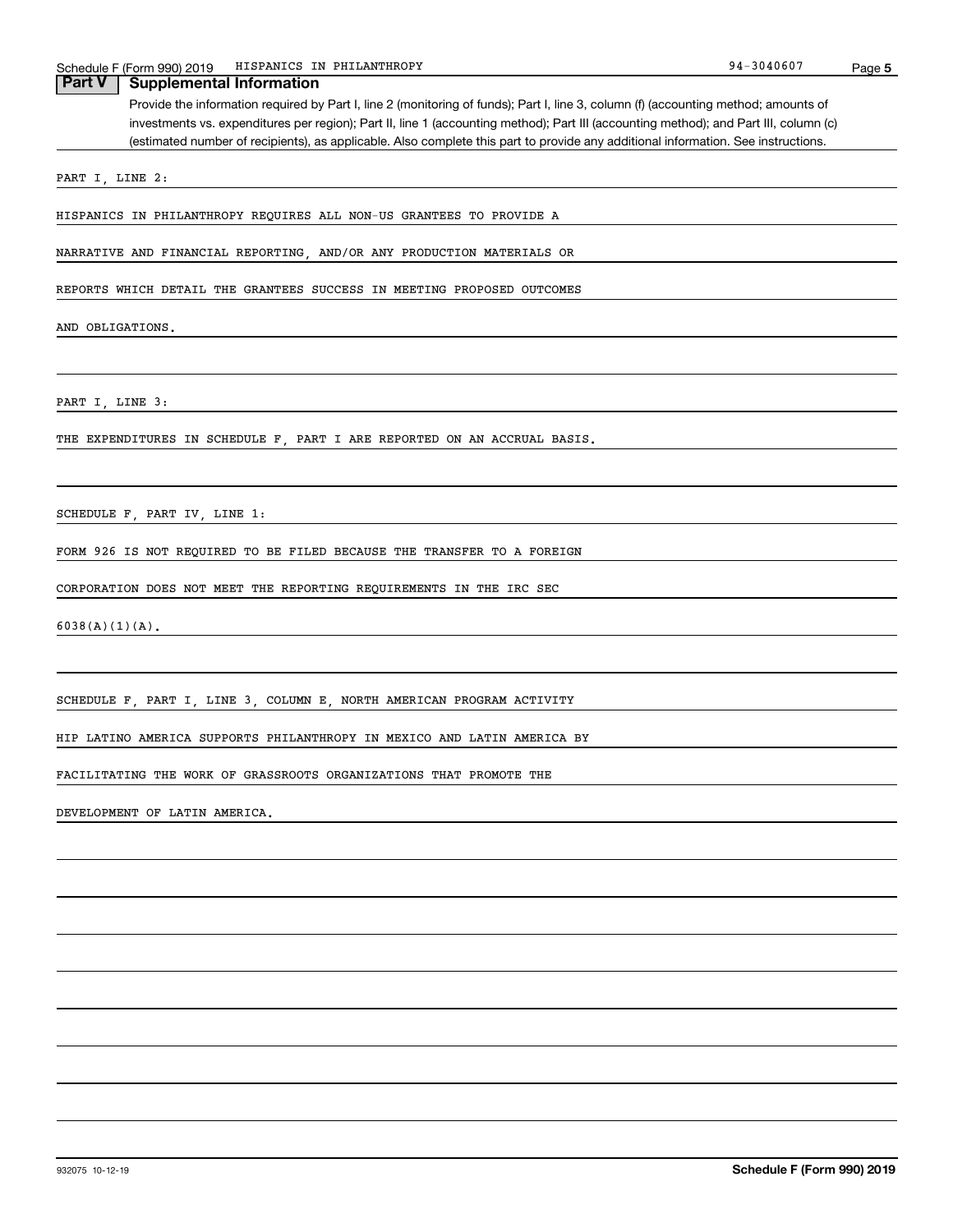| <b>SCHEDULE G</b>                                 |                                                             | <b>Supplemental Information Regarding Fundraising or Gaming Activities</b>                                                                                          |                                                 |           |                                       |  |                                  | OMB No. 1545-0047                       |  |
|---------------------------------------------------|-------------------------------------------------------------|---------------------------------------------------------------------------------------------------------------------------------------------------------------------|-------------------------------------------------|-----------|---------------------------------------|--|----------------------------------|-----------------------------------------|--|
| (Form 990 or 990-EZ)                              |                                                             | Complete if the organization answered "Yes" on Form 990, Part IV, line 17, 18, or 19, or if the<br>organization entered more than \$15,000 on Form 990-EZ, line 6a. |                                                 |           |                                       |  |                                  | 2019                                    |  |
| Department of the Treasury                        | Attach to Form 990 or Form 990-EZ.<br><b>Open to Public</b> |                                                                                                                                                                     |                                                 |           |                                       |  |                                  |                                         |  |
| Internal Revenue Service                          |                                                             | Go to www.irs.gov/Form990 for instructions and the latest information.                                                                                              |                                                 |           |                                       |  |                                  | Inspection                              |  |
| Name of the organization                          |                                                             |                                                                                                                                                                     |                                                 |           |                                       |  |                                  | <b>Employer identification number</b>   |  |
| Part I                                            |                                                             | HISPANICS IN PHILANTHROPY                                                                                                                                           |                                                 |           |                                       |  | 94-3040607                       |                                         |  |
|                                                   | required to complete this part.                             | Fundraising Activities. Complete if the organization answered "Yes" on Form 990, Part IV, line 17. Form 990-EZ filers are not                                       |                                                 |           |                                       |  |                                  |                                         |  |
|                                                   |                                                             | 1 Indicate whether the organization raised funds through any of the following activities. Check all that apply.                                                     |                                                 |           |                                       |  |                                  |                                         |  |
| Mail solicitations<br>a                           |                                                             | е                                                                                                                                                                   |                                                 |           | Solicitation of non-government grants |  |                                  |                                         |  |
| b                                                 | Internet and email solicitations                            | f                                                                                                                                                                   |                                                 |           | Solicitation of government grants     |  |                                  |                                         |  |
| Phone solicitations<br>с                          |                                                             | Special fundraising events<br>g                                                                                                                                     |                                                 |           |                                       |  |                                  |                                         |  |
| In-person solicitations<br>d                      |                                                             |                                                                                                                                                                     |                                                 |           |                                       |  |                                  |                                         |  |
|                                                   |                                                             | 2 a Did the organization have a written or oral agreement with any individual (including officers, directors, trustees, or                                          |                                                 |           |                                       |  |                                  |                                         |  |
|                                                   |                                                             | key employees listed in Form 990, Part VII) or entity in connection with professional fundraising services?                                                         |                                                 |           |                                       |  | Yes                              | <b>No</b>                               |  |
|                                                   |                                                             | <b>b</b> If "Yes," list the 10 highest paid individuals or entities (fundraisers) pursuant to agreements under which the fundraiser is to be                        |                                                 |           |                                       |  |                                  |                                         |  |
| compensated at least \$5,000 by the organization. |                                                             |                                                                                                                                                                     |                                                 |           |                                       |  |                                  |                                         |  |
|                                                   |                                                             |                                                                                                                                                                     |                                                 | (iii) Did |                                       |  | (v) Amount paid                  |                                         |  |
| (i) Name and address of individual                |                                                             | (ii) Activity                                                                                                                                                       | fundraiser                                      |           | (iv) Gross receipts                   |  | to (or retained by)              | (vi) Amount paid<br>to (or retained by) |  |
| or entity (fundraiser)                            |                                                             |                                                                                                                                                                     | have custody<br>or control of<br>contributions? |           | from activity                         |  | fundraiser<br>listed in col. (i) | organization                            |  |
|                                                   |                                                             |                                                                                                                                                                     |                                                 |           |                                       |  |                                  |                                         |  |
|                                                   |                                                             |                                                                                                                                                                     | Yes                                             | No        |                                       |  |                                  |                                         |  |
|                                                   |                                                             |                                                                                                                                                                     |                                                 |           |                                       |  |                                  |                                         |  |
|                                                   |                                                             |                                                                                                                                                                     |                                                 |           |                                       |  |                                  |                                         |  |
|                                                   |                                                             |                                                                                                                                                                     |                                                 |           |                                       |  |                                  |                                         |  |
|                                                   |                                                             |                                                                                                                                                                     |                                                 |           |                                       |  |                                  |                                         |  |
|                                                   |                                                             |                                                                                                                                                                     |                                                 |           |                                       |  |                                  |                                         |  |
|                                                   |                                                             |                                                                                                                                                                     |                                                 |           |                                       |  |                                  |                                         |  |
|                                                   |                                                             |                                                                                                                                                                     |                                                 |           |                                       |  |                                  |                                         |  |
|                                                   |                                                             |                                                                                                                                                                     |                                                 |           |                                       |  |                                  |                                         |  |
|                                                   |                                                             |                                                                                                                                                                     |                                                 |           |                                       |  |                                  |                                         |  |
|                                                   |                                                             |                                                                                                                                                                     |                                                 |           |                                       |  |                                  |                                         |  |
|                                                   |                                                             |                                                                                                                                                                     |                                                 |           |                                       |  |                                  |                                         |  |
|                                                   |                                                             |                                                                                                                                                                     |                                                 |           |                                       |  |                                  |                                         |  |
|                                                   |                                                             |                                                                                                                                                                     |                                                 |           |                                       |  |                                  |                                         |  |
|                                                   |                                                             |                                                                                                                                                                     |                                                 |           |                                       |  |                                  |                                         |  |
|                                                   |                                                             |                                                                                                                                                                     |                                                 |           |                                       |  |                                  |                                         |  |
|                                                   |                                                             |                                                                                                                                                                     |                                                 |           |                                       |  |                                  |                                         |  |
|                                                   |                                                             |                                                                                                                                                                     |                                                 |           |                                       |  |                                  |                                         |  |
|                                                   |                                                             |                                                                                                                                                                     |                                                 |           |                                       |  |                                  |                                         |  |
| Total                                             |                                                             |                                                                                                                                                                     |                                                 |           |                                       |  |                                  |                                         |  |
| or licensing.                                     |                                                             | 3 List all states in which the organization is registered or licensed to solicit contributions or has been notified it is exempt from registration                  |                                                 |           |                                       |  |                                  |                                         |  |
|                                                   |                                                             |                                                                                                                                                                     |                                                 |           |                                       |  |                                  |                                         |  |
|                                                   |                                                             |                                                                                                                                                                     |                                                 |           |                                       |  |                                  |                                         |  |
|                                                   |                                                             |                                                                                                                                                                     |                                                 |           |                                       |  |                                  |                                         |  |
|                                                   |                                                             |                                                                                                                                                                     |                                                 |           |                                       |  |                                  |                                         |  |
|                                                   |                                                             |                                                                                                                                                                     |                                                 |           |                                       |  |                                  |                                         |  |

LHA For Paperwork Reduction Act Notice, see the Instructions for Form 990 or 990-EZ. Schedule G (Form 990 or 990-EZ) 2019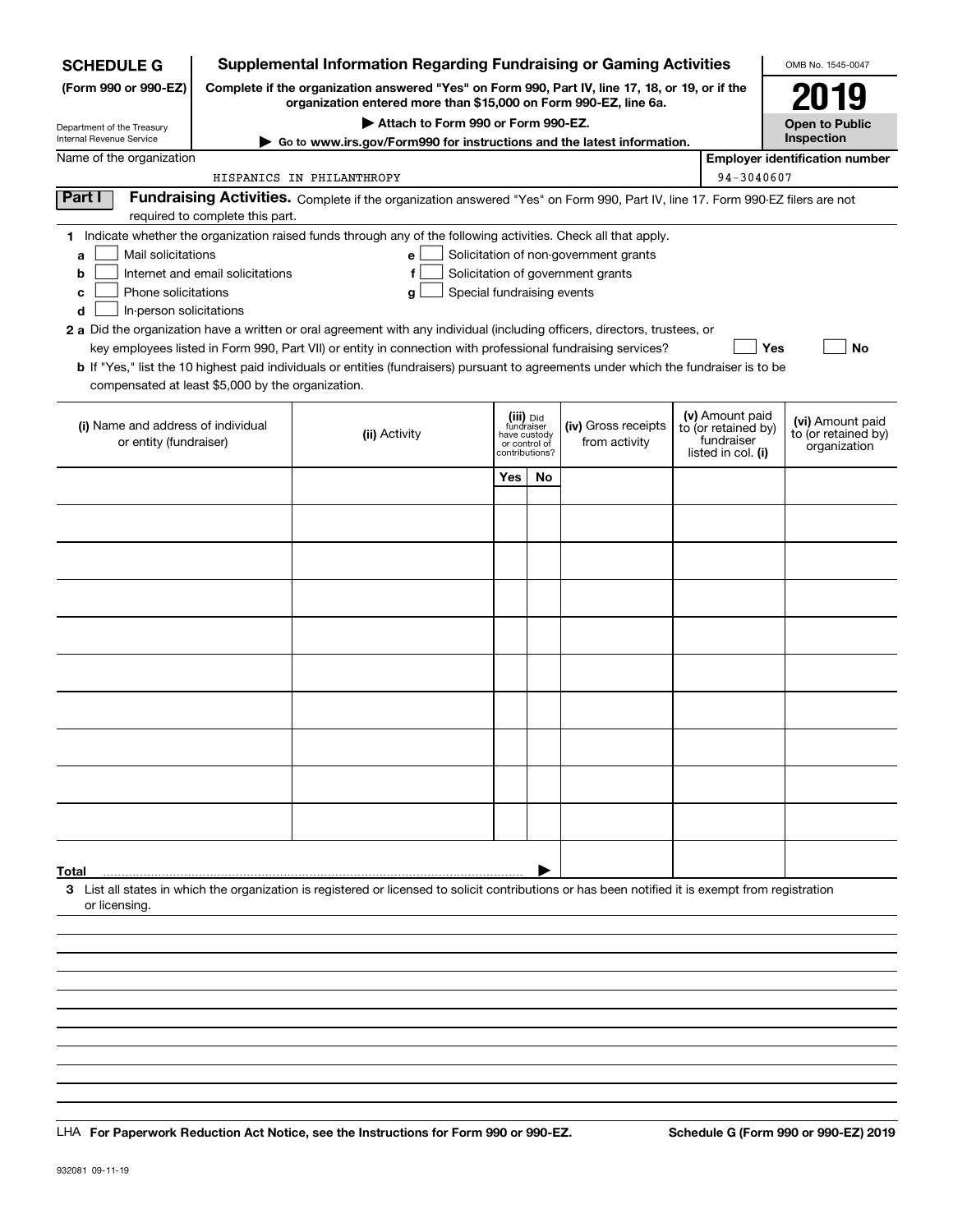### Schedule G (Form 990 or 990-EZ) 2019 Page HISPANICS IN PHILANTHROPY 94-3040607

**Part II** | Fundraising Events. Complete if the organization answered "Yes" on Form 990, Part IV, line 18, or reported more than \$15,000

|                 |              | of fundraising event contributions and gross income on Form 990-EZ, lines 1 and 6b. List events with gross receipts greater than \$5,000.     |                                            |                                                  |                                 |                                                       |
|-----------------|--------------|-----------------------------------------------------------------------------------------------------------------------------------------------|--------------------------------------------|--------------------------------------------------|---------------------------------|-------------------------------------------------------|
|                 |              |                                                                                                                                               | (a) Event #1<br>SOLAR RESPONDERS<br>DINNER | (b) Event #2                                     | (c) Other events<br><b>NONE</b> | (d) Total events<br>(add col. (a) through<br>col. (c) |
|                 |              |                                                                                                                                               | (event type)                               | (event type)                                     | (total number)                  |                                                       |
| Revenue         | 1            |                                                                                                                                               | 13,550.                                    |                                                  |                                 | 13,550.                                               |
|                 | $\mathbf{2}$ |                                                                                                                                               | 13,050.                                    |                                                  |                                 | 13,050.                                               |
|                 | 3            | Gross income (line 1 minus line 2)                                                                                                            | 500.                                       |                                                  |                                 | 500.                                                  |
|                 |              |                                                                                                                                               |                                            |                                                  |                                 |                                                       |
|                 | 5            |                                                                                                                                               |                                            |                                                  |                                 |                                                       |
|                 | 6            |                                                                                                                                               |                                            |                                                  |                                 |                                                       |
| Direct Expenses | 7            | Food and beverages                                                                                                                            | 1,330.                                     |                                                  |                                 | 1,330.                                                |
|                 | 8            |                                                                                                                                               |                                            |                                                  |                                 |                                                       |
|                 | 9            |                                                                                                                                               | 685.                                       |                                                  |                                 | 685.                                                  |
|                 |              | 10 Direct expense summary. Add lines 4 through 9 in column (d)                                                                                |                                            |                                                  |                                 | 2,015.                                                |
|                 | 11           | Net income summary. Subtract line 10 from line 3, column (d)                                                                                  |                                            |                                                  |                                 | $-1, 515.$                                            |
| <b>Part III</b> |              | Gaming. Complete if the organization answered "Yes" on Form 990, Part IV, line 19, or reported more than<br>\$15,000 on Form 990-EZ, line 6a. |                                            |                                                  |                                 |                                                       |
| Revenue         |              |                                                                                                                                               | (a) Bingo                                  | (b) Pull tabs/instant<br>bingo/progressive bingo | (c) Other gaming                | (d) Total gaming (add<br>col. (a) through col. (c))   |
|                 | 1            |                                                                                                                                               |                                            |                                                  |                                 |                                                       |
|                 |              |                                                                                                                                               |                                            |                                                  |                                 |                                                       |
| Expenses        | 3            |                                                                                                                                               |                                            |                                                  |                                 |                                                       |
| Direct          | 4            |                                                                                                                                               |                                            |                                                  |                                 |                                                       |
|                 | 5            |                                                                                                                                               |                                            |                                                  |                                 |                                                       |
|                 |              | 6 Volunteer labor                                                                                                                             | Yes<br>$\%$<br>No                          | $\%$<br>Yes<br>No                                | Yes<br>%<br>No                  |                                                       |

| Direct expense summary. Add lines 2 through 5 in column (d)              |                                                                                             |
|--------------------------------------------------------------------------|---------------------------------------------------------------------------------------------|
|                                                                          |                                                                                             |
| Net gaming income summary. Subtract line 7 from line 1, column (d)       |                                                                                             |
|                                                                          |                                                                                             |
| Enter the state(s) in which the organization conducts gaming activities: |                                                                                             |
|                                                                          |                                                                                             |
|                                                                          | a Is the organization licensed to conduct gaming activities in each of these states?<br>Yes |

**b**If "No," explain:

**10 a Yes No** Were any of the organization's gaming licenses revoked, suspended, or terminated during the tax year? ~~~~~~~~~ **b** If "Yes," explain:

**No**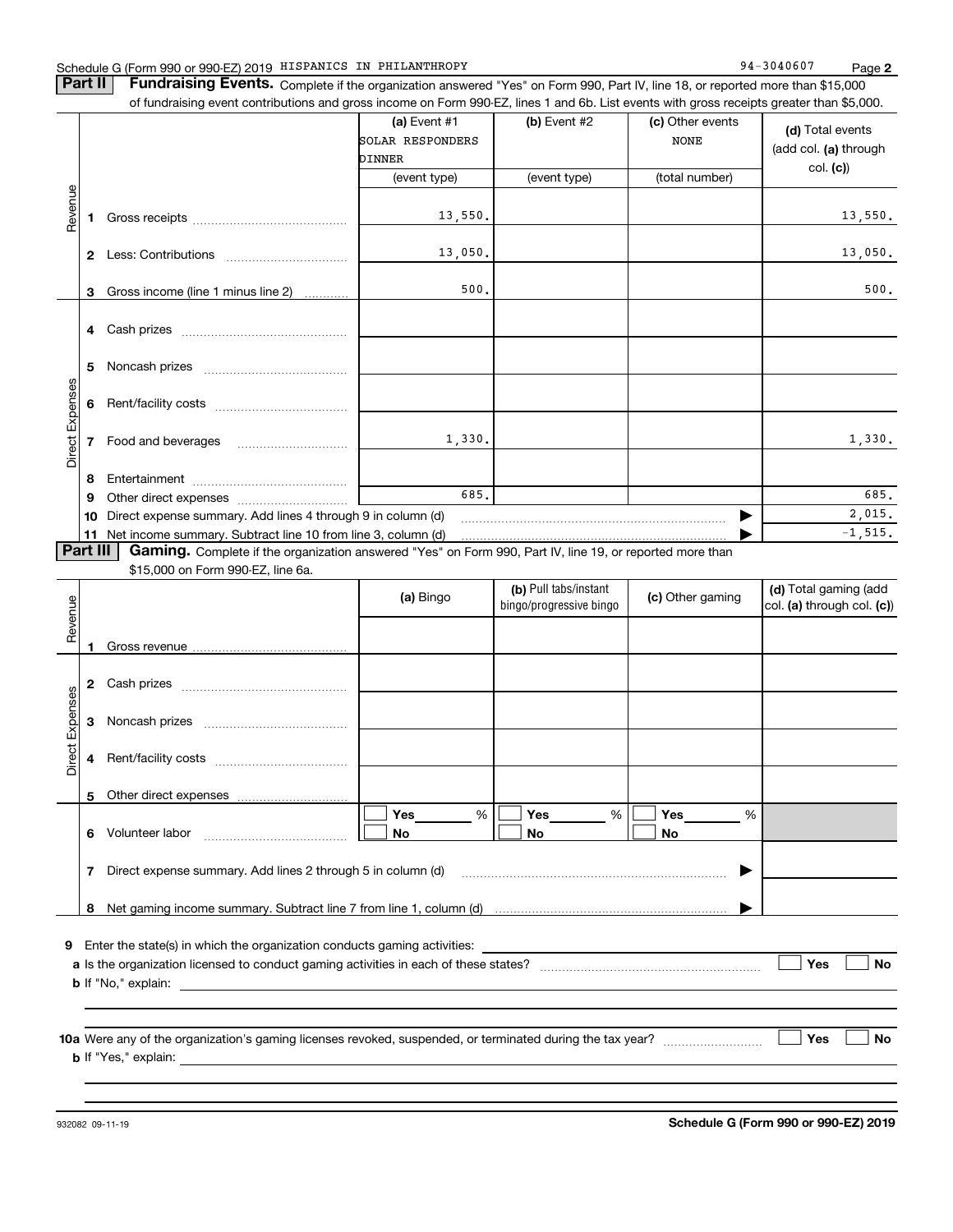| Schedule G (Form 990 or 990-EZ) 2019 HISPANICS IN PHILANTHROPY                                                                                                                                                                                                                                                                                                    | 94-3040607      | Page 3               |
|-------------------------------------------------------------------------------------------------------------------------------------------------------------------------------------------------------------------------------------------------------------------------------------------------------------------------------------------------------------------|-----------------|----------------------|
|                                                                                                                                                                                                                                                                                                                                                                   | Yes             | No                   |
| 12 Is the organization a grantor, beneficiary or trustee of a trust, or a member of a partnership or other entity formed                                                                                                                                                                                                                                          |                 |                      |
|                                                                                                                                                                                                                                                                                                                                                                   | Yes             | No                   |
| 13 Indicate the percentage of gaming activity conducted in:                                                                                                                                                                                                                                                                                                       |                 |                      |
|                                                                                                                                                                                                                                                                                                                                                                   | 13а             | %                    |
|                                                                                                                                                                                                                                                                                                                                                                   | 13 <sub>b</sub> | %                    |
| <b>b</b> An outside facility <i>www.communicality communicality communicality communicality communicality communicality communically communically communically communically communically communically communically communically commu</i><br>14 Enter the name and address of the person who prepares the organization's gaming/special events books and records: |                 |                      |
|                                                                                                                                                                                                                                                                                                                                                                   |                 |                      |
| Name $\blacktriangleright$<br><u>and the state of the state of the state of the state of the state of the state of the state of the state of</u>                                                                                                                                                                                                                  |                 |                      |
|                                                                                                                                                                                                                                                                                                                                                                   |                 |                      |
| 15a Does the organization have a contract with a third party from whom the organization receives gaming revenue?                                                                                                                                                                                                                                                  | Yes             | No                   |
|                                                                                                                                                                                                                                                                                                                                                                   |                 |                      |
|                                                                                                                                                                                                                                                                                                                                                                   |                 |                      |
| c If "Yes," enter name and address of the third party:                                                                                                                                                                                                                                                                                                            |                 |                      |
|                                                                                                                                                                                                                                                                                                                                                                   |                 |                      |
| <u> 1989 - Johann Barbara, martxa alemaniar a</u><br>Name $\blacktriangleright$                                                                                                                                                                                                                                                                                   |                 |                      |
| Address $\blacktriangleright$                                                                                                                                                                                                                                                                                                                                     |                 |                      |
| <b>16</b> Gaming manager information:                                                                                                                                                                                                                                                                                                                             |                 |                      |
| Name $\blacktriangleright$                                                                                                                                                                                                                                                                                                                                        |                 |                      |
|                                                                                                                                                                                                                                                                                                                                                                   |                 |                      |
| Gaming manager compensation > \$                                                                                                                                                                                                                                                                                                                                  |                 |                      |
| $Description of services provided$ $\triangleright$                                                                                                                                                                                                                                                                                                               |                 |                      |
|                                                                                                                                                                                                                                                                                                                                                                   |                 |                      |
|                                                                                                                                                                                                                                                                                                                                                                   |                 |                      |
|                                                                                                                                                                                                                                                                                                                                                                   |                 |                      |
| Employee<br>Director/officer<br>Independent contractor                                                                                                                                                                                                                                                                                                            |                 |                      |
| <b>17</b> Mandatory distributions:                                                                                                                                                                                                                                                                                                                                |                 |                      |
| <b>a</b> Is the organization required under state law to make charitable distributions from the gaming proceeds to                                                                                                                                                                                                                                                |                 |                      |
| retain the state gaming license?                                                                                                                                                                                                                                                                                                                                  |                 | $\Box$ Yes $\Box$ No |
| <b>b</b> Enter the amount of distributions required under state law to be distributed to other exempt organizations or spent in the                                                                                                                                                                                                                               |                 |                      |
|                                                                                                                                                                                                                                                                                                                                                                   |                 |                      |
| organization's own exempt activities during the tax year $\triangleright$ \$<br><b>Part IV</b><br>Supplemental Information. Provide the explanations required by Part I, line 2b, columns (iii) and (v); and Part III, lines 9, 9b, 10b,                                                                                                                          |                 |                      |
| 15b, 15c, 16, and 17b, as applicable. Also provide any additional information. See instructions.                                                                                                                                                                                                                                                                  |                 |                      |
|                                                                                                                                                                                                                                                                                                                                                                   |                 |                      |
|                                                                                                                                                                                                                                                                                                                                                                   |                 |                      |
|                                                                                                                                                                                                                                                                                                                                                                   |                 |                      |
|                                                                                                                                                                                                                                                                                                                                                                   |                 |                      |
|                                                                                                                                                                                                                                                                                                                                                                   |                 |                      |
|                                                                                                                                                                                                                                                                                                                                                                   |                 |                      |
|                                                                                                                                                                                                                                                                                                                                                                   |                 |                      |
|                                                                                                                                                                                                                                                                                                                                                                   |                 |                      |
|                                                                                                                                                                                                                                                                                                                                                                   |                 |                      |
|                                                                                                                                                                                                                                                                                                                                                                   |                 |                      |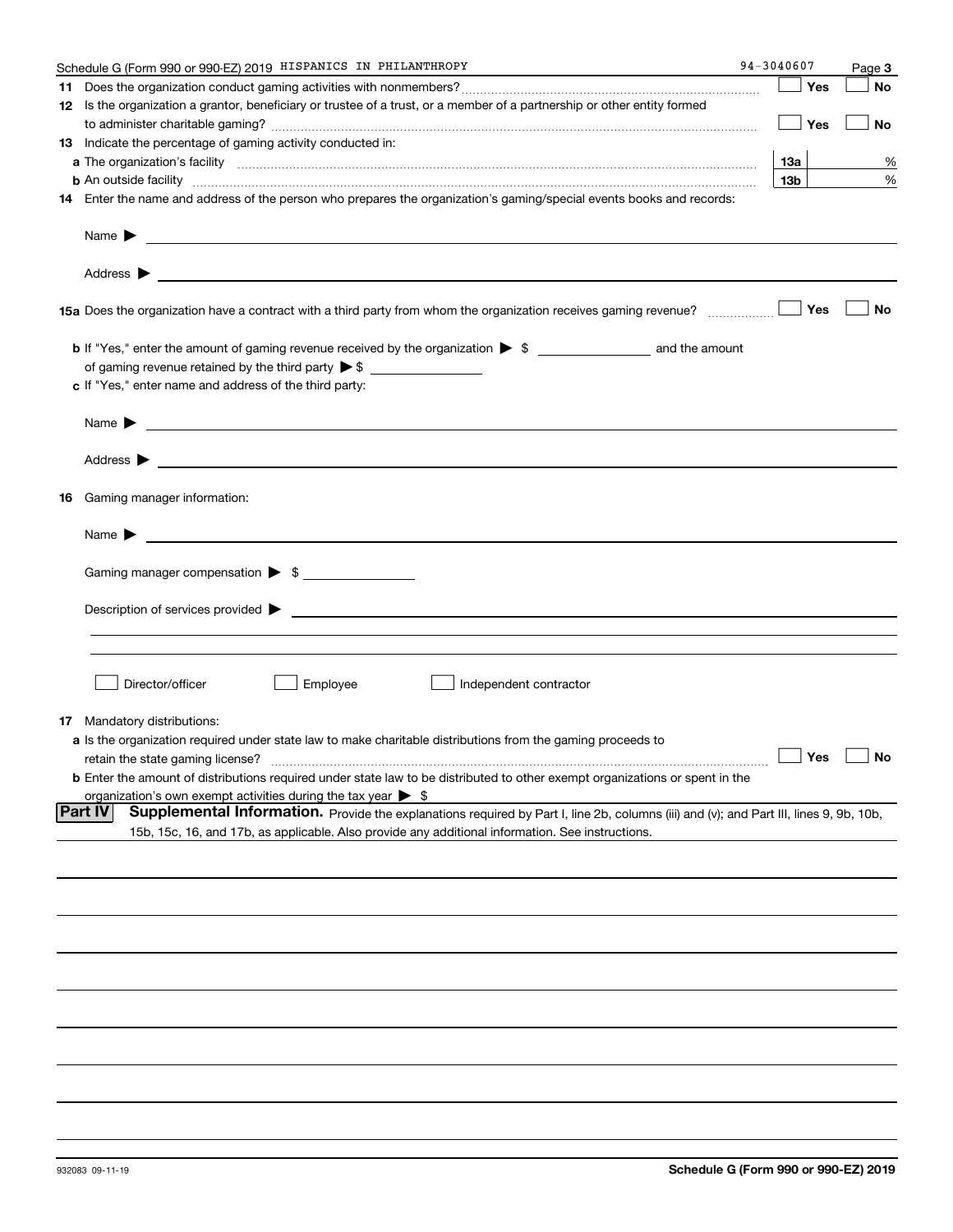| <b>Part IV   Supplemental Information</b> (continued) |
|-------------------------------------------------------|
|                                                       |
|                                                       |
|                                                       |
|                                                       |
|                                                       |
|                                                       |
|                                                       |
|                                                       |
|                                                       |
|                                                       |
|                                                       |
|                                                       |
|                                                       |
|                                                       |
|                                                       |
|                                                       |
|                                                       |
|                                                       |
|                                                       |
|                                                       |
|                                                       |
|                                                       |
|                                                       |
|                                                       |
|                                                       |
|                                                       |
|                                                       |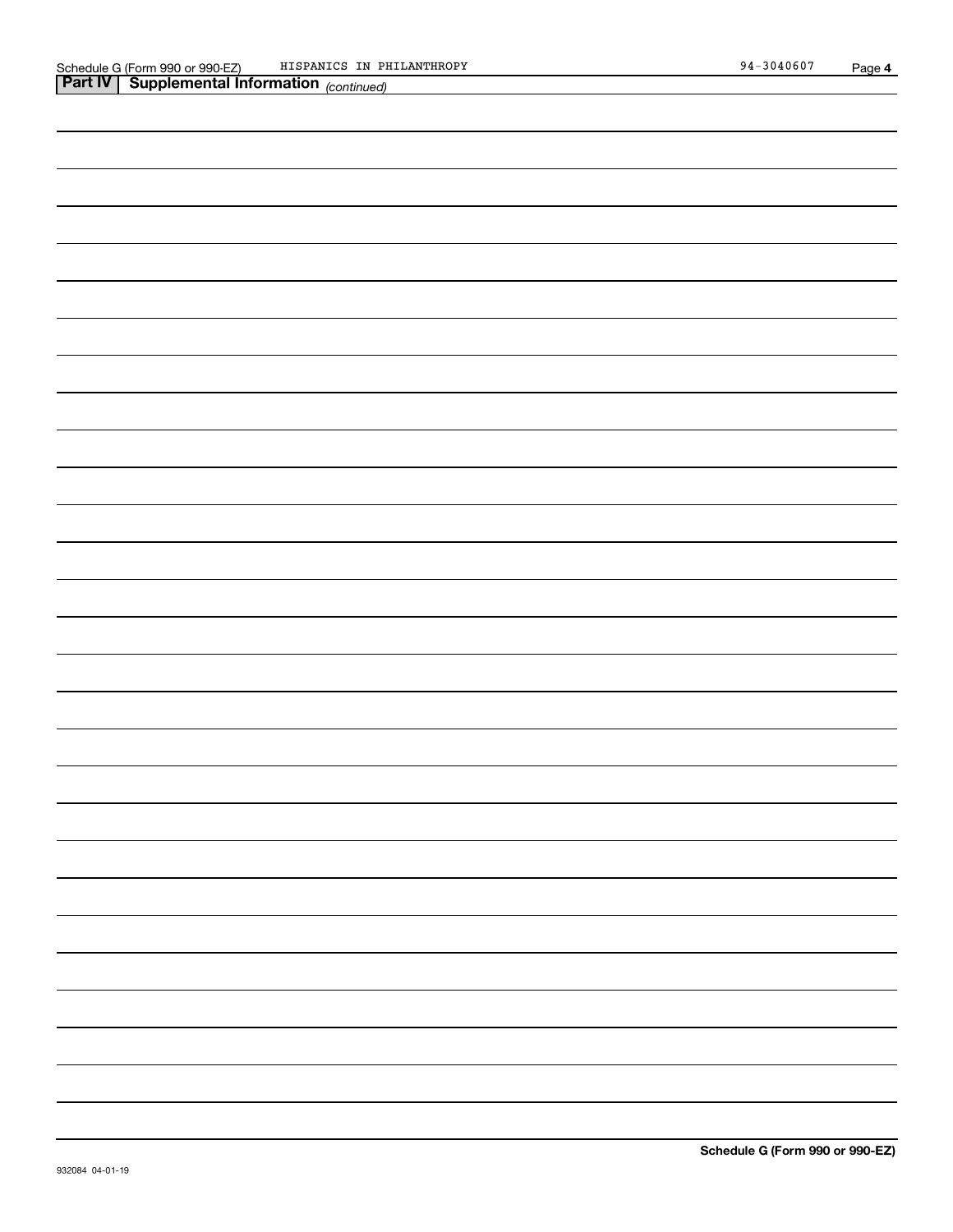| <b>SCHEDULE I</b><br>(Form 990)                                                                                                                                                         |                          | <b>Grants and Other Assistance to Organizations,</b><br>Governments, and Individuals in the United States<br>Complete if the organization answered "Yes" on Form 990, Part IV, line 21 or 22. |                                                       |                                         |                                                                |                                          | OMB No. 1545-0047<br>2019                           |
|-----------------------------------------------------------------------------------------------------------------------------------------------------------------------------------------|--------------------------|-----------------------------------------------------------------------------------------------------------------------------------------------------------------------------------------------|-------------------------------------------------------|-----------------------------------------|----------------------------------------------------------------|------------------------------------------|-----------------------------------------------------|
| Department of the Treasury<br>Internal Revenue Service                                                                                                                                  |                          |                                                                                                                                                                                               | Attach to Form 990.                                   |                                         |                                                                |                                          | <b>Open to Public</b>                               |
|                                                                                                                                                                                         |                          |                                                                                                                                                                                               | Go to www.irs.gov/Form990 for the latest information. |                                         |                                                                |                                          | Inspection                                          |
| Name of the organization<br>HISPANICS IN PHILANTHROPY                                                                                                                                   |                          |                                                                                                                                                                                               |                                                       |                                         |                                                                |                                          | <b>Employer identification number</b><br>94-3040607 |
| Part I<br><b>General Information on Grants and Assistance</b>                                                                                                                           |                          |                                                                                                                                                                                               |                                                       |                                         |                                                                |                                          |                                                     |
| Does the organization maintain records to substantiate the amount of the grants or assistance, the grantees' eligibility for the grants or assistance, and the selection<br>$\mathbf 1$ |                          |                                                                                                                                                                                               |                                                       |                                         |                                                                |                                          | $\sqrt{X}$ Yes                                      |
| 2 Describe in Part IV the organization's procedures for monitoring the use of grant funds in the United States.                                                                         |                          |                                                                                                                                                                                               |                                                       |                                         |                                                                |                                          | No                                                  |
| Part II<br>Grants and Other Assistance to Domestic Organizations and Domestic Governments. Complete if the organization answered "Yes" on Form 990, Part IV, line 21, for any           |                          |                                                                                                                                                                                               |                                                       |                                         |                                                                |                                          |                                                     |
| recipient that received more than \$5,000. Part II can be duplicated if additional space is needed.                                                                                     |                          |                                                                                                                                                                                               |                                                       |                                         |                                                                |                                          |                                                     |
| 1 (a) Name and address of organization<br>or government                                                                                                                                 | $(b)$ EIN                | (c) IRC section<br>(if applicable)                                                                                                                                                            | (d) Amount of<br>cash grant                           | (e) Amount of<br>non-cash<br>assistance | (f) Method of<br>valuation (book,<br>FMV, appraisal,<br>other) | (g) Description of<br>noncash assistance | (h) Purpose of grant<br>or assistance               |
| AL OTRO LADO INC                                                                                                                                                                        |                          |                                                                                                                                                                                               |                                                       |                                         |                                                                |                                          |                                                     |
| 4843 SLAUSON AVE                                                                                                                                                                        |                          |                                                                                                                                                                                               |                                                       |                                         |                                                                |                                          | MIGRATION AND FORCED                                |
| MAYWOOD, CA 90270                                                                                                                                                                       | $47 - 2910078$ 501(C)(3) |                                                                                                                                                                                               | 10,000,                                               | 0.                                      |                                                                |                                          | DISPLACEMENT                                        |
|                                                                                                                                                                                         |                          |                                                                                                                                                                                               |                                                       |                                         |                                                                |                                          |                                                     |
| ALIANZA AMERICAS                                                                                                                                                                        |                          |                                                                                                                                                                                               |                                                       |                                         |                                                                |                                          |                                                     |
| 2875 W CERMAK BLVD                                                                                                                                                                      |                          |                                                                                                                                                                                               |                                                       |                                         |                                                                |                                          | MIGRATION AND FORCED                                |
| CHICAGO, IL 60623                                                                                                                                                                       | $34-2066826$ 501(C)(3)   |                                                                                                                                                                                               | 50,000                                                | $\mathbf{0}$ .                          |                                                                |                                          | DISPLACEMENT                                        |
| AMERICA BAR ASSOCIATION FUND FOR                                                                                                                                                        |                          |                                                                                                                                                                                               |                                                       |                                         |                                                                |                                          | HIPGIVE CAMPAIGN AND                                |
| JUSTICE - 321 N. CLARK STREET,                                                                                                                                                          |                          |                                                                                                                                                                                               |                                                       |                                         |                                                                |                                          | MIGRATION AND FORCED                                |
| FLOOR 20 - CHICAGO IL 60654                                                                                                                                                             | $36-6110299$ 501(C)(3)   |                                                                                                                                                                                               | 25,854                                                | 0.                                      |                                                                |                                          | DISPLACEMENT                                        |
|                                                                                                                                                                                         |                          |                                                                                                                                                                                               |                                                       |                                         |                                                                |                                          |                                                     |
| AMERICAN FOR IMMIGRANT JUSTICE                                                                                                                                                          |                          |                                                                                                                                                                                               |                                                       |                                         |                                                                |                                          |                                                     |
| 6355 NW 36 STREET, SUITE 2201                                                                                                                                                           |                          |                                                                                                                                                                                               |                                                       |                                         |                                                                |                                          | MIGRATION AND FORCED                                |
| MIAMI, FL 33166                                                                                                                                                                         | 65-0610872 $501(C)(3)$   |                                                                                                                                                                                               | 25,000                                                | 0.                                      |                                                                |                                          | DISPLACEMENT                                        |
|                                                                                                                                                                                         |                          |                                                                                                                                                                                               |                                                       |                                         |                                                                |                                          |                                                     |
| ANNUNCIACION HOUSE INC<br>815 MYRTLE AVENUE                                                                                                                                             |                          |                                                                                                                                                                                               |                                                       |                                         |                                                                |                                          | MIGRATION AND FORCED                                |
| EL PASO, TX 79901                                                                                                                                                                       | $74-1152529$ 501(C)(3)   |                                                                                                                                                                                               | 20,000,                                               | 0.                                      |                                                                |                                          | DISPLACEMENT                                        |
|                                                                                                                                                                                         |                          |                                                                                                                                                                                               |                                                       |                                         |                                                                |                                          |                                                     |
| <b>ASYLUM ACCESS</b>                                                                                                                                                                    |                          |                                                                                                                                                                                               |                                                       |                                         |                                                                |                                          |                                                     |
| 555 12TH STREET                                                                                                                                                                         |                          |                                                                                                                                                                                               |                                                       |                                         |                                                                |                                          | MIGRATION AND FORCED                                |
| OAKLAND, CA 94612                                                                                                                                                                       | $20-3642040$ 501(C)(3)   |                                                                                                                                                                                               | 40,000,                                               | 0.                                      |                                                                |                                          | DISPLACEMENT                                        |
| 2 Enter total number of section 501(c)(3) and government organizations listed in the line 1 table                                                                                       |                          |                                                                                                                                                                                               |                                                       |                                         |                                                                |                                          | 43.                                                 |
| 3 Enter total number of other organizations listed in the line 1 table                                                                                                                  |                          |                                                                                                                                                                                               |                                                       |                                         |                                                                |                                          | $\mathbf{0}$ .                                      |

**For Paperwork Reduction Act Notice, see the Instructions for Form 990. Schedule I (Form 990) (2019)** LHA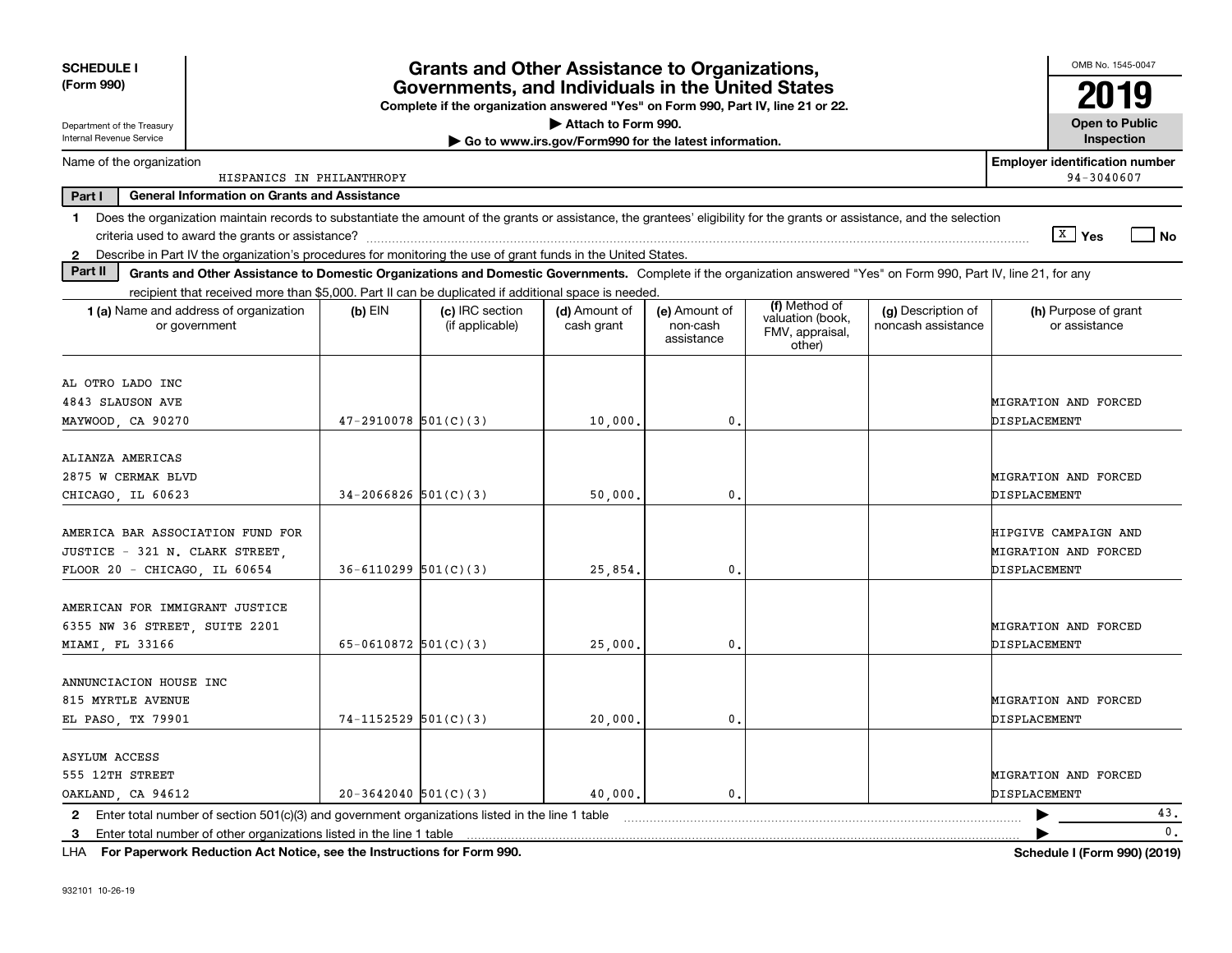|  | Schedule I (Form 990) | IN PHILANTHROPY<br>HISPANICS | 304060<br>94 | Page |  |
|--|-----------------------|------------------------------|--------------|------|--|
|--|-----------------------|------------------------------|--------------|------|--|

| (a) Name and address of<br>organization or government | $(b)$ EIN                  | (c) IRC section<br>if applicable | (d) Amount of<br>cash grant | (e) Amount of<br>non-cash<br>assistance | (f) Method of<br>valuation<br>(book, FMV,<br>appraisal, other) | (g) Description of<br>non-cash assistance | (h) Purpose of grant<br>or assistance |
|-------------------------------------------------------|----------------------------|----------------------------------|-----------------------------|-----------------------------------------|----------------------------------------------------------------|-------------------------------------------|---------------------------------------|
| CALIFORNIA LATINAS FOR                                |                            |                                  |                             |                                         |                                                                |                                           |                                       |
| REPRODUCTIVE JUSTICE - PO BOX                         |                            |                                  |                             |                                         |                                                                |                                           |                                       |
| 861766 - LOS ANGELES, CA 90086                        | $26 - 2213868$ 501(C)(3)   |                                  | 9,339.                      | 0.                                      |                                                                |                                           | HIPGIVE CAMPAIGN                      |
|                                                       |                            |                                  |                             |                                         |                                                                |                                           |                                       |
| CAPITAL AREA IMMIGRANTS' RIGHTS                       |                            |                                  |                             |                                         |                                                                |                                           |                                       |
| (CAIR) - 1612 K STREET NW SUITE                       |                            |                                  |                             |                                         |                                                                |                                           | MIGRATION AND FORCED                  |
| 204 - WASHINGTON, DC 20006                            | $52 - 2141497$ $501(C)(3)$ |                                  | 20,000                      | 0.                                      |                                                                |                                           | DISPLACEMENT                          |
|                                                       |                            |                                  |                             |                                         |                                                                |                                           |                                       |
| CASA CORNELIA LEGAL SERVICES                          |                            |                                  |                             |                                         |                                                                |                                           |                                       |
| 2760 FIFTH AVENUE, STE. 200                           |                            |                                  |                             |                                         |                                                                |                                           | MIGRATION AND FORCED                  |
| SAN DIEGO, CA 92103                                   | $33-0719221$ 501(C)(3)     |                                  | 45,000                      | $\mathbf{0}$ .                          |                                                                |                                           | DISPLACEMENT                          |
|                                                       |                            |                                  |                             |                                         |                                                                |                                           |                                       |
| CATHOLIC CHARITIES ARCHDIOCESE OF                     |                            |                                  |                             |                                         |                                                                |                                           |                                       |
| NEW ORLEANS - 1000 HOWARD AVE,                        |                            |                                  |                             |                                         |                                                                |                                           | MIGRATION AND FORCED                  |
| SUITE 200 - NEW ORLEANS, LA 70113                     | $72 - 0408911$ 501(C)(3)   |                                  | 25,000.                     | $\mathbf{0}$ .                          |                                                                |                                           | DISPLACEMENT                          |
|                                                       |                            |                                  |                             |                                         |                                                                |                                           |                                       |
| CATHOLIC CHARITIES OF ARCHDIOCESE                     |                            |                                  |                             |                                         |                                                                |                                           |                                       |
| ATLANTA - 2401 LAKE PARK DRIVE, SE                    | $58-1097003$ $501(C)(3)$   |                                  | 25,000.                     | 0.                                      |                                                                |                                           | MIGRATION AND FORCED<br>DISPLACEMENT  |
| $-$ SMYRNA, GA 30080                                  |                            |                                  |                             |                                         |                                                                |                                           |                                       |
| CATHOLIC CHARITIES OF LOS ANGELES                     |                            |                                  |                             |                                         |                                                                |                                           |                                       |
| INC. - 1531 JAMES M. WOOD BLVD -                      |                            |                                  |                             |                                         |                                                                |                                           | MIGRATION AND FORCED                  |
| LOS ANGELES, CA 90015                                 | $95-1690973$ $501(C)(3)$   |                                  | 25,000,                     | 0.                                      |                                                                |                                           | DISPLACEMENT                          |
| CATHOLIC CHARITIES OF THE RIO                         |                            |                                  |                             |                                         |                                                                |                                           |                                       |
| GRANDE VALLEY - 700 N. VIRGEN DE                      |                            |                                  |                             |                                         |                                                                |                                           |                                       |
| SAN JUAN BLVD. - SAN JUAN, TX                         |                            |                                  |                             |                                         |                                                                |                                           | MIGRATION AND FORCED                  |
| 78589                                                 | 68-0599307 $501(C)(3)$     |                                  | 35,000,                     | 0.                                      |                                                                |                                           | DISPLACEMENT                          |
|                                                       |                            |                                  |                             |                                         |                                                                |                                           |                                       |
| CENTRO LEGAL DE LA RAZA                               |                            |                                  |                             |                                         |                                                                |                                           |                                       |
| 3400 E. 12TH ST.                                      |                            |                                  |                             |                                         |                                                                |                                           | MIGRATION AND FORCED                  |
| OAKLAND, CA 94601                                     | $23 - 7181456$ 501(C)(3)   |                                  | 25,000.                     | 0.                                      |                                                                |                                           | DISPLACEMENT                          |
|                                                       |                            |                                  |                             |                                         |                                                                |                                           |                                       |
| COLIBRI CENTER FOR HUMAN RIGHTS                       |                            |                                  |                             |                                         |                                                                |                                           |                                       |
| 738 N 5TH AVE, SUITE 235                              |                            |                                  |                             |                                         |                                                                |                                           | MIGRATION AND FORCED                  |
| TUCSON, AZ 85705                                      | $81 - 4032489$ 501(C)(3)   |                                  | 65.000.                     | 0.                                      |                                                                |                                           | DISPLACEMENT                          |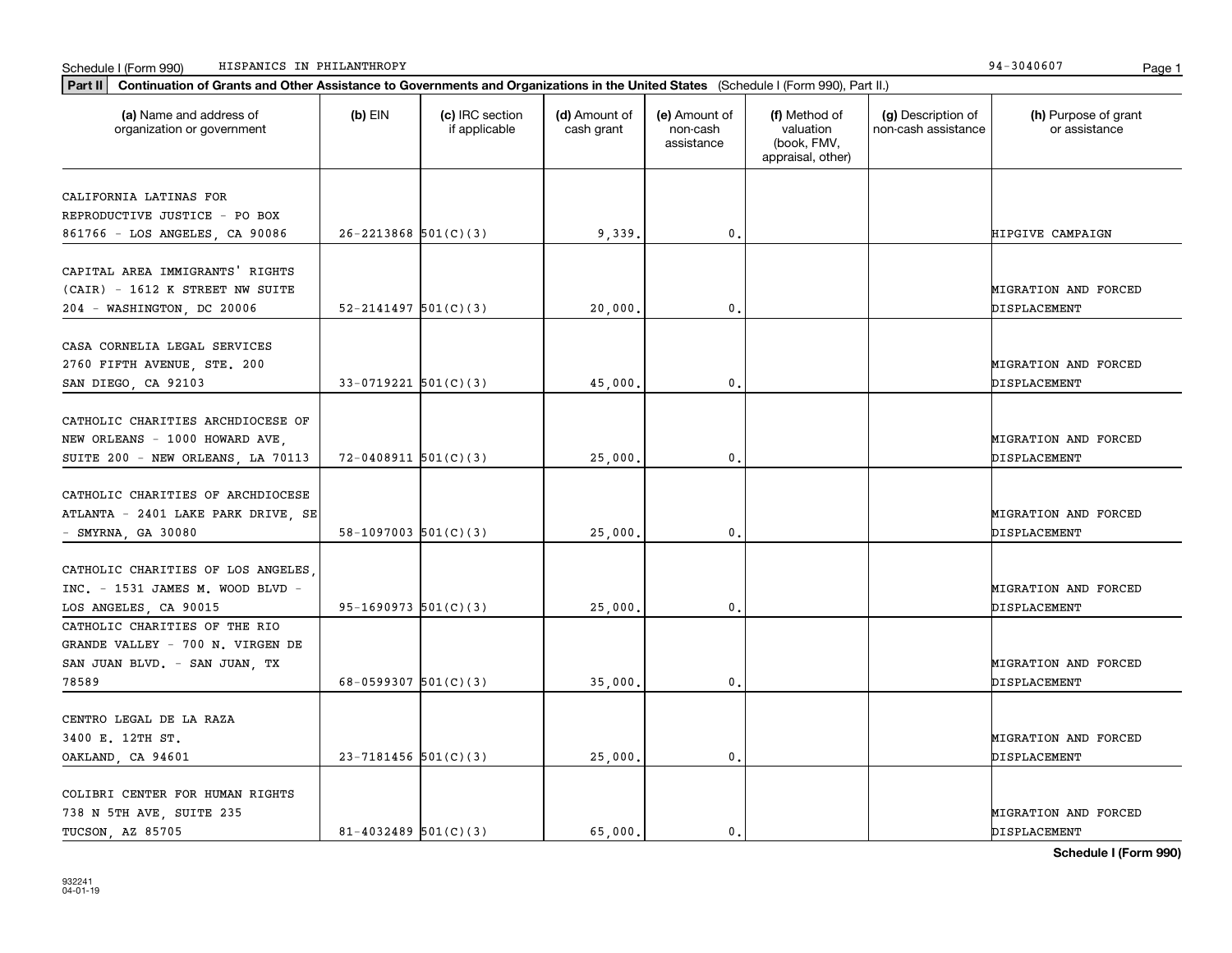|  | Schedule I (Form 990) | IN PHILANTHROPY<br>HISPANICS | 304060<br>94 | Page |  |
|--|-----------------------|------------------------------|--------------|------|--|
|--|-----------------------|------------------------------|--------------|------|--|

| (a) Name and address of<br>organization or government | $(b)$ EIN                  | (c) IRC section<br>if applicable | (d) Amount of<br>cash grant | (e) Amount of<br>non-cash<br>assistance | (f) Method of<br>valuation<br>(book, FMV,<br>appraisal, other) | (g) Description of<br>non-cash assistance | (h) Purpose of grant<br>or assistance |
|-------------------------------------------------------|----------------------------|----------------------------------|-----------------------------|-----------------------------------------|----------------------------------------------------------------|-------------------------------------------|---------------------------------------|
| COMMUNITY LEGAL SERVICES IN EAST                      |                            |                                  |                             |                                         |                                                                |                                           |                                       |
| PALO ALTO - 1861 BAY ROAD - EAST                      |                            |                                  |                             |                                         |                                                                |                                           | MIGRATION AND FORCED                  |
| PALO ALTO, CA 94303                                   | $22 - 3866910$ 501(C)(3)   |                                  | 30,000.                     | 0.                                      |                                                                |                                           | DISPLACEMENT                          |
| COMPANIES FOR CAUSES                                  |                            |                                  |                             |                                         |                                                                |                                           |                                       |
| 1899 L STREET NW SUITE 850                            |                            |                                  |                             |                                         |                                                                |                                           |                                       |
| WASHINGTON, DC 20006                                  | $27 - 2808532$ 501(C)(3)   |                                  | 5,000                       | 0.                                      |                                                                |                                           | EMERGENCY RESPONSE                    |
| EAST BAY SANCTUARY COVENANT                           |                            |                                  |                             |                                         |                                                                |                                           |                                       |
| 2362 BANCROFT WAY                                     |                            |                                  |                             |                                         |                                                                |                                           |                                       |
|                                                       | $94-3249753$ 501(C)(3)     |                                  | 16,735.                     | 0.                                      |                                                                |                                           | HIPGIVE CAMPAIGN                      |
| BERKELEY, CA 94704                                    |                            |                                  |                             |                                         |                                                                |                                           |                                       |
| ENTERPRIZE EVENTS, INC                                |                            |                                  |                             |                                         |                                                                |                                           |                                       |
| 650 MUOZ RIVERA AVE. SUITE-502                        |                            |                                  |                             |                                         |                                                                |                                           |                                       |
| SAN JUAN, PR 00918                                    | $66 - 0654331$ $501(C)(3)$ |                                  | 20,000,                     | 0.                                      |                                                                |                                           | EMERGENCY RESPONSE                    |
|                                                       |                            |                                  |                             |                                         |                                                                |                                           |                                       |
| FREEDOM FOR IMMIGRANTS                                |                            |                                  |                             |                                         |                                                                |                                           |                                       |
| 1322 WEBSTER ST. SUITE 300                            |                            |                                  |                             |                                         |                                                                |                                           | MIGRATION AND FORCED                  |
| OAKLAND, CA 94612                                     | $80 - 0875881$ 501(C)(3)   |                                  | 20,000.                     | 0.                                      |                                                                |                                           | DISPLACEMENT                          |
|                                                       |                            |                                  |                             |                                         |                                                                |                                           |                                       |
| GREATER NEW ORLEANS FOUNDATION,                       |                            |                                  |                             |                                         |                                                                |                                           |                                       |
| THE - 919 ST. CHARLES AVENUE - NEW                    |                            |                                  |                             |                                         |                                                                |                                           | MIGRATION AND FORCED                  |
| ORLEANS, LA 70130                                     | $72 - 0408921$ 501(C)(3)   |                                  | 20,000,                     | 0.                                      |                                                                |                                           | DISPLACEMENT                          |
| IMMIGRANT DEFENDERS LAW CENTER                        |                            |                                  |                             |                                         |                                                                |                                           |                                       |
| 634 S. SPRING ST. 10TH FLOOR                          |                            |                                  |                             |                                         |                                                                |                                           | MIGRATION AND FORCED                  |
| LOS ANGELES, CA 90014                                 | $47 - 4473312$ $501(C)(3)$ |                                  | 45,000.                     | $\mathbf{0}$ .                          |                                                                |                                           | DISPLACEMENT                          |
|                                                       |                            |                                  |                             |                                         |                                                                |                                           |                                       |
| IMPACTASSETS INC                                      |                            |                                  |                             |                                         |                                                                |                                           |                                       |
| 7315 WISCONSIN AVE, SUITE 1000W                       |                            |                                  |                             |                                         |                                                                |                                           |                                       |
| BETHESDA, MD 20814                                    | $26 - 2048480$ 501(C)(3)   |                                  | 20,000.                     | 0.                                      |                                                                |                                           | POWERUP FUND                          |
|                                                       |                            |                                  |                             |                                         |                                                                |                                           |                                       |
| INLAND CONGREGATIONS UNITED FOR                       |                            |                                  |                             |                                         |                                                                |                                           |                                       |
| CHANGE - 1441 N D ST, STE. 208 -                      |                            |                                  |                             |                                         |                                                                |                                           | MIGRATION AND FORCED                  |
| SAN BERNADINO, CA 92405                               | $33-0480298$ 501(C)(3)     |                                  | 15,000.                     | $\mathbf{0}$ .                          |                                                                |                                           | DISPLACEMENT                          |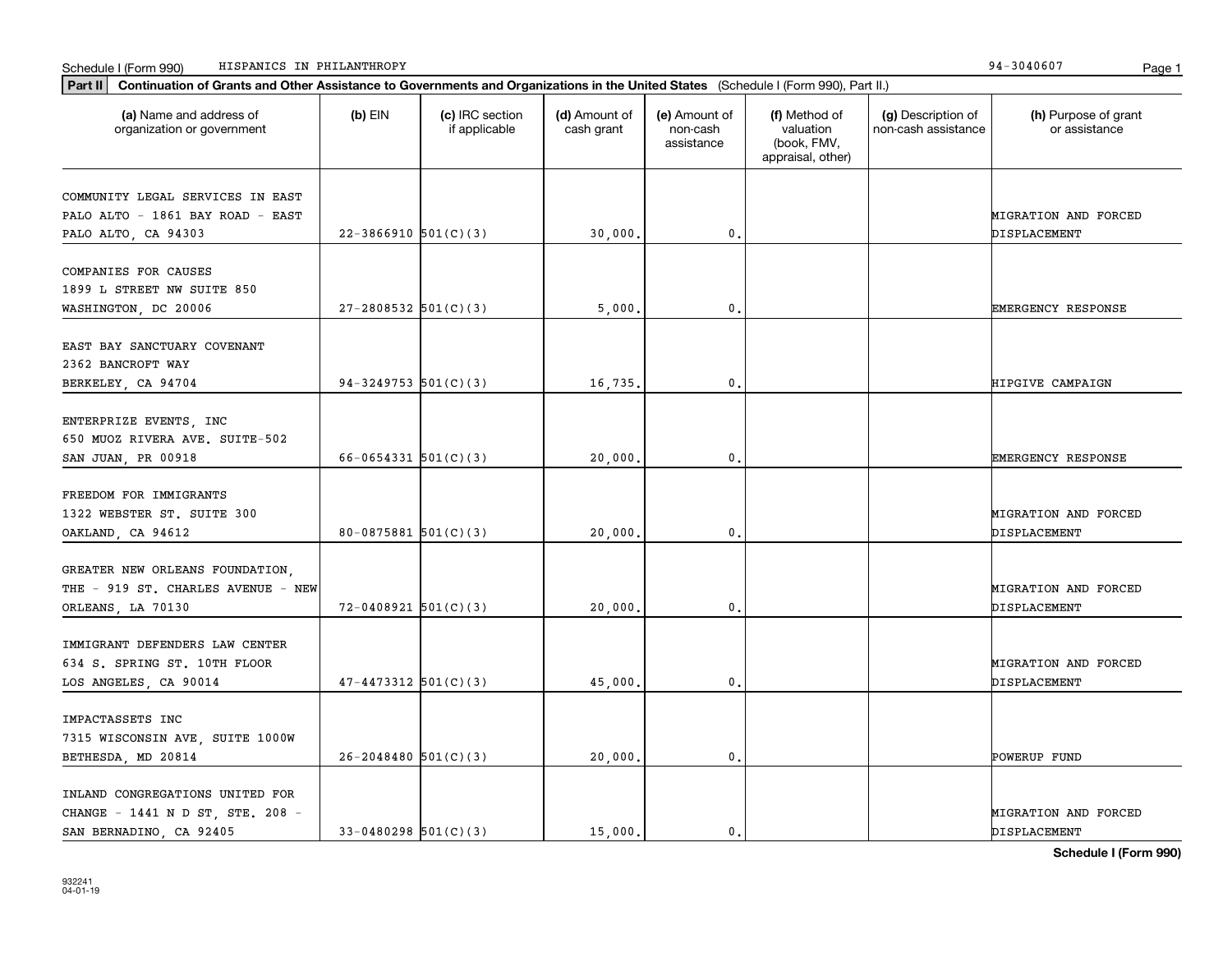P.O BOX 7040

NEW MEXICO IMMIGRANT LAW CENTER

| organization or government                                                                                 |                            | if applicable | cash grant | non-cash<br>assistance | valuation<br>(book, FMV,<br>appraisal, other) | non-cash assistance | or assistance                               |
|------------------------------------------------------------------------------------------------------------|----------------------------|---------------|------------|------------------------|-----------------------------------------------|---------------------|---------------------------------------------|
| JEWISH FAMILY SERVICE OF SAN DIEGO<br>8804 BALBOA AVENUE                                                   |                            |               |            |                        |                                               |                     | MIGRATION AND FORCED                        |
| SAN DIEGO, CA 92123                                                                                        | $95 - 1644024$ 501(C)(3)   |               | 30,000.    | 0.                     |                                               |                     | DISPLACEMENT                                |
| LA COCINA<br>1500 N GLEVE ROAD                                                                             |                            |               |            |                        |                                               |                     |                                             |
| ARLINGTON, VA 22207                                                                                        | $46 - 2037695$ 501(C)(3)   |               | 10,000.    | $\mathbf 0$ .          |                                               |                     | POWERUP FUND                                |
| LA PUERTA ABIERTA INC<br>PO BOX 534<br>NARBERTH, PA 19072                                                  | $52 - 2455227$ $501(C)(3)$ |               | 5,000.     | 0.                     |                                               |                     | MIGRATION AND FORCED<br>DISPLACEMENT        |
| LAS AMERICAS IMMIGRANT ADVOCACY<br>CENTER - 1500 E. YANDELL DR. - EL<br>PASO, TX 79902                     | $74 - 2472774$ 501(C)(3)   |               | 20,000.    | 0.                     |                                               |                     | MIGRATION AND FORCED<br>DISPLACEMENT        |
| LATIN AMERICA WORKING GROUP<br>EDUCATION FOUNDATION - 2029 P ST.<br>NW SUITE 301 - WASHINGTON, DC<br>20036 | $11-3657128$ $501(C)(3)$   |               | 40,000.    | 0.                     |                                               |                     | MIGRATION AND FORCED<br>DISPLACEMENT        |
| MARIPOSAS MUJERES CAMBIANDO EL<br>MUNDO - PO BOX 429 - KINDERHOOK,<br>NY 12106                             | $46-3094057$ 501(C)(3)     |               | 6,390.     | 0.                     |                                               |                     | HIPGIVE CAMPAIGN                            |
| MEDIA ARTS CENTER SAN DIEGO<br>2921 EL CAJON BLVD.<br>SAN DIEGO, CA 92104                                  | $33-0871577$ 501(C)(3)     |               | 6,000.     | $\mathbf 0$ .          |                                               |                     | <b>MIGRATION AND FORCED</b><br>DISPLACEMENT |
| MUJERES ALIADAS<br>5803 N. CAMINO ESPLENDORA APT 202<br>TUCZON, AZ 85718-4546                              | $45-1996158$ $501(C)(3)$   |               | 21, 118.   | 0.                     |                                               |                     | HIPGIVE CAMPAIGN                            |
|                                                                                                            |                            |               |            |                        |                                               |                     |                                             |

ALBUQUERQUE, NM 87194-7040 27-3303237 501(C)(3) 10,458. 0. 0.

**(a) (b) (c) (d) (e) (f) (g) (h)** Name and address of

(d) Amount of

(e) Amount of

(f) Method of

(g) Description of

**Part II Continuation of Grants and Other Assistance to Governments and Organizations in the United States**  (Schedule I (Form 990), Part II.)

 $(b)$  EIN  $(c)$  IRC section

Schedule I (Form 990) Page 1 HISPANICS IN PHILANTHROPY 94-3040607

(h) Purpose of grant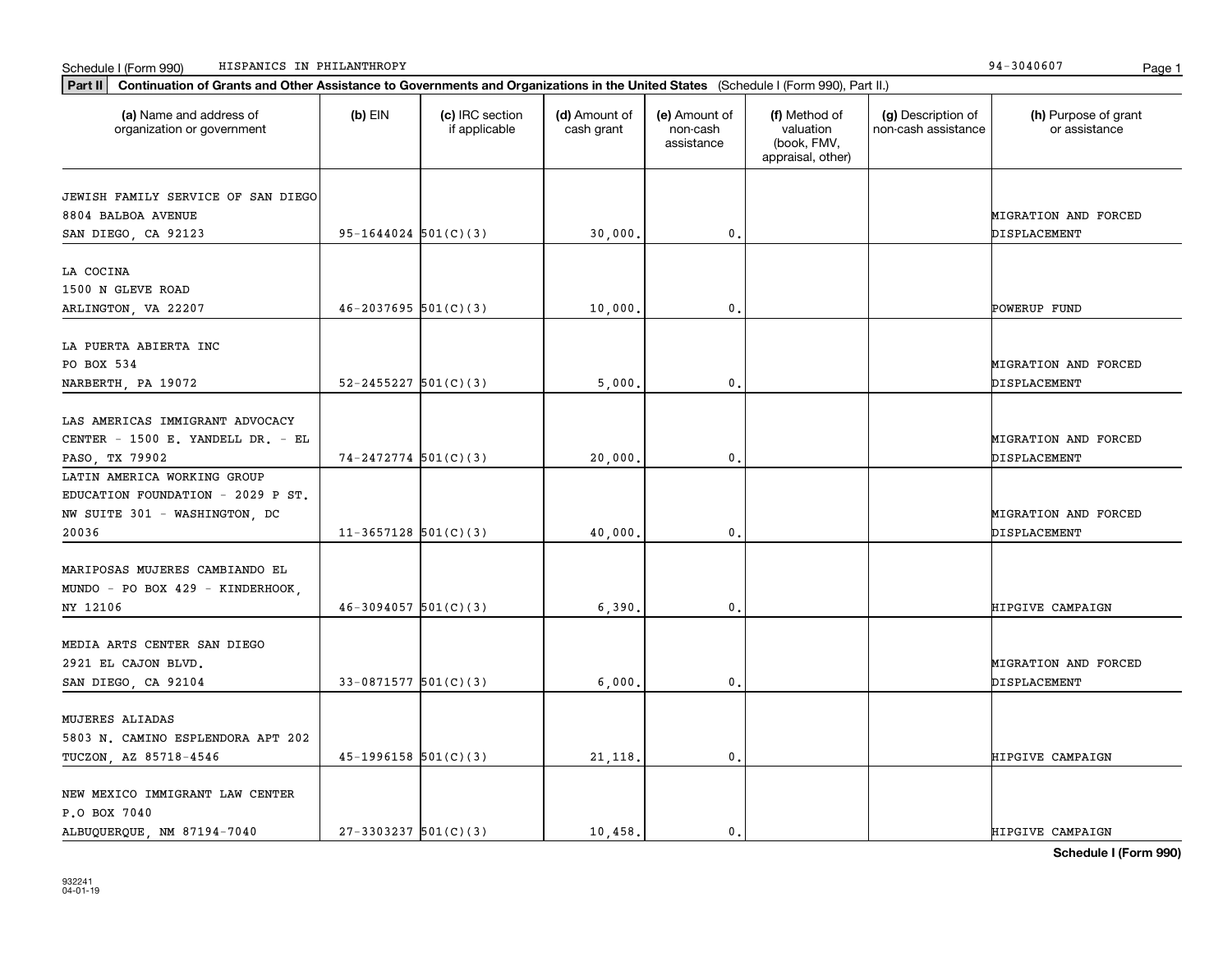| Schedule I (Form 990) |  | HISPANICS IN PHILANTHROPY | $\sim$<br>- 304060.<br>-94 | Page |  |
|-----------------------|--|---------------------------|----------------------------|------|--|
|-----------------------|--|---------------------------|----------------------------|------|--|

| Part II   Continuation of Grants and Other Assistance to Governments and Organizations in the United States (Schedule I (Form 990), Part II.) |                          |                                  |                             |                                         |                                                                |                                           |                                       |
|-----------------------------------------------------------------------------------------------------------------------------------------------|--------------------------|----------------------------------|-----------------------------|-----------------------------------------|----------------------------------------------------------------|-------------------------------------------|---------------------------------------|
| (a) Name and address of<br>organization or government                                                                                         | $(b)$ EIN                | (c) IRC section<br>if applicable | (d) Amount of<br>cash grant | (e) Amount of<br>non-cash<br>assistance | (f) Method of<br>valuation<br>(book, FMV,<br>appraisal, other) | (g) Description of<br>non-cash assistance | (h) Purpose of grant<br>or assistance |
| NORTHWEST IMMIGRANTS RIGHTS                                                                                                                   |                          |                                  |                             |                                         |                                                                |                                           |                                       |
| PROJECT - 615 2ND AVE. STE. 400 -                                                                                                             |                          |                                  |                             |                                         |                                                                |                                           | <b>MIGRATION AND FORCED</b>           |
| SEATTLE, WA 98104                                                                                                                             | $91-1393082$ 501(C)(3)   |                                  | 45,000                      | 0.                                      |                                                                |                                           | DISPLACEMENT                          |
|                                                                                                                                               |                          |                                  |                             |                                         |                                                                |                                           |                                       |
| OFICINA LEGAL DEL PUEBLO UNIDO INC                                                                                                            |                          |                                  |                             |                                         |                                                                |                                           |                                       |
| 1405 MONTOPOLIS DRIVE                                                                                                                         |                          |                                  |                             |                                         |                                                                |                                           | <b>MIGRATION AND FORCED</b>           |
| <b>AUSTIN, TX 78741</b>                                                                                                                       | $74-1995879$ 501(C)(3)   |                                  | 17,500                      | 0.                                      |                                                                |                                           | DISPLACEMENT                          |
| SANTA FE DREAMERS PROJECT                                                                                                                     |                          |                                  |                             |                                         |                                                                |                                           |                                       |
| PO BOX 8009                                                                                                                                   |                          |                                  |                             |                                         |                                                                |                                           | MIGRATION AND FORCED                  |
| SANTA FE, NM 87504                                                                                                                            | 82-0839645 $501(C)(3)$   |                                  | 15,000                      | 0.                                      |                                                                |                                           | DISPLACEMENT                          |
|                                                                                                                                               |                          |                                  |                             |                                         |                                                                |                                           |                                       |
| SOLAR RESPONDER                                                                                                                               |                          |                                  |                             |                                         |                                                                |                                           |                                       |
| 902 BROADWAY, FLOOR 6                                                                                                                         |                          |                                  |                             |                                         |                                                                |                                           |                                       |
| NEW YORK, NY 10010                                                                                                                            | 83-3822965 $501(C)(3)$   |                                  | 30,000                      | 0.                                      |                                                                |                                           | <b>EMERGENCY RESPONSE</b>             |
|                                                                                                                                               |                          |                                  |                             |                                         |                                                                |                                           |                                       |
| UFW FOUNDATION                                                                                                                                |                          |                                  |                             |                                         |                                                                |                                           |                                       |
| 3002 WHITTIER BOULEVARD                                                                                                                       |                          |                                  |                             |                                         |                                                                |                                           | MIGRATION AND FORCED                  |
| LOS ANGELES, CA 90023                                                                                                                         | 95-2703575 $501(C)(3)$   |                                  | 50,000                      | 0.                                      |                                                                |                                           | DISPLACEMENT                          |
|                                                                                                                                               |                          |                                  |                             |                                         |                                                                |                                           |                                       |
| URBAN JUSTICE CENTER                                                                                                                          |                          |                                  |                             |                                         |                                                                |                                           |                                       |
| 40 RECTOR ST., 9TH FLOOR                                                                                                                      |                          |                                  |                             |                                         |                                                                |                                           | MIGRATION AND FORCED                  |
| NEW YORK, NY 10006                                                                                                                            | $13 - 3442022$ 501(C)(3) |                                  | 5,000                       | $\mathbf 0$ .                           |                                                                |                                           | DISPLACEMENT                          |
| VISUAL ARTS RESERACH & RESOURCE                                                                                                               |                          |                                  |                             |                                         |                                                                |                                           |                                       |
| CTR RELAT - 120 EAST 125TH STREET                                                                                                             |                          |                                  |                             |                                         |                                                                |                                           |                                       |
| - NEW YORK, NY 10035                                                                                                                          | $13 - 3054001$ 501(C)(3) |                                  | 20,000                      | 0.                                      |                                                                |                                           | <b>EMERGENCY RESPONSE</b>             |
|                                                                                                                                               |                          |                                  |                             |                                         |                                                                |                                           |                                       |
| WASHINGTON OFFICE ON LATIN AMERICA                                                                                                            |                          |                                  |                             |                                         |                                                                |                                           |                                       |
| INC - 1666 CONNECTICUT AVE NW.                                                                                                                |                          |                                  |                             |                                         |                                                                |                                           | MIGRATION AND FORCED                  |
| SUITE 400 - WASHINGTON, DC 20009                                                                                                              | 52-1249353 $501(C)(3)$   |                                  | 50,000                      | 0.                                      |                                                                |                                           | DISPLACEMENT                          |
|                                                                                                                                               |                          |                                  |                             |                                         |                                                                |                                           |                                       |
| YOUNG CENTER FOR IMMIGRANT                                                                                                                    |                          |                                  |                             |                                         |                                                                |                                           |                                       |
| CHILDREN'S RIG - 6020 UNIVERSITY                                                                                                              |                          |                                  |                             |                                         |                                                                |                                           | MIGRATION AND FORCED                  |
| AVE. - CHICAGO, IL 60637                                                                                                                      | $26-1839249$ 501(C)(3)   |                                  | 20,000.                     | 0.                                      |                                                                |                                           | DISPLACEMENT                          |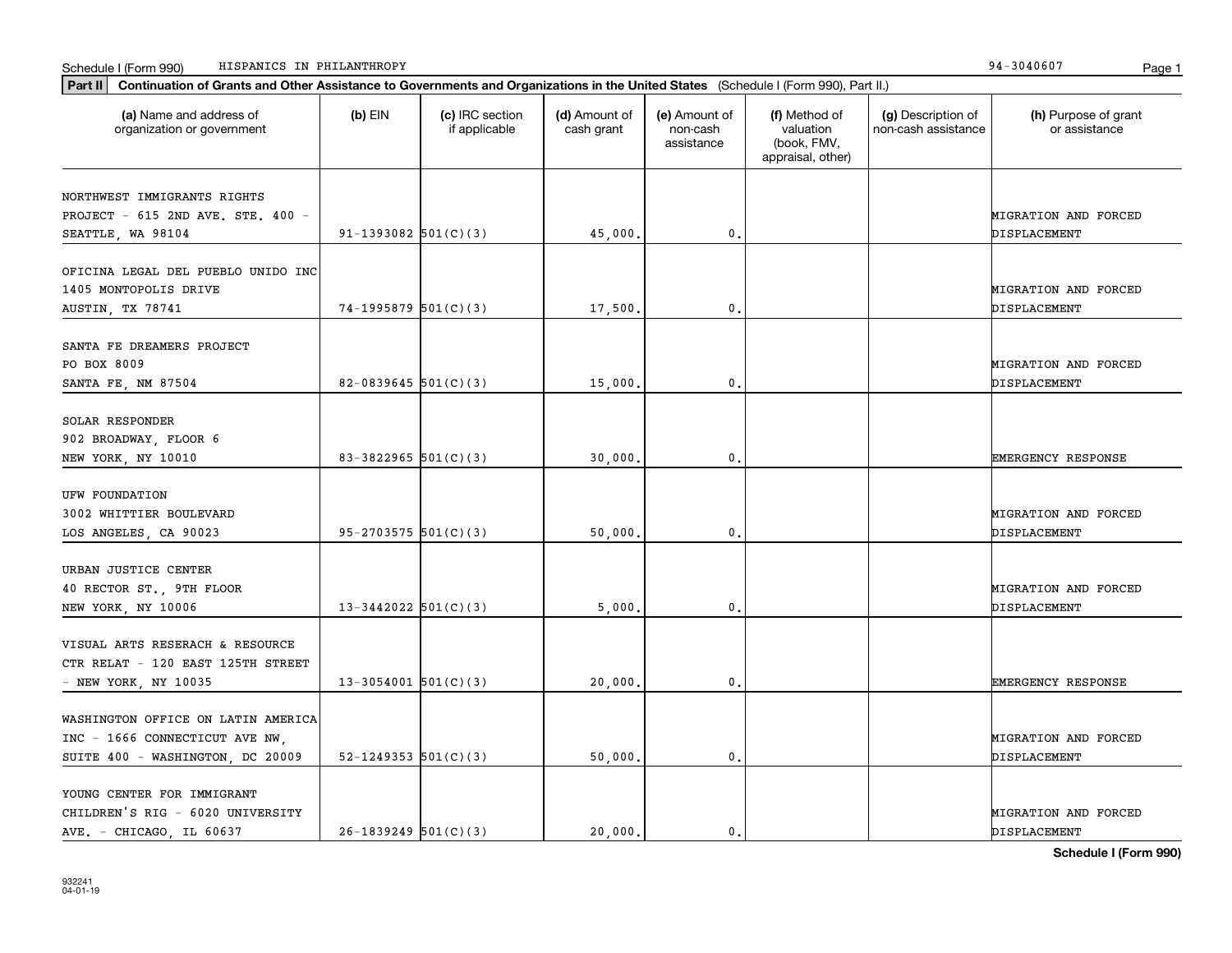| Continuation of Grants and Other Assistance to Governments and Organizations in the United States (Schedule I (Form 990), Part II.)<br>Part II |                        |                                  |                             |                                         |                                                                |                                           |                                       |  |  |
|------------------------------------------------------------------------------------------------------------------------------------------------|------------------------|----------------------------------|-----------------------------|-----------------------------------------|----------------------------------------------------------------|-------------------------------------------|---------------------------------------|--|--|
| (a) Name and address of<br>organization or government                                                                                          | $(b)$ EIN              | (c) IRC section<br>if applicable | (d) Amount of<br>cash grant | (e) Amount of<br>non-cash<br>assistance | (f) Method of<br>valuation<br>(book, FMV,<br>appraisal, other) | (g) Description of<br>non-cash assistance | (h) Purpose of grant<br>or assistance |  |  |
| YWCA EL PASO DEL NORTE REGION<br>201 E. MAIN, SUITE 400<br>EL PASO, TX 79901                                                                   | $74-1109650$ 501(C)(3) |                                  | 10,000.                     | $\mathbf 0$ .                           |                                                                |                                           | MIGRATION AND FORCED<br>DISPLACEMENT  |  |  |
|                                                                                                                                                |                        |                                  |                             |                                         |                                                                |                                           |                                       |  |  |
|                                                                                                                                                |                        |                                  |                             |                                         |                                                                |                                           |                                       |  |  |
|                                                                                                                                                |                        |                                  |                             |                                         |                                                                |                                           |                                       |  |  |
|                                                                                                                                                |                        |                                  |                             |                                         |                                                                |                                           |                                       |  |  |
|                                                                                                                                                |                        |                                  |                             |                                         |                                                                |                                           |                                       |  |  |
|                                                                                                                                                |                        |                                  |                             |                                         |                                                                |                                           |                                       |  |  |
|                                                                                                                                                |                        |                                  |                             |                                         |                                                                |                                           |                                       |  |  |
|                                                                                                                                                |                        |                                  |                             |                                         |                                                                |                                           |                                       |  |  |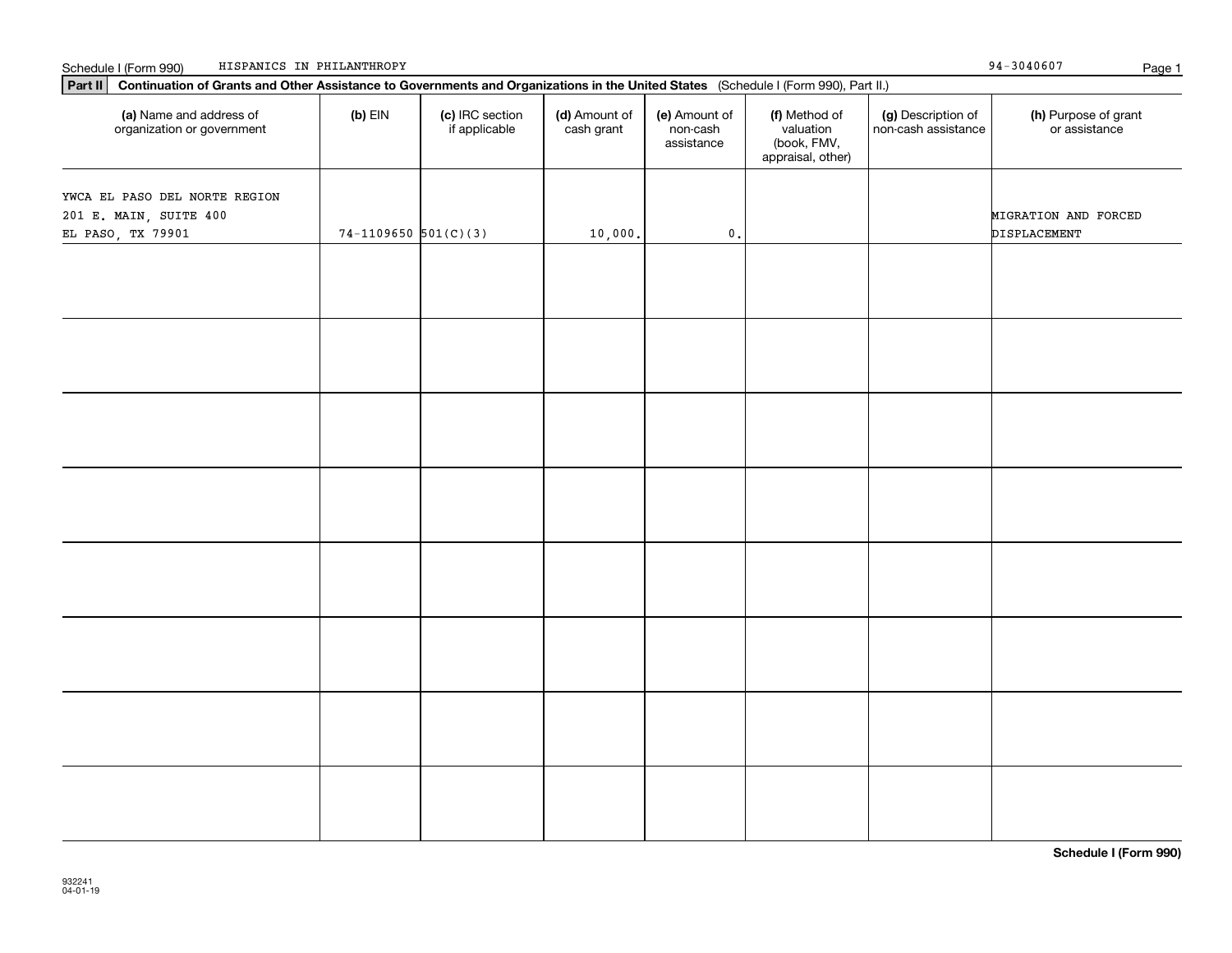**Part III | Grants and Other Assistance to Domestic Individuals. Complete if the organization answered "Yes" on Form 990, Part IV, line 22.** Part III can be duplicated if additional space is needed.

| (a) Type of grant or assistance | (b) Number of<br>recipients | (c) Amount of<br>cash grant | (d) Amount of non-<br>cash assistance | (e) Method of valuation<br>(book, FMV, appraisal, other) | (f) Description of noncash assistance |
|---------------------------------|-----------------------------|-----------------------------|---------------------------------------|----------------------------------------------------------|---------------------------------------|
|                                 |                             |                             |                                       |                                                          |                                       |
|                                 |                             |                             |                                       |                                                          |                                       |
|                                 |                             |                             |                                       |                                                          |                                       |
|                                 |                             |                             |                                       |                                                          |                                       |
|                                 |                             |                             |                                       |                                                          |                                       |
|                                 |                             |                             |                                       |                                                          |                                       |
|                                 |                             |                             |                                       |                                                          |                                       |
|                                 |                             |                             |                                       |                                                          |                                       |
|                                 |                             |                             |                                       |                                                          |                                       |
|                                 |                             |                             |                                       |                                                          |                                       |

Part IV | Supplemental Information. Provide the information required in Part I, line 2; Part III, column (b); and any other additional information.

PART I, LINE 2:

GRANTMAKING DECISIONS ARE BASED ON WRITTEN PROPOSALS SUBMITTED OR DECIDED

BY COMMITTEE OR BY RECOMMENDATION. HIP MONITORS USE OF FUNDS AND PROJECT

ACTIVITIES THROUGH SITE VISITS, COHORT CONVENING AND/OR INFORMAL CHECK-INS

OR REPORTING.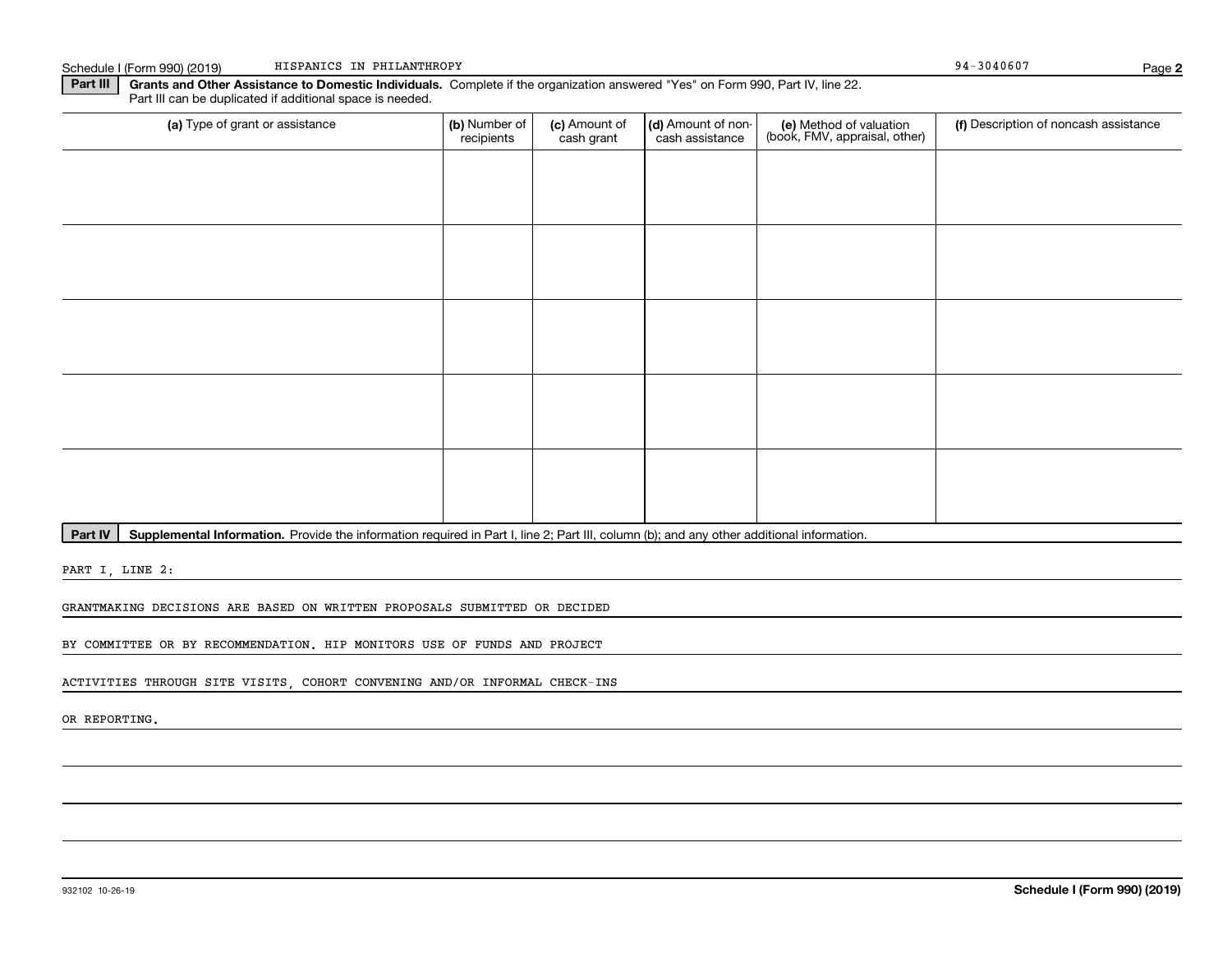|        | <b>SCHEDULE J</b>                                            |                                                                                                               | <b>Compensation Information</b>                                                                                                  |                                       | OMB No. 1545-0047          |     |    |  |
|--------|--------------------------------------------------------------|---------------------------------------------------------------------------------------------------------------|----------------------------------------------------------------------------------------------------------------------------------|---------------------------------------|----------------------------|-----|----|--|
|        | (Form 990)                                                   |                                                                                                               | For certain Officers, Directors, Trustees, Key Employees, and Highest                                                            |                                       |                            |     |    |  |
|        |                                                              |                                                                                                               | 2019                                                                                                                             |                                       |                            |     |    |  |
|        | Department of the Treasury                                   |                                                                                                               | Complete if the organization answered "Yes" on Form 990, Part IV, line 23.<br>Attach to Form 990.                                |                                       | <b>Open to Public</b>      |     |    |  |
|        | Internal Revenue Service                                     |                                                                                                               | Go to www.irs.gov/Form990 for instructions and the latest information.                                                           |                                       | Inspection                 |     |    |  |
|        | Name of the organization                                     |                                                                                                               |                                                                                                                                  | <b>Employer identification number</b> |                            |     |    |  |
|        |                                                              | HISPANICS IN PHILANTHROPY                                                                                     |                                                                                                                                  | 94-3040607                            |                            |     |    |  |
| Part I |                                                              | <b>Questions Regarding Compensation</b>                                                                       |                                                                                                                                  |                                       |                            |     |    |  |
|        |                                                              |                                                                                                               |                                                                                                                                  |                                       |                            | Yes | No |  |
|        |                                                              |                                                                                                               | <b>1a</b> Check the appropriate box(es) if the organization provided any of the following to or for a person listed on Form 990, |                                       |                            |     |    |  |
|        |                                                              | Part VII, Section A, line 1a. Complete Part III to provide any relevant information regarding these items.    |                                                                                                                                  |                                       |                            |     |    |  |
|        | First-class or charter travel                                |                                                                                                               | Housing allowance or residence for personal use                                                                                  |                                       |                            |     |    |  |
|        | Travel for companions                                        |                                                                                                               | Payments for business use of personal residence                                                                                  |                                       |                            |     |    |  |
|        |                                                              | Tax indemnification and gross-up payments                                                                     | Health or social club dues or initiation fees                                                                                    |                                       |                            |     |    |  |
|        |                                                              | Discretionary spending account                                                                                | Personal services (such as maid, chauffeur, chef)                                                                                |                                       |                            |     |    |  |
|        |                                                              |                                                                                                               |                                                                                                                                  |                                       |                            |     |    |  |
|        |                                                              |                                                                                                               | <b>b</b> If any of the boxes on line 1a are checked, did the organization follow a written policy regarding payment or           |                                       |                            |     |    |  |
|        |                                                              |                                                                                                               |                                                                                                                                  |                                       | 1b                         |     |    |  |
| 2      |                                                              |                                                                                                               | Did the organization require substantiation prior to reimbursing or allowing expenses incurred by all directors,                 |                                       |                            |     |    |  |
|        |                                                              |                                                                                                               |                                                                                                                                  |                                       | $\mathbf{2}$               |     |    |  |
|        |                                                              |                                                                                                               |                                                                                                                                  |                                       |                            |     |    |  |
| З      |                                                              |                                                                                                               | Indicate which, if any, of the following the organization used to establish the compensation of the organization's               |                                       |                            |     |    |  |
|        |                                                              |                                                                                                               | CEO/Executive Director. Check all that apply. Do not check any boxes for methods used by a related organization to               |                                       |                            |     |    |  |
|        |                                                              | establish compensation of the CEO/Executive Director, but explain in Part III.                                |                                                                                                                                  |                                       |                            |     |    |  |
|        | Compensation committee<br>X  <br>Written employment contract |                                                                                                               |                                                                                                                                  |                                       |                            |     |    |  |
|        |                                                              | Independent compensation consultant                                                                           | Compensation survey or study                                                                                                     |                                       |                            |     |    |  |
|        |                                                              | Form 990 of other organizations                                                                               | X  <br>Approval by the board or compensation committee                                                                           |                                       |                            |     |    |  |
| 4      |                                                              | During the year, did any person listed on Form 990, Part VII, Section A, line 1a, with respect to the filing  |                                                                                                                                  |                                       |                            |     |    |  |
|        | organization or a related organization:                      |                                                                                                               |                                                                                                                                  |                                       |                            |     |    |  |
|        |                                                              | Receive a severance payment or change-of-control payment?                                                     |                                                                                                                                  |                                       | 4a                         |     | х  |  |
| b      |                                                              |                                                                                                               |                                                                                                                                  |                                       | 4b                         |     | X  |  |
| c      |                                                              |                                                                                                               |                                                                                                                                  |                                       | 4c                         |     | X  |  |
|        |                                                              | If "Yes" to any of lines 4a-c, list the persons and provide the applicable amounts for each item in Part III. |                                                                                                                                  |                                       |                            |     |    |  |
|        |                                                              |                                                                                                               |                                                                                                                                  |                                       |                            |     |    |  |
|        |                                                              | Only section 501(c)(3), 501(c)(4), and 501(c)(29) organizations must complete lines 5-9.                      |                                                                                                                                  |                                       |                            |     |    |  |
|        |                                                              |                                                                                                               | For persons listed on Form 990, Part VII, Section A, line 1a, did the organization pay or accrue any compensation                |                                       |                            |     |    |  |
|        | contingent on the revenues of:                               |                                                                                                               |                                                                                                                                  |                                       |                            |     |    |  |
|        |                                                              |                                                                                                               |                                                                                                                                  |                                       | 5a                         |     | х  |  |
|        |                                                              |                                                                                                               |                                                                                                                                  |                                       | 5b                         |     | x  |  |
|        |                                                              | If "Yes" on line 5a or 5b, describe in Part III.                                                              |                                                                                                                                  |                                       |                            |     |    |  |
| 6.     |                                                              |                                                                                                               | For persons listed on Form 990, Part VII, Section A, line 1a, did the organization pay or accrue any compensation                |                                       |                            |     |    |  |
|        | contingent on the net earnings of:                           |                                                                                                               |                                                                                                                                  |                                       |                            |     |    |  |
|        |                                                              |                                                                                                               |                                                                                                                                  |                                       | 6a                         |     | x  |  |
|        | <b>b</b> Any related organization?                           |                                                                                                               |                                                                                                                                  |                                       | 6b                         |     | x  |  |
|        |                                                              | If "Yes" on line 6a or 6b, describe in Part III.                                                              |                                                                                                                                  |                                       |                            |     |    |  |
|        |                                                              |                                                                                                               | 7 For persons listed on Form 990, Part VII, Section A, line 1a, did the organization provide any nonfixed payments               |                                       |                            |     |    |  |
|        |                                                              |                                                                                                               |                                                                                                                                  |                                       | $\overline{7}$             | х   |    |  |
| 8      |                                                              |                                                                                                               | Were any amounts reported on Form 990, Part VII, paid or accrued pursuant to a contract that was subject to the                  |                                       |                            |     |    |  |
|        |                                                              | initial contract exception described in Regulations section 53.4958-4(a)(3)? If "Yes," describe in Part III   |                                                                                                                                  |                                       | 8                          |     | х  |  |
| 9      |                                                              | If "Yes" on line 8, did the organization also follow the rebuttable presumption procedure described in        |                                                                                                                                  |                                       |                            |     |    |  |
|        | Regulations section 53.4958-6(c)?                            |                                                                                                               |                                                                                                                                  |                                       | 9                          |     |    |  |
|        |                                                              | LHA For Paperwork Reduction Act Notice, see the Instructions for Form 990.                                    |                                                                                                                                  |                                       | Schedule J (Form 990) 2019 |     |    |  |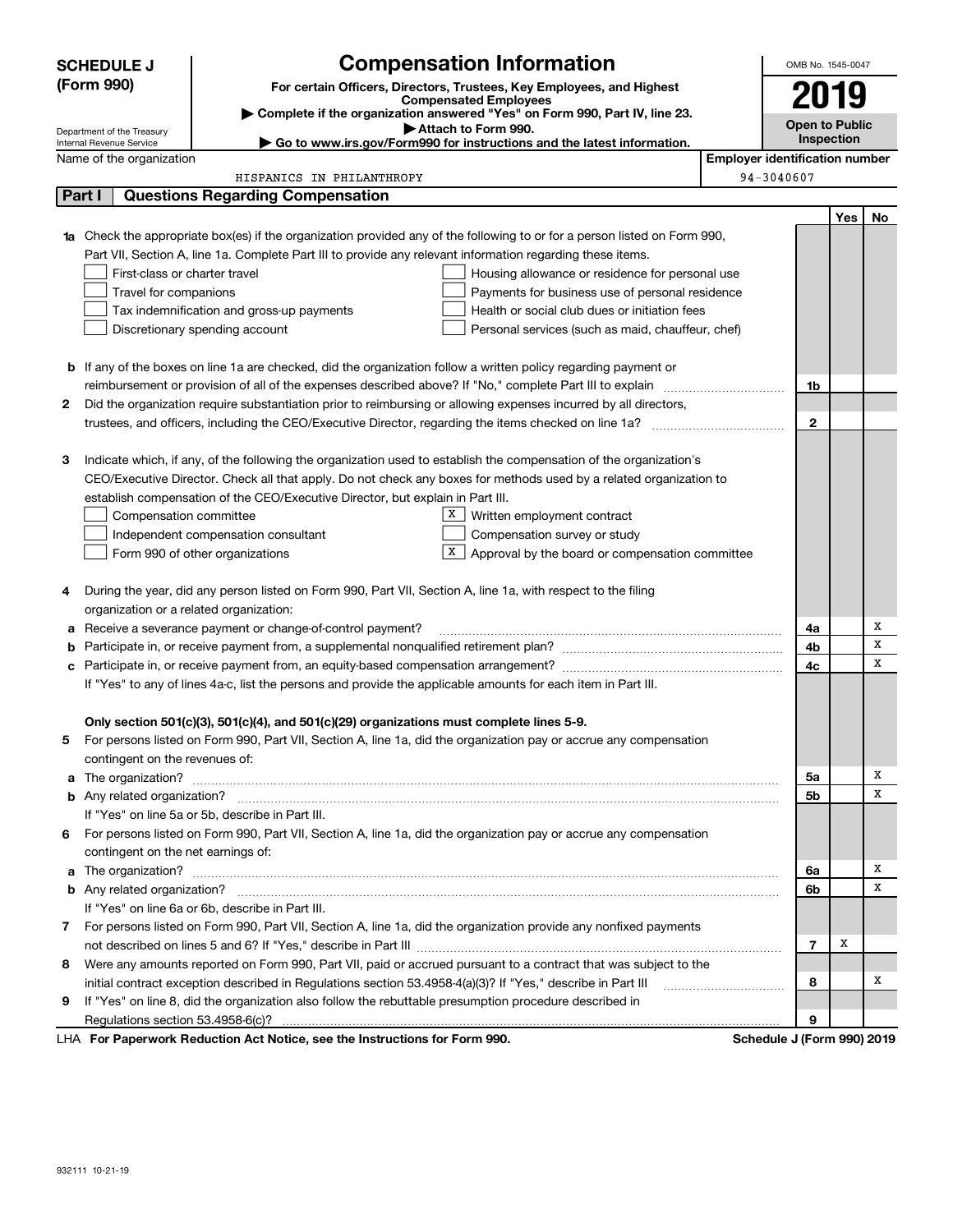94-3040607

# **Part II Officers, Directors, Trustees, Key Employees, and Highest Compensated Employees.**  Schedule J (Form 990) 2019 Page Use duplicate copies if additional space is needed.

For each individual whose compensation must be reported on Schedule J, report compensation from the organization on row (i) and from related organizations, described in the instructions, on row (ii). Do not list any individuals that aren't listed on Form 990, Part VII.

**Note:**  The sum of columns (B)(i)-(iii) for each listed individual must equal the total amount of Form 990, Part VII, Section A, line 1a, applicable column (D) and (E) amounts for that individual.

|                              |            |                          | (B) Breakdown of W-2 and/or 1099-MISC compensation |                                           | (C) Retirement and<br>other deferred | (D) Nontaxable<br>benefits | (E) Total of columns | (F) Compensation<br>in column (B)         |  |
|------------------------------|------------|--------------------------|----------------------------------------------------|-------------------------------------------|--------------------------------------|----------------------------|----------------------|-------------------------------------------|--|
| (A) Name and Title           |            | (i) Base<br>compensation | (ii) Bonus &<br>incentive<br>compensation          | (iii) Other<br>reportable<br>compensation | compensation                         |                            | $(B)(i)-(D)$         | reported as deferred<br>on prior Form 990 |  |
| ANA MARIE ARGILAGOS<br>(1)   | (i)        | $\overline{242}$ , 000.  | 24,000.                                            | 6,100.                                    | 10,640.                              | $\mathbf{0}$ .             | 282,740.             | $\mathbf 0$ .                             |  |
| PRESIDENT                    | (ii)       | $\mathbf 0$ .            | $\mathbf{0}$ .                                     | $\mathsf{0}$ .                            | $\mathbf{0}$ .                       | $\mathbf{0}$ .             | $\mathbf{0}$ .       | $\mathbf 0$ .                             |  |
| NANCY SANTIAGO NEGRON<br>(2) | (i)        | 157,967.                 | 1,000,                                             | $\mathbf 0$ .                             | 6,359.                               | 14,196.                    | 179,522.             | $\overline{\mathbf{0}}$ .                 |  |
| VICE PRESIDENT               | (ii)       | $\mathfrak o$ .          | $\mathsf{0}\,.$                                    | $\mathbf 0$ .                             | $\mathsf{0}$ .                       | $\mathbf{0}$               | $\mathfrak o$ .      | $\mathbf 0$ .                             |  |
|                              | $(\sf{i})$ |                          |                                                    |                                           |                                      |                            |                      |                                           |  |
|                              | (ii)       |                          |                                                    |                                           |                                      |                            |                      |                                           |  |
|                              | (i)        |                          |                                                    |                                           |                                      |                            |                      |                                           |  |
|                              | (ii)       |                          |                                                    |                                           |                                      |                            |                      |                                           |  |
|                              | (i)        |                          |                                                    |                                           |                                      |                            |                      |                                           |  |
|                              | (ii)       |                          |                                                    |                                           |                                      |                            |                      |                                           |  |
|                              | (i)        |                          |                                                    |                                           |                                      |                            |                      |                                           |  |
|                              | (ii)       |                          |                                                    |                                           |                                      |                            |                      |                                           |  |
|                              | (i)        |                          |                                                    |                                           |                                      |                            |                      |                                           |  |
|                              | (ii)       |                          |                                                    |                                           |                                      |                            |                      |                                           |  |
|                              | (i)        |                          |                                                    |                                           |                                      |                            |                      |                                           |  |
|                              | (ii)       |                          |                                                    |                                           |                                      |                            |                      |                                           |  |
|                              | (i)        |                          |                                                    |                                           |                                      |                            |                      |                                           |  |
|                              | (ii)       |                          |                                                    |                                           |                                      |                            |                      |                                           |  |
|                              | $(\sf{i})$ |                          |                                                    |                                           |                                      |                            |                      |                                           |  |
|                              | (ii)       |                          |                                                    |                                           |                                      |                            |                      |                                           |  |
|                              | (i)        |                          |                                                    |                                           |                                      |                            |                      |                                           |  |
|                              | (ii)       |                          |                                                    |                                           |                                      |                            |                      |                                           |  |
|                              | (i)        |                          |                                                    |                                           |                                      |                            |                      |                                           |  |
|                              | (ii)       |                          |                                                    |                                           |                                      |                            |                      |                                           |  |
|                              | (i)        |                          |                                                    |                                           |                                      |                            |                      |                                           |  |
|                              | (ii)       |                          |                                                    |                                           |                                      |                            |                      |                                           |  |
|                              | (i)        |                          |                                                    |                                           |                                      |                            |                      |                                           |  |
|                              | (ii)       |                          |                                                    |                                           |                                      |                            |                      |                                           |  |
|                              | (i)        |                          |                                                    |                                           |                                      |                            |                      |                                           |  |
|                              | (ii)       |                          |                                                    |                                           |                                      |                            |                      |                                           |  |
|                              | (i)        |                          |                                                    |                                           |                                      |                            |                      |                                           |  |
|                              | (ii)       |                          |                                                    |                                           |                                      |                            |                      |                                           |  |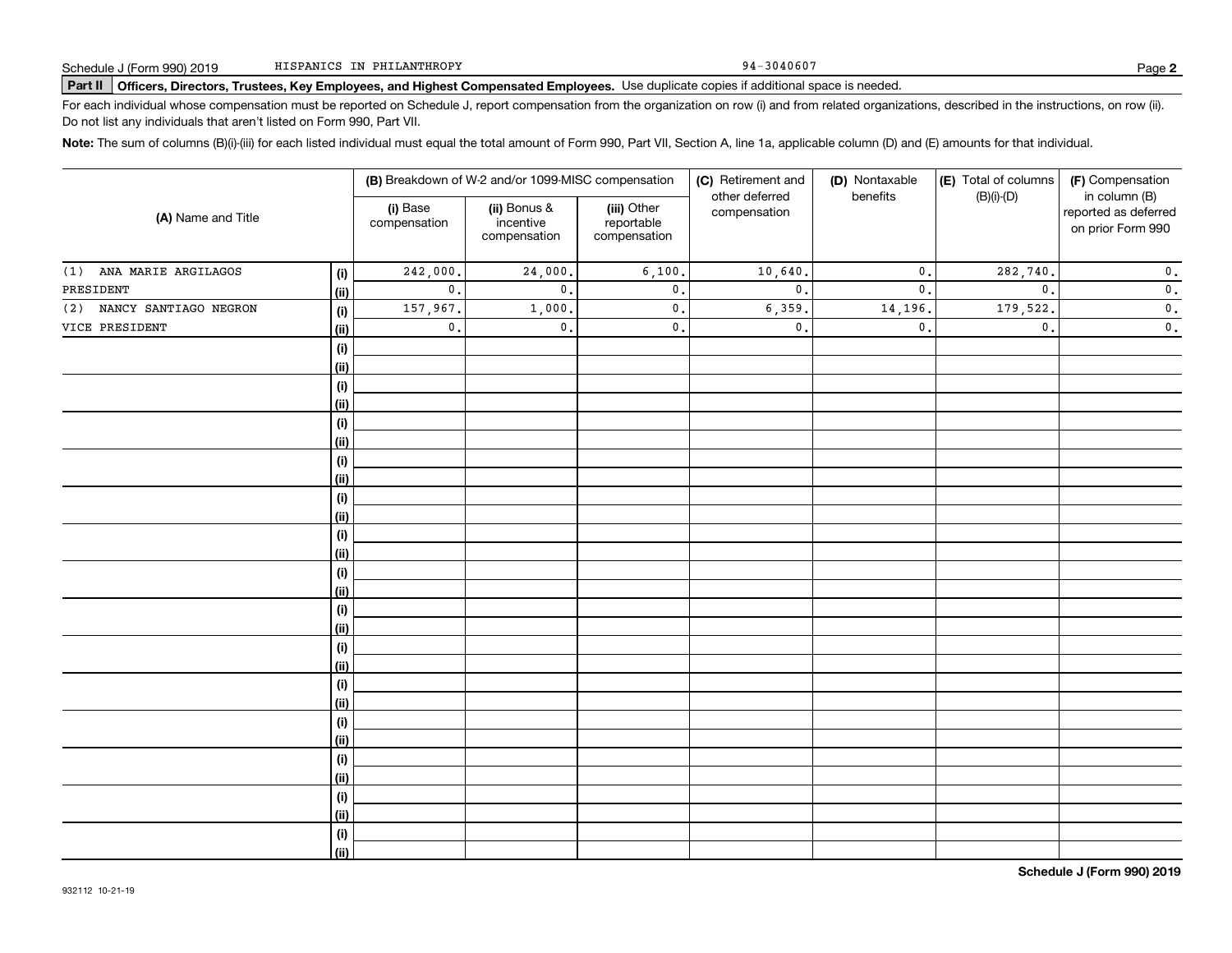Page 3

Schedule J (Form 990) 2019 HISPANICS IN PHILANTHROPY<br>Part III Supplemental Information<br>Provide the information, explanation, or descriptions required for Part I, lines 1a, 1b, 3, 4a, 4b, 4c, 5a, 5b, 6a, 6b, 7, and 8, and f

PART I, LINE 7:

NANCY SANTIAGO NEGRON RECEIVED A \$1,000 BONUS PAYMENT IN 2019 WHICH WAS

DISCRETIONARY.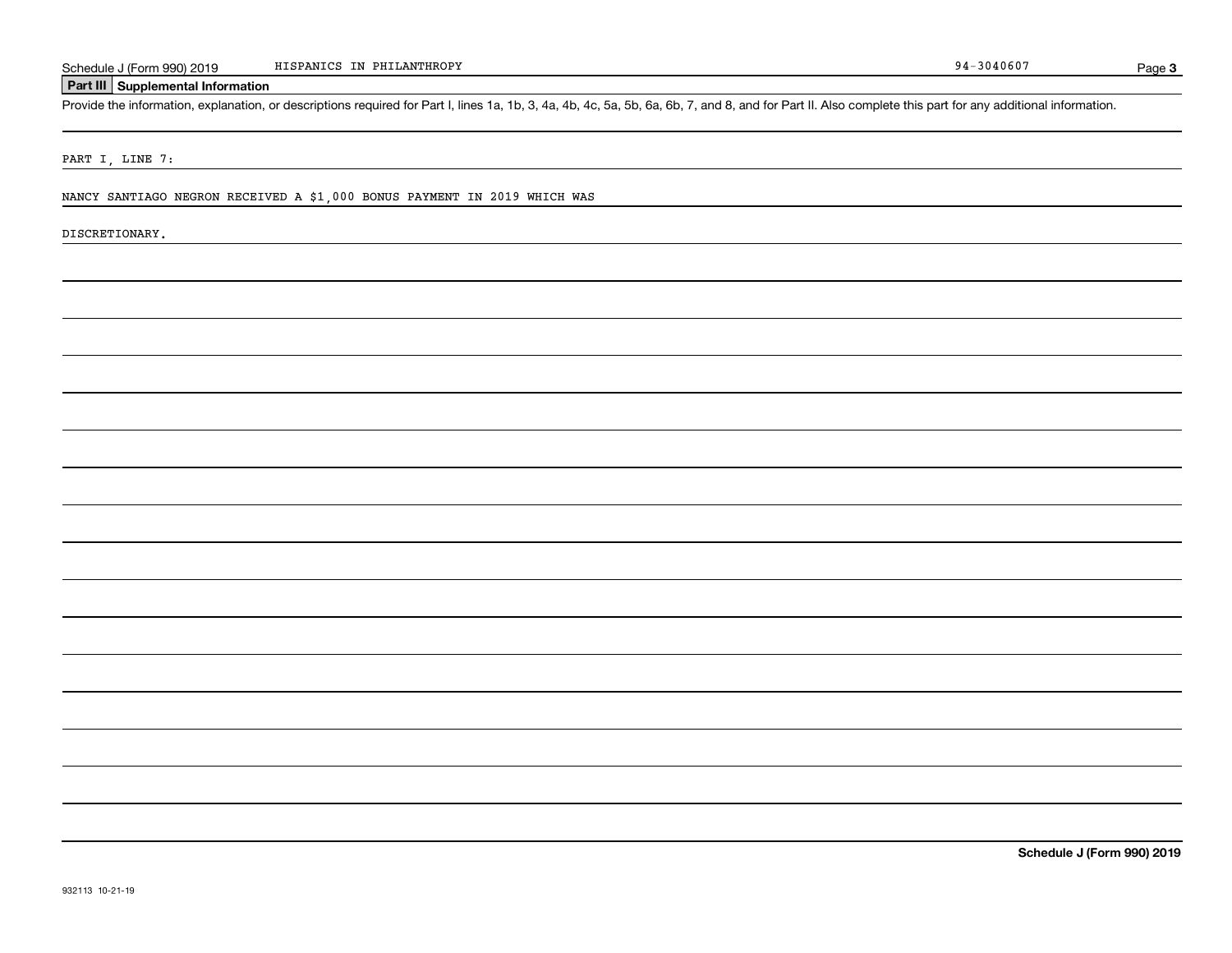**(Form 990 or 990-EZ)**

Department of the Treasury Internal Revenue Service

Name of the organization

## **SCHEDULE O Supplemental Information to Form 990 or 990-EZ**

**Complete to provide information for responses to specific questions on Form 990 or 990-EZ or to provide any additional information. | Attach to Form 990 or 990-EZ. | Go to www.irs.gov/Form990 for the latest information.**



**Employer identification number**

HISPANICS IN PHILANTHROPY 94-3040607

FORM 990, PART I, LINE 1

HISPANIC IN PHILANTHROPY'S MISSION IS TO INCREASE LATINO LEADERSHIP,

INFLUENCE, AND EQUITY BY LEVERAGING PHILANTHROPIC RESOURCES THROUGHOUT

THE US AND LATIN AMERICA. OUR VISION IS FOR LATINOS TO ACHIEVE POWER

SOCIAL JUSTICE AND SHARED PROSPERITY ACROSS THE AMERICAS. HIP'S CORE

VALUES OF EQUITY, LEADERSHIP AND VOICE SHAPE ITS CULTURE AND ACT AS A

FILTER AND COMPASS FOR INTERNAL AND EXTERNAL DECISION-MAKING AND

PRIORITY-SETTING-WITHIN A TRANSNATIONAL MINDSET.

FORM 990, PART I, LINE 6:

VOLUNTEERS INCLUDE BOARD MEMBERS AND INDIVIDUALS SUPPORTING THE

LEADERSHIP CONFERENCE HELD IN D.C. ESTIMATED NUMBER OF HOURS IS 200

AND INCLUDES VOLUNTEERS SUPPORTING THE 3 DAY LEADERSHIP CONFERENCE

EVENT, AS WELL AS SUPPORT FROM BOARD AND BOARD COMMITTEE MEMBERS.

FORM 990, PART III, LINE 2, NEW PROGRAM SERVICES:

HISPANICS IN PHILANTHROPY EXPANDED ITS PROGRAM AND ACTIVITIES TO

INCLUDE WORK AT THE US SOUTHERN BORDER AND ISSUES CONCERNING MIGRATION

AND FORCED DISPLACEMENT.

FORM 990, PART III, LINE 1

HISPANIC IN PHILANTHROPY'S MISSION IS TO INCREASE LATINO LEADERSHIP,

INFLUENCE, AND EQUITY BY LEVERAGING PHILANTHROPIC RESOURCES THROUGHOUT

THE US AND LATIN AMERICA. OUR VISION IS FOR LATINOS TO ACHIEVE POWER

SOCIAL JUSTICE AND SHARED PROSPERITY ACROSS THE AMERICAS. HIP'S CORE

VALUES OF EQUITY, LEADERSHIP AND VOICE SHAPE ITS CULTURE AND ACT AS A

932211 09-06-19 LHA For Paperwork Reduction Act Notice, see the Instructions for Form 990 or 990-EZ. Schedule O (Form 990 or 990-EZ) (2019)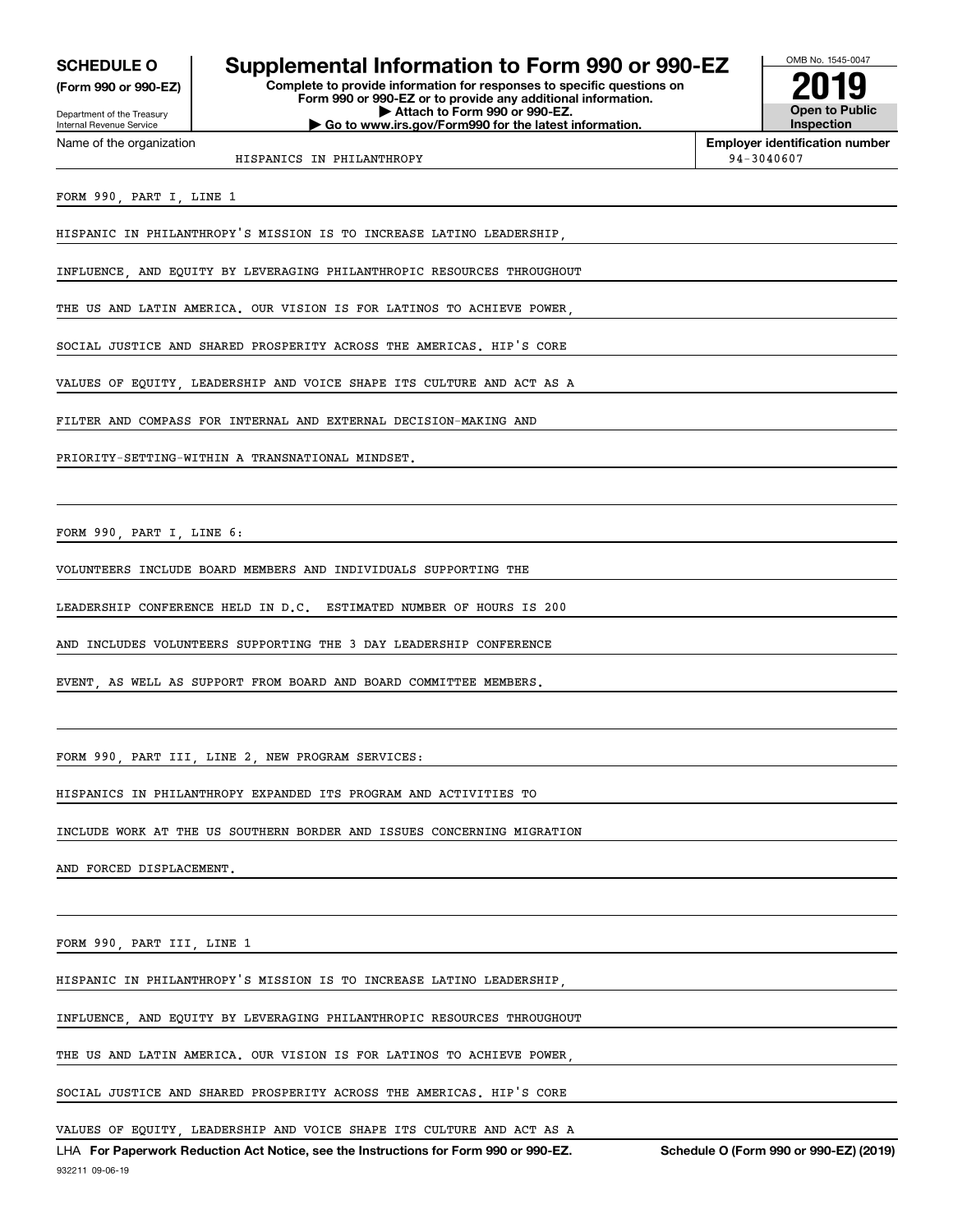| FILTER AND COMPASS FOR INTERNAL AND EXTERNAL DECISION -MAKING AND           |
|-----------------------------------------------------------------------------|
| PRIORITY-SETTING-WITHIN A TRANSNATIONAL MINDSET.                            |
|                                                                             |
|                                                                             |
| FORM 990, PART VI, SECTION A, LINE 4:                                       |
| THE BYLAWS WERE UPDATED AND APPROVED IN FEBRUARY 2019 TO ADD CLARIFYING     |
| LANGUAGE REGARDING TYPES OF MEMBERSHIPS SPECIFYING THAT ONLY INDIVIDUAL     |
| MEMBERS WHO HAVE VOTING RIGHTS SHALL BE CONSIDERED MEMBERS WITHIN THE       |
| MEANING OF SECTION 5056 OF CALIFORNIA NONPROFIT LAW. OTHER UPDATES INCLUDE  |
| INCREASED NUMBER OF VOTING BOARD OF DIRECTORS; ORIGINALLY FROM 13 TO 19 THE |
| CHANGE IS TO INCREASE DIRECTORS FROM 13 TO 21 AND UPDATED LANGUAGE ON       |
| POWERS ACCORDING TO THE LAW.                                                |
|                                                                             |
| FORM 990, PART VI, SECTION A, LINE 6:                                       |
| ANY PERSON EIGHTEEN YEARS OF AGE OR OLDER WHO IS DEDICATED TO THE PURPOSE   |
| OF THE CORPORATION AND EITHER (I) EMPLOYED AS AN OFFICER OF THE CORPORATION |
| OR AS A BANK TRUST OFFICER OR AS A STAFF MEMBER OF A GRANTMAKING            |
| FOUNDATION, CORPORATION, OR ORGANIZATION, OR PROFESSIONAL ASSOCIATION OF    |
| GRANTMAKERS, OR (II) SERVES AS A TRUSTEE OR A DIRECTOR RESPONSIBLE FOR      |
| ALLOCATION OF PHILANTHROPIC GRANTS OF A CORPORATION, RELIGIOUS              |
| ORGANIZATION, OR ANY OTHER TYPE OF GRANTMAKING ORGANIZATION OF              |
| PHILANTHROPIC INSTITUTION MAY APPLY TO BECOME A MEMBER WITHIN THE MEANING   |
| OF SECTION 5056 OF CALIFORNIA NONPROFIT LAW.                                |
|                                                                             |
| FORM 990, PART VI, SECTION A, LINE 7A:                                      |
| EACH MEMBER IN GOOD STANDING SHALL BE ENTITLED TO ONE VOTE ON EACH MATTER   |
| SUBMITTED TO A VOTE OF THE MEMBERS. EACH MEMBER OF THE CORPORATION HAS THE  |
|                                                                             |

HISPANICS IN PHILANTHROPY 94-3040607

 $\overline{\phantom{a}}$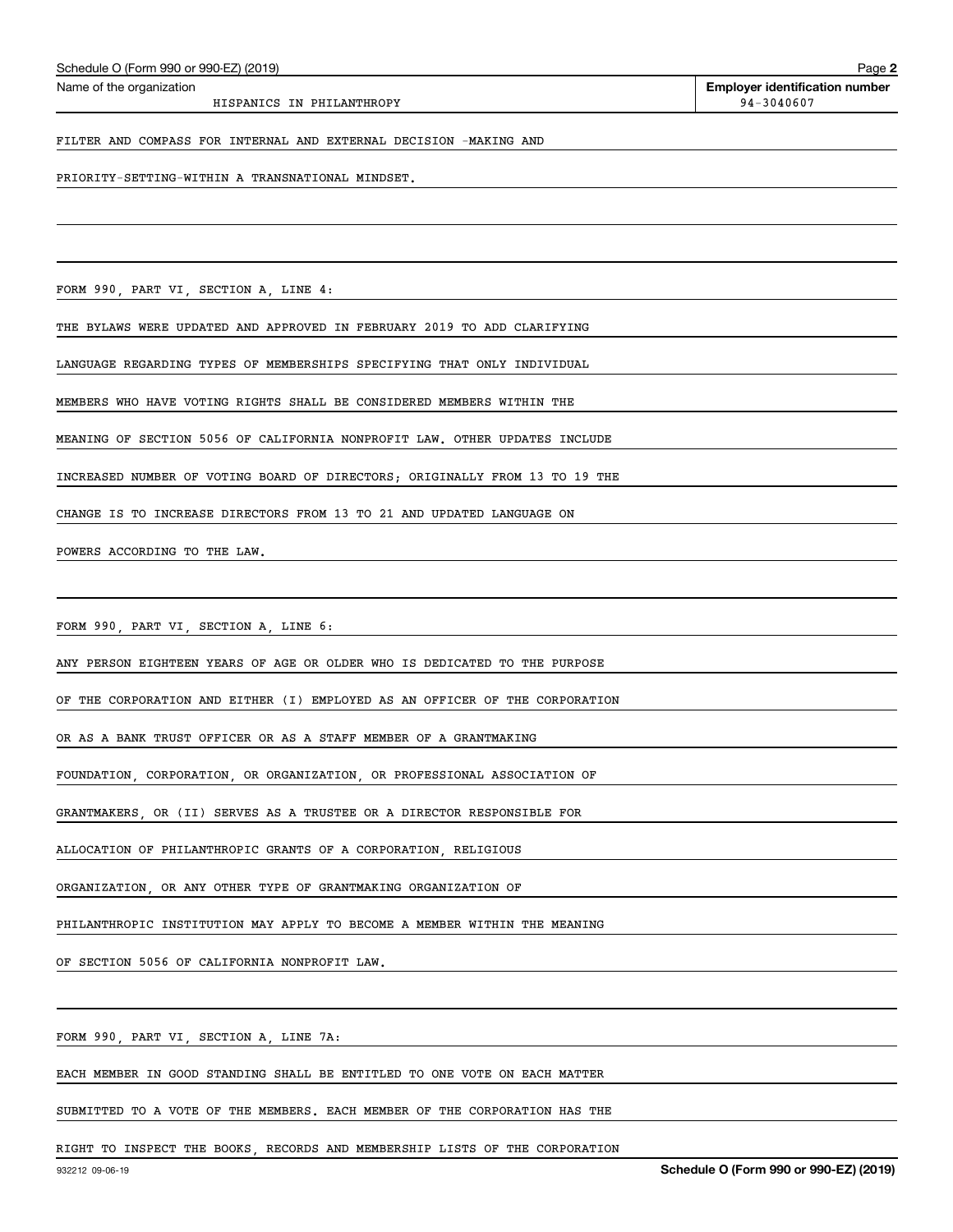| Schedule O (Form 990 or 990-EZ) (2019)                                      | Page                                                |
|-----------------------------------------------------------------------------|-----------------------------------------------------|
| Name of the organization<br>HISPANICS IN PHILANTHROPY                       | <b>Employer identification number</b><br>94-3040607 |
| FOR PURPOSES REASONABLY RELATED TO THE PERSON'S INTEREST AS A MEMBER. EACH  |                                                     |
| MEMBER ALSO HAS A RIGHT TO INSPECT THE FINANCIAL RECORDS OF THE CORPORATION |                                                     |
| UPON WRITTEN REQUEST.                                                       |                                                     |
|                                                                             |                                                     |
| FORM 990, PART VI, SECTION A, LINE 7B:                                      |                                                     |
| EACH MEMBER IN GOOD STANDING SHALL BE ENTITLED TO ONE VOTE ON EACH MATTER   |                                                     |
| SUBMITTED TO A VOTE OF THE MEMBERS. MEMBERS MAY VOTE ON A SLATE OF BOARD    |                                                     |
| MEMBERS UP FOR NOMINATION, MEMBERS MAY ALSO VOTE TO APPROVE SUBSTANTIAL     |                                                     |
| CHANGES TO PORTIONS OF THE BYLAWS THAT IMPACT MEMBERSHIP AND MEMBERSHIP     |                                                     |
| RIGHTS.                                                                     |                                                     |
|                                                                             |                                                     |
| FORM 990, PART VI, SECTION B, LINE 11B:                                     |                                                     |
| HISPANICS IN PHILANTHROPY'S (HIP) CHIEF FINANCIAL OFFICER REVIEWS THE FORM  |                                                     |
| 990 PREPARED BY THE EXTERNAL PREPARER, THEN SUBMITS TO THE PRESIDENT,       |                                                     |
| TREASURER AND FINANCE COMMITTEE FOR REVIEW. UPON COMPLETION OF REVIEW, THE  |                                                     |
| REPORT IS THEN SUBMITTED TO THE EXECUTIVE COMMITTEE FOR REVIEW. THE FORM IS |                                                     |
| ALSO DISTRIBUTED TO THE FULL BOARD OF DIRECTORS FOR REVIEW AND COMMENT      |                                                     |
| PRIOR TO FILING WITH THE IRS.                                               |                                                     |
|                                                                             |                                                     |
| FORM 990, PART VI, SECTION B, LINE 12C:                                     |                                                     |
| ANNUALLY BOARD MEMBERS REVIEW THE CONFLICT OF INTEREST POLICY AND SIGN A    |                                                     |
| CONFIRMATION INDICATING THAT THEY HAVE READ AND UNDERSTOOD THE POLICY. THE  |                                                     |
| POLICY IS ALSO PART OF THE BOARD HANDBOOK, WHICH IS REVIEWED WITH NEW BOARD |                                                     |
| MEMBERS DURING THEIR ORIENTATION. STAFF RECEIVES THE FORMS FROM BOARD       |                                                     |
| MEMBERS, IF A CONFLICT IS NOTED THE STAFF SHARE THE STATEMENT WITH THE      |                                                     |

BOARD CHAIR WHO BRINGS THE TOPIC FOR DISCUSSION AT THE NEXT EXECUTIVE

COMMITTEE MEETING. THE EXECUTIVE COMMITTEE REVIEW THE POTENTIAL CONFLICT,

AND VOTE WHETHER A RESTRICTION NEEDS TO BE IMPOSED. THE PERSON WITH THE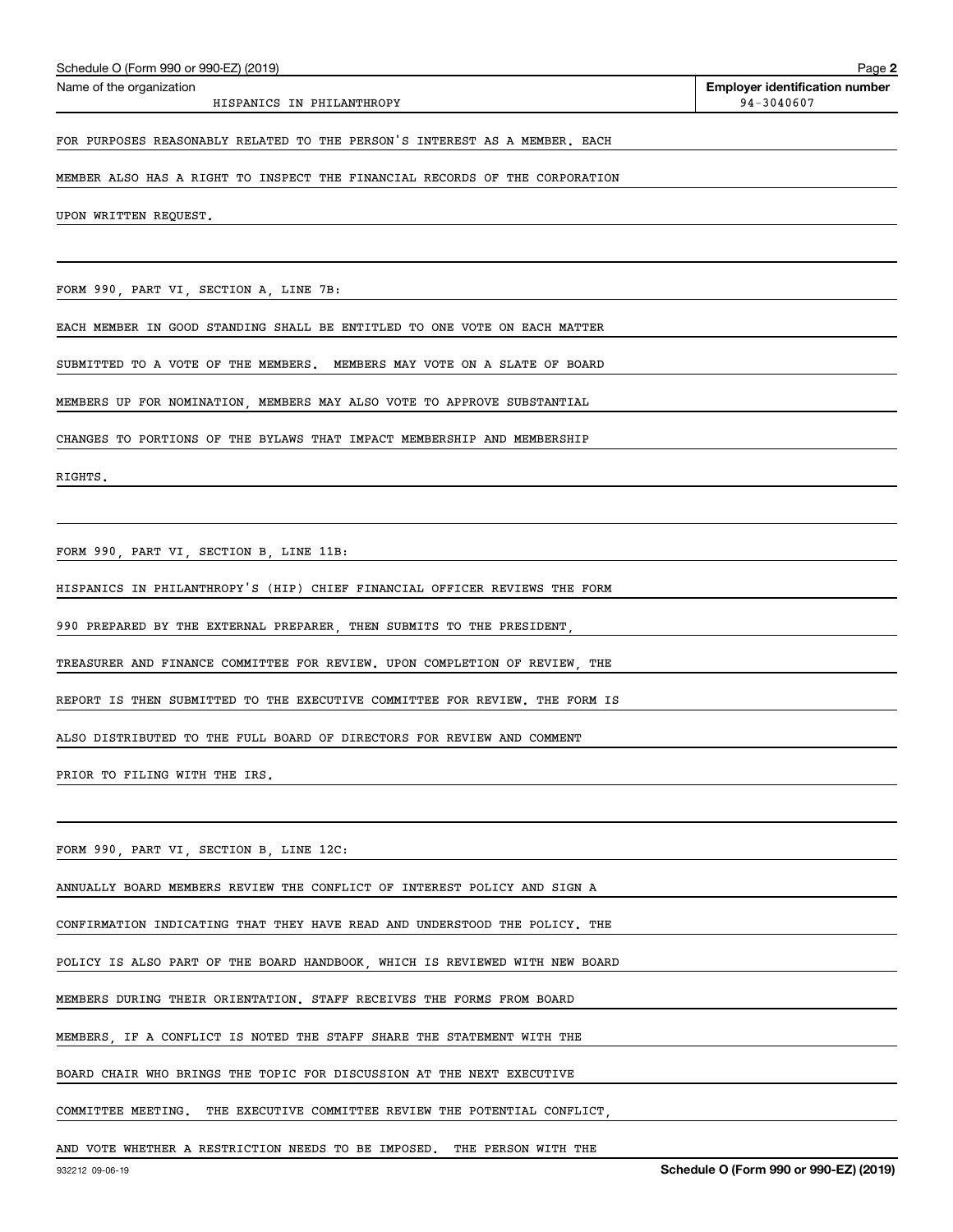| Schedule O (Form 990 or 990-EZ) (2019)                                     | Page 2                                |
|----------------------------------------------------------------------------|---------------------------------------|
| Name of the organization                                                   | <b>Employer identification number</b> |
| HISPANICS IN PHILANTHROPY                                                  | 94-3040607                            |
|                                                                            |                                       |
| CONFLICT IS NOT ALLOWED TO BE PART OF THE VOTE, AND MUST EXCUSE THEMSELVES |                                       |
|                                                                            |                                       |
| FROM THE DISCUSSION PART OF THE MEETING AND IS ALSO NOT PRESENT DURING THE |                                       |
|                                                                            |                                       |
| VOTE.                                                                      |                                       |
|                                                                            |                                       |
|                                                                            |                                       |

FORM 990, PART VI, SECTION B, LINE 15:

THE EXECUTIVE COMMITTEE REVIEWS PRESIDENT'S COMPENSATION BY CONDUCTING A

MARKET SALARY REVIEW FROM TIME TO TIME. THIS INFORMATION IS MADE AVAILABLE

AT THE TIME THE COMMITTEE IS CONDUCTING ANNUAL PERFORMANCE AND SALARY

REVIEWS. THIS PROCESS WAS LAST PERFORMED IN SEPTEMBER 2019. THE PRESIDENT

REVIEWS COMPENSATION OF THE CHIEF FINANCIAL OFFICER BY CONDUCTING A MARKET

SALARY REVIEW FROM TIME TO TIME. THE COMPENSATION AND PERFORMANCE

EVALUATION PROCESS OF THE CHIEF FINANCIAL OFFICER IS EVALUATED ANNUALLY.

COMPENSATION WAS LAST REVIEWED IN SEPTEMBER 2019.

FORM 990, PART VI, LINE 17, LIST OF STATES RECEIVING COPY OF FORM 990:

AR,CA,FL,GA,HI,IL,KS,KY,MD,MA,MI,MN,MS,NH,NJ,NM,NY,NC,OR,PA,RI,SC,TN,UT,VA

WV,WI,AL

FORM 990, PART VI, SECTION C, LINE 19:

HISPANICS IN PHILANTHROPY WILL MAKE ITS GOVERNING DOCUMENTS, CONFLICT OF

INTEREST POLICY AND FINANCIAL STATEMENTS AVAILABLE UPON REQUEST.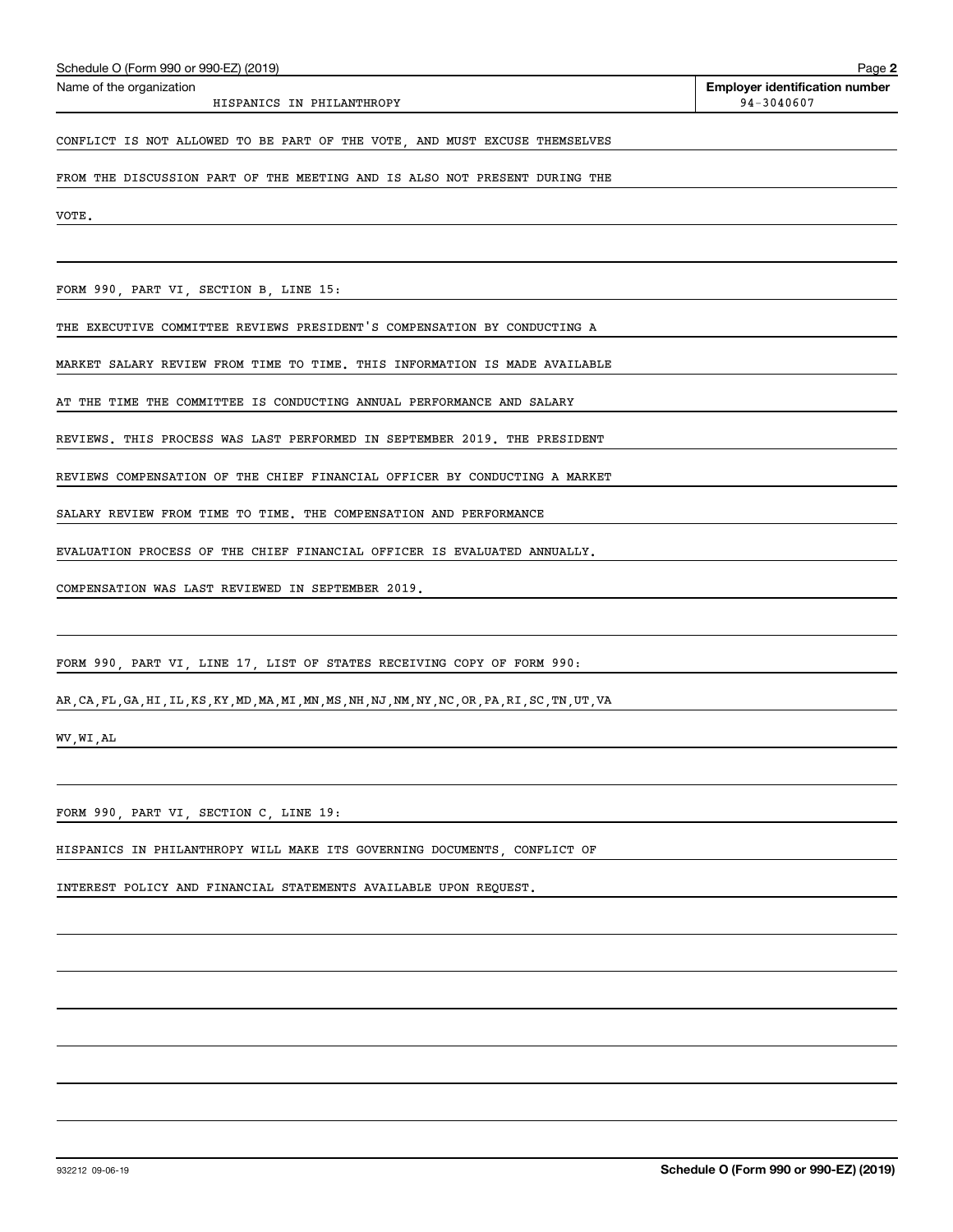| <b>SCHEDULE R</b>                          |  |
|--------------------------------------------|--|
| $\mathbf{r}$ , $\mathbf{r}$ , $\mathbf{r}$ |  |

### **(Form 990)**

## **Related Organizations and Unrelated Partnerships**

**Complete if the organization answered "Yes" on Form 990, Part IV, line 33, 34, 35b, 36, or 37.** |

**Attach to Form 990.**  |

**| Go to www.irs.gov/Form990 for instructions and the latest information. Inspection**

Department of the Treasury Internal Revenue Service Name of the organization

HISPANICS IN PHILANTHROPY

**Employer identification number** 94-3040607

OMB No. 1545-0047

**2019**

**Open to Public**

**Part I Identification of Disregarded Entities.**  Complete if the organization answered "Yes" on Form 990, Part IV, line 33.

| (a)<br>Name, address, and EIN (if applicable)<br>of disregarded entity | (b)<br>Primary activity | (c)<br>Legal domicile (state or<br>foreign country) | (d)<br>Total income | (e)<br>End-of-year assets | (f)<br>Direct controlling<br>entity |
|------------------------------------------------------------------------|-------------------------|-----------------------------------------------------|---------------------|---------------------------|-------------------------------------|
|                                                                        |                         |                                                     |                     |                           |                                     |
|                                                                        |                         |                                                     |                     |                           |                                     |
|                                                                        |                         |                                                     |                     |                           |                                     |
|                                                                        |                         |                                                     |                     |                           |                                     |

**Identification of Related Tax-Exempt Organizations.** Complete if the organization answered "Yes" on Form 990, Part IV, line 34, because it had one or more related tax-exempt **Part II** organizations during the tax year.

| (a)<br>Name, address, and EIN<br>of related organization                | (b)<br>Primary activity  | (c)<br>Legal domicile (state or<br>foreign country) | (d)<br>Exempt Code<br>section | (e)<br>Public charity<br>status (if section | (f)<br>Direct controlling<br>entity | $(g)$<br>Section 512(b)(13) | controlled<br>entity? |
|-------------------------------------------------------------------------|--------------------------|-----------------------------------------------------|-------------------------------|---------------------------------------------|-------------------------------------|-----------------------------|-----------------------|
|                                                                         |                          |                                                     |                               | 501(c)(3))                                  |                                     | Yes                         | No                    |
| HISPANICS IN PHILANTHROPY LATIN AMERICA                                 | FACILATE THE WORK OF HIP |                                                     |                               |                                             |                                     |                             |                       |
| NAYARIT 56, COL. ROMA SUR, DELEGACION CUAUHT US AND PROMOTE DEVELOPMENT |                          |                                                     |                               |                                             |                                     |                             |                       |
| CIUDAD DE MEXICO, C.P. 06760, MEXICO                                    | OF LATIN AMERICA         | MEXICO                                              | EQUIVALENT                    |                                             |                                     |                             | x                     |
|                                                                         |                          |                                                     |                               |                                             |                                     |                             |                       |
|                                                                         |                          |                                                     |                               |                                             |                                     |                             |                       |
|                                                                         |                          |                                                     |                               |                                             |                                     |                             |                       |
|                                                                         |                          |                                                     |                               |                                             |                                     |                             |                       |
|                                                                         |                          |                                                     |                               |                                             |                                     |                             |                       |
|                                                                         |                          |                                                     |                               |                                             |                                     |                             |                       |

**For Paperwork Reduction Act Notice, see the Instructions for Form 990. Schedule R (Form 990) 2019**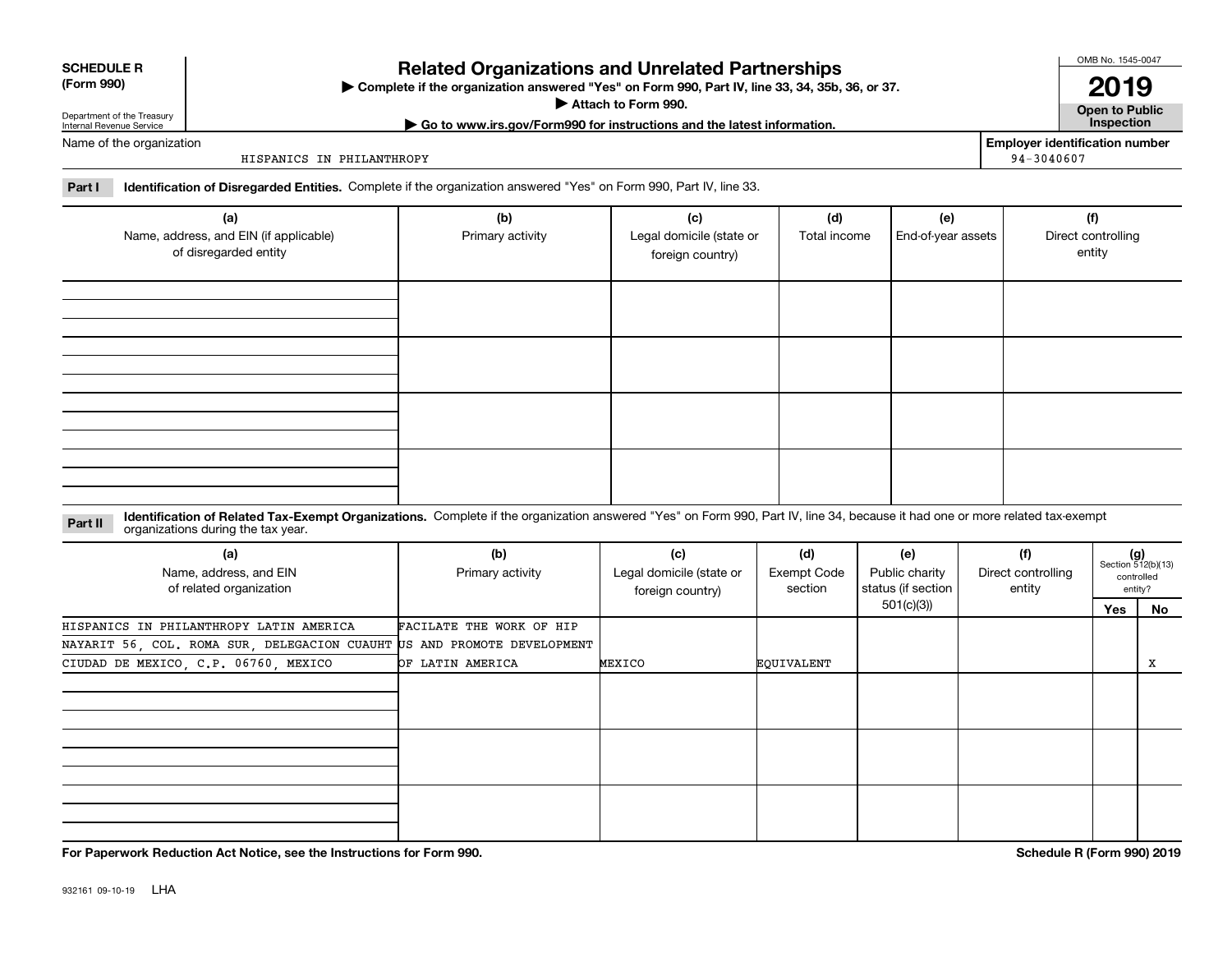### **Identification of Related Organizations Taxable as a Partnership.** Complete if the organization answered "Yes" on Form 990, Part IV, line 34, because it had one or more related **Part III** organizations treated as a partnership during the tax year.

| (a)                                               | (b)              | (c)                  | (d)                | (e)                                                                                        | (f)                      | (g)                               |                                  | (h) | (i)                                                                     | (j) | (k)                                                     |
|---------------------------------------------------|------------------|----------------------|--------------------|--------------------------------------------------------------------------------------------|--------------------------|-----------------------------------|----------------------------------|-----|-------------------------------------------------------------------------|-----|---------------------------------------------------------|
| Name, address, and EIN<br>of related organization | Primary activity | Legal<br>domicile    | Direct controlling | Predominant income<br>(related, unrelated,<br>excluded from tax under<br>sections 512-514) | Share of total<br>income | Share of<br>end-of-year<br>assets | Disproportionate<br>allocations? |     | Code V-UBI<br>amount in box<br>20 of Schedule<br>K-1 (Form 1065) Yes No |     | General or Percentage<br>managing ownership<br>partner? |
|                                                   |                  | (state or<br>foreign | entity             |                                                                                            |                          |                                   |                                  |     |                                                                         |     |                                                         |
|                                                   |                  | country)             |                    |                                                                                            |                          |                                   | Yes                              | No  |                                                                         |     |                                                         |
|                                                   |                  |                      |                    |                                                                                            |                          |                                   |                                  |     |                                                                         |     |                                                         |
|                                                   |                  |                      |                    |                                                                                            |                          |                                   |                                  |     |                                                                         |     |                                                         |
|                                                   |                  |                      |                    |                                                                                            |                          |                                   |                                  |     |                                                                         |     |                                                         |
|                                                   |                  |                      |                    |                                                                                            |                          |                                   |                                  |     |                                                                         |     |                                                         |
|                                                   |                  |                      |                    |                                                                                            |                          |                                   |                                  |     |                                                                         |     |                                                         |
|                                                   |                  |                      |                    |                                                                                            |                          |                                   |                                  |     |                                                                         |     |                                                         |
|                                                   |                  |                      |                    |                                                                                            |                          |                                   |                                  |     |                                                                         |     |                                                         |
|                                                   |                  |                      |                    |                                                                                            |                          |                                   |                                  |     |                                                                         |     |                                                         |
|                                                   |                  |                      |                    |                                                                                            |                          |                                   |                                  |     |                                                                         |     |                                                         |
|                                                   |                  |                      |                    |                                                                                            |                          |                                   |                                  |     |                                                                         |     |                                                         |
|                                                   |                  |                      |                    |                                                                                            |                          |                                   |                                  |     |                                                                         |     |                                                         |
|                                                   |                  |                      |                    |                                                                                            |                          |                                   |                                  |     |                                                                         |     |                                                         |
|                                                   |                  |                      |                    |                                                                                            |                          |                                   |                                  |     |                                                                         |     |                                                         |
|                                                   |                  |                      |                    |                                                                                            |                          |                                   |                                  |     |                                                                         |     |                                                         |
|                                                   |                  |                      |                    |                                                                                            |                          |                                   |                                  |     |                                                                         |     |                                                         |
|                                                   |                  |                      |                    |                                                                                            |                          |                                   |                                  |     |                                                                         |     |                                                         |
|                                                   |                  |                      |                    |                                                                                            |                          |                                   |                                  |     |                                                                         |     |                                                         |

**Identification of Related Organizations Taxable as a Corporation or Trust.** Complete if the organization answered "Yes" on Form 990, Part IV, line 34, because it had one or more related **Part IV** organizations treated as a corporation or trust during the tax year.

| (a)<br>Name, address, and EIN<br>of related organization | (b)<br>Primary activity | (c)<br>Legal domicile<br>(state or<br>foreign | (d)<br>Direct controlling<br>entity | (e)<br>Type of entity<br>(C corp, S corp,<br>or trust) | (f)<br>Share of total<br>income | (g)<br>Share of<br>end-of-year<br>assets | (h)<br> Percentage <br>ownership | $\begin{array}{c} \textbf{(i)}\\ \text{Section}\\ 512 \text{(b)} \text{(13)}\\ \text{controlled}\\ \text{entity?} \end{array}$ |        |
|----------------------------------------------------------|-------------------------|-----------------------------------------------|-------------------------------------|--------------------------------------------------------|---------------------------------|------------------------------------------|----------------------------------|--------------------------------------------------------------------------------------------------------------------------------|--------|
|                                                          |                         | country)                                      |                                     |                                                        |                                 |                                          |                                  |                                                                                                                                | Yes No |
|                                                          |                         |                                               |                                     |                                                        |                                 |                                          |                                  |                                                                                                                                |        |
|                                                          |                         |                                               |                                     |                                                        |                                 |                                          |                                  |                                                                                                                                |        |
|                                                          |                         |                                               |                                     |                                                        |                                 |                                          |                                  |                                                                                                                                |        |
|                                                          |                         |                                               |                                     |                                                        |                                 |                                          |                                  |                                                                                                                                |        |
|                                                          |                         |                                               |                                     |                                                        |                                 |                                          |                                  |                                                                                                                                |        |
|                                                          |                         |                                               |                                     |                                                        |                                 |                                          |                                  |                                                                                                                                |        |
|                                                          |                         |                                               |                                     |                                                        |                                 |                                          |                                  |                                                                                                                                |        |
|                                                          |                         |                                               |                                     |                                                        |                                 |                                          |                                  |                                                                                                                                |        |
|                                                          |                         |                                               |                                     |                                                        |                                 |                                          |                                  |                                                                                                                                |        |
|                                                          |                         |                                               |                                     |                                                        |                                 |                                          |                                  |                                                                                                                                |        |
|                                                          |                         |                                               |                                     |                                                        |                                 |                                          |                                  |                                                                                                                                |        |
|                                                          |                         |                                               |                                     |                                                        |                                 |                                          |                                  |                                                                                                                                |        |
|                                                          |                         |                                               |                                     |                                                        |                                 |                                          |                                  |                                                                                                                                |        |
|                                                          |                         |                                               |                                     |                                                        |                                 |                                          |                                  |                                                                                                                                |        |
|                                                          |                         |                                               |                                     |                                                        |                                 |                                          |                                  |                                                                                                                                |        |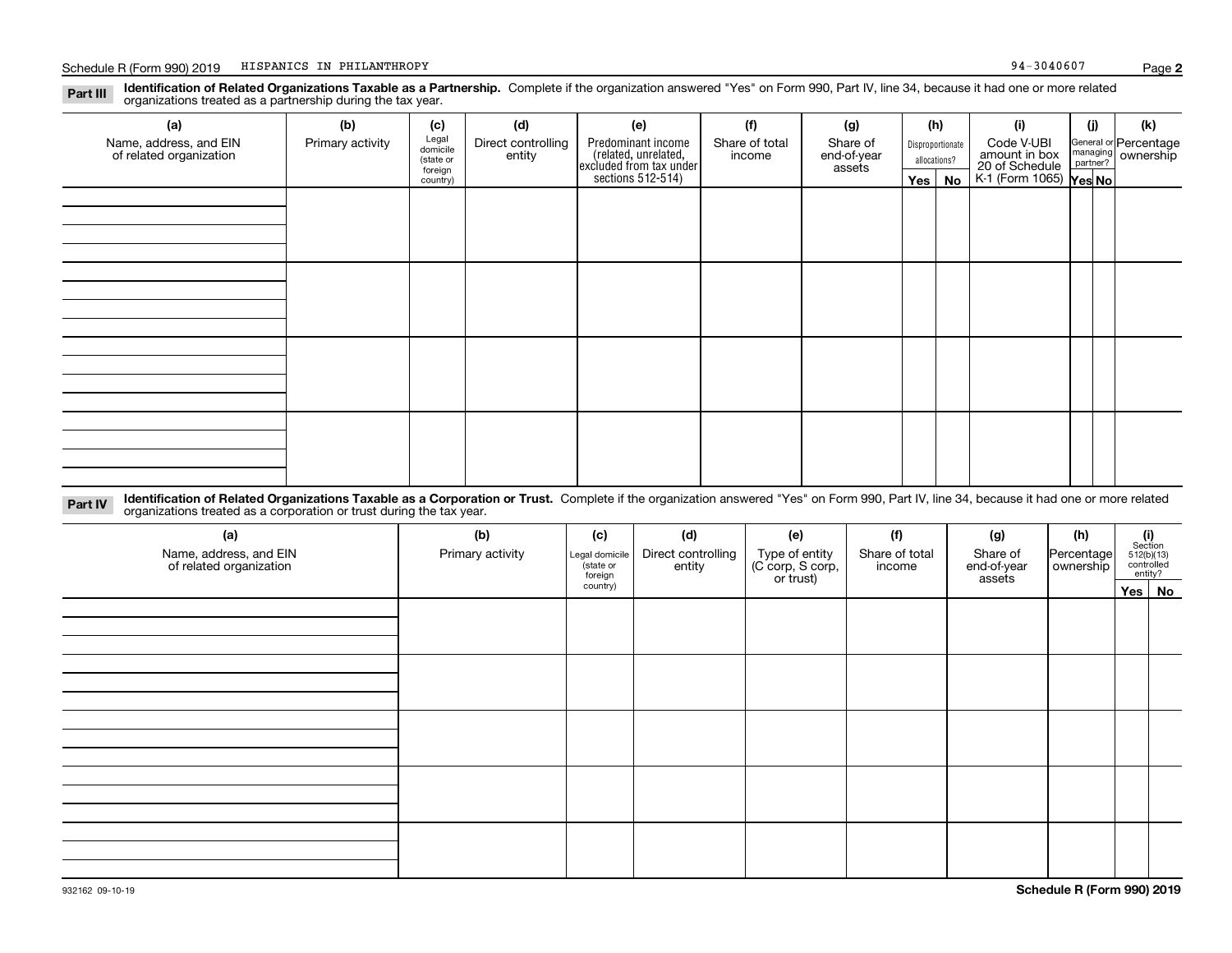### Schedule R (Form 990) 2019 HISPANICS IN PHILANTHROPY 34-3040607 HISPANICS IN PHILANTHROPY

**Part V** T**ransactions With Related Organizations.** Complete if the organization answered "Yes" on Form 990, Part IV, line 34, 35b, or 36.

| Note: Complete line 1 if any entity is listed in Parts II, III, or IV of this schedule.                                                                                                                                        |                | Yes   No |   |
|--------------------------------------------------------------------------------------------------------------------------------------------------------------------------------------------------------------------------------|----------------|----------|---|
|                                                                                                                                                                                                                                |                |          |   |
| During the tax year, did the organization engage in any of the following transactions with one or more related organizations listed in Parts II-IV?                                                                            |                |          | x |
|                                                                                                                                                                                                                                | 1a             |          |   |
| b Gift, grant, or capital contribution to related organization(s) manufaction contracts and contribution to related organization(s)                                                                                            | 1 <sub>b</sub> | X        |   |
| c Gift, grant, or capital contribution from related organization(s) material content and contribution from related organization(s) material content and content and contribution from related organization(s) material content | 1c             |          | x |
|                                                                                                                                                                                                                                | 1d             |          | X |
|                                                                                                                                                                                                                                | 1e             |          | X |
|                                                                                                                                                                                                                                |                |          |   |
| f Dividends from related organization(s) manufactured contains and contained a series of the contact of the contact of the contact of the contact of the contact of the contact of the contact of the contact of the contact o | 1f             |          | X |
| g Sale of assets to related organization(s) www.assettion.com/www.assettion.com/www.assettion.com/www.assettion.com/www.assettion.com/www.assettion.com/www.assettion.com/www.assettion.com/www.assettion.com/www.assettion.co | 1g             |          | x |
|                                                                                                                                                                                                                                | 1 <sub>h</sub> |          | X |
|                                                                                                                                                                                                                                | 1i             |          | X |
| Lease of facilities, equipment, or other assets to related organization(s) contraction contraction control and the set of facilities, equipment, or other assets to related organization(s) contraction control and the set of | 1j             |          | x |
|                                                                                                                                                                                                                                |                |          |   |
| k Lease of facilities, equipment, or other assets from related organization(s) manufaction content and content to the assets from related organization(s) manufaction content and content and content and content and content  | 1k             |          | Х |
| Performance of services or membership or fundraising solicitations for related organization(s) manufaction manufaction and the service of services or membership or fundraising solicitations for related organization(s) manu | 11             |          | X |
|                                                                                                                                                                                                                                | 1 <sub>m</sub> |          | X |
|                                                                                                                                                                                                                                | 1n             |          | х |
| <b>o</b> Sharing of paid employees with related organization(s)                                                                                                                                                                | 1o             |          | X |
|                                                                                                                                                                                                                                |                |          |   |
| p Reimbursement paid to related organization(s) for expenses [1111] and the content of the content of the content of the content of the content of the content of the content of the content of the content of the content of  | 1p             |          | x |
|                                                                                                                                                                                                                                | 1q             |          | X |
|                                                                                                                                                                                                                                |                |          |   |
| r Other transfer of cash or property to related organization(s)                                                                                                                                                                | 1r             |          | х |
| r Other transfer of cash or property to related organization(s) www.community.community.community.community.community or organization and the community of the transfer of cash or property from related organization(s) www.c | 1s             |          | X |
| 2 If the answer to any of the above is "Yes," see the instructions for information on who must complete this line, including covered relationships and transaction thresholds.                                                 |                |          |   |

| (a)<br>Name of related organization | (b)<br>Transaction<br>type (a-s) | (c)<br>Amount involved | (d)<br>Method of determining amount involved |
|-------------------------------------|----------------------------------|------------------------|----------------------------------------------|
| (1)                                 |                                  |                        |                                              |
| (2)                                 |                                  |                        |                                              |
| (3)                                 |                                  |                        |                                              |
| (4)                                 |                                  |                        |                                              |
| (5)                                 |                                  |                        |                                              |
| (6)                                 |                                  |                        |                                              |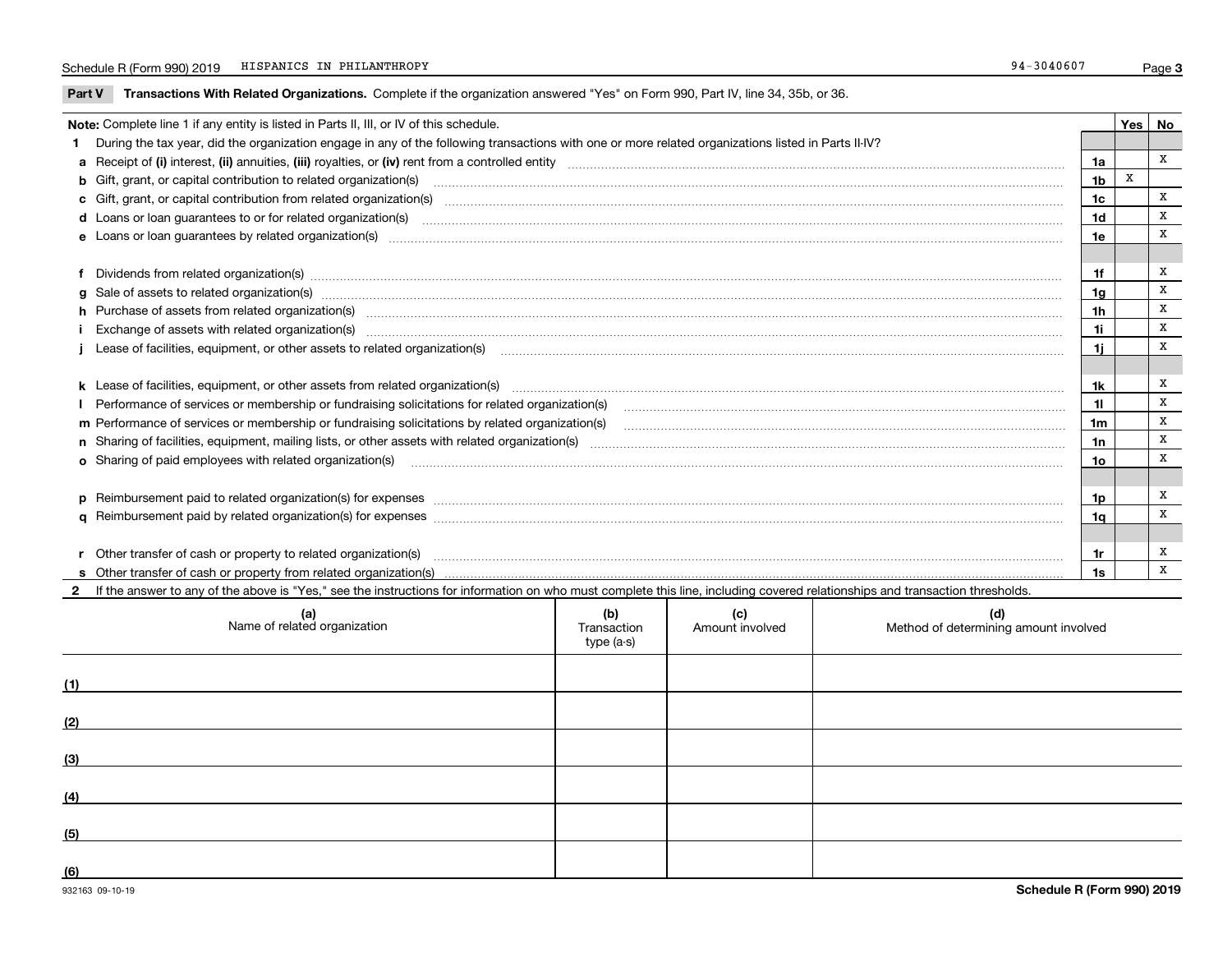### Schedule R (Form 990) 2019 HISPANICS IN PHILANTHROPY 34-3040607 HISPANICS IN PHILANTHROPY

**Part VI Unrelated Organizations Taxable as a Partnership. Complete if the organization answered "Yes" on Form 990, Part IV, line 37.** 

Provide the following information for each entity taxed as a partnership through which the organization conducted more than five percent of its activities (measured by total assets or gross revenue) that was not a related organization. See instructions regarding exclusion for certain investment partnerships.

| (a)<br>Name, address, and EIN<br>of entity | ----- <del>-</del> --------<br>(b)<br>Primary activity | (c)<br>Legal domicile<br>(state or foreign<br>country) | (d)<br>Predominant income<br>(related, unrelated,<br>excluded from tax under<br>sections 512-514) | (e)<br>Are all<br>partners sec.<br>$501(c)(3)$<br>orgs.?<br>Yes No | (f)<br>Share of<br>total<br>income | (g)<br>Share of<br>end-of-year<br>assets | (h)<br>Dispropor-<br>tionate<br>allocations?<br>Yes No | (i)<br>Code V-UBI<br>  amount in box 20 managing<br>  of Schedule K-1 partner? ownership<br>  of Schedule K-1 partner? ownership<br>  Yes No | (i)<br>Yes No | (k) |
|--------------------------------------------|--------------------------------------------------------|--------------------------------------------------------|---------------------------------------------------------------------------------------------------|--------------------------------------------------------------------|------------------------------------|------------------------------------------|--------------------------------------------------------|----------------------------------------------------------------------------------------------------------------------------------------------|---------------|-----|
|                                            |                                                        |                                                        |                                                                                                   |                                                                    |                                    |                                          |                                                        |                                                                                                                                              |               |     |
|                                            |                                                        |                                                        |                                                                                                   |                                                                    |                                    |                                          |                                                        |                                                                                                                                              |               |     |
|                                            |                                                        |                                                        |                                                                                                   |                                                                    |                                    |                                          |                                                        |                                                                                                                                              |               |     |
|                                            |                                                        |                                                        |                                                                                                   |                                                                    |                                    |                                          |                                                        |                                                                                                                                              |               |     |
|                                            |                                                        |                                                        |                                                                                                   |                                                                    |                                    |                                          |                                                        |                                                                                                                                              |               |     |
|                                            |                                                        |                                                        |                                                                                                   |                                                                    |                                    |                                          |                                                        |                                                                                                                                              |               |     |
|                                            |                                                        |                                                        |                                                                                                   |                                                                    |                                    |                                          |                                                        |                                                                                                                                              |               |     |
|                                            |                                                        |                                                        |                                                                                                   |                                                                    |                                    |                                          |                                                        |                                                                                                                                              |               |     |